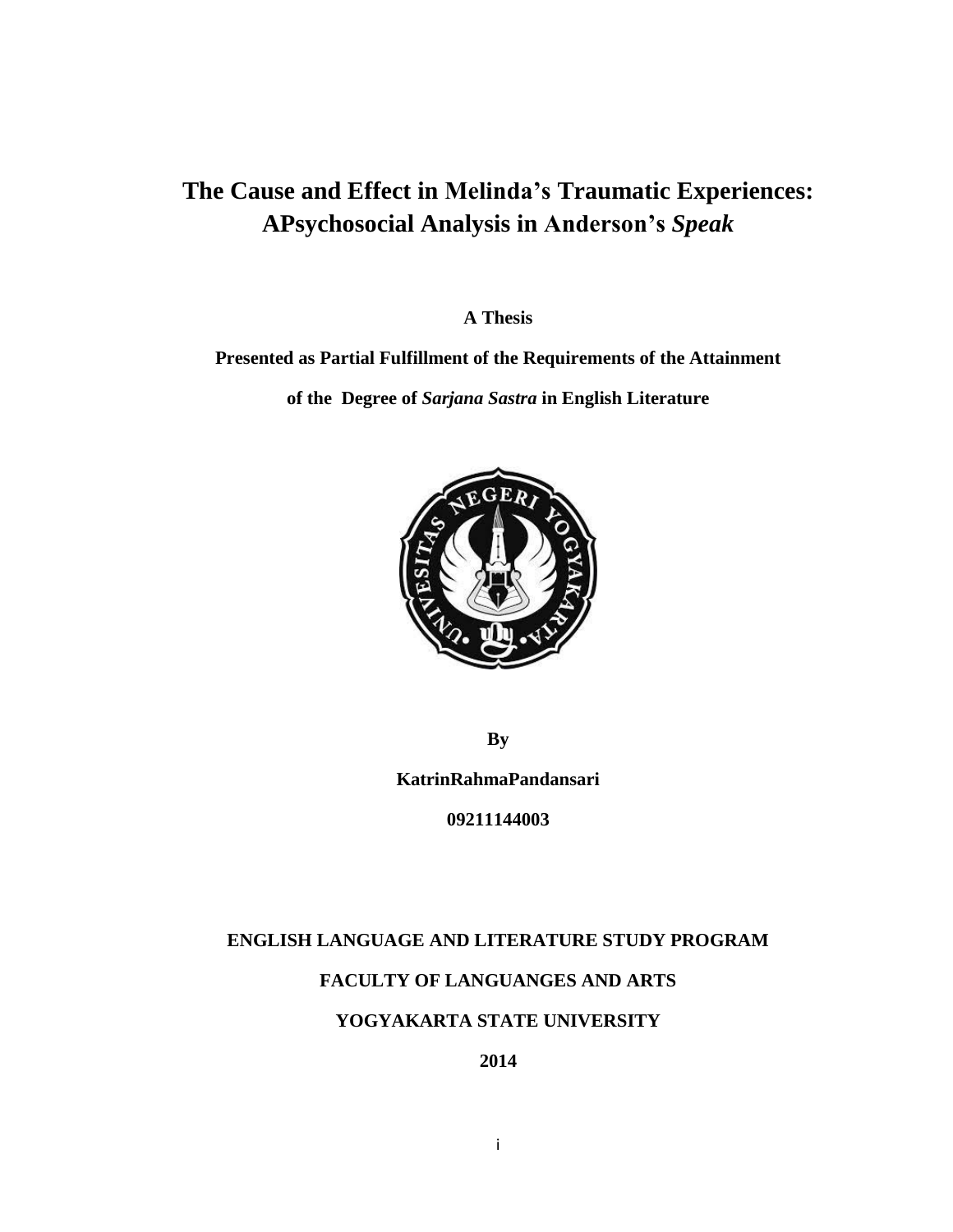### **APPROVAL SHEET**

# **The Cause and Effect in Melinda's Traumatic Experiences: APsychosocial Analysis in Anderson's** *Speak* **A THESIS**



Drs.SugiIswalono, M.A, Eko Rujito S.S., M.Hum.

NIP.196004051989011 001 NIP. 197606222008011003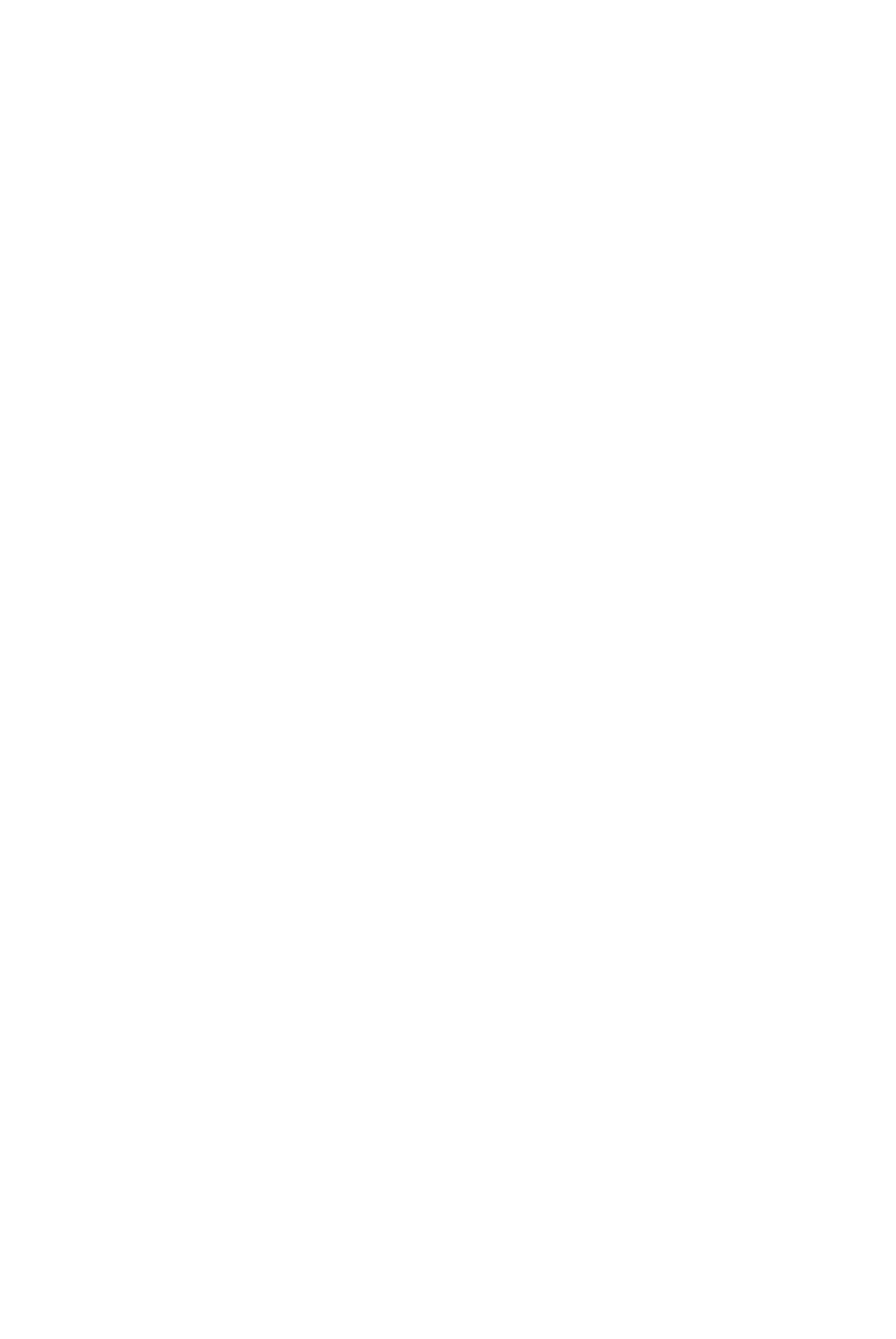### **PERNYATAAN**

Yang bertandatangandibawahini, saya

Nama : KatrinRahmaPandansari

NIM : 09211144003

Program Studi : BahasadanSastraInggris

| Fakultas      | : Bahasadan Seni Universitas Yogyakarta                    |
|---------------|------------------------------------------------------------|
| Judul Skripsi | : The Cause and Effect in Melinda's Traumatic Experiences: |
|               | APsychosocial Analysis in Anderson's Speak                 |

Menyatakanbahwakaryailmiahiniadalahhasilpekerjaansayasendiri.Sepanjangpengetah uansaya, karyailmiahinitidakberisimateri yang ditulisoleh orang lain, kecualibagianbagiantertentu yang sayaambilsebagaiacuandenganmengikutitatacaradanetikapenulisankaryailmiah yang lazim.

Apabilaternyataterbuktibahwapernyataaninitidakbenar, sepenuhnyamenjaditanggungjawabsaya.

Yogyakarta, ……..….

Penulis,

KatrinRahma P.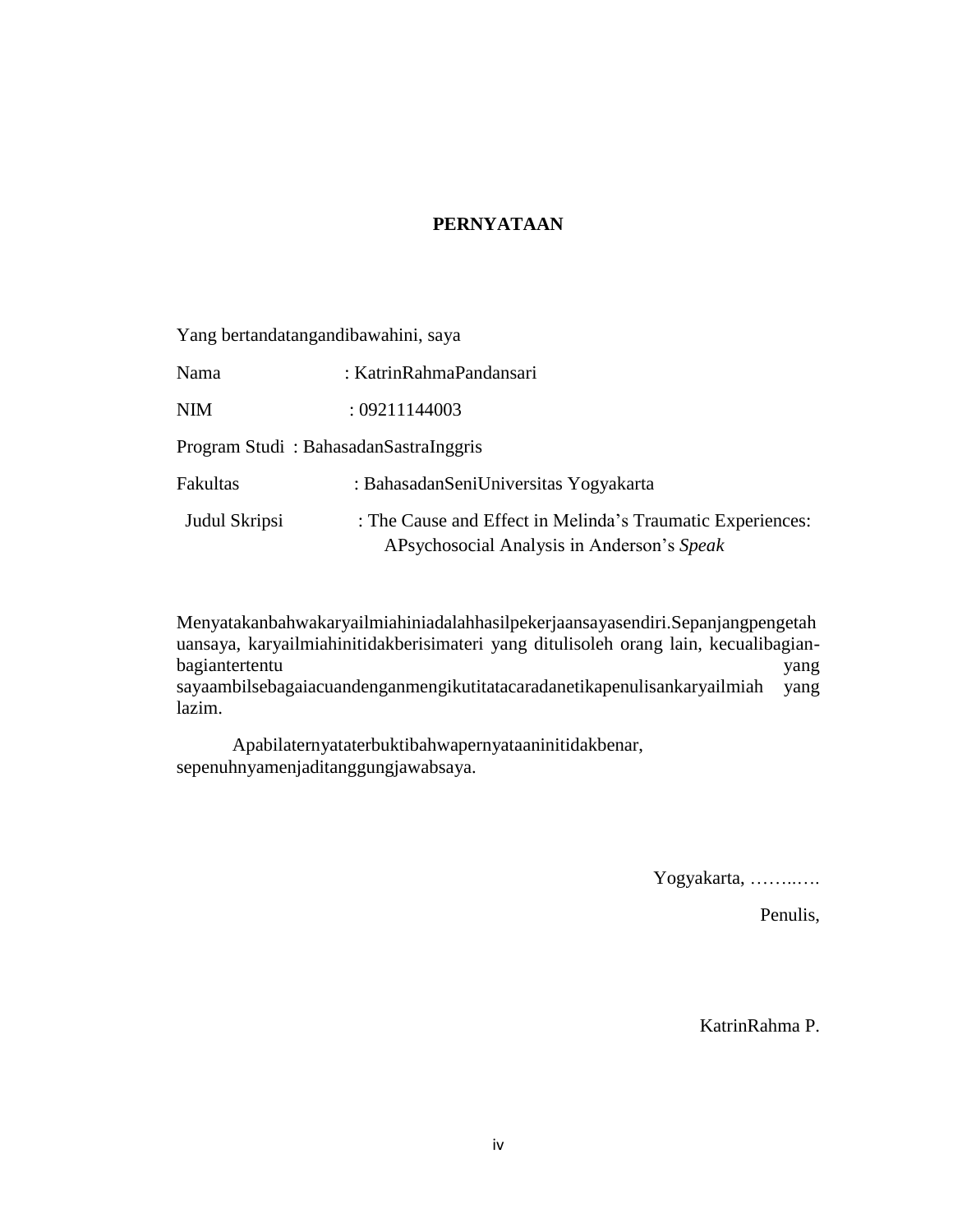## **DEDICATION**

This thesis is dedicated to:

*Papa*Iwan , *Mama*Nur, *Eyang* uti,Sefania, Kingkit&Kenzo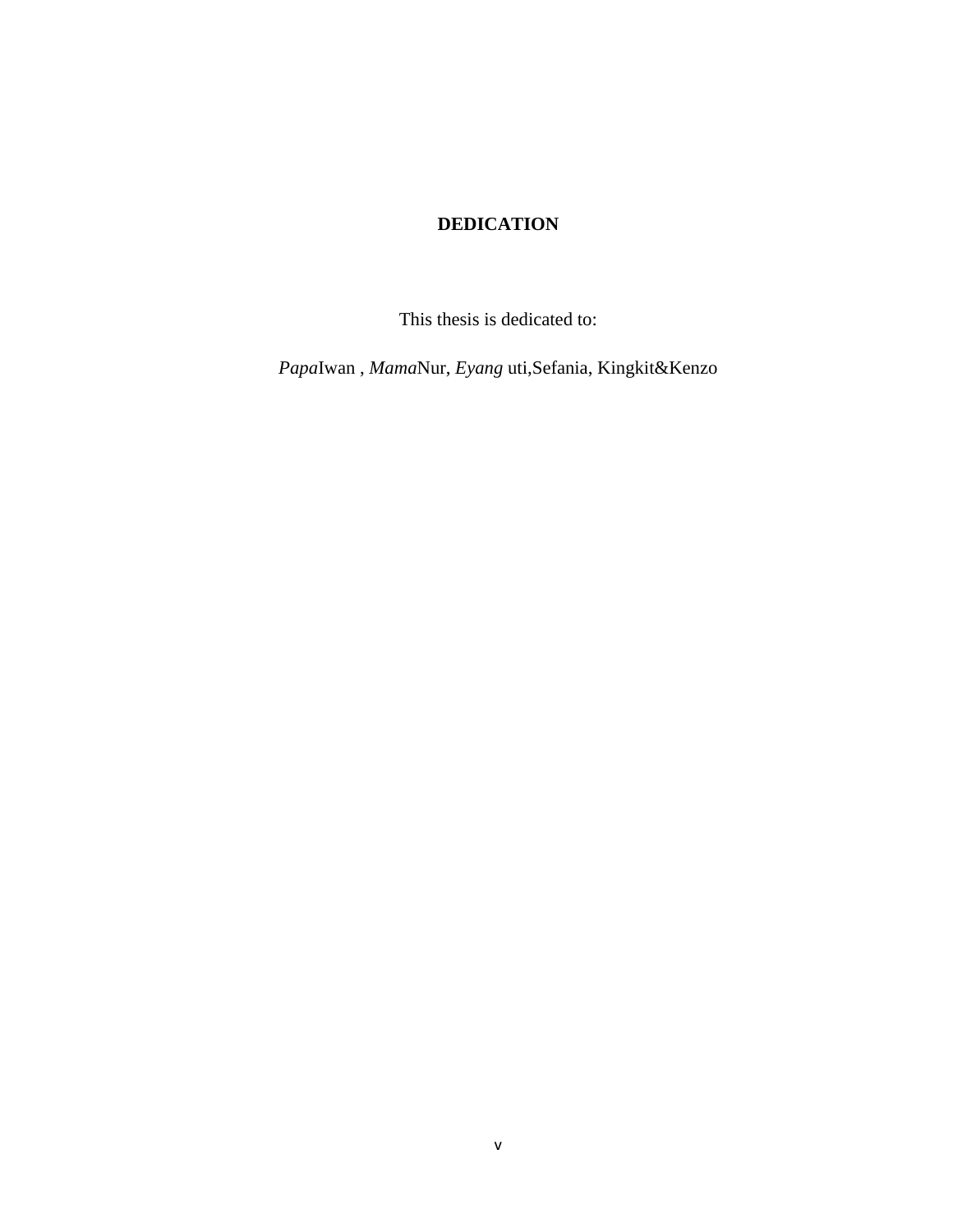### **MOTTO**

But there is suffering in life, and there are defeats. No one can avoid them. But it's better to lose some of the battles in the struggles for your dreams than to be defeated without ever knowing what you're fighting for. – Paulo Coelho

Success is sweet and sweeter if long delayed and gotten through many struggles and defeats – Amos Bronson

Now I know it all too well that the length of time isn't important. What is important is with whom you spend that time –Cheon Song Yi 'You Who Came from the Stars'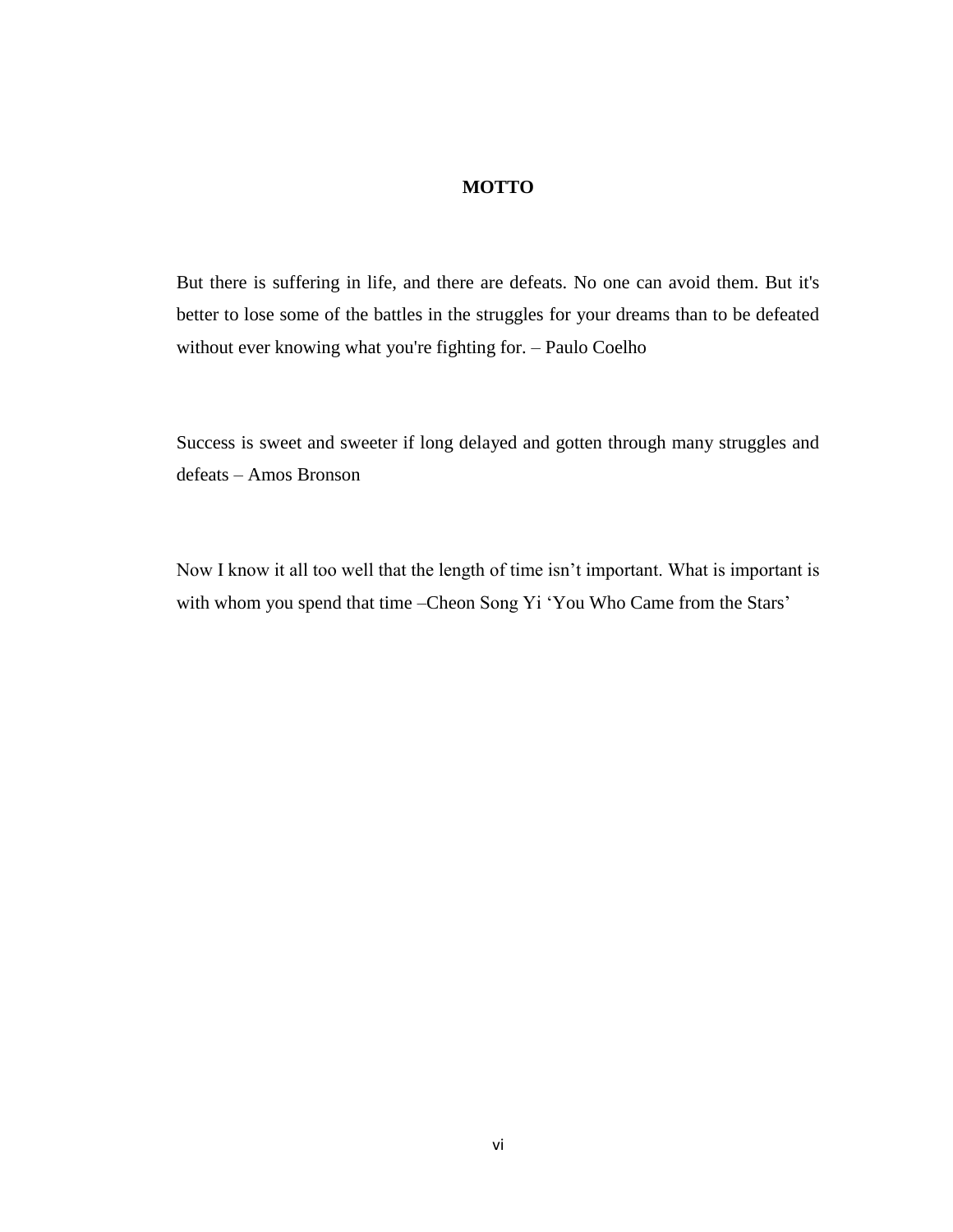#### **ACKNOWLEDGEMENT**

*Alhamdulillah*, all praises to Allah *SWT,* the Almighty and the most merciful. Without the blessing, guidance and love from Allah *SWT*, I could never accomplish my thesis.Greeting and invocation are presented to the Prophet Muhammad *SAW*, who has guided mankind to the right path.

I would like to express my highest gratitude to my consultants, Drs. SugiIswalono, M. A. and EkoRujito, M. Hum. for guidance, advice, care and patience during the process of writing this thesis. I would like to say apologize for being lost for many times during this process. Their assistance will never be able to be paid back.I would like to extend mythanks to my academic consultant,NandyIntanKurnia, M. Hum., who always guides and supports me during academic years.Many thanks also go to lecturers and staff of English Department of Yogyakarta State University from whom researcher gets the knowledge.

I also want to mention with gratitude the encouragement of my parents, *Papa*  Iwan and *Mama*Nur, thanks for the endless love, prayers, and support both physically and financially. I wish to thank my family for always asking me about the graduation day; indeed, it motivates me to finish this thesis. My special thanks are extended toTri Nurlianingsih and Herdian Praditya who always be with me and be good listeners during the process of consultation on writing this thesis. I would like to give my thanks and love toall of my friends,*sastrawan sastrawati 2009*that make me believe I can finish my thesis and I will never be alone because of their support and acceptance. I also would like to say heartfelt thanks to Mrs.VeronicaHardiyati and all of college in Realia Language Center for their patience, times and care. The last, I would like to thank my never-ending lover, SHINee*Jagiya,* for always being my healer and inspiring me to reach my dream.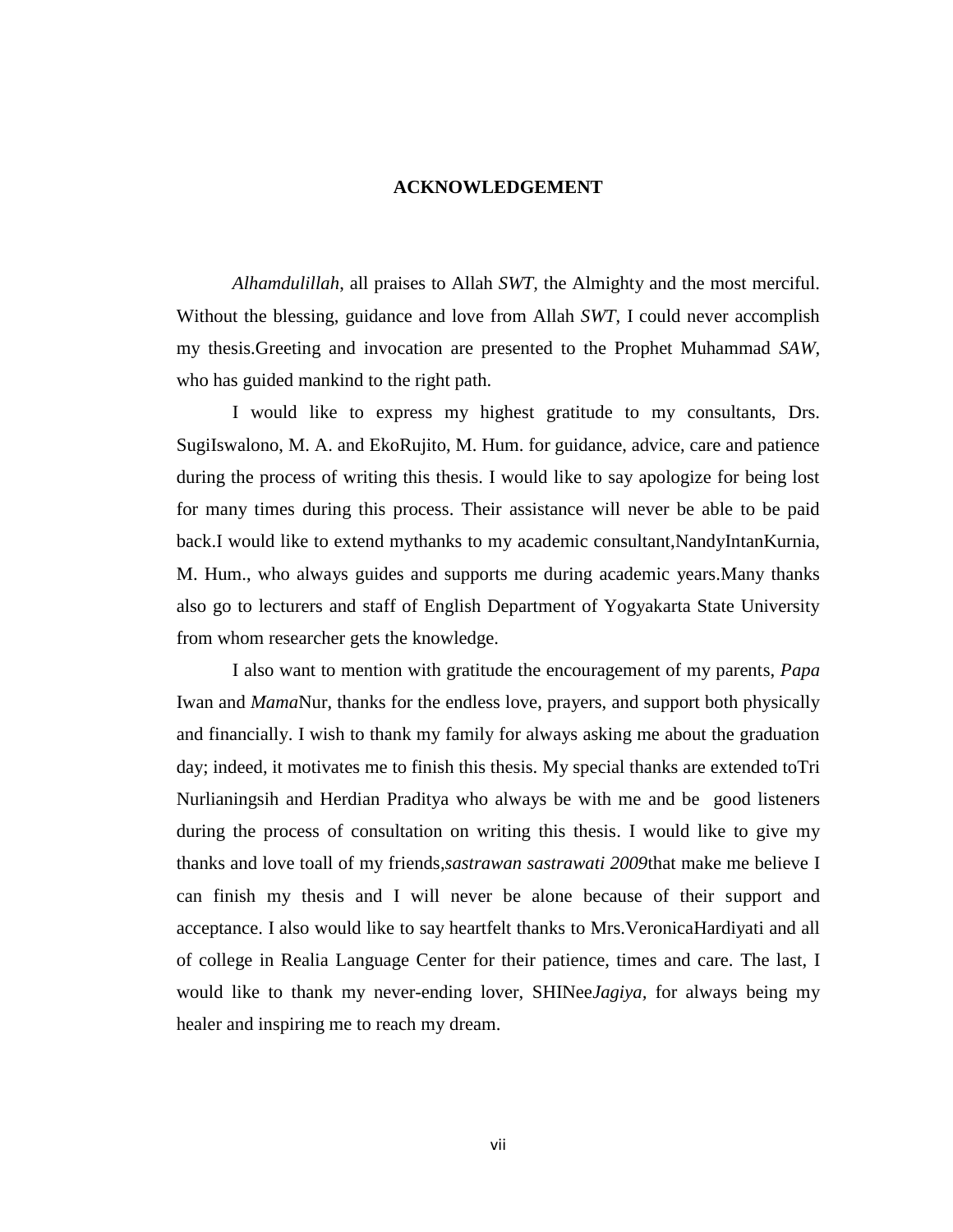Finally, I realize that this thesis is far of being perfect. Therefore, comments, criticism and suggestion are kindly accepted. Thus, I hope this thesis will contribute especially to literature study.

> Yogyakarta, KatrinRahmaPandansari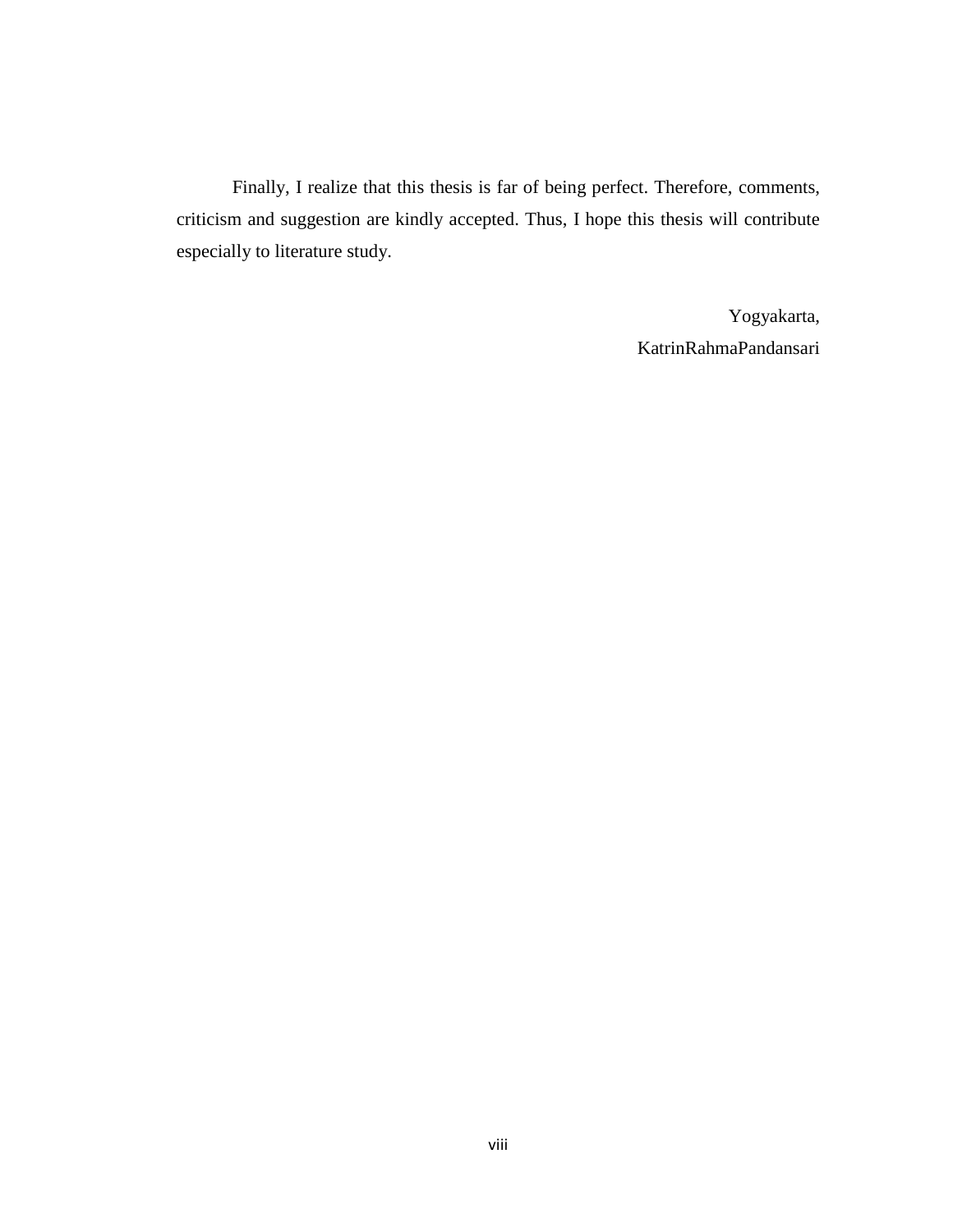# **TABLE OF CONTENTS**

|                                     | ii           |
|-------------------------------------|--------------|
|                                     | iii          |
|                                     | iv           |
|                                     | $\mathbf{v}$ |
|                                     | vi           |
|                                     | vii          |
|                                     |              |
|                                     |              |
|                                     |              |
|                                     |              |
|                                     |              |
|                                     | $\mathbf{1}$ |
|                                     | 6            |
|                                     | 8            |
|                                     | 8            |
|                                     | 8            |
| <b>CHAPTER II LITERATURE REVIEW</b> |              |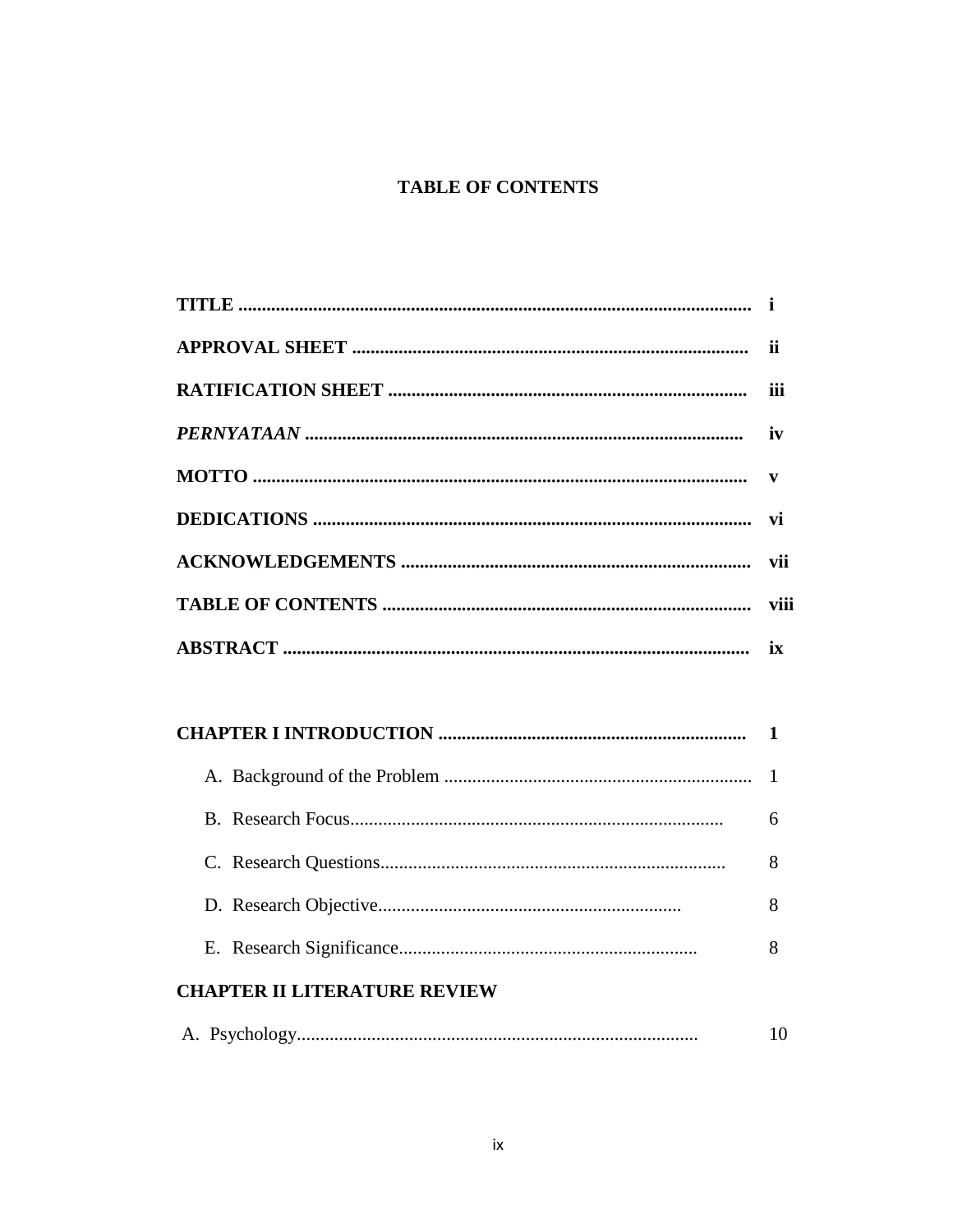|                                                                     | 11 |
|---------------------------------------------------------------------|----|
|                                                                     | 12 |
|                                                                     | 22 |
|                                                                     | 23 |
|                                                                     | 24 |
|                                                                     | 26 |
|                                                                     | 27 |
|                                                                     | 28 |
|                                                                     | 28 |
|                                                                     | 28 |
|                                                                     | 29 |
|                                                                     | 30 |
|                                                                     | 30 |
|                                                                     | 31 |
|                                                                     | 33 |
|                                                                     | 33 |
|                                                                     | 36 |
| 2.                                                                  | 38 |
| 3.                                                                  | 41 |
| B. Identity VS Role Confusion of Erikson's Psychosocial Development | 43 |
|                                                                     |    |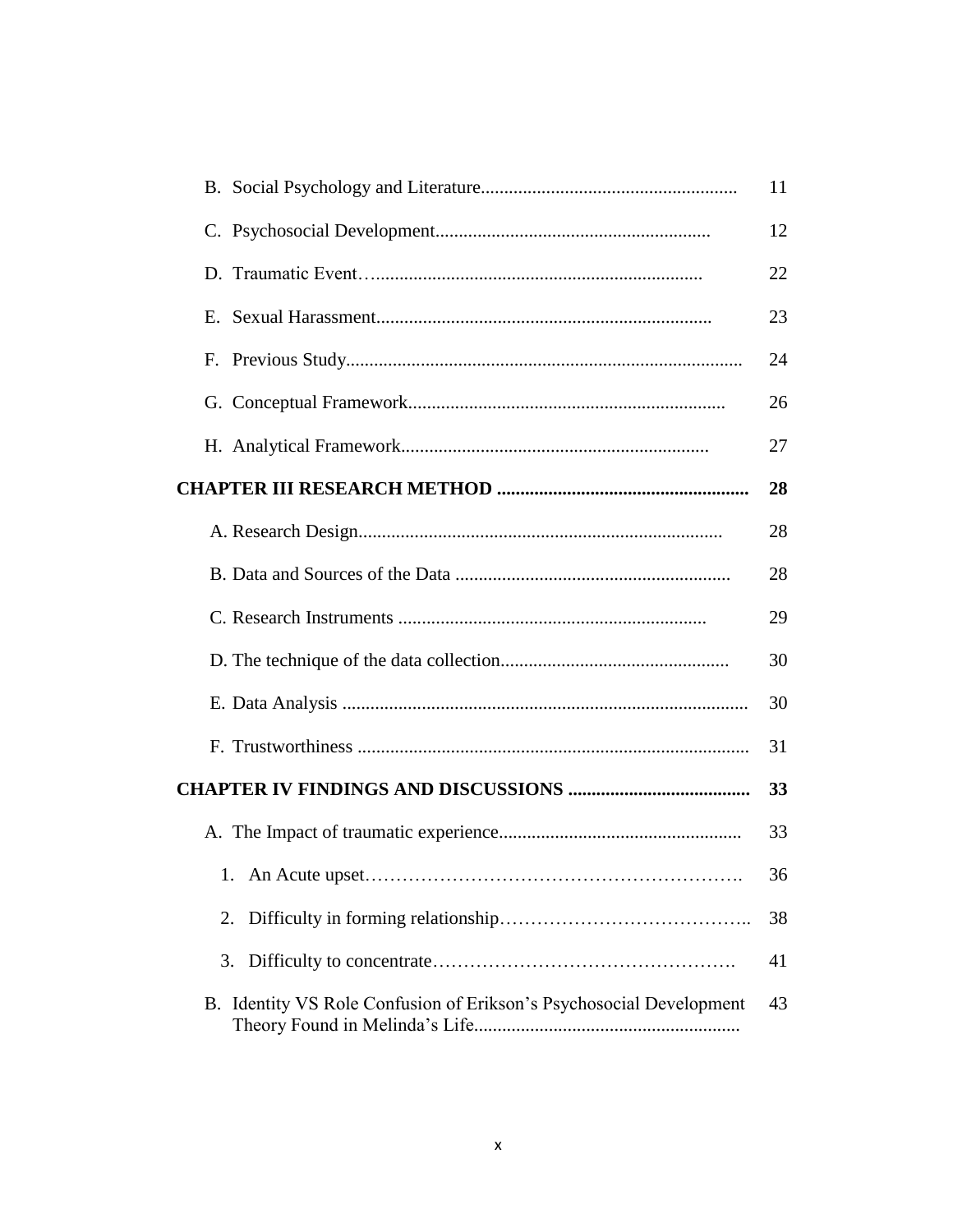| 65 |
|----|
|    |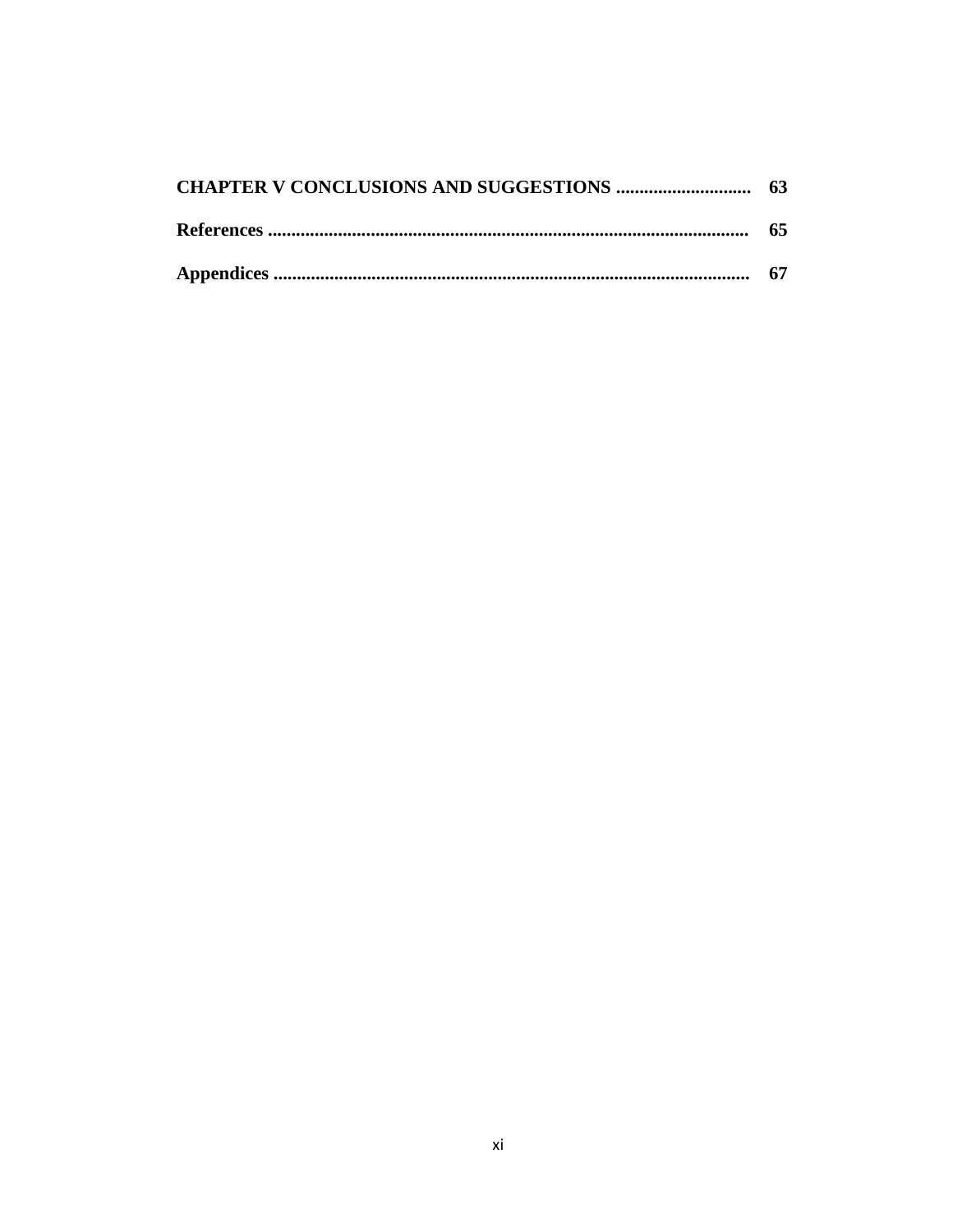# **THE CAUSE AND EFFECT IN MELINDA'S TRAUMATIC EXPERIENCES: A PSYCHOSOCIAL ANALYSIS IN ANDERSON'S***SPEAK*

#### **By KatrinRahma P.**

### **09211144003**

### **ABSTRACT**

This study aims to identify the impact of traumatic experience of the main character and to explain how her traumatic experiences in Melinda's life affect her psychosocial development in Anderson's novel, *Speak.*To answer the objectives, the research used the psychosocial developmental theory by Erikson.

This study used qualitative research with content analysis method. The object of this study was the life experience and struggles of the main character*.* The datawere words, phrases, and sentences found in the novel. The researcher became the primary instrument of this study, while secondary instrument was data sheet. The data analysis of this study was based on Melinda's life experience, which focusing on the traumatic experiences.

The researcher finds that Melinda suffers from identity diffusion in her adolescence period. The pressure of life leads her into identity diffusion. The identity diffusion characteristics are showed from her excessive self-consciousness on some task of life, such as excessive consciousness in the shape of acuteness of upset,difficultyin forming relationship, difficultyinconcentrating and difficulty inmaking decision.However, later Melinda shows development of psychosocial stage in Identity VS Identity Confusion according to Erikson's psychosocial development theory. She is successful in developing her self-competence. It can be seen from her achievement and recognition from peers and teachers.By support and encouragement from her peers and teacher, she deals with some identity problems in her life before she ends up dealing herself with the condition after the rape incident. She successfully changes how she sees herself and how others see her. She starts planning her future plan to be more independent and communicating by her surroundings.

Keywords :*Erikson's psychosocial development theory,Identity crisis, Speak by Anderson.*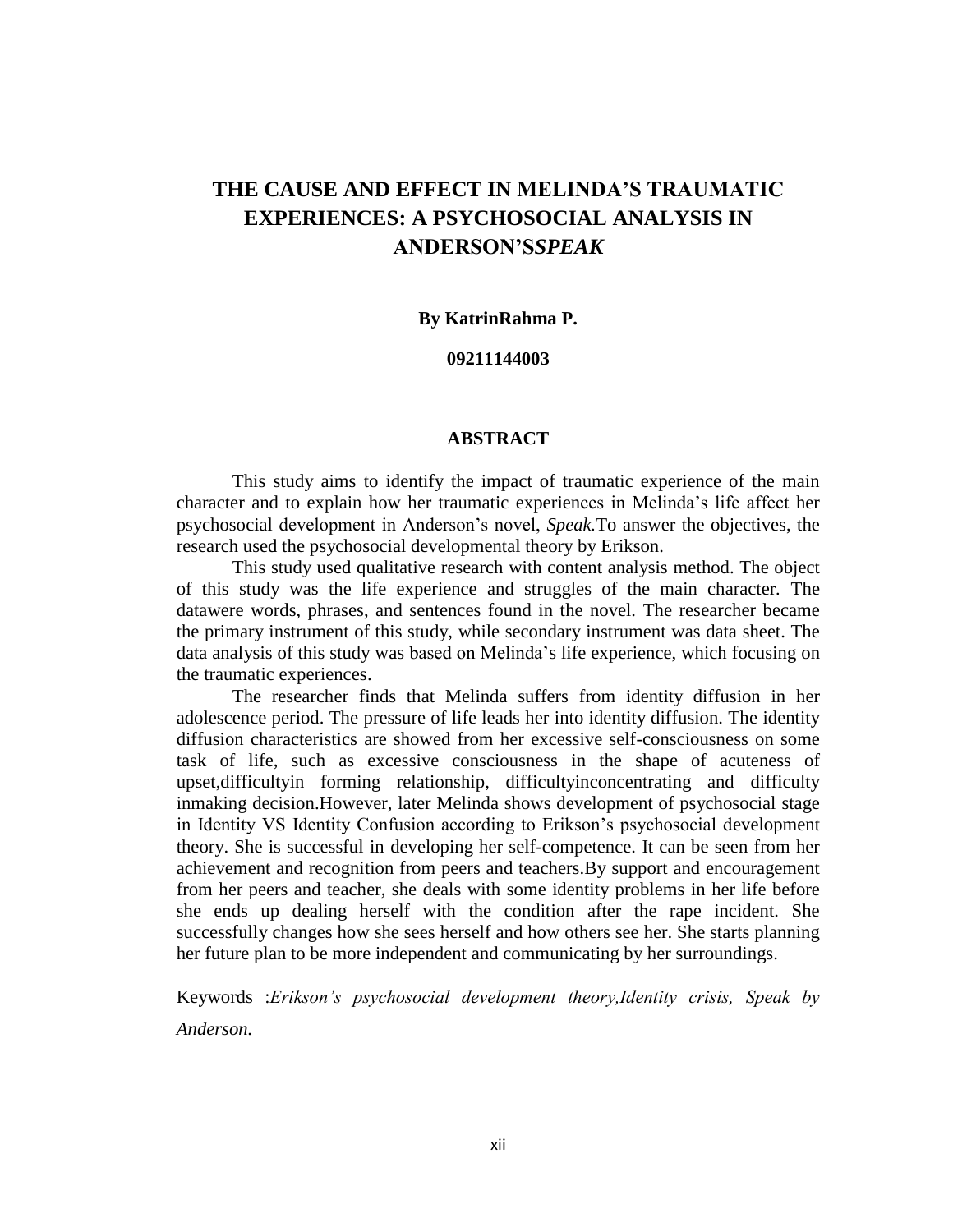### **CHAPTER I**

### **INTRODUCTION**

#### **A. Background**

The most prevalent form of violence against female and child is sexual harassment. Sexual harassment against female and child is a serious public concern in every community and culture. It has drawn attention and became a sensitive issue due to its negative and harmful impact on the mental, physical and social health of the victims.

Sexual harassment has been a widely-discussed phenomenon in many countries. This also happens in Indonesia as stated by the Chairman of the National Commision for Child Protection, Siraits (2013: p.2) that sexual harassment against children in Indonesia has increased up to 30 % in 2013 in comparison to 2012. From 3428 cases of violence againts children, about 30 percent is categorized as sexual harassment against of children, and the rest is children abuse.

The same survey conducted by the American Association of University Women (2013: p.1) reveals that sexual harassment among students in middle and high school is common. Questions were asked to 2,000 students from public and private schools whether they have encountered with sexual harassment. Nearly half of the 7th through 12th graders say that they have experienced some kinds of sexual assault and harassment.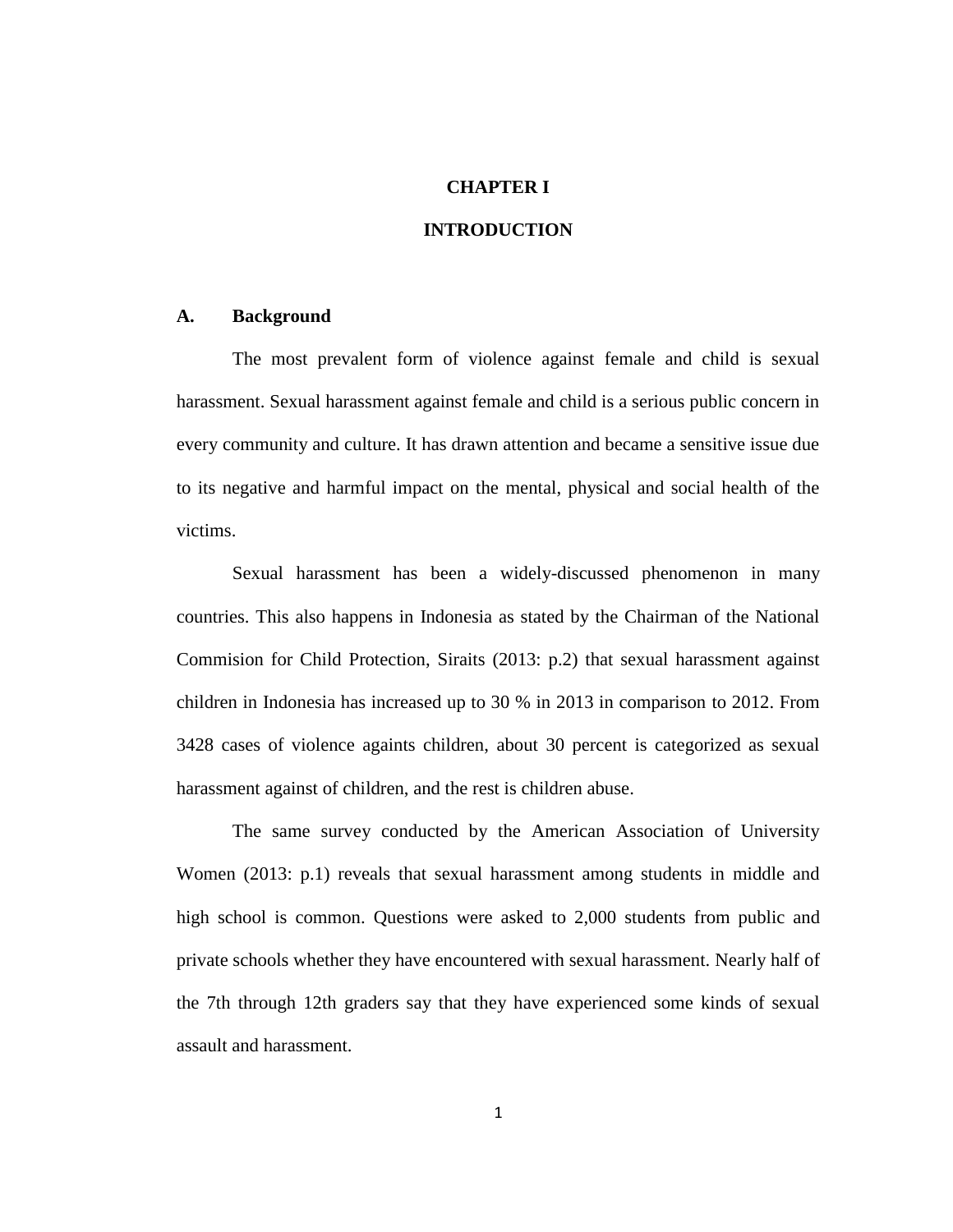Sexual harassment itself is defined as unwelcome sexual advances, requests for sexual favors, and other verbal or physical conduct of a sexual nature that tends to create a hostile or offensive work environment (Harvill, 2006:12). Futhermore, Harvill adds (2006:13) that sexual harassment involves gestures, demands for dates or sex, sexual jokes, comments about the victim's body and her clothing, whistles, catcalls, questions related to the victim's social life or her sexual life. This may also be visual in the form of cartoons, pictures, or objects of a sexual nature. In sexual harassment, the focus is on things like a person's appearance, body parts, or sexual orientation. Sexual harassment may include spreading gossip or rumors of a sexual nature. In addition to that, sexual harassment may be verbal, like making rude comments to or about someone. Currently, it even may use technology to harass someone sexually by sending inappropriate text messages or videos.

The American Federation of Government Employees (AFGE) (2013:4) states that both male and female may suffer from sexual harassment which means both the harasser and the victim can be either male or female, and they do not have to be the opposite sex. The harasser can be another teenager or an adult of the same sex. In addition, that sexual harassment is not limited to people of the same age either. In reality adults sometimes sexually harass young people and, occasionally, teens may harass adults, though that is pretty rare. Most of the time, when sexual harassment happens to teens, it is done by people in the same age group and most of them are suffered by girls.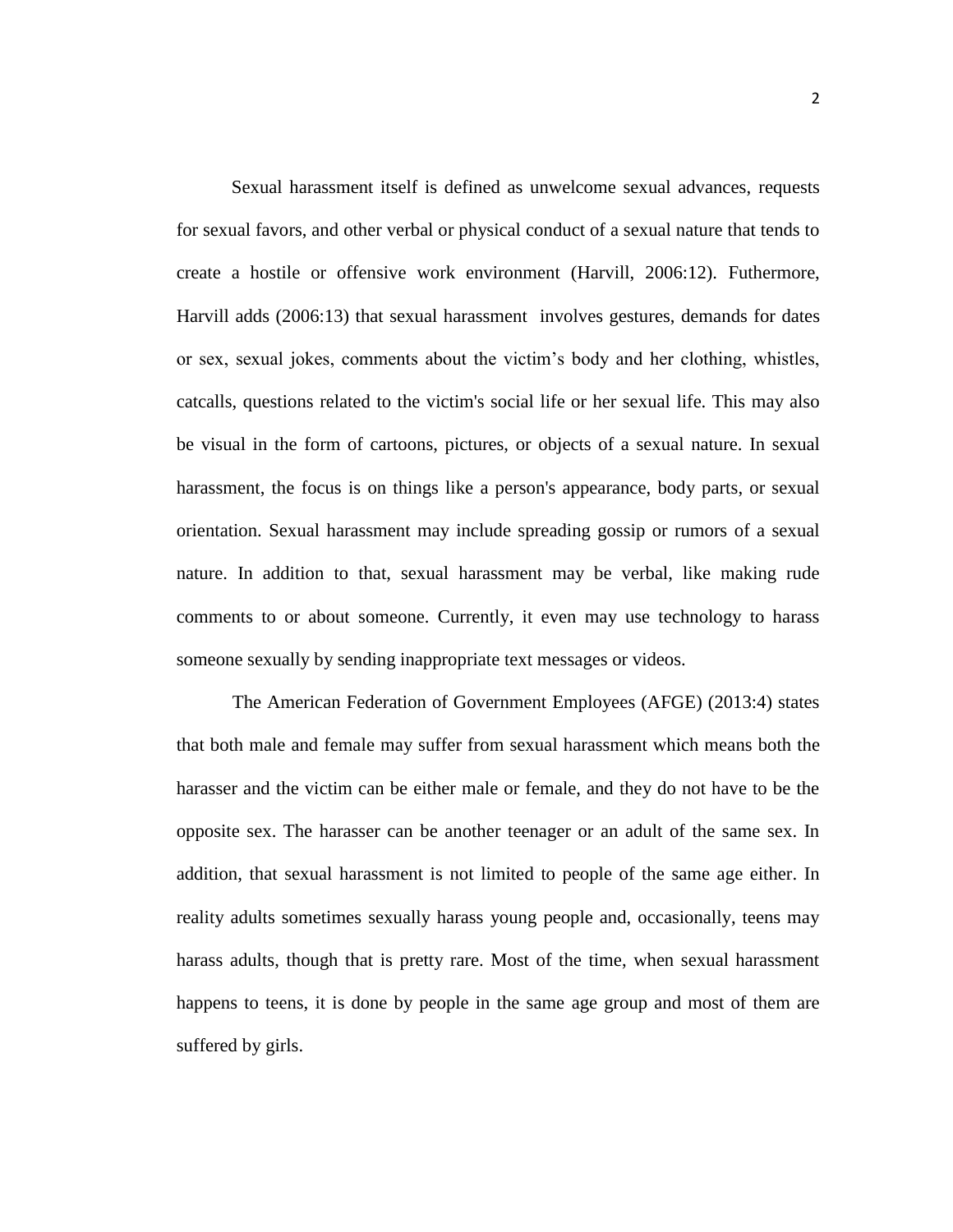A study conducted in 2003 by the American Association of University Women (2013: p.11-13) shows that large groups of both boys and girls are reported experiencing harasment, girls are more likely to report being negatively affected by it. They are more likely to feel "self-conscious" (44 percent for girls compared to 19 percent for boys), "embarrassed" (53 percent compared to 32 percent), and "less confident" (32 percent to 16 percent) due to an incident of harassment. It is also girls who are more likely than boys to change behavior because of the experience. The change of behavior includes, being inactive (30 percent to 18 percent) and avoiding the person who harassed them (56 percent to 24 percent).

The high percentage of sexual harrasment above may even increase because many cases go unreported by the victims. Sexual harassments happen in reality yet people tend to take it as normal. Whistling or making sexual jokes to someone are common in spite of the fact that the victims may feel embrassed not to mention or to complaint. In the end people let those actions went unnoticed, more specifically because only half of the cases were reported. As a matter of fact, the cases could be more prevalent than most people are willing to admit.

Sexual harassment falls into the category of Human causes and is a type of sexual abuse. It can manifest quickly in short term or occurs as a series of events over a long period of time. Also, many harassment targets experience backlash and treat if they speak out about the abuse, which can make the damage from the harassment even worse. Because of this, many sexual harassment victims may suffer traumatic stress from the harassment, or even post traumatic stress disorder in the aftermath.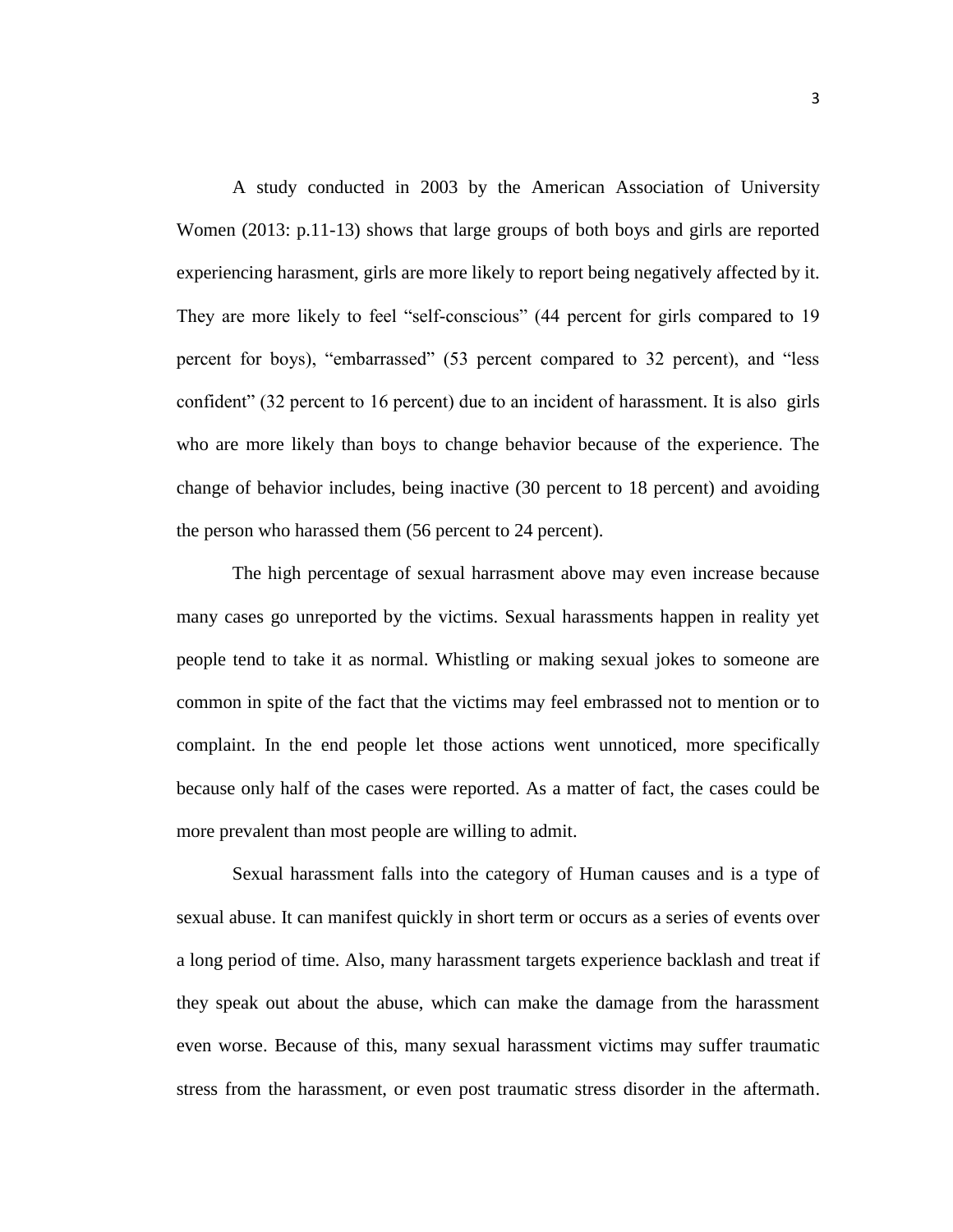Teenagers who suffer from sexual harassment can find it even more difficult than adults to overcome the trauma. Teenagers can have extreme reactions to trauma, but their symptoms may not be the same as adults. These symptoms can include: forgetting how to talk, acting out the scary event during playtime, being unusually clingy with a parent or other adult. They may also develop disruptive, disrespectful, or destructive behaviors (2013: p.14). Teenagers may feel guilty for not preventing injury or deaths. They may also have thoughts of revenge.Teenagers tend to be in a state between independence and insecurity after a traumatic event. This can be confusing to the teenager and to parents trying to help them. In addition, The National Crime Prevention Council (2005:7) reports that teenagers usually experienced shock; shame and stigma which frequently become overwhelming. They tend to feel that nobody will believe them. They think, they will be blamed or be punished. They do not trust adults anymore, they are frightened, and the worst of all, they loss their identity. Sexually harassed teens typically display isolation, helplessness, hopelessness and powerless attitude.

*Speak* is one of literary works which raises sexual harassment as an issue of the story. Literary work here is used because there are many invented characters created by the author. Characters in the novel represent human experiences. Muffin and Ray (2003:53) say that characters in the novel have personality, thought, emotional, physical, action, conversation and their effect on other characters like real individual and human's problems. Character and characterization in literary works meet a requirement to become object of the study.They can be analyzed by using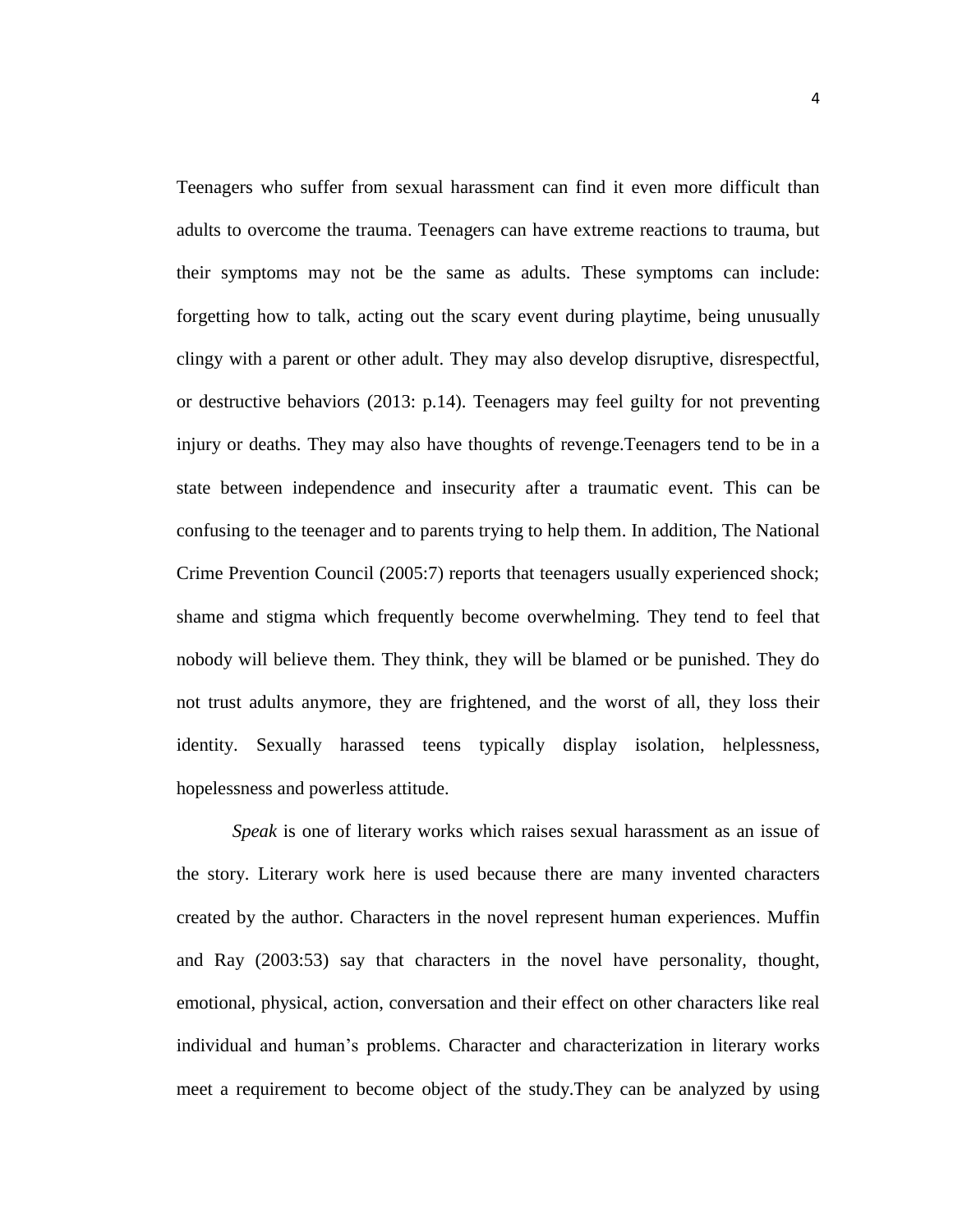human psychological theories since psychology can be used to help a literary critic or literary researcher to explain, interpret and evaluate literary works (Subhan, 2003:57).

As literary work, *Speak* is able to reflect the issue which is related with kinds of problems raised in society, developmental process, ans some aspects of social reality. As one of literary works which represent human life, *Speak* raises the sexual issues in developing countries. The story begins when Melinda, a high school freshman, the protagonist in novel *Speak* is raped by a senior student,named Andy Evans. Her trauma and her inability to tell anyone about what happened, turns Melinda into a depression. She loses her ability to speak with ease. Melinda begins the story as a good teenager, but ends up as an outcast at her school. Furthermore, she tries to isolate herself from her parents and ex-friends by being silent.

Melinda believes in the benefit of being silent. Similar statements are everywhere in the novel to define Melinda's behaviour. The novel shows how Melinda drastically changes into an outcast. The initial cause is Melinda's traumatic experience after having sexually harrased. Melinda stops talking, and she becomes increasingly disconnected. She begins to skip school, withdraws from her parents, and loses herself. She hides away in an abandoned janitor's closet during the school day, where she goes to sleep or hides when she is feeling anxious. Her only save place is art class, where a kind teacher encourages her to express herself.

*Speak* is written in cynical tone. It shows that Melinda does have a voice, but she just does not want to use it outside of her own head. Eventually she sees herself as a survivor rather than as a victim. She learns that the only way to encounter Andy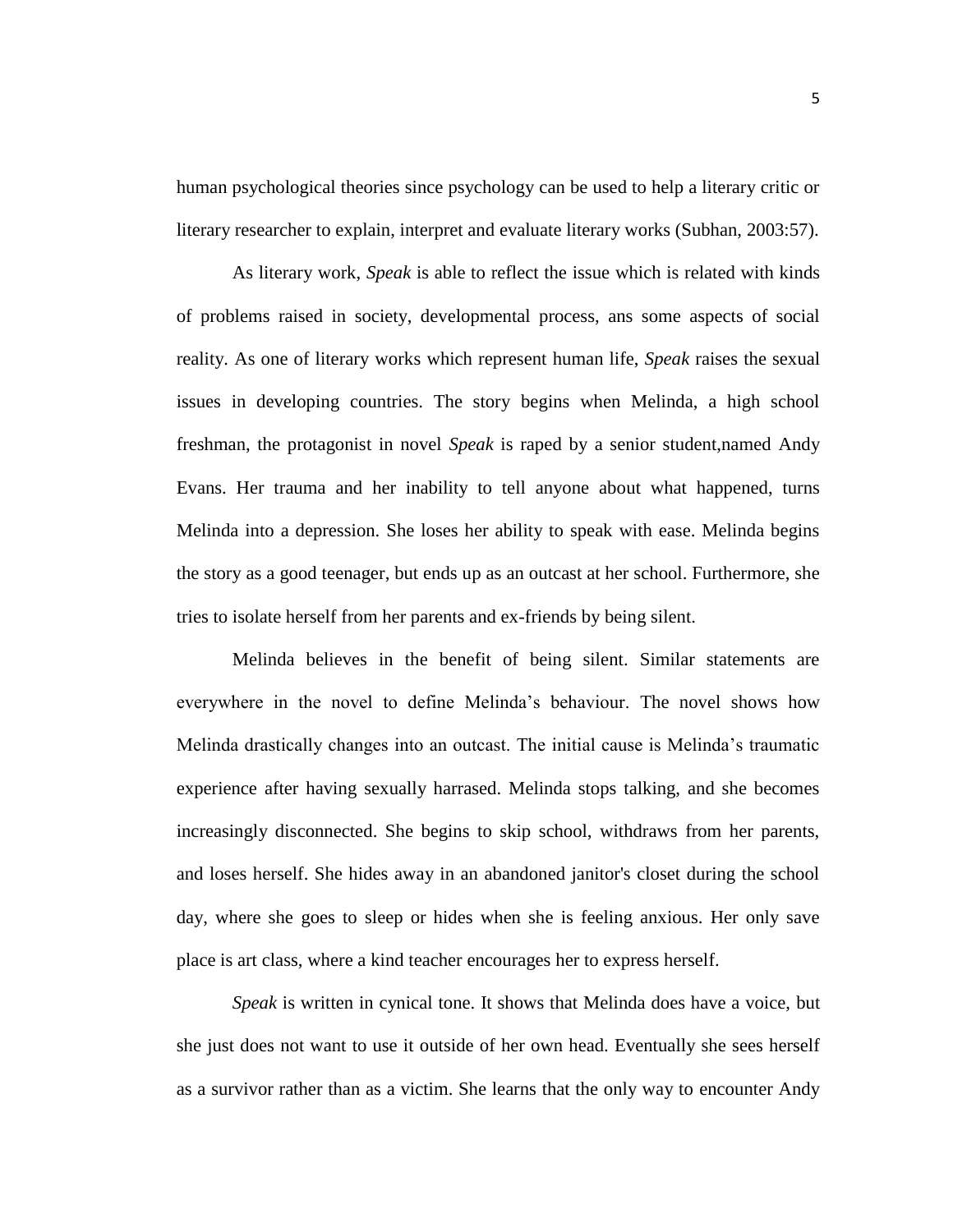Evans is to speak out. The harassment she experienced has brought Melinda into a psychologically difficult life because she does not know how to deal with it except for being silent.

After releasing *Speak*, the author, Laurie Halse Anderson, realized that it contained an inappropriate topic especially for teenagers. This book is challenging because its rape scenes as well as other major scenes are insensitively told. Anderson's book sends a critical message to not only teenagers, but adults, as well, if someone is or have ever been a victim of sexual assault, speak up. Through literary works Anderson tries to create the awareness about the sensitive issue in the society. She writes the characterization, problems and how the character deals with it in *Speak*.

Laurie Halse Anderson creates and develops *Speak* into diary-format from the main character's point of view. She does not only set up the story and events in a creative way, but she also offers real life issues to Melinda's problem that students can learn from. She brings the real life issues, such as, social behavior and interactions between peers, sexual content, rape, communication, even drugs and alcohol in her novel as a representation of many kind of problems raised in society, especially in teenagers life nowadays.

#### **B. Research Focus**

There are many problems in the novel, *Speak*. It can be analyzed from the extrinsic and intrinsic elements. The intrinsic elements are the important elements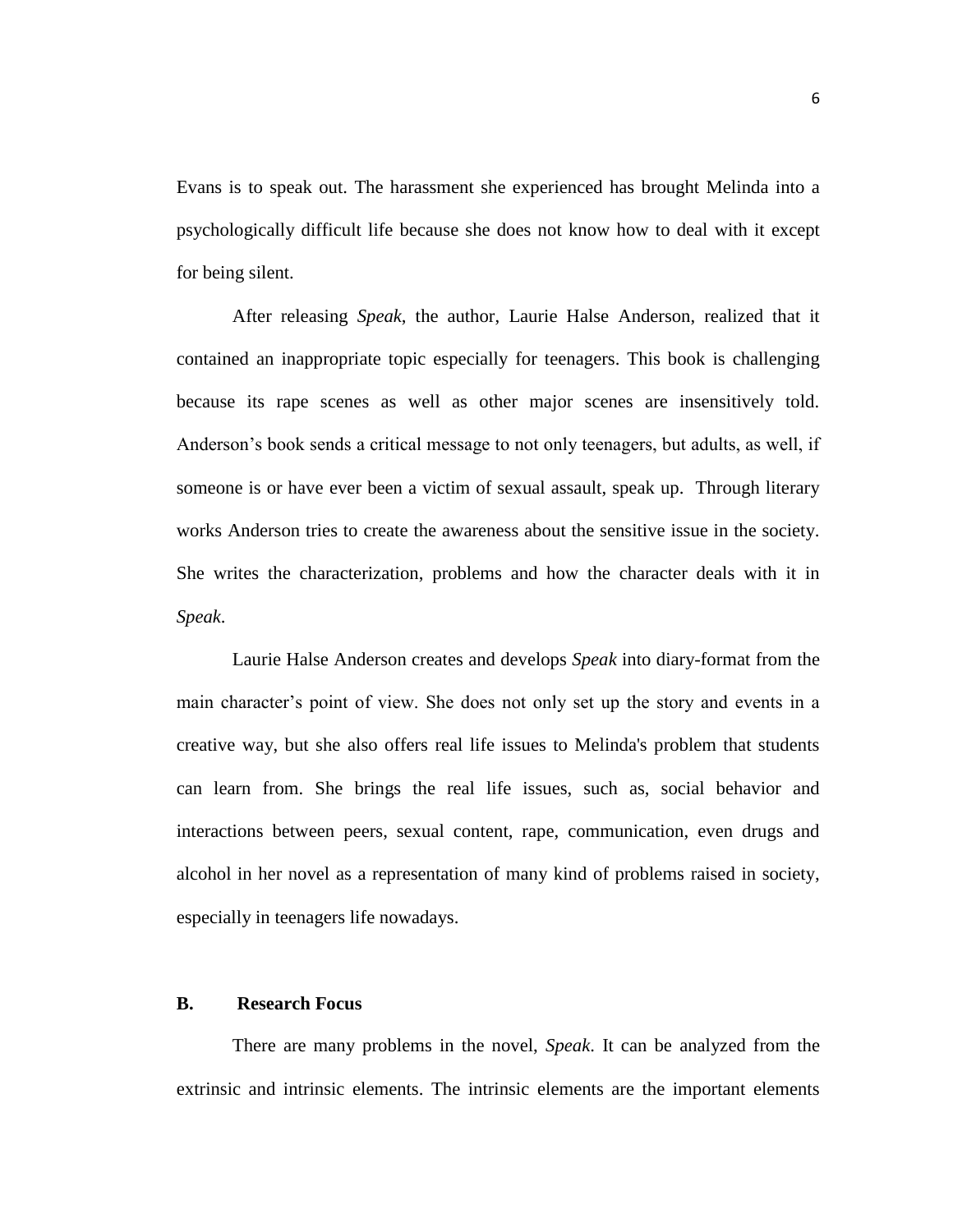that build the novel itself, whereas the extrinsic elements are those beyond the story such as the cultural condition of the author, the values, and background of the novel as well as the mental health problem.

The intrinsic elements of the novel can be analyzed through point of view aspect. The novel narates about a teenager life. It raises the isolation, friendship and domestic violence problems in the form of sexual harassment themes. *Speak* is told through the first person point of view of the main character, Melinda Sordino a high school freshman at Merryweather High School. The novel is designed into a diaryformat. The way Melinda sees things is a very straightforward way of thinking. At the end, Melinda finally finds the strength to speak up and sees herself as a survivor.

The novel can also be analyzed through the extrinsic elements such as psychological aspect. The psychological aspect helps the readers to comprehend the work better because the work is a bibliotherapy for a rape survivor as well as a developmental therapy for teens (Latham, 2006: 369-82). Bibliotherapy (1994:p.2) consists into two main term from Greek, "biblion" means literature and "therapiea" means to serve or to help. It defines as the use of selected reading materials as therapeutic adjuvants in medicine and in psychiatry.

Therefore, the researcher focuses the study on how sexual harrasment effects Melinda's psychological condition and how is the impact toward her psychosocial development. Thus, the research employs psychosocial theory developed by Erikson that focuses on psychological development of a person. Erikson theory basically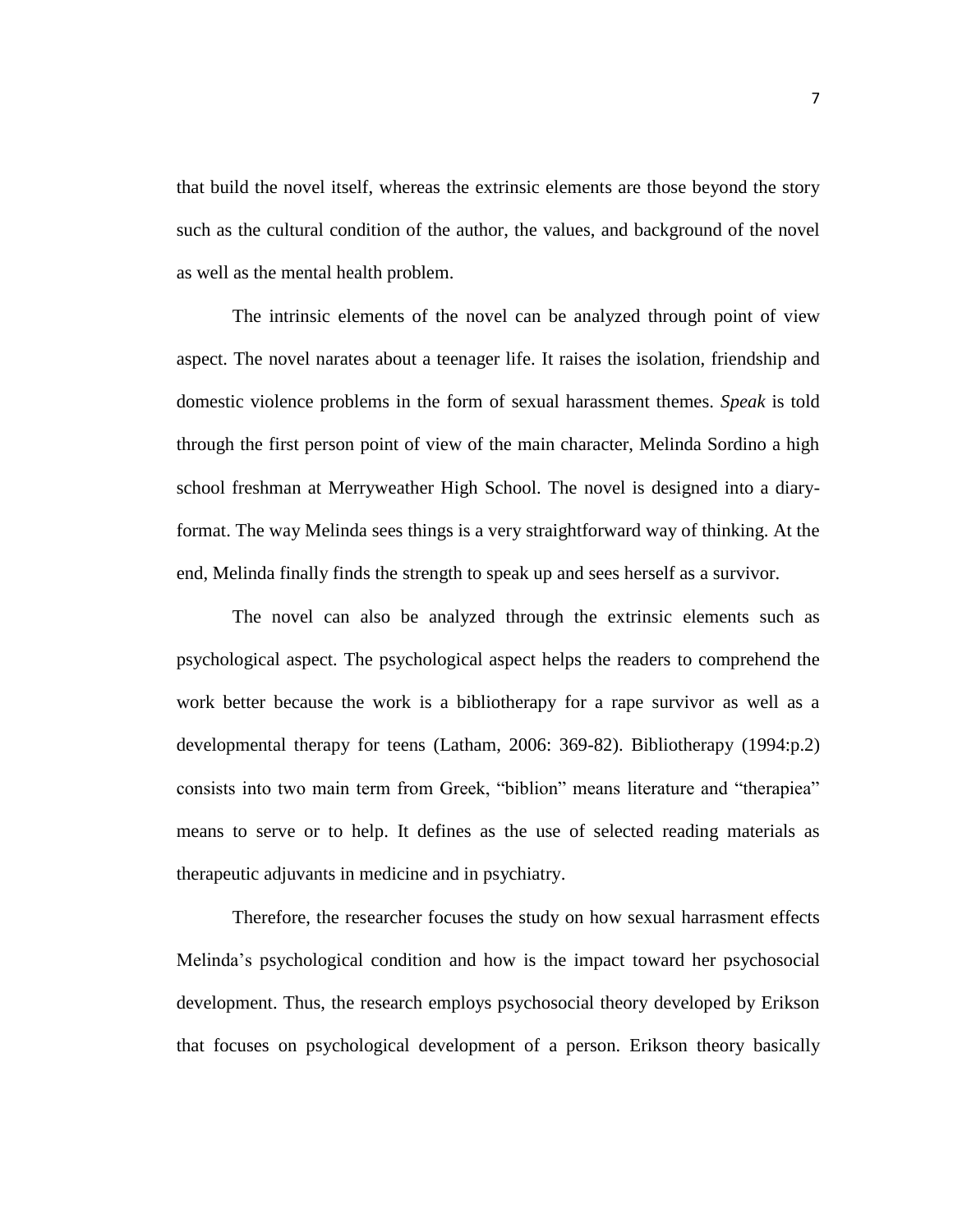asserts that people experience eight psychosocial stages which significantly affect every person's psychological development and personality.

### **C. Research Question**

The main two questions try to be answered in the research related to the issue of sexual harassment in the novel *Speak* are:

- 1. What is the impact of traumatic event experienced by Melinda ?
- 2. How does Melinda's traumatic experiences affect her psychosocial development ?

### **D. Research Objective**

According to the formulation of the problem and the research questions, the objectives of this study are :

- 1. To reveal the impact of sexual harrasment in Melinda's psychosocial condition.
- 2. To find out the turning point event so she recovers from her psychological condition and psychosocial development.

### **E. Research Significance**

1. The study reveals some important points on psychosocial studies. Thus, the finding generated from this study will give supportive information to other studies.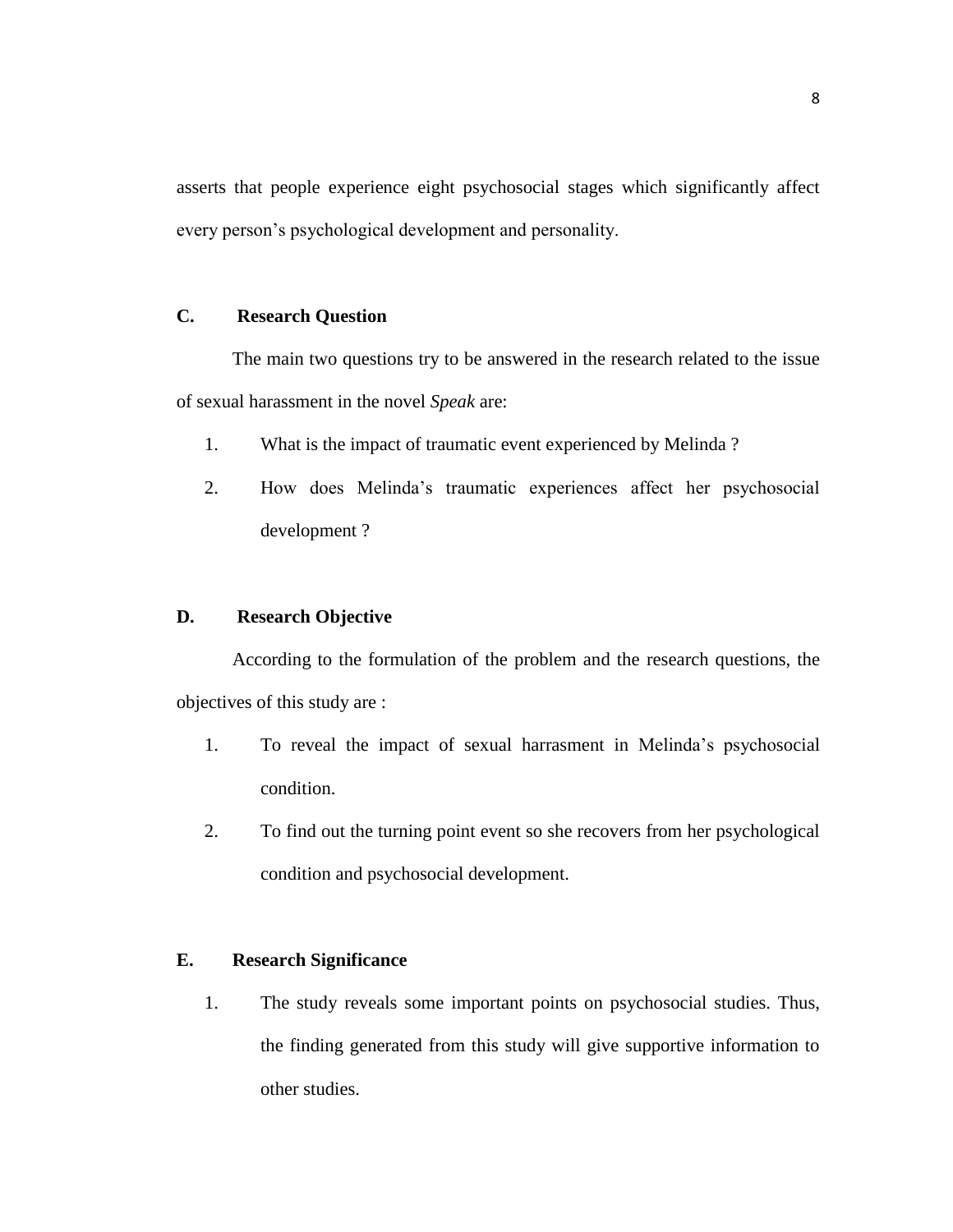- 2. Practically, the study will be an inspiration for human being to build a better life with the discussions on some of the toughest topics out there – rape, depression, suicidal tendencies, and the psychological condition especially on teenagers.
- 3. It is as an inspiration for the readers to have a better understanding of literature used as a bibliotheraphy in helping people to cope with their mental problems. At the same time, it is to increase the awareness to be more sensitive about such an issue.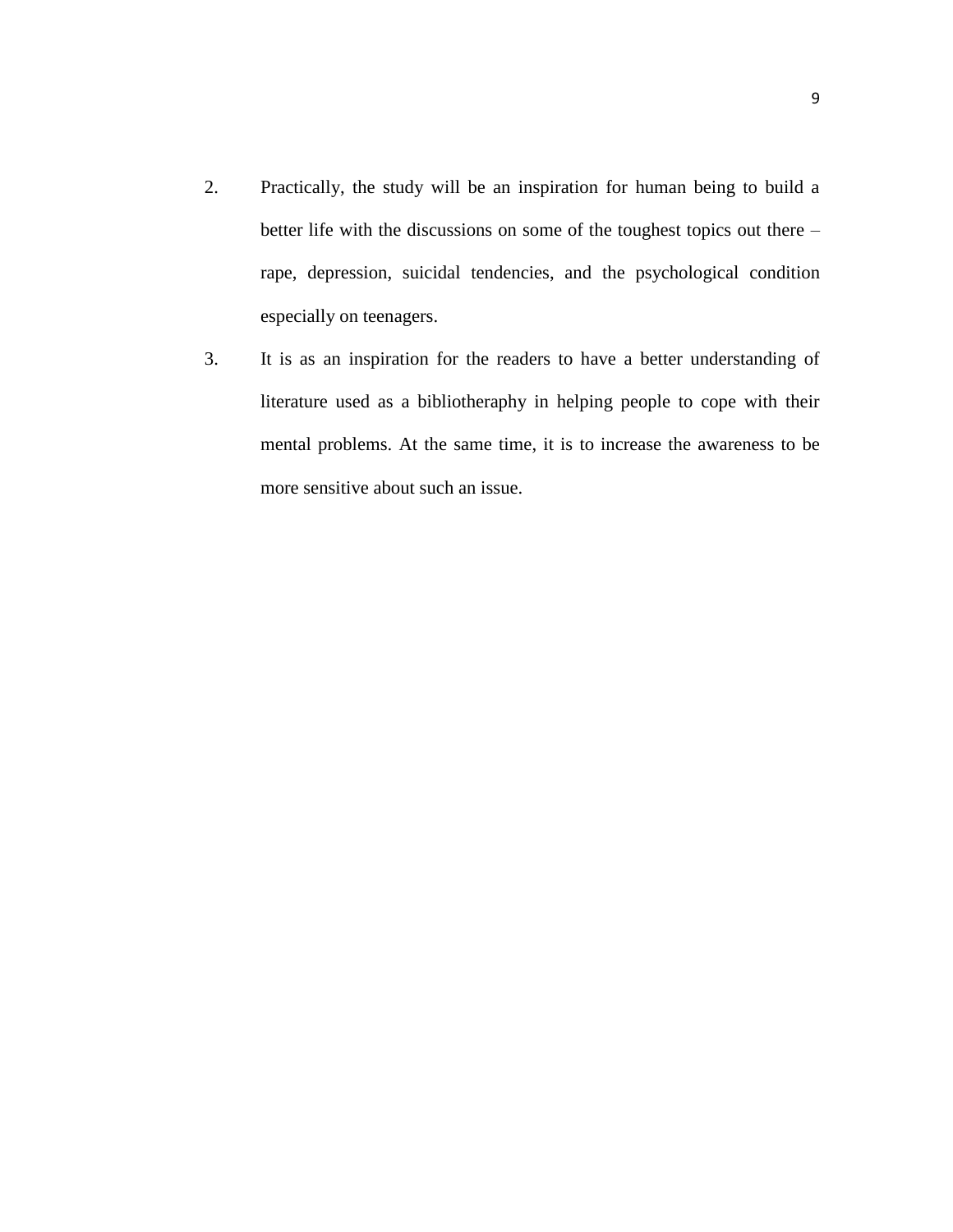### **CHAPTER II**

### **LITERARY REVIEW**

### **A. Psychology**

Psychology derived from Greek's words, "psyche" and "logos". Psyche means soul and logos means science. Thus, psychology means science that deals with mental state and human behaviour (Atkinson,1996:7). The term psychology is about human nature, motivation, behavior, development and experience. Psychology is a method of treatment for psychological problems and difficulties in living a successful life. As a general theory of human behavior and experience, psychology ideas enrich and are enriched by the study of the biological and social sciences, group behavior, history, philosophy, art, and literature (HDFS, 2008:129).

Formally defined, psychology is the scientific study of behavior and mental processes. As a science, psychology uses systematic method to observe, to describe, to predict, and to explain behavior. Behavior includes everything organism does that can be observed. Mental processes are the thought, feelings, and motives. Scientific methods are not casual. However, researcher carefully and precisely plan and conduct their studies (Elmes, Kantonitz, Roediger, 2003:121). For this reason, in psychology, it is desirable to obtain results in describing the behavior of many different people.

Psychology is a broad and diverse field. A number of different subfields and specialty areas have emerged. One of the significant major areas is developmental psychology. Developmental psychology focuses on human growth throughout the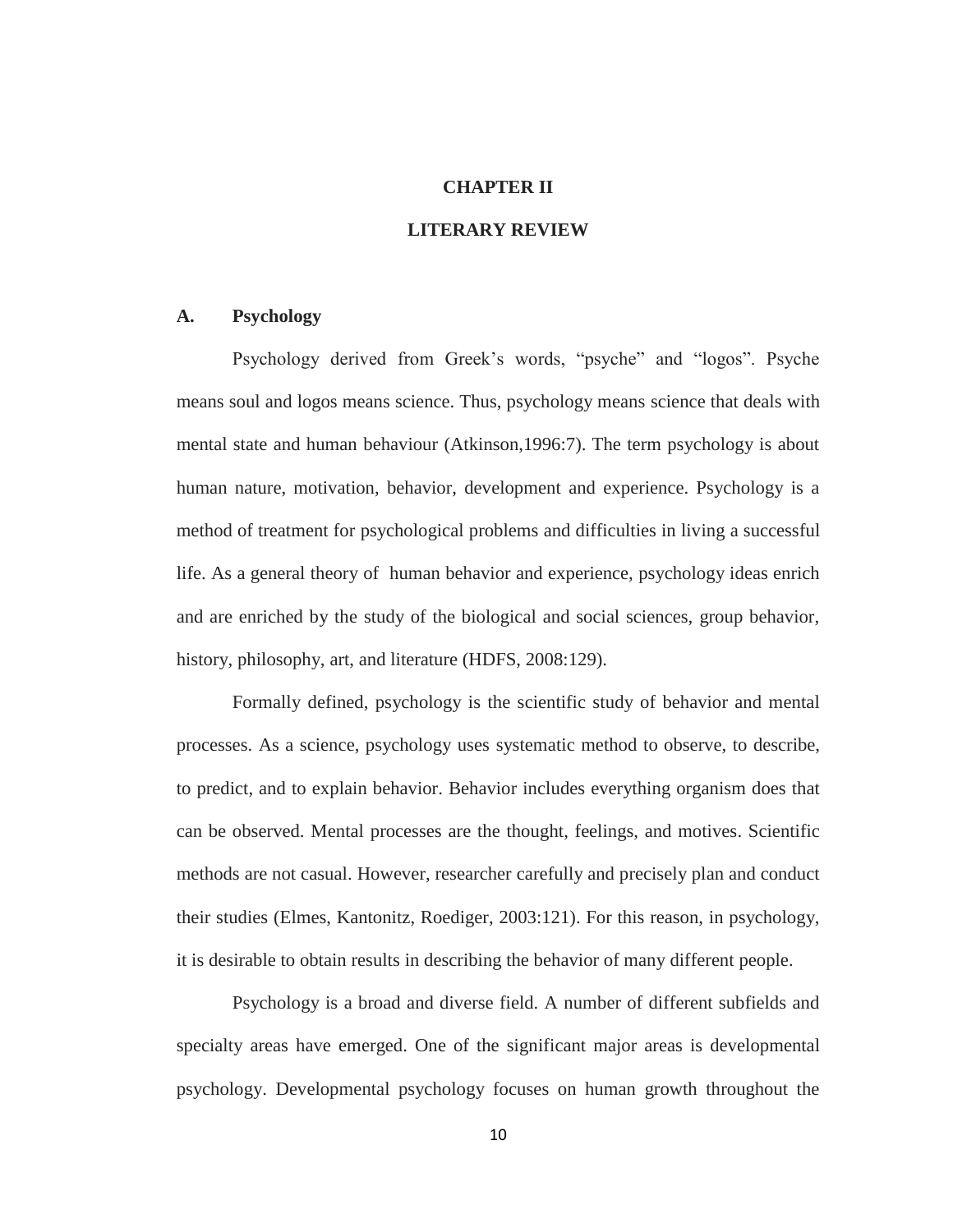lifespan. Childhood is obviously a time of tremendous change, but people also continue to grow and develop during the early adult, middle age, and senior years. In this section, someone will learn more about topics including child development, intellectual development, cognitive development, and the aging process (Cherry, 2013:p.1).

According to Miller (2011:8) developmental theories' tasks are to describe changes within one or several areas of behavior, to describe changes in the relations among several areas of behavior, and to explain the course of development that has been described. A developmental theory describes changes over time in one or several areas of behavior or psychological activity, such as thought, language, social behavior, or perception.

### **B. Social Psychology and Literature**

Social psychology or psychosocial is a branch of psychology which according to Baron and Branscome (2012:5) is a specific field that seeks to understand the nature and causes of individual behaviour, feelings, and thought in social situation. They also emphasize that social psychology investigates the ways in which human thoughts, feelings and actions are influenced by the social environments. For example, when someone commits a mistake, she will try to imagine how her environment will response to her mistake.

The psychology framework stresses on the importance of understanding that each individual is unique. There are factors outside a person's awareness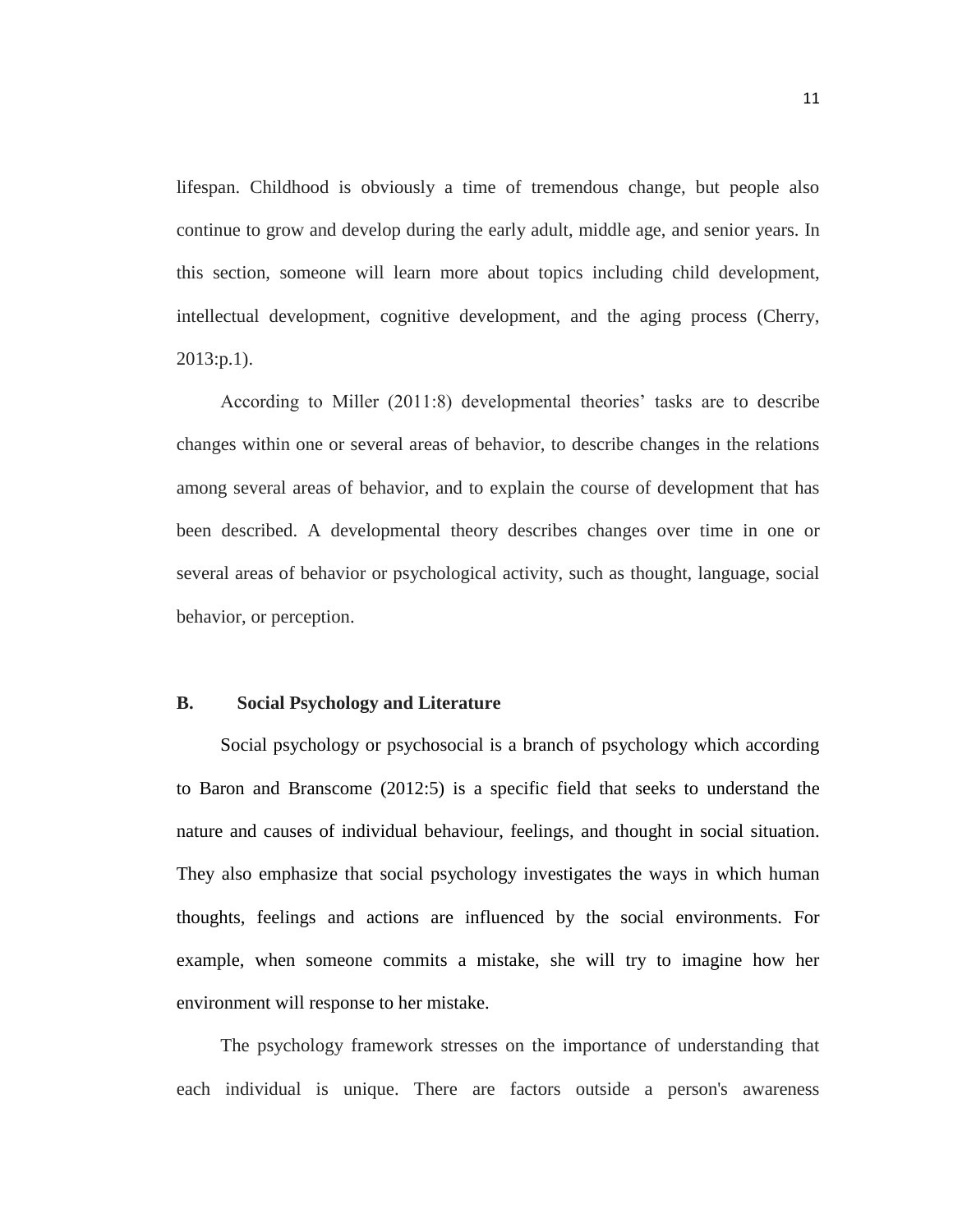(unconscious thoughts, feelings and experiences) which influence his or her thoughts and actions, that the past shapes the present, that human beings are always engaged in the process of development throughout their lives. According to Daiches (1974:340) in his book entitled *Critical Approaches to Literature*, psychology comes into criticism in two ways, in the investigation of work and in the psychological study of the particular authors to show the relation betwen authors' attitude and state of mind and the special qaulity of their work. Thus, psychological literary theory is the study of literature that sees a literary work as psyche or mental activity. It is viewed as a psychological phenomenon which will feature psychological aspects through the characters.

A literary work is a combination of imaginative and creative writing of the author. It contains a complex phenomenon of humanity, consisting of many life events such as happiness, sorrow, and a kind of other life events. Literary work contains human life, and it gives the viewer an idea of life with all aspects of human life (Endraswara via Minedrop, 2008:16). A literary work tells people about man and the way he communicates (Duttan, 1991:1), while psychology itself is the science of behavior or the observable action or reaction of people and other living organisms (Witting and Willian III, 1984:5).

For the reason above, characters and their actions in literary work can be seen as an imitation of real human. It can be regarded that the characters in literary work have personality, emotion, behaviour and feeling as those of real human (Muffin and Ray, 2003:53).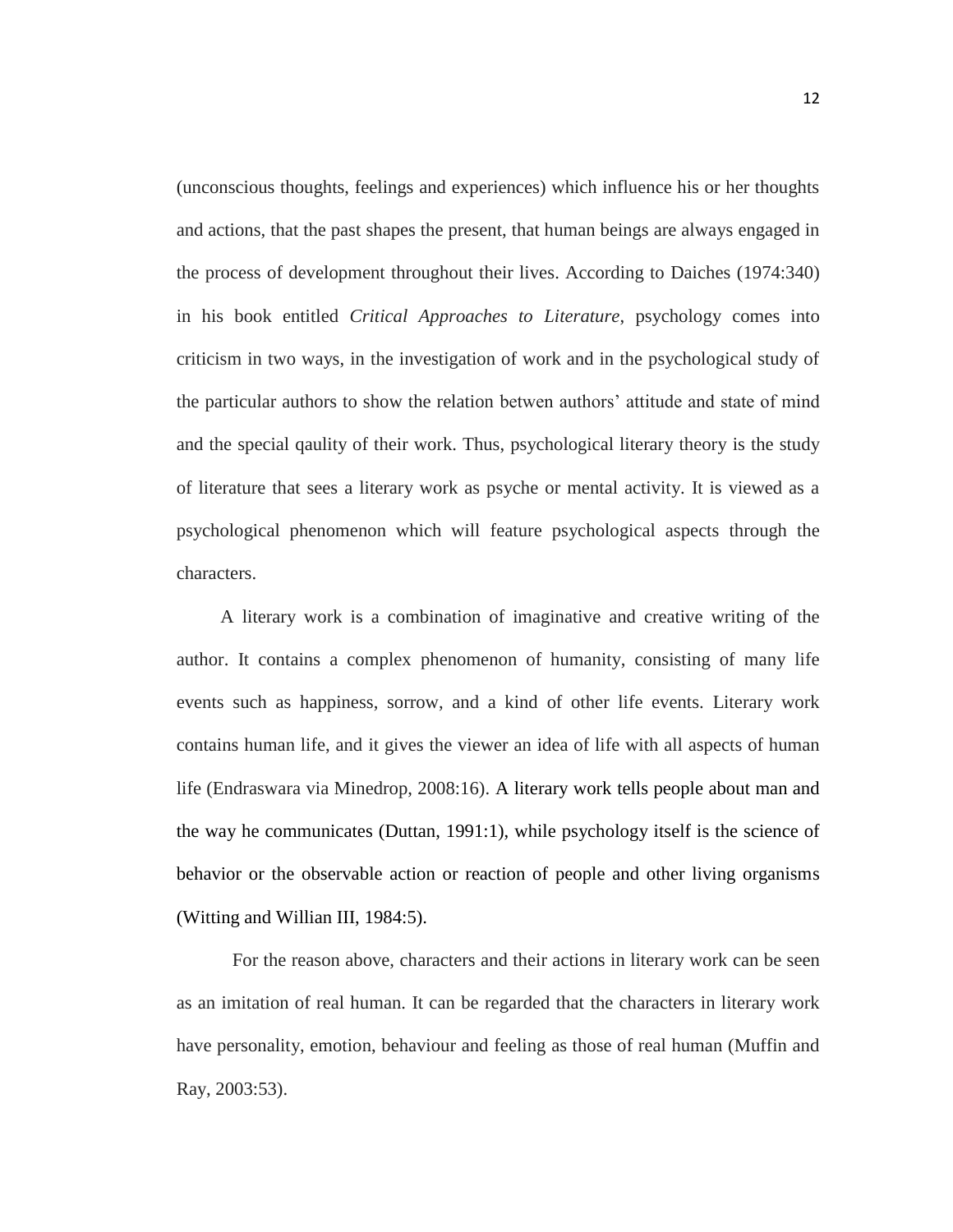The difference is, in psychology, the psyche's condition of human is real as the creation of God, while in literature, the study of human is as the depiction of reality or life experience of the authors. Human's life as an object of the literature and social psychology has resemblance, so that the psychological literature is needed (Little, 1966:1).

### **C. Psychosocial Development**

Erikson recognizes the basic notions of Freudian theory. However, he believes that Freud misjudges some important dimensions of human development. Erikson (in Sharkey, 1997: p.4) says that humans develop throughout their life span; while Freud says that personality is shaped by the age of five. Erikson believes that childhood is very important in personality development. Erikson (in Steinberg, 2011:14) accepts many of Freud's theories, including the id, ego, and superego, and Freud's theory of infantile sexuality, while, he rejects Freud's attempt to describe personality solely on the basis of sexuality and, unlike Freud, he believes that personality continues to develop beyond five years of age. In addition, Erikson states that ego plays important role in each stage. Ego is powerful agent that can adapt to situations and can promote mental health. He maintains that children develop in a predetermined order. Instead of focusing on cognitive development, he is interested in how children socialize and how it affects their sense of self (Erikson via Sharkey, 1997: p.4-5).

One of the main elements of Erikson's psychosocial development theory is the development of ego identity (Erikson in Marcia, 1993:3). Erikson's theory of ego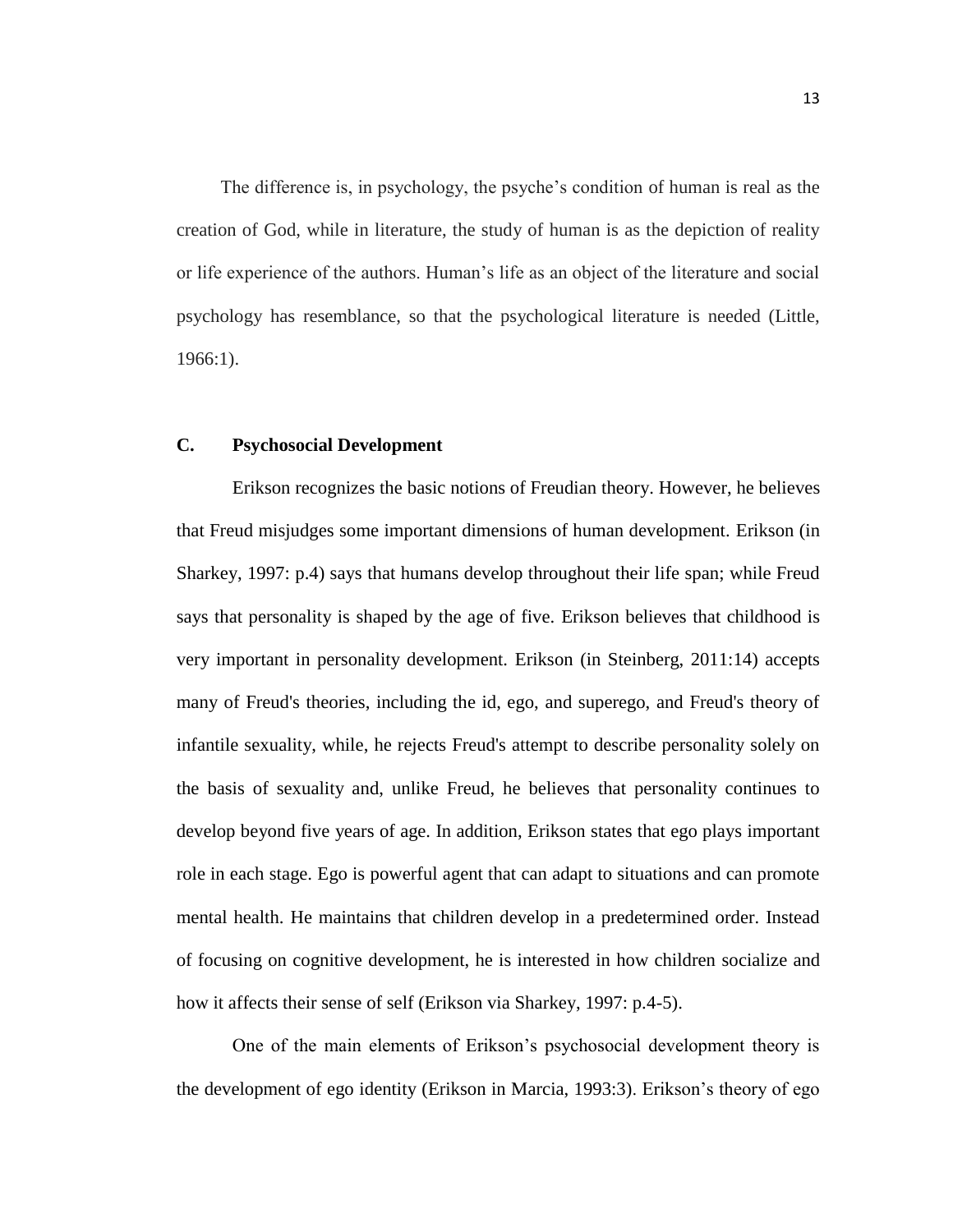psychologically holds certain principals that differentiate his theory from Freud's. Ego identity is the conscious sense of self that someone develops through social interaction. According to Erikson, someone's ego identity is constantly changing due to new experience and information he acquires in his daily interactions with others. In addition to ego identity, Erikson also believes that a sense of competence also motivates behaviors and actions. Each stage in Erikson's theory is concerned in becoming competent in an area of life. If the stage is handled well, the person will feel a sense of mastery. If the stage is managed poorly, the person will emerge with a sense of inadequacy. Here is the structures of human personality by Freud, but Erikson has different concept of ego in the psychosocial development :

**a. Id**

The id (from the latin word "it") contains all passion and instinct. It is located in a region of the mind which is called everyday unconsciousness. It has no contact with reality. The word id is according to the pleasure principle. The id always seeks pleasure and avoids pain (Freud, 1927:16). In this aspect, Erikson accepts Freud's concept of id.

**b. Ego**

Erikson's theory of ego is different from Freud's. He believes that the ego Freud described is far more than just a mediator between the superego and the id. The ego according to Erikson (1923:4) develops in order to mediate between the unrealistic id and the external real world. It is the decision making component of personality. Ideally the ego works by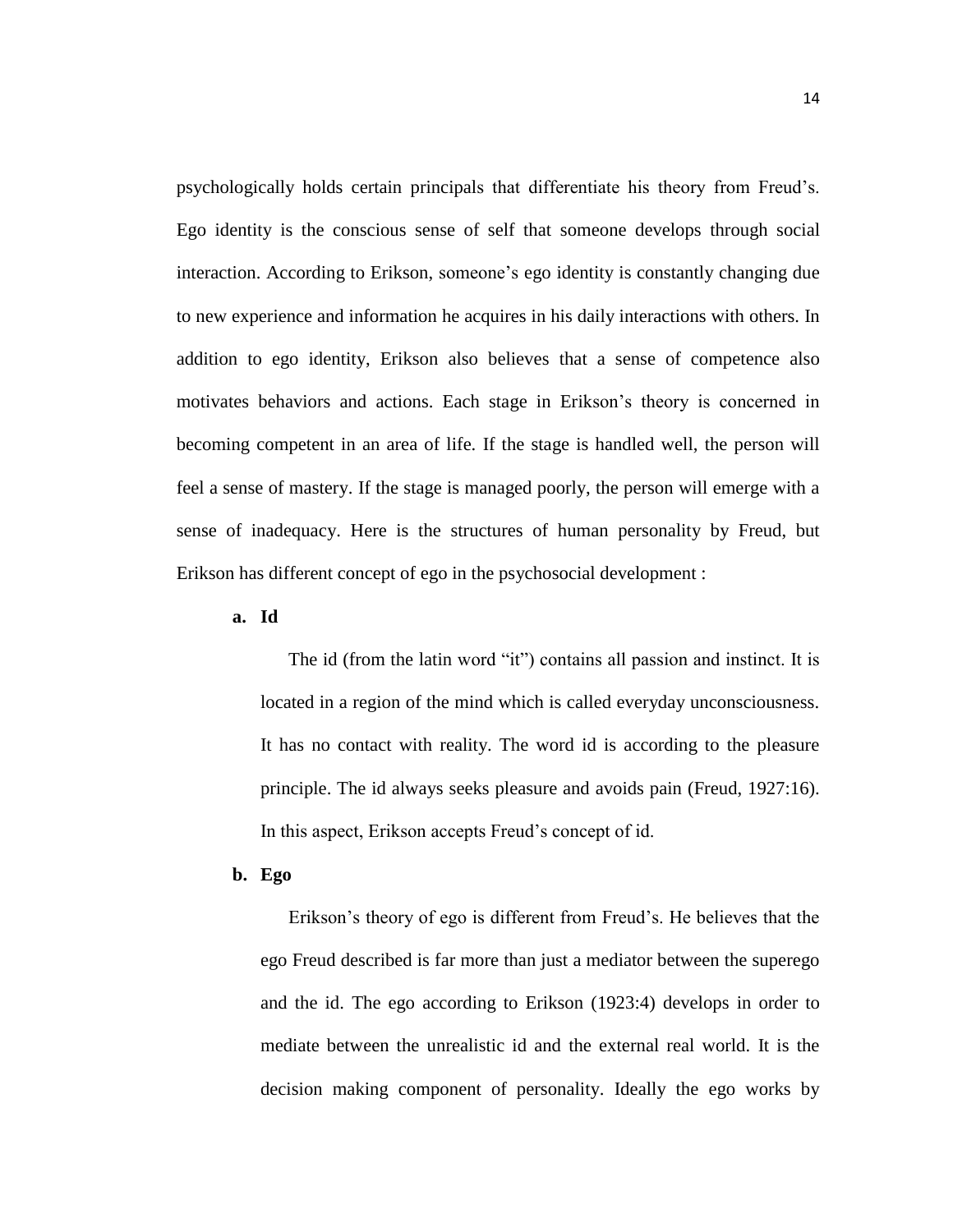reason whereas the id is chaotic and totally unreasonable. The ego operates according to the reality principle, working out realistic ways of satisfying the id's demands, often compromising or postponing satisfaction to avoid negative consequences of society. However, according to Erikson's psychosocial development theory, ego plays an important role in each of the stages. Ego here is a powerful agent that can adapt to situation and promote mental health. The ego is the center of personality and it responsibles for a unified sense of self. It consists of three interrelated facets: the body ego, the ego ideal, and ego identity (Erikson, 1956:23). Moreover, Erikson's concept of ego is very socialized and historical one. It develops social interaction and how social experience is as one of the most important part of someone's development. In addition to genetic, physiological and anatomical factors that help to determine the nature of individual's ego, there are also cultural and historical effects. It is also placing the ego in cultural and historical context, – a space- time frame that is one of Erikson's most creative contributions to ego theory (Hall, 1987:100).

### **c. Superego**

Superego is moral branch of personality. It is called conscience. Like id, the superego is not considered to reality, it only considers whether the id's impulse can be satisfied in moral term (Erikson in Wittig and Williams III, 1984:424).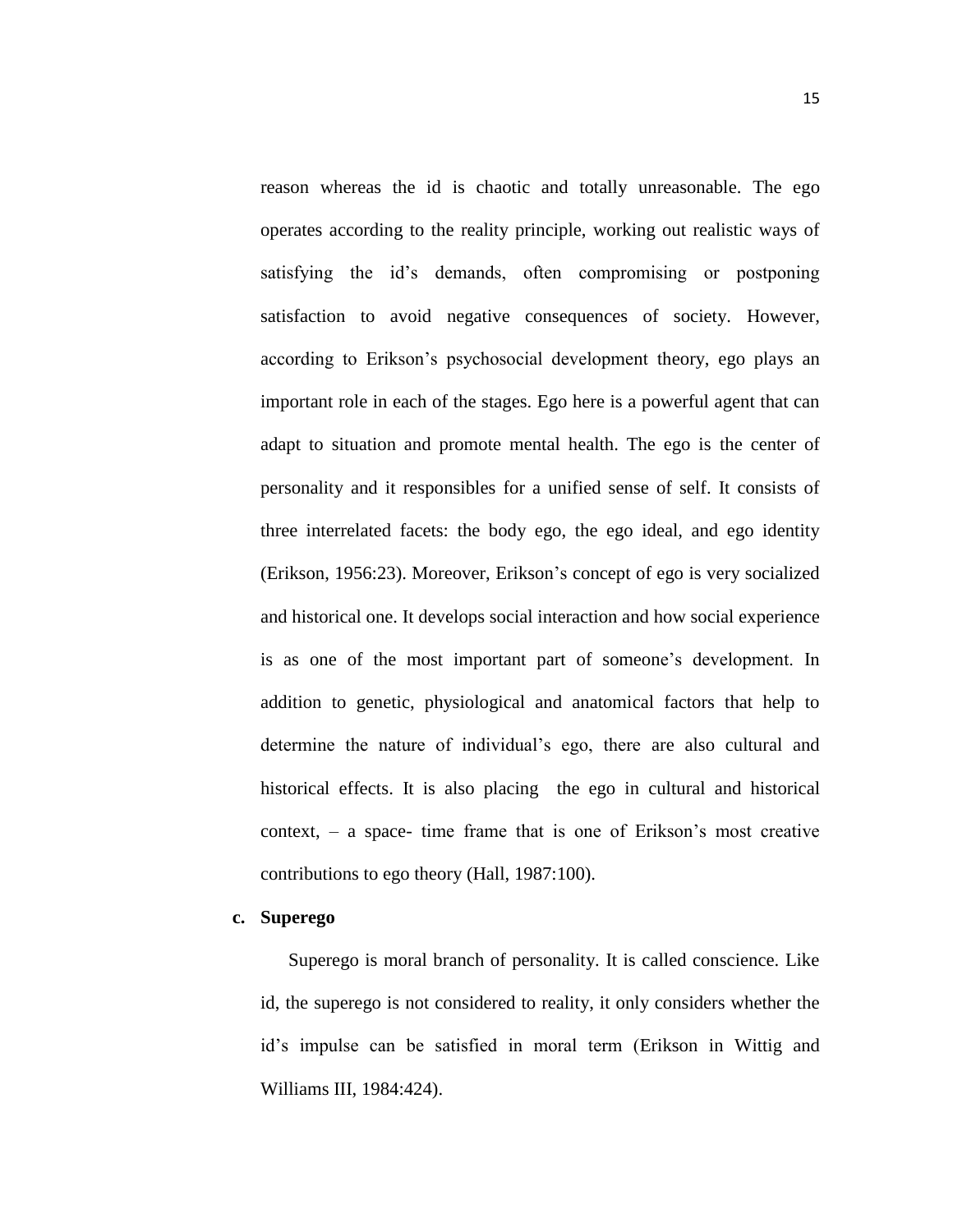Furthermore, Erikson (1968:96) asserts that people experience and psychosocial crisis stages significantly affect each person personality and development. Those stages are mostly influence by genetic heritance and environmental experience. Therefore both genes and environment have significant role in shaping human being's development. Elkind (1975:34) adds that each stage is characterized not only a psychosocial development, but also on demands put on individual by parents or society. Ideally the crisis in each stage should be resolved by the ego in the stage so that the development will be preceded correctly. Thus, the outcome of one stage is not permanent but can be altered by later experience. The pattern of development is complex because it is the product of psychical, cognitive and socio-emotional.

The development stages by Erikson are characterized by a different psychological "crisis", which must be resolved by the individual before he can move on to the next stage. Erikson (1968:286) asserts that a crisis is not a threat of catastrophe but a turning point, a crucial period of increased vulnerability and heightened potential. More importantly he says that conflict and tension are sources of growth, strength, and commitment (Erikson via Crandell, Zanden, 2009:39).

The theory of Psychosocial Development has eight distinct stages, with two possible outcomes in every stage. Erikson (1964:122) states that each of the stage of his psychosocial development theory consists of two opposing emotional forces called contrary disposition. It is related to a corresponding life stage and its inherent challenges. He uses the word 'Syntonic' for the first listed 'positive' disposition in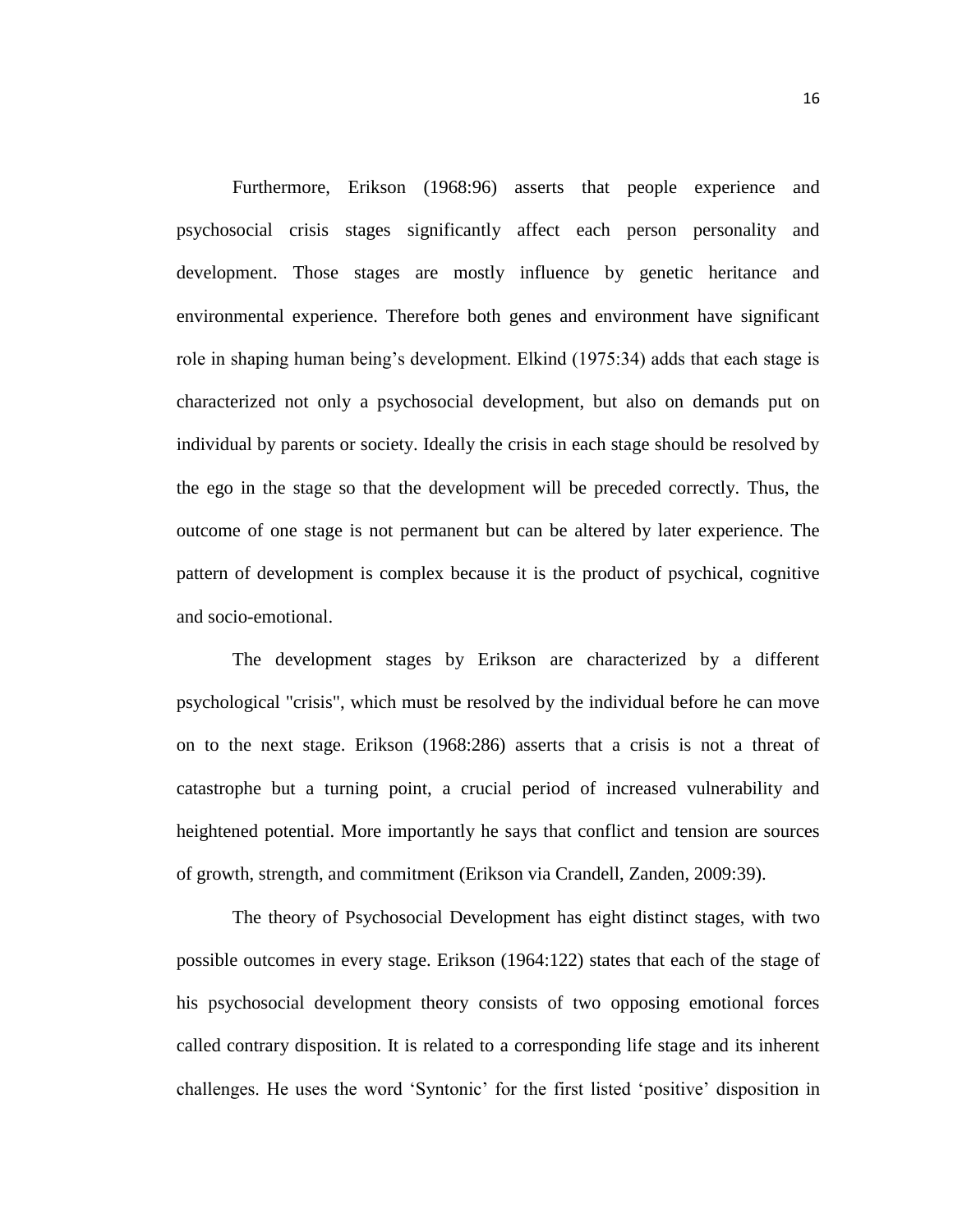each crisis, and 'Dystonic' for the second listed 'negative' disposition. To signify each of the opposing or conflicting relationship between each pair of crisis stage he connects them with the word 'versus'.

According to Erikson (in Brown and Lowis, 2003: 416-17) if someone successes to complete each of the psychosocial stage, he will have a healthy personality and successful interaction with others. Failure to successfully complete a stage can result in a reduced ability to complete further stages and therefore a more unhealthy personality and sense of self. Healthy personality development is based on the balance outcome is called 'basic virtue or basic strength'. When a person fails to go through a psychological crisis stage, she or he develops a tendency toward or even mental problems. He calls an extreme tendency on the 'syntonic' as 'maladaptation' while the extreme tendency on 'dystonic' is called as 'malignancy'. A 'maladaption' can be seen as too much of good things while a 'malignancy' can be seen as not enough and also referred as 'antipathies'(2012:p.5).

The following are the eight stages of Erikson's psychosocial development:

### **a. Trust VS Mistrust**

During the first or second year of life, the major emphasis is on the mother and father's nurturing ability and care for a child, especially in terms of visual contact and touch. Initially an infant lives through and loves with his mouth (Erikson, 1968:97). Being fed regularly does contribute to trust with his caregiver. In this stage, child will develop optimism, trust, confidence, and security if properly cared for and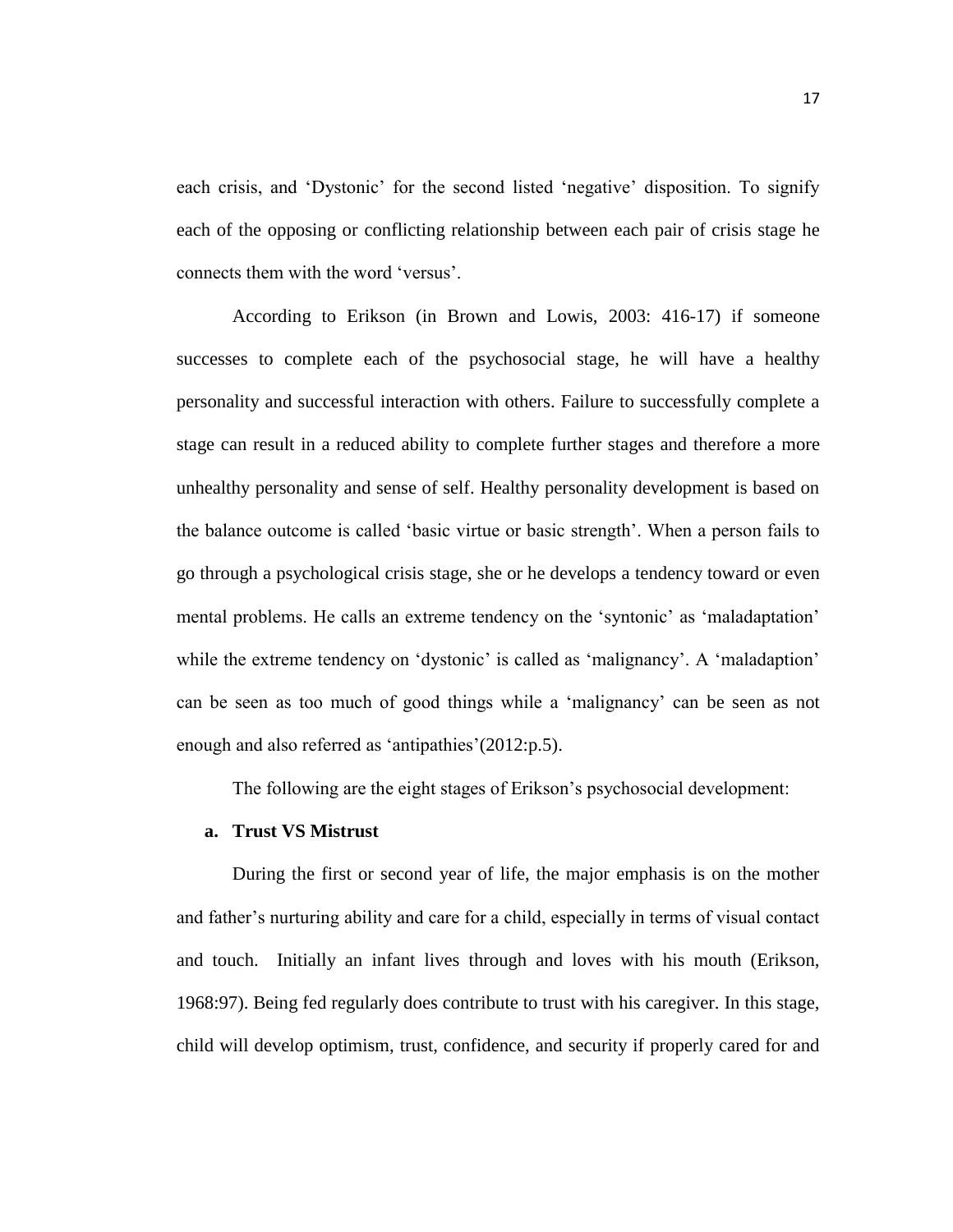handled. If a child does not experience trust, he or she may develop insecurity, worthlessness, and general mistrust to the world.

### **b. Autonomy VS Shame or Doubt**

According to Erikson (1968:107), this stage occurs during early childhood and focuses on children developing a greater sense of autonomous will, such as food choice, toy preference, and clothing selection. At this point, the child has an opportunity to build self-esteem and autonomy as he or she learns new skills and right from wrong. The syntonic attribute that is commonly gained in this stage are pride, self-control, self-assurance, self-certainty and the will to be one self. Erikson adds in this stage, therefore, becomes decisive for the ratio between loving good will and hateful self-insistence, between cooperation and willfulness, and between selfexpression and compulsive self-restraint or meek compliance. Whereas the dystonic outcomes at this stage are shame, self-doubt, self-consciousness during an inability to learn certain skill.

#### **c. Initiative VS Guilt**

Erikson believes that this third psychosocial crisis occurs during what he calls the "play age," or the later preschool years. During this stage, child starts to encounter a widening social world and face new challenges that require active, purposeful, and responsible behavior (Sandtrock, 2005:21). The healthily developing child learns to imagine, broaden his skills through active play of all sorts, including fantasy, to cooperate with others, to lead as well as to follow. Negative outcome will occur when a child may develop a sense of guilt and may come to believe that it is wrong to be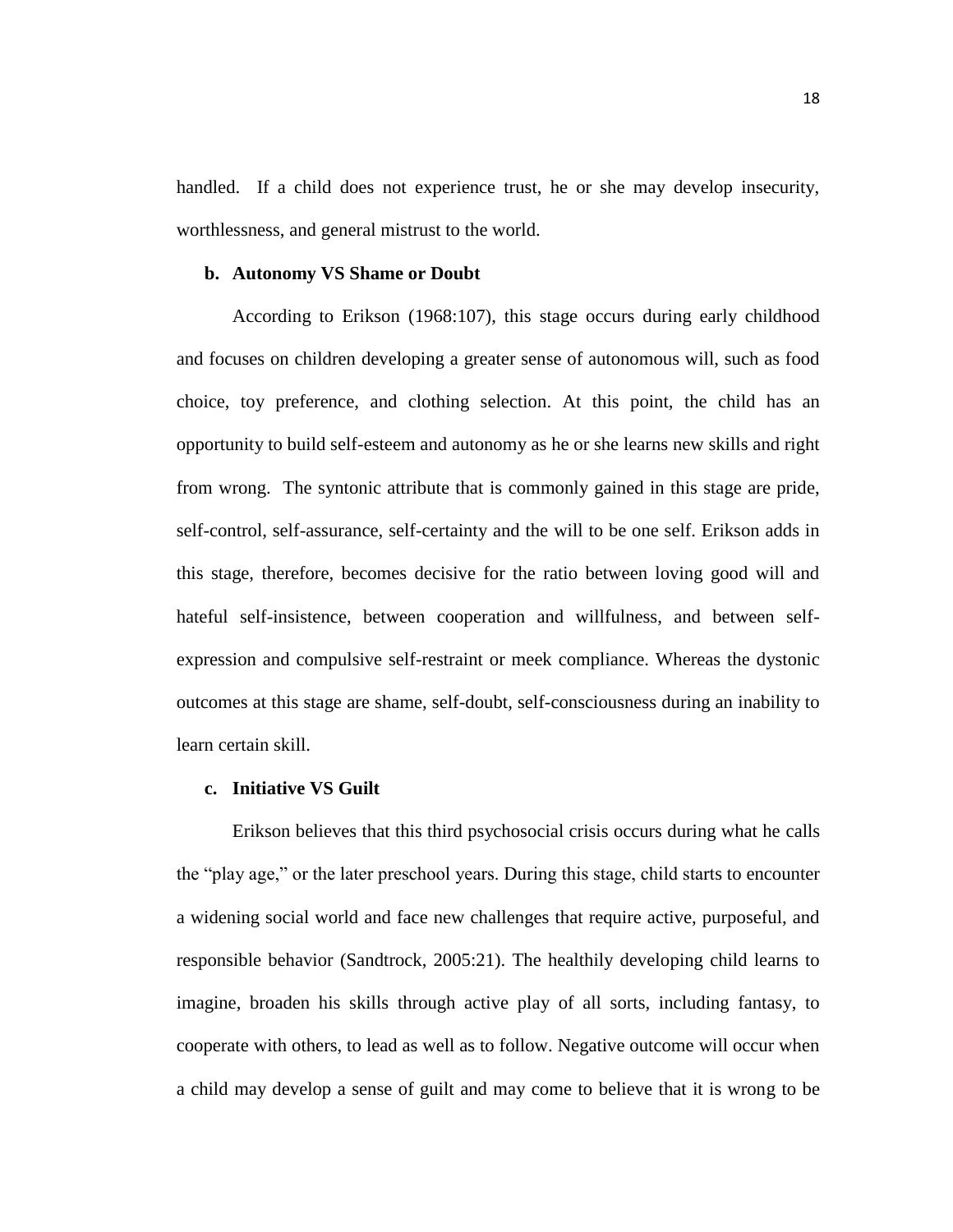independent. He will continues to depend unduly on adults and is restricted both in the development of play skills and in imagination.

### **d. Industry VS Inferiority**

School is the important place at this stage. Children learn to make things, use tools, and acquire the skills to be a worker and a potential provider. Industry means doing purposeful or meaningful activity. Children learn to take pride in their work and acquire an attitude to do well in their work. They initiate projects, see them through to completion, and feel good about what they have achieved. They will develop a competence and skills and confidence to use a method. The crucial aspect of school year experience is the positive identification with those who know how to do things (Erikson, 1986:125-27). The negative outcome of this stage is difficulty with the child's ability to move between the world at home and the world of peers can lead to feeling of inferiority. For example, in this stage children want to do productive work on their own. Students are able to water class plants, collect and distribute materials for teacher, and keep records of forms for teacher.

### **e. Identity VS Role Confusion / Identity Confusion**

Identity achievment implies that the individual assesses strenght and weaknesses and determines how he wants to deal with them. The step which is impossible to be avoided in developing identity is identity formation. Identity formation is the negative perspective meaning an absence of identity. It implies that someone cannot see who he is and how he can relate positively with the environment. In Erikson's stages of psychosocial development, the emergence of an identity crisis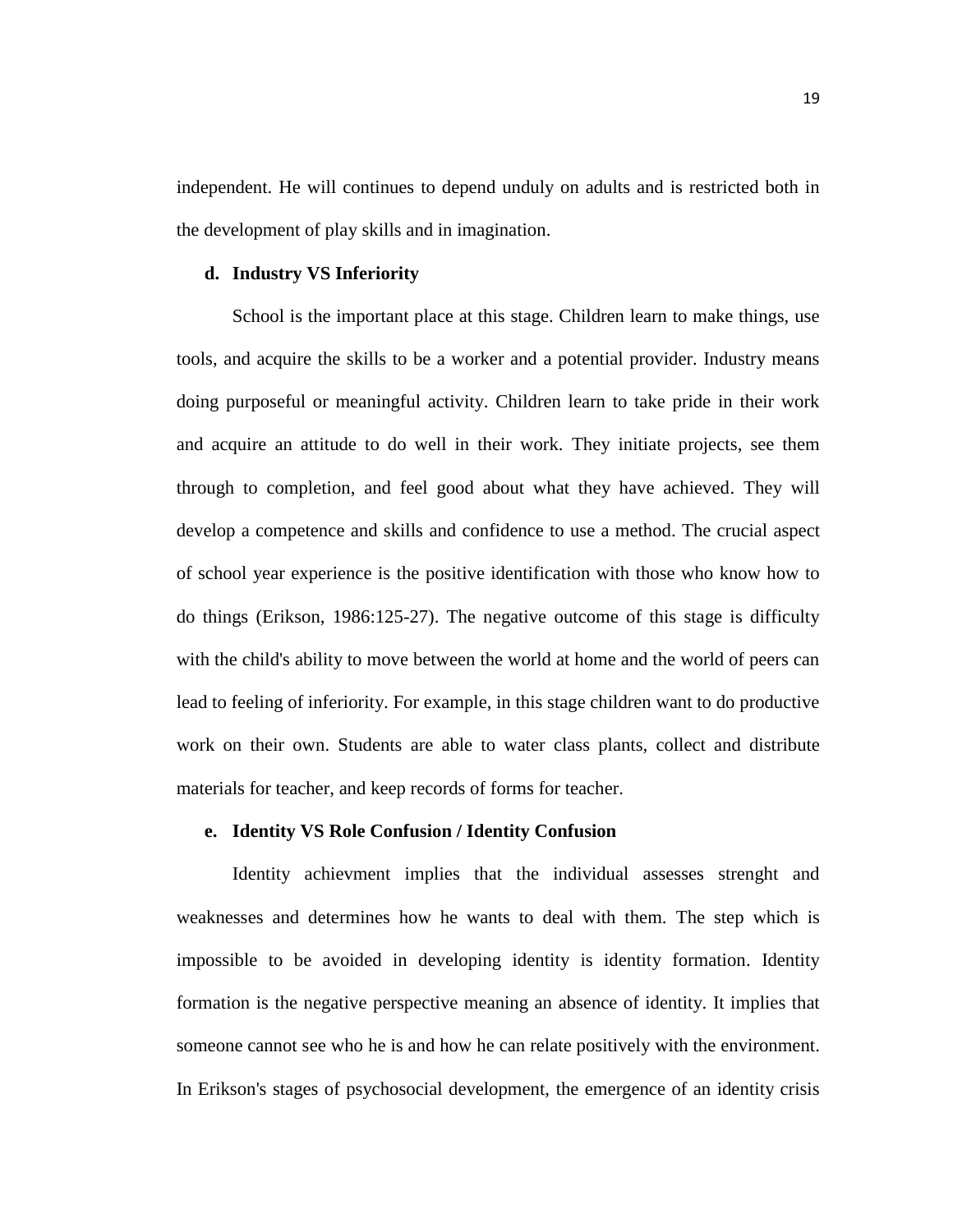occurs during the teenage years in which the teenager struggle between feelings of identity versus role confusion. Erikson writes the book entitled *Identity Youth and Crisis,* in his work he discusses the notion of how individuals, particularly those in their late teens, experience a sense of confusion in regards to love, work and their beliefs (1968;156). In adolescene period, young people become much more able to imagine their possible selves and their future orientation. They start experiencing significant changes which provide a new way of thinking about problems, values, their relationship and life choice in the future. In addition, Steingberg (2011:258) adds that the maturational and social forces that coverage at adolescene, force young people to respect on their place in society, on the way people see them, and on other life choices. At this point, adolescene are faced by the question "who are you?" and "who would you like to be?". Thus, in adolescene period, someone is exploring independence and developing a sense of self or in Erikson's term is called psychosocial moratorium. In this stage the virtue is fidelity. Fidelity is an ability to sustain loyalties freely pledged in spite of inevitable contradiction of value systems (Erikson, 1964:125). Fidelity is the foundation upon which a continuous sense of identity is formed. While a syntonic outcome of the identity crisis depends on someone's willingness to accept his or her own past and establish continuity with previous experience.

### **f. Intimacy VS Isolation**

In this stage someone will explore relationships leading toward longer term commitments with someone other than a family member. Successful completion can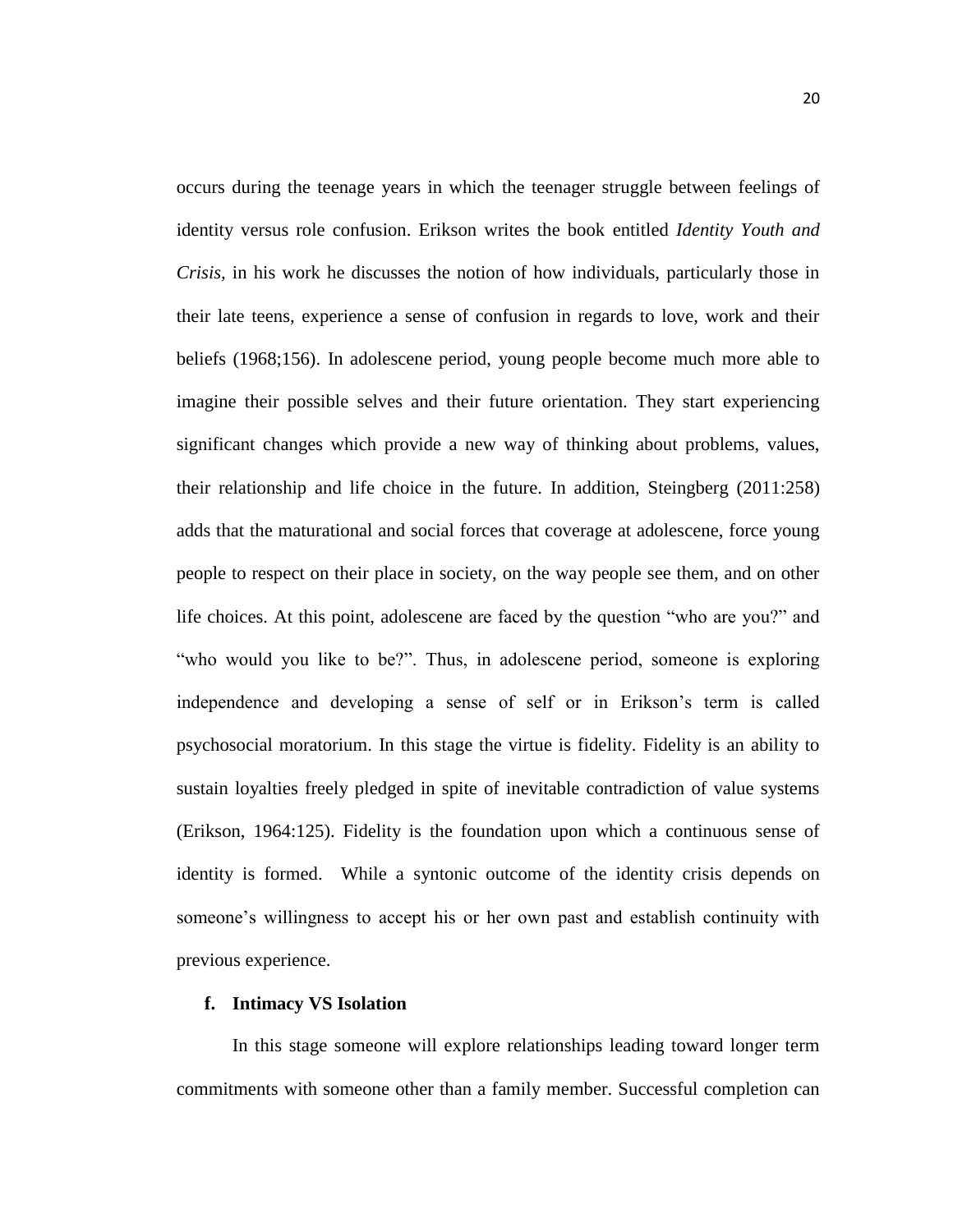lead to comfortable relationships and a sense of commitment, safety, and care within a relationship. Erikson (1965: 134) assures that strong sense of personality identity is important to the developing in this stage. Avoiding intimacy, fearing commitment and relationships can lead to isolation, loneliness, and sometimes depression.

### **g. Generativity VS Stagnation**

In generativity stages, someone establishes his or her careers, settle down within a relationship, begin our own families and develop a sense of being a part of the society. In this stage, someone experiences raising children, being productive at work, and becoming involved in community activities and organizations. While failure of generativity can lead to profound personal stagnation, such as alcohol and drug abuse, and sexual and other stagnan crisis may occur. Stagnation means that "individual, then often begin to indulge themselves as they were their own … one and only child" (Erikson, 1968:38). In this stagnan stage, someone becomes egoistic, selfabsorbed and self-indulgent.

### **h. Integrity VS Despair**

The development task in this stage is between the achievement of ego integrity and its anthithesis, disgust and despair. It is during this time that someone contemplates his accomplishments and is able to develop integrity if he sees himself as leading a successful life. If the person is failed, he sees his lives as unproductive, feel guilt about our pasts, or feel that he does not accomplish his life goals, he becomes dissatisfied with life and develop despair, often leading to depression and hopelessness.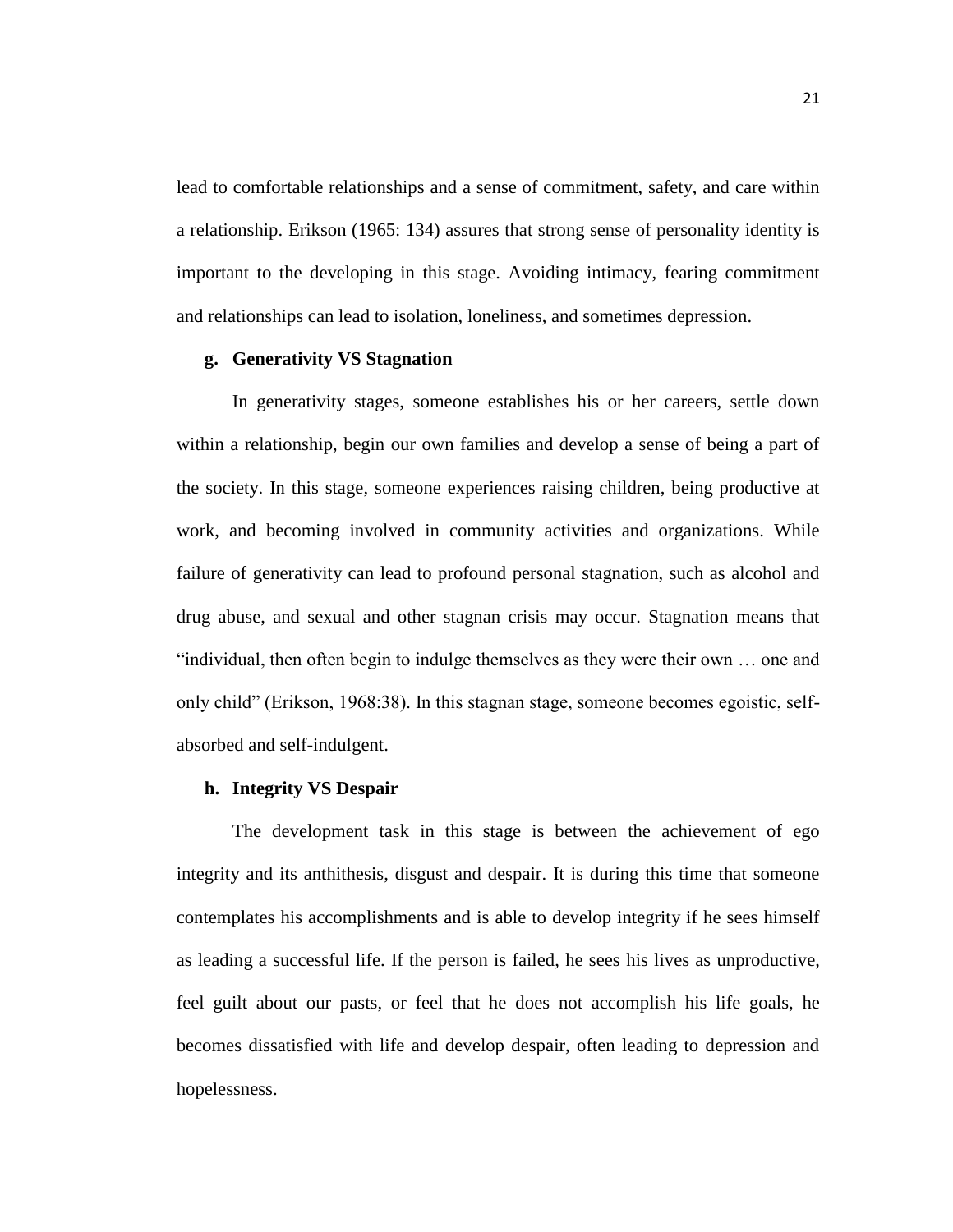### **D. Traumatic Events**

Traumatic event can lead someone into the worst mental health disorder. According to the 4th edition of *Diagnostic and Statistical Manual of Mental Disorders* defines a traumatic event as a situation where someone experienced, witnessed, or was confronted with an event where there was the threat of or actual death or serious injury. The event may also have involved a threat to the someone's physical well-being or the physical well-being of another person.

Traumatic events that can be experienced directly include assaults, serious car accident, a natural disaster such an earthquake, personal assaults and abuse, terrorist attacks, and military combat or war. People who go through traumatic events will have difficulty adjusting and coping for a while. But with time and taking care of themselves, such traumatic reactions usually get better. In some cases, though, the symptoms can get worse or last for months or even years. Sometimes they may completely shake up someone life. In a case like this, someone may have posttraumatic stress disorder.

PTSD (Post Traumatic Syndrome disorder) is a continuous maldative reaction as a result of traumatic event (Nevid, 2005:174). PTSD can be suffered for a long term period. PTSD is more common and is not based on age, sex, or racial and ethnic background. Someone may feel super-stressed after going through something traumatic. Strong emotions; feeling easily irritated, jitters, and trouble sleeping, eating, or concentrating all can be part of typical and temporary reaction to an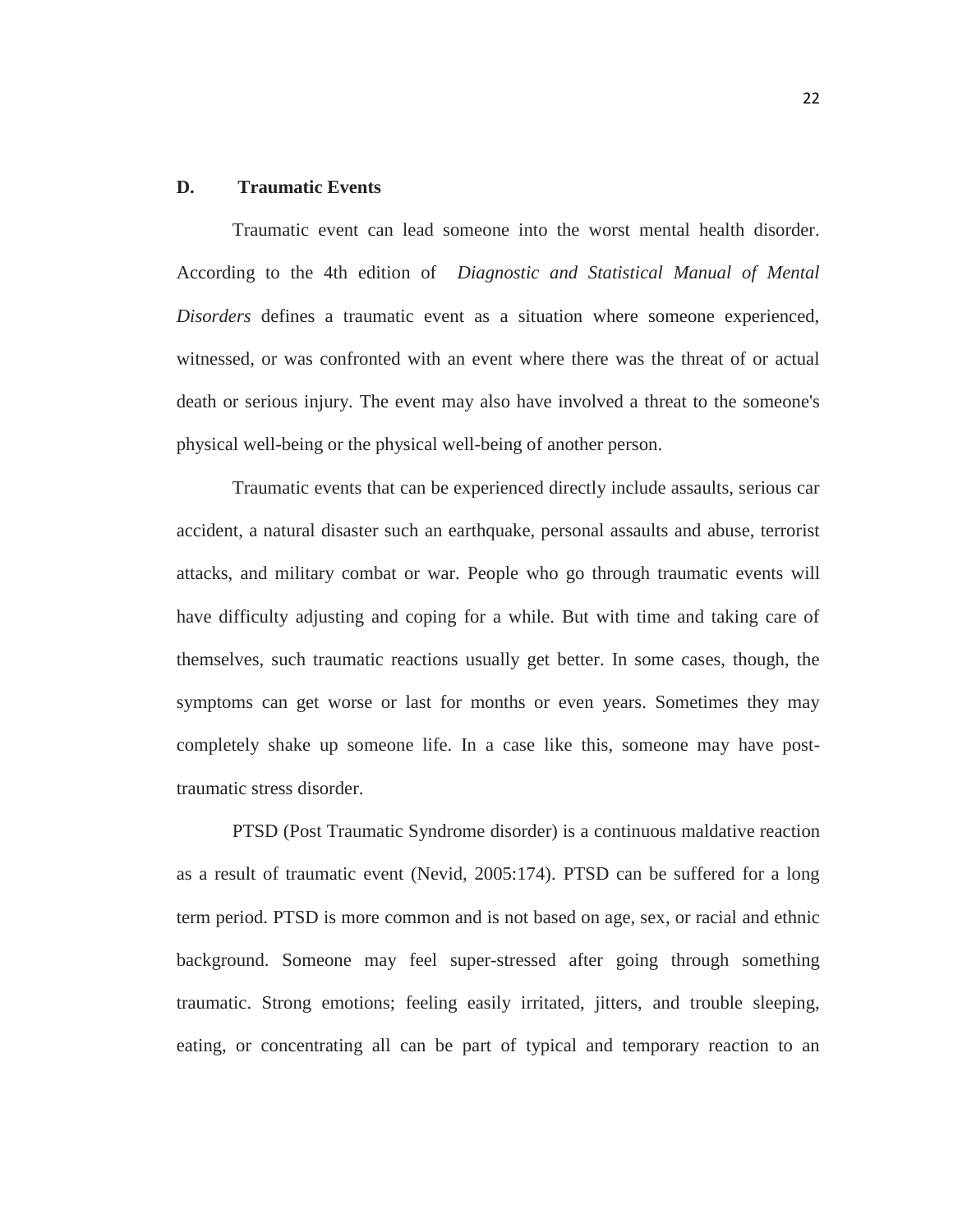overwhelming event. Also, frequent thoughts and images of what happened, nightmares, or fears can be a part of recovering from stress (Halgin, 2009:223).

#### **E. Sexual Harassment**

A definition of sexual harassment is unwelcome attention of a sexual nature, occurring through verbal and/or physical interaction. Being a victim of sexual harassment is likely to affect a teen's academic performance or work ability and may create a hostile or threatening atmosphere for the teen (2013: p.5). Sexual harassment can occur anytime, anywhere and anybody. Sexual harassment, like other physical attacks, is an act of violence. In common with other forms of violence against women and children, the crime of sexual harrasment is an act of aggression committed by those who are more powerful against those who are less powerful. Sexual harassment can be clasified into verbal, non-verbal, physical sexual harassment.

Rape is one of the most extreme example of physical harassments. Physical harassment includes: assaulting an individual for any reason, touching may include massaging a person on any body part without first asking permission, playing with a persons' hair, grabbing a person's clothes with the intention of ripping them off or revealing body parts, caressing a person's arm or hand, or any body part in a sexual way, grabbing a person's behind, breasts, or genitals without permission, hugging a person without permission, trying to kiss someone without asking, making bodily contact with another person in a sexual way, cornering a victim with one's body, rubbing one's genitals on a person.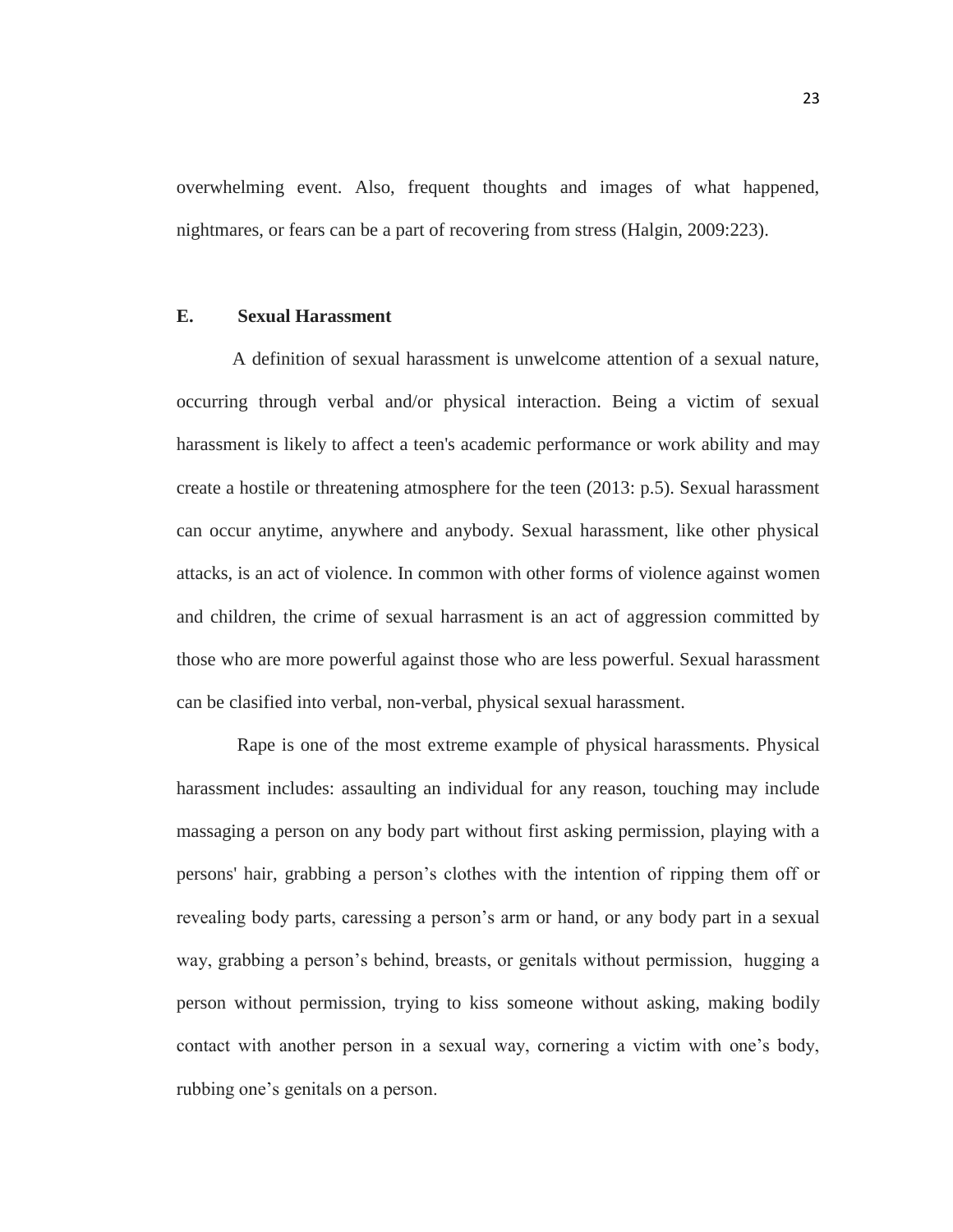Being sexually harassed can ruin someone's psychological health, physical well-being, personality development and even worse his identity. For teenagers who have been harassed often do not want to attend school. The victim usually chooses to stay at home or cut the class. They do not want to talk and active in class as much as before the incident. They suffer from low self-esteem, blame themselves, experienced moof swing even the worst attempt to suicide. In addition, teenagers have reported psychological and physical reaction to being harassed that are similar to reactions to other forms of stress. The impacts of sexual harassment in can be long lasting and life-altering for the victims.

### **F. Previous Study**

Researches dealing with psychosocial analysis approach, socio-emotional development and teenagers' identity have been conducted several times. The first research is conducted by Wahyu Andian, entitled *The Cause and Effect in Claine's Socio Emotional Development: a Psychosocial Analysis on Abuse and Traumatic Experiences in Briscole's Ugly* which was written in 2009. The second research is conducted by Lexi Kartika, entitled *Child Abuse and Neglect in Dave Plezer's A Child Called It.* Those two previous researchs focus on applying socio emotional development as effects of childhood abuse based on Erikson's Psychosocial Development theory. It identifies the psychological effect of traumatic experience in childhood.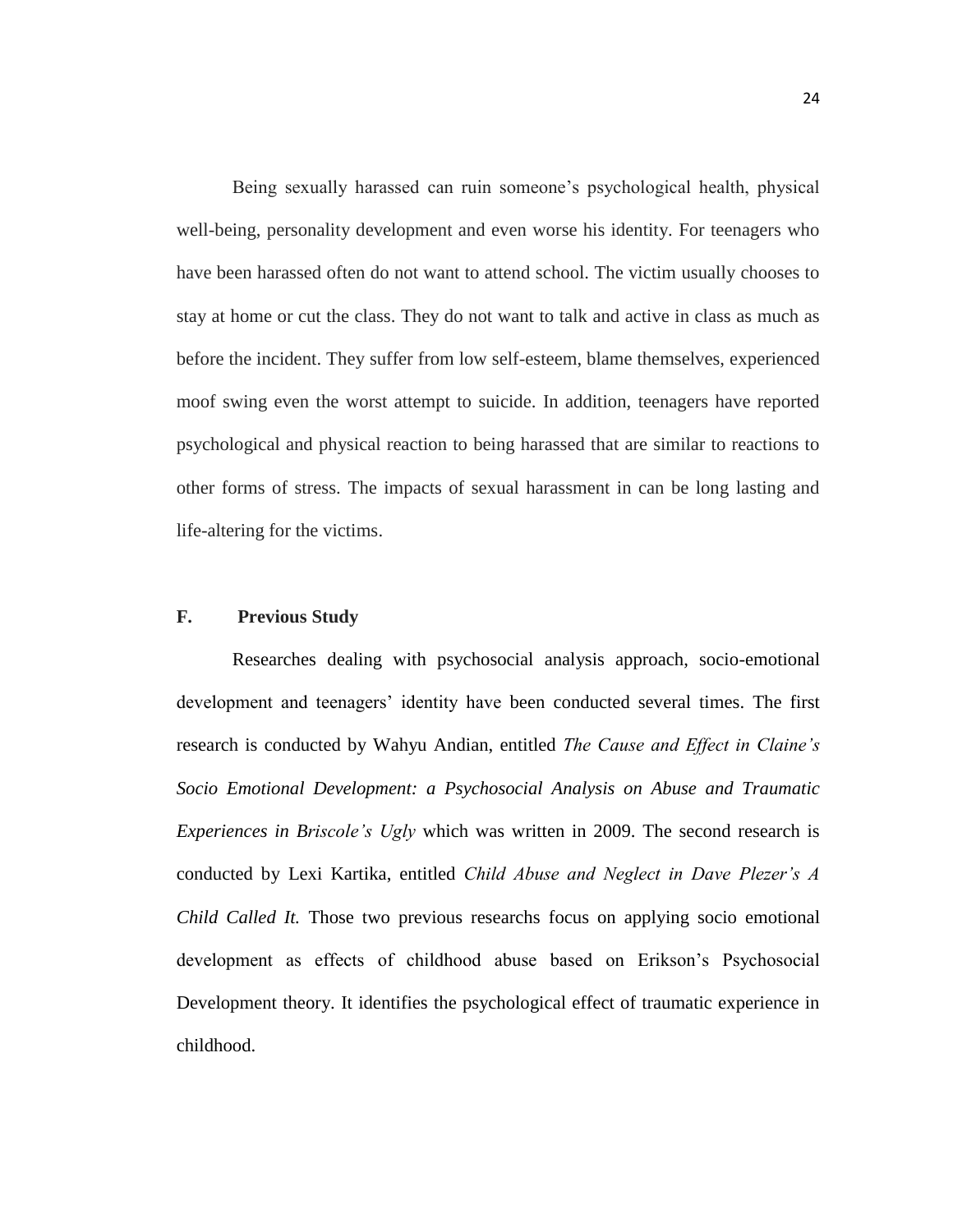The third research is conducted by Novia Harry Rustiani, entitled *A Study of Depression and Healing as Reflected in Anderson's Speak.* This research also uses the same novel by Anderson entitled *Speak* as the object of research*.* The first objective of the research is to find out the symptoms of depression suffered by Melinda. The second objective is to reveal the process of depression suffered by Melinda. The theory applied in Novia's thesis was Beck's cognitive theory of depression. The analysis was concentrated on the negative schemas after traumatic event impinged Melinda and the development of depression process. As a result of the research, Novia concluded that Melinda is suffered from 23 symptoms of depression.

From the previous finding, there are some similarities with this research. Both of the research use the same novel entitled *Speak* and apply the same approach which is psychological approach. Although, those researches have the similarities, they are differentiated by the theory and focus of the analysis. In addition, Novia's research uses Beck's theory as the main theory to reveal the process of depression suffered by Melinda. Meanwhile, this research focuses on how sexual harassment and traumatic event affect Melinda's psychological and Melinda's social development. The researcher uses Erikson's psychosocial development theory as the main theory to analyze this research.

#### **G. Conceptual Framework**

Psychological approach is one of the disciplines that can be used in other disciplines like literature. The similarity between psychology and literature is that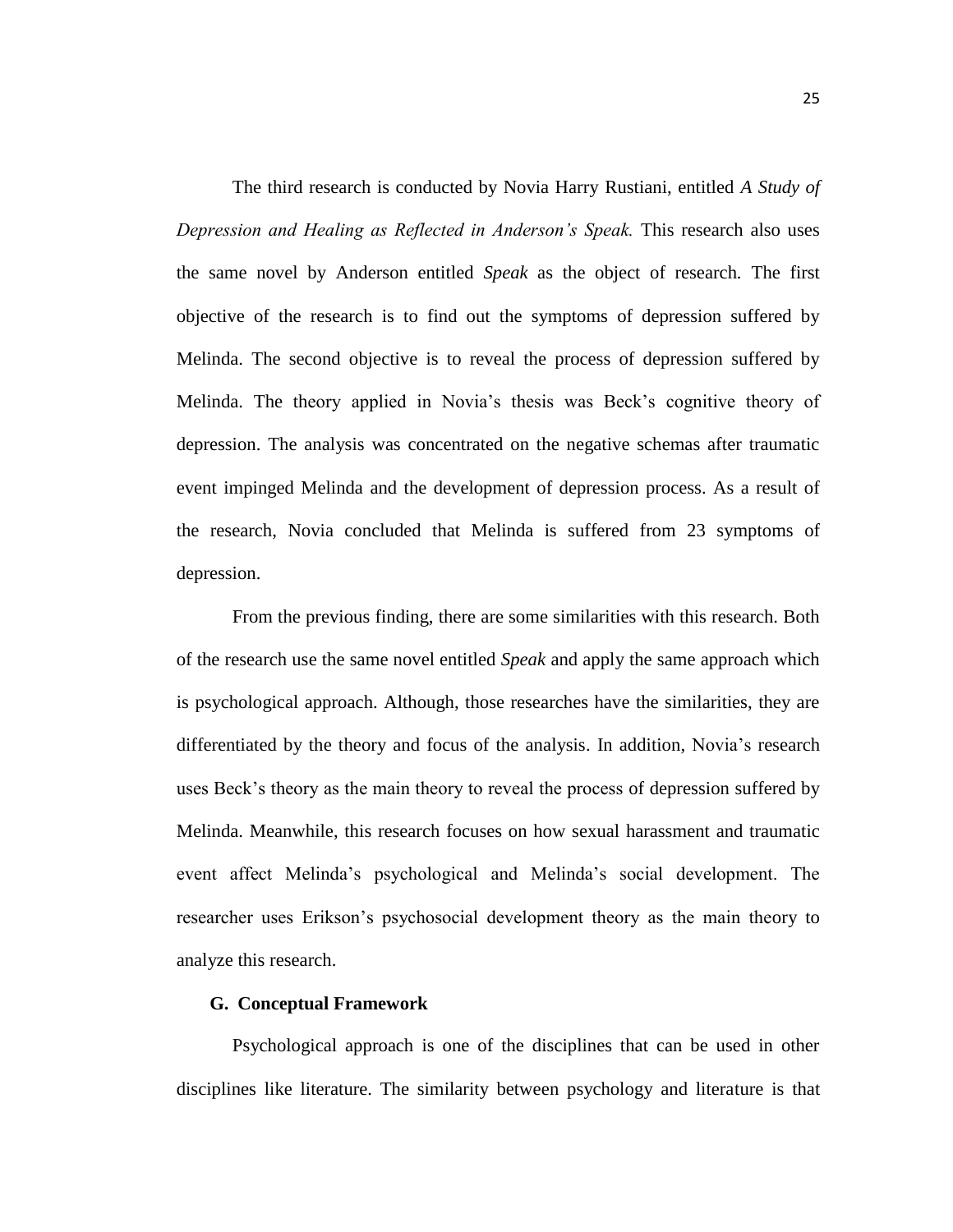they have the same object of discussion, human being. This similariry makes psychology an appropriate theory to observe some psychological phenomena in literature such as psychological aspect of the writer, the reader and psychological phenomena that appear in the work itself that are usually reflected through the characters. *Speak* is one of the literary works that represents how a youngster is trying to figure out her life after experiencing sexual harassment and how she copes with her condition. That is why the researcher believes that the novel is a good example how literary work presents human's psychology how to cope with their problems.

In order to answer the question of the research, the research focuses on traumatic events and the development of psychosocial condition suffered by Melinda. The researcher applies Erikson's psychosocial theory to uncover the turning point event and the impact of traumatic event on the main character with psychosocial development theory. The theory believes that each person experience each stages of psychosocial crisis which help to define his or her growth personality. Each stage consists problem that must be faced. The more capable an individual resolves the crisis successfully, the healthier development will be.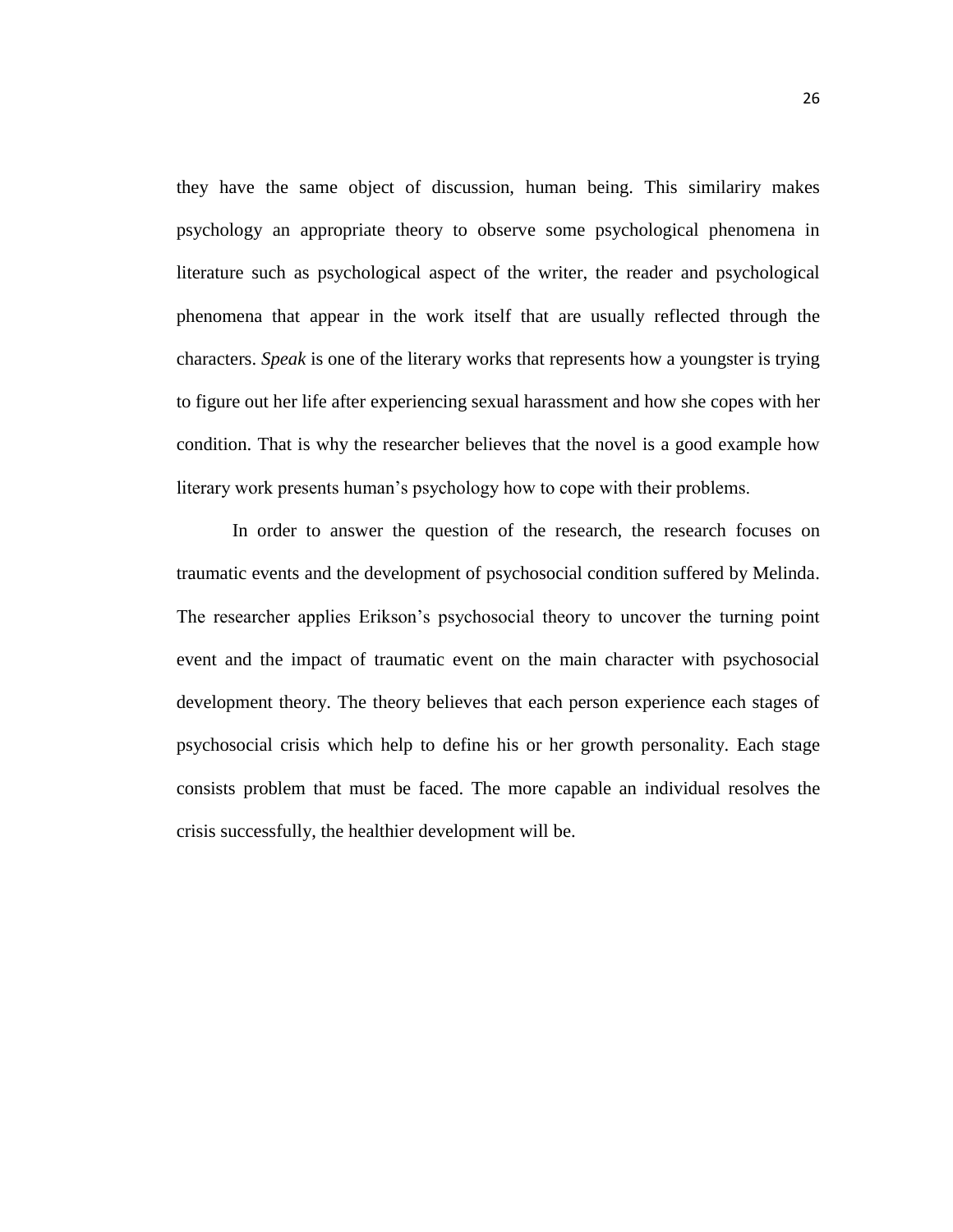# **H. Analytical Framework**

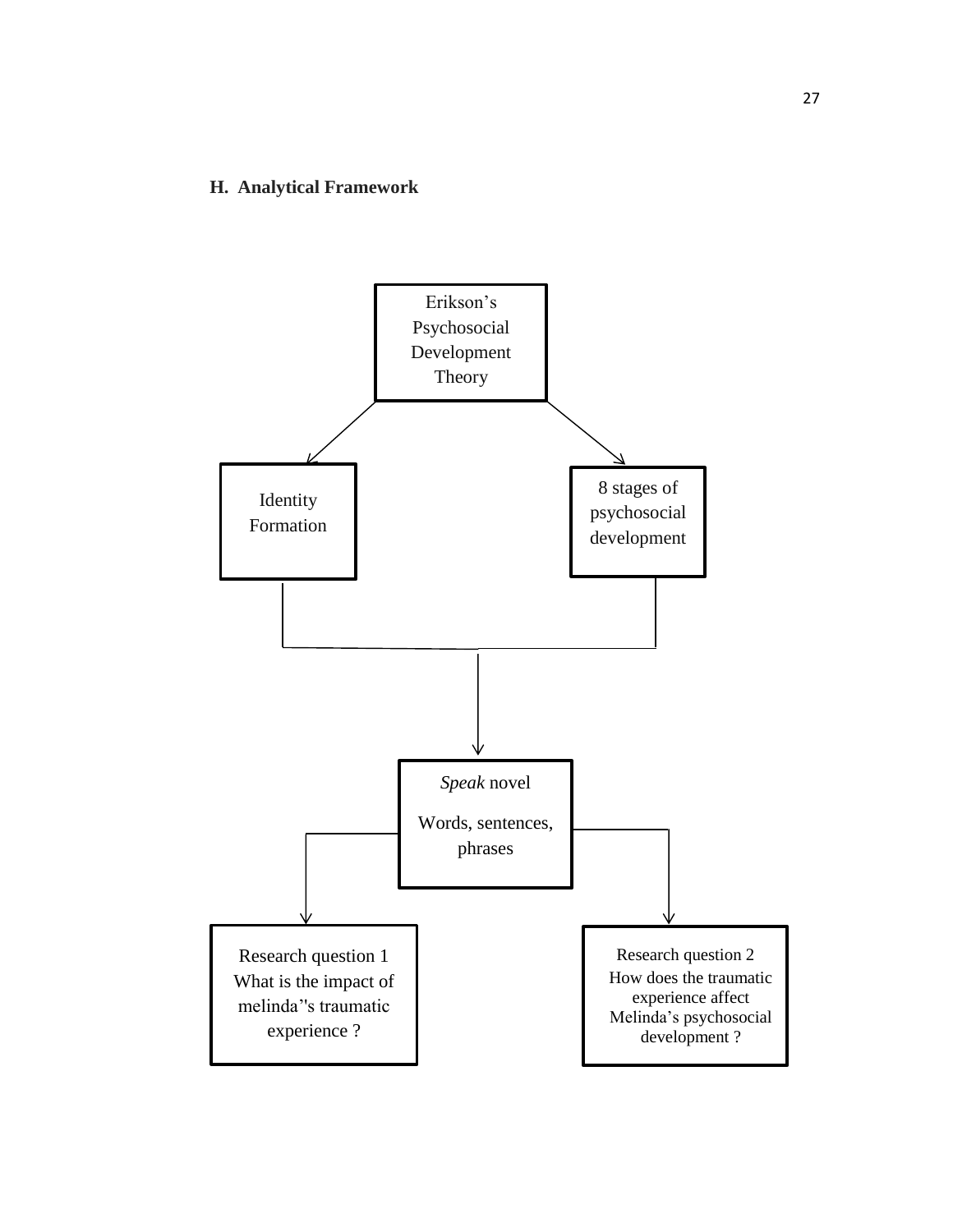#### **CHAPTER III**

## **RESEARCH METHOD**

#### **A. Research Design**

The study is qualitative in nature. Qualitative research is a type of research that describes phenomenon in words instead of number or measures. In a qualitative research, this first step is the researcher does close reading that is carefully reading the text even relatively to the small amounts of textual matters. Second, the researcher involves the interpretation in giving the text into the new narratives produce acknowledgement within particular communities. Content analysis is used as technique of analysis to the novel. This kind of research tries to analyze document in order to understand the content and the meaning of the document. Stone (in Zuhdi, 1993:2) also defines that content analysis is a research techniques to make interferences by identifying the particular message characteristic in text systematically and objectively. This means that the researcher analyzes the aspect which supported in attempts to discover the meaning in embodied in the text.

## **B. Data and Source of Data**

The data refers to the rough materials researchers collect from the particulars form of the basis of the analysis. The words, phrases, clauses, sentences and narrations in the play related to the psychology and psychosocial theory become the data and material for the analysis. The main source of this research is novel *Speak*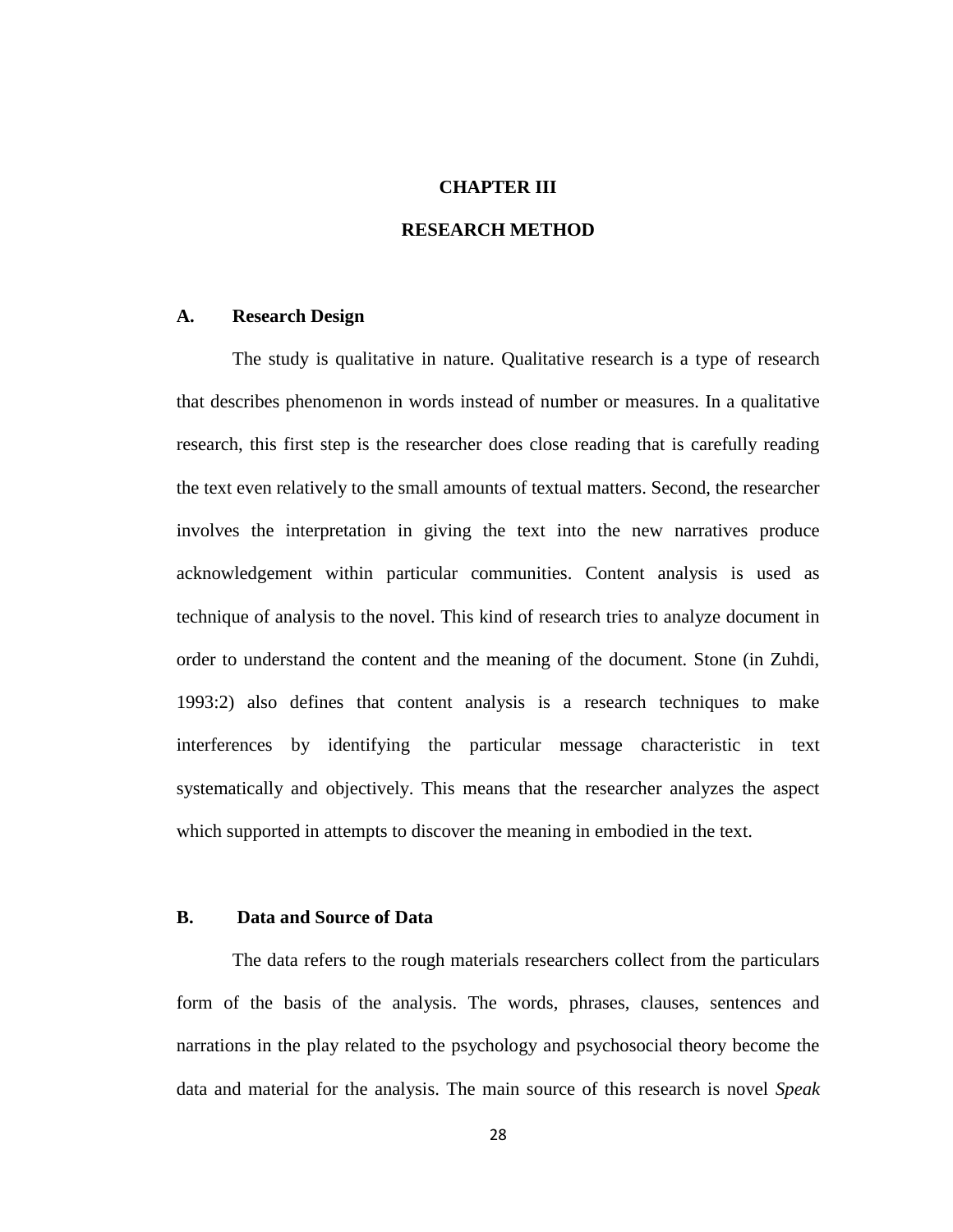written by Laurie Halse Anderson in, which was first published by Penguin Group in 1999. The novel consists of 198 pages and compiles into 90 chapters dividing into four of making periods. The object of the analysis is the main character, Melinda Sordino who suffered of psychological problems because of sexual harassment.

Furthermore, the researcher also employed some books to help the researcher to strengthen her understanding on the basic theory's concept. They were *Identity: Younth and Crisis* by Erik H. Erikson published by Norton, *Erikson Eight Ages of Man* by D. Elkind published by Guildford and *Abnormal Psychology* by Nevid, Rothus, Greene.

# **C. Research Instrument**

The main instrument in this research is the researcher herself. She used her capacity to interpret and analyze the data based on the theory mentioned previously. According to Cresswell (2000:175-17) as the main instrument, the researcher interprets and analyzes the data related to theory, she is the one who examined the data and developed the complex picture of the problem by reporting her perspectives and identifying factors involved. Based on the previous definition, the researcher also used her own interpretation in analyzing the work based on her knowledge which was primarily supported by psychosocial theory as the main guideline. Therefore, research instrument was very important to get better research finding.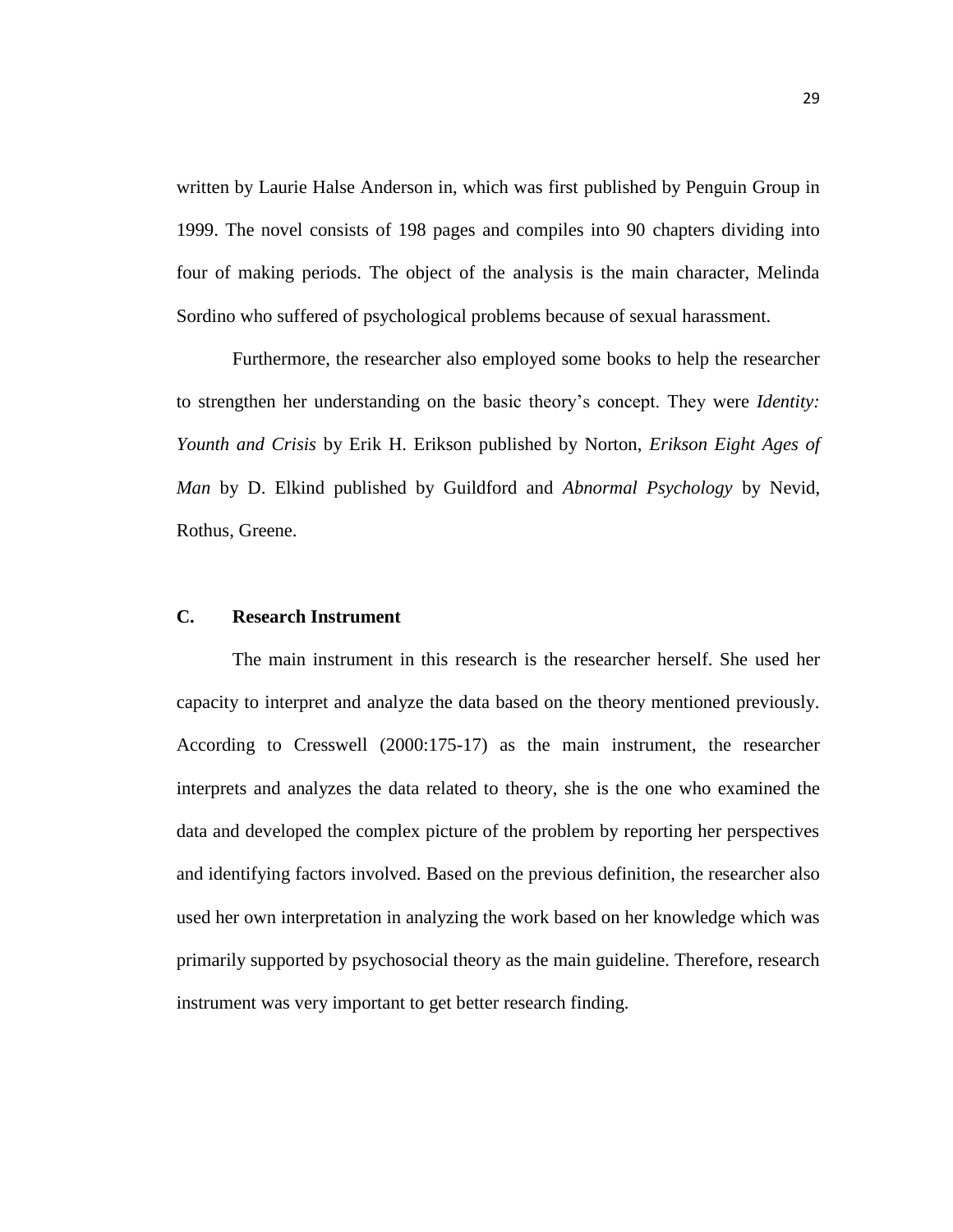#### **D. The Technique of Data Collection**

Since the research is a content analysis research, the data were collected through:

- 1. reading the novel carefully and thoroughly to get the better content understanding
- 2. re-reading the novel *Speak* to get comprehensive understanding of the story of the novel
- 3. interpreting and making some records of the words and sentences which are related to the topic of the research
- 4. giving the data description of the data clearly
- 5. categorizing the data into some topics discussion
- 6. fulfilling the data by reading carefully the references and sources related to the novel and the topic discussion
- 7. recording and cross-checking the data collected from the comprehensive reading to the data from the novel in order to achieve validity of the data.

# **E. Data Analysis**

The processed data analysis are listed below:

1. All collected data are re-read to sort out the significant of the data from the insignificant ones. The insignificant date will be reduced. Then the data should contain enough information to explain the finding. Those data which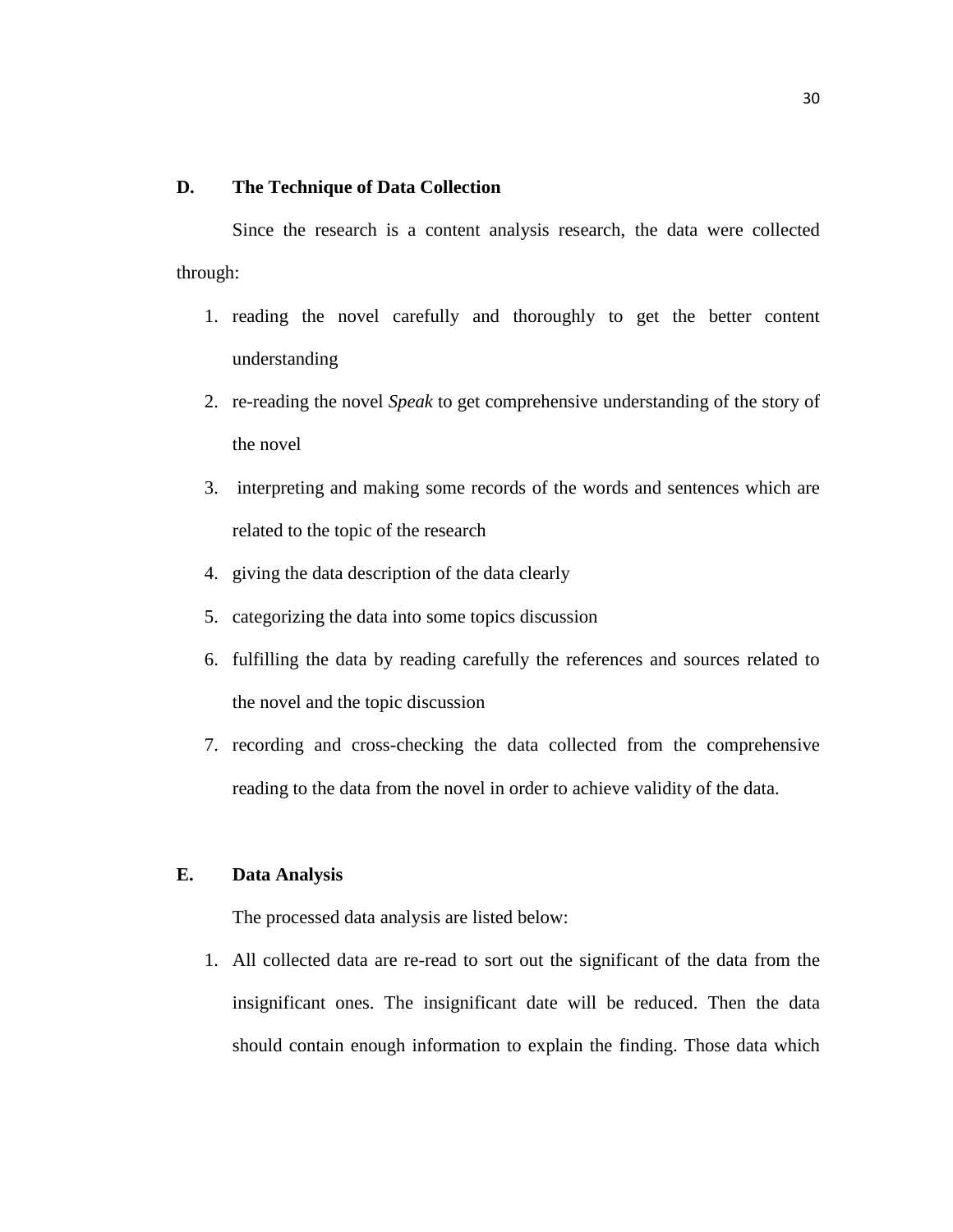are in the form of words, phrases, clauses, and sentences are the raw data. They function as the evidence for the finding

- 2. The significant data are put into category. Those data are classified into some categories. There are the types of sexual harassment, the effect of traumatic event and the psychosocial development suffered by Melinda.
- 3. To make the inference, the data are examined according to its content and related theory. In this part, the raw data is changed into information that already had meaning, to produce the finding the researcher gives description to the raw data that has been analyzed with related theory.

## **F. Trustworthiness**

The trustworthiness of the data is checked using 4 criteria. Those are credibility, transferability, dependability, and confirm ability (Moleong 2001:173). Credibility basically is the concept of internal validity. The researcher performed deep and detailed observation of the data in order to make the data credible enough. Based on the concept definition of internal validity, the data was checked through triangulation of the data, so that credibility and validity of the data could be acquired.

In addition, the researcher also puts the data on the theoretical concept of theory of personality and psychological problems, so that the reliability and validity of the data could be attained. Transferability basically is the concept of eternal validity, organized the data as clearly as possible so that it would be easy for the readers to understand the findings of this research. To achieve this, the research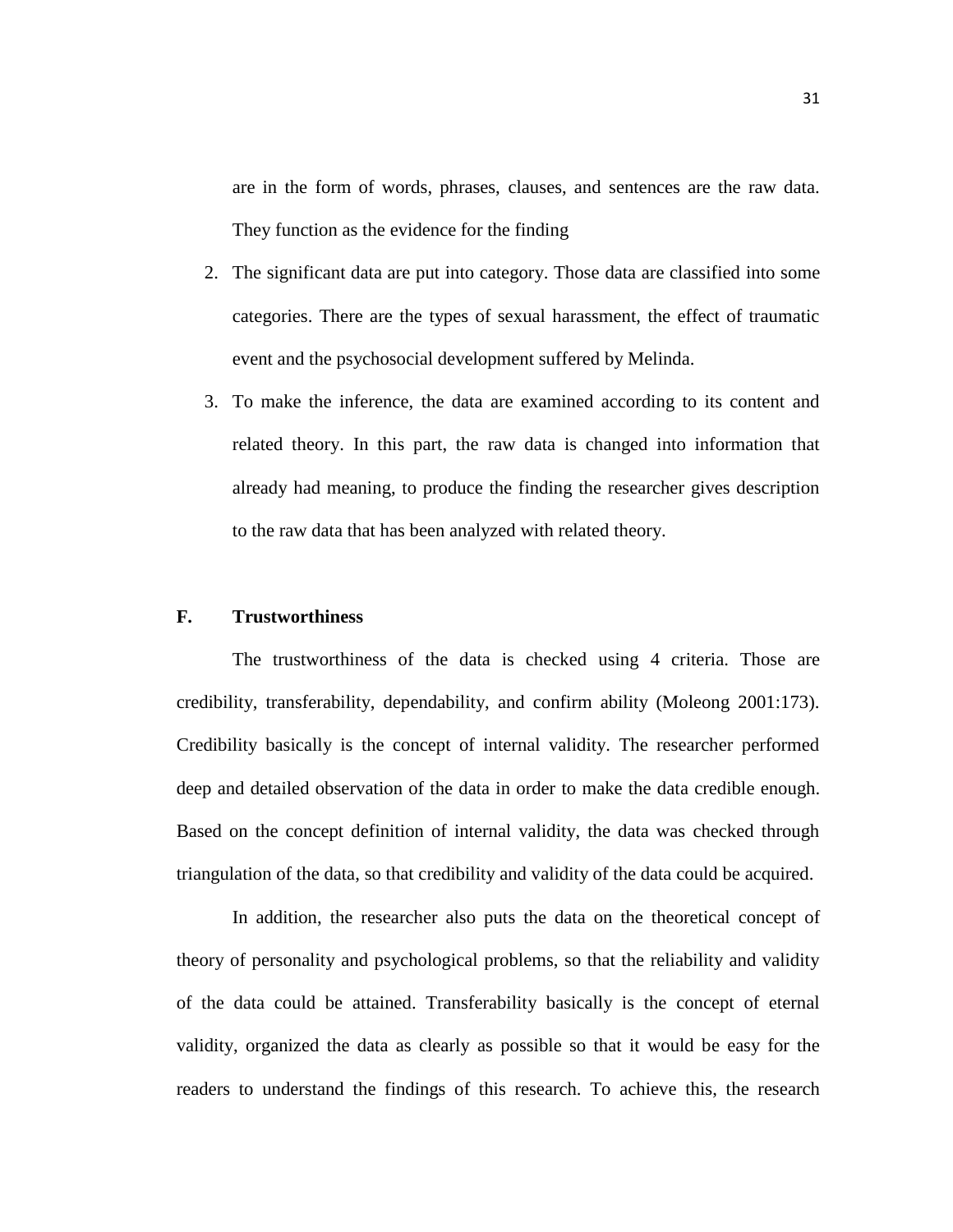reports were arranged as follows, under the main categorization of theory of personality concept based on the theory of Erikson Psychosocial analysis theory.

The researcher gained the credibility of the data through triangulation technique. Triangulation is technique of the trustworthiness of the data by using other meaning outside the data and comparing the data. In order to achieve this, the researcher consulted her data to her first consultant of her thesis and the second consultant. Besides, the researcher also discussed her data with the peer-viewer. The discussion was done to get some input, suggestion, and criticism related to the research conducted.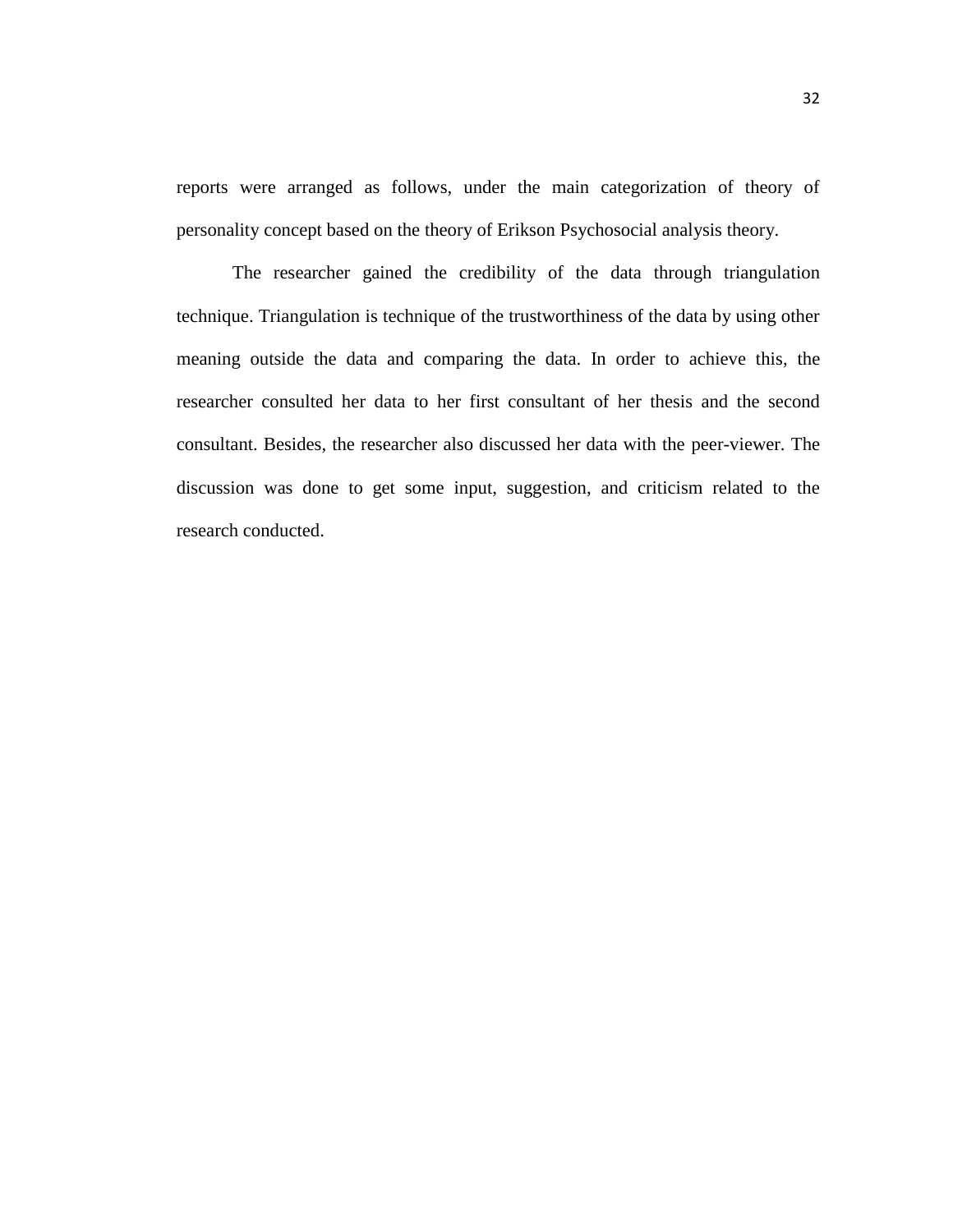#### **CHAPTER IV**

# **FINDING AND DISCUSSION**

As what is mentioned in Chapter one, the aims of this research are to identify the impact of traumatic experience of the main character and to explain how traumatic experiences in Melinda's life affect her psychosocial development in Anderson's novel, *Speak.* In this chapter, there is a further analysis on finding and based on Erikson's psychosocial development. The first sub chapter focuses on the impact of Melinda's traumatic experience. The second sub chapter focuses on how the traumatic experiences effect her psychosocial development, i.e. identity vs role confusion.

# **A. The Impact of Traumatic Experience**

Being sexually harassed can ruin someone's psychological health, physical well-being and personality development, especially during the adolescent time. Adolescence who has reported psychological and physical reactions to being harassed that are similar to reactions to other forms of stress. Those problems can even affect way of people act and relate themselves and to the world in which they live, and can be handicapping, keep an individual from realizing his potential even confuse about his identity (Vaughan, 1996:15).

Many adolescents can find his or her identity constructively built later after the traumatic event. Some others find it in the depths of despair and confusion.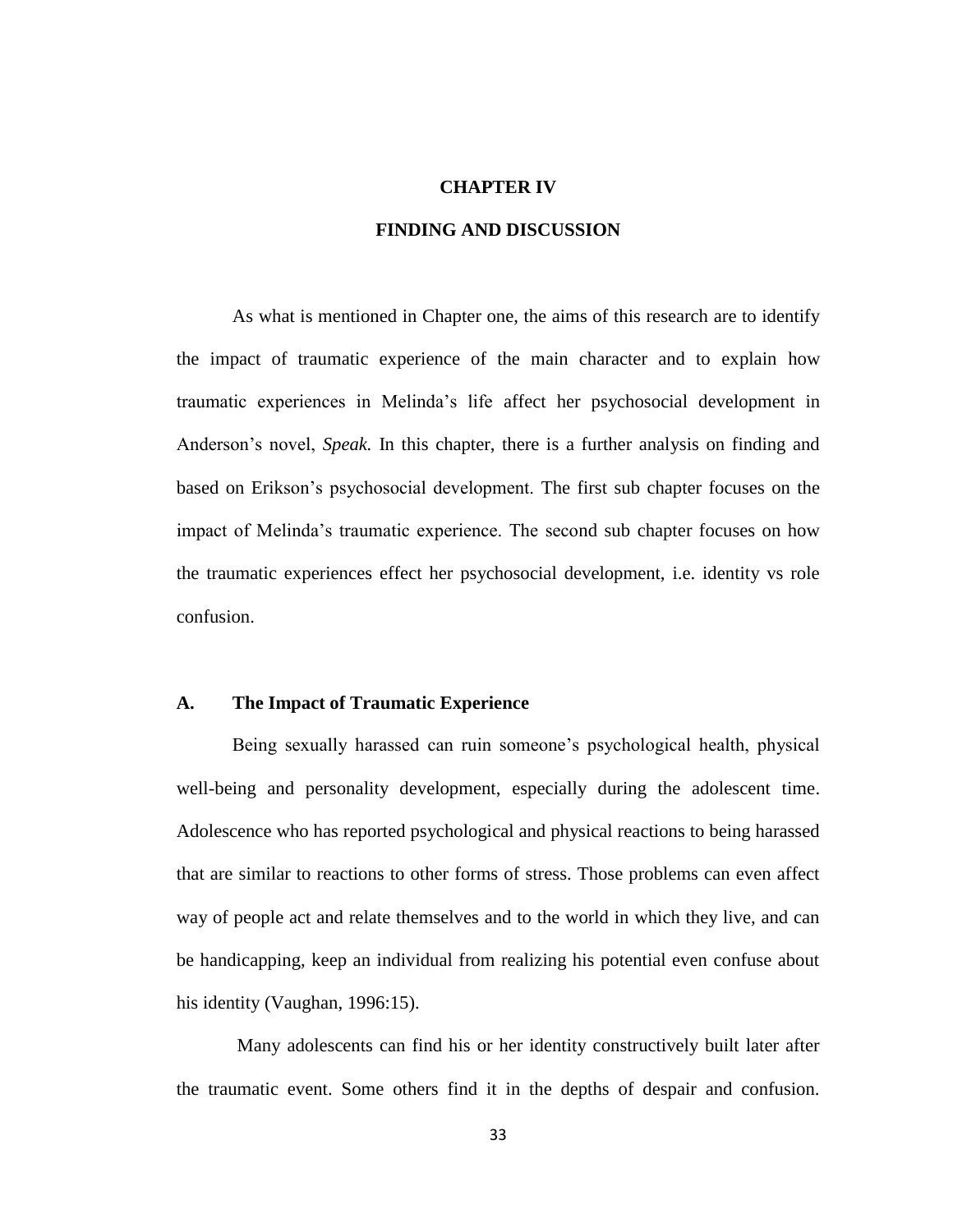According to Erikson, this is the period where appropriate professional intervention to deal with sexual trauma will not only prevent catastrophe, but also save the enormous energy derived from the extreme sensitivity and perceptivity that is trapped in isolation and withdrawal and direct it to more positive, creative directions (2013:15). If it is properly handled, the explosive emotions of the sexual trauma victim will break through the prison of fear and find its expression in creativity and of extraordinary human.

It is apparent that adolescents who are sexually harassed have difficulty developing trust and this affects their ability to relate to people. For adolescents, the crucial task is developing identity but they are likely to struggle with role confusion for being thrust because of sexual harassment effect.

Before going into the finding and discussion analysis, the researcher explains the concept of identity. Identity means how a person sees himself in relation to his world. Or in another word, Melinda here as a human being prepares to fit herself into some meaningful role in society. Melinda shows some of psychological impacts such as losing identity and feeling guilty because of her condition.

According to Erikson to resolve and deal with identity crisis, adolescence has to have a full psychosocial moratorium. Erik Erikson noted that the term moratorium itself defines as is period of time "during which the individual through free role experimentation may find a niche in some section of his society, a niche which is firmly defined and yet seems to be uniquely made for him" (Erikson, 1958:156).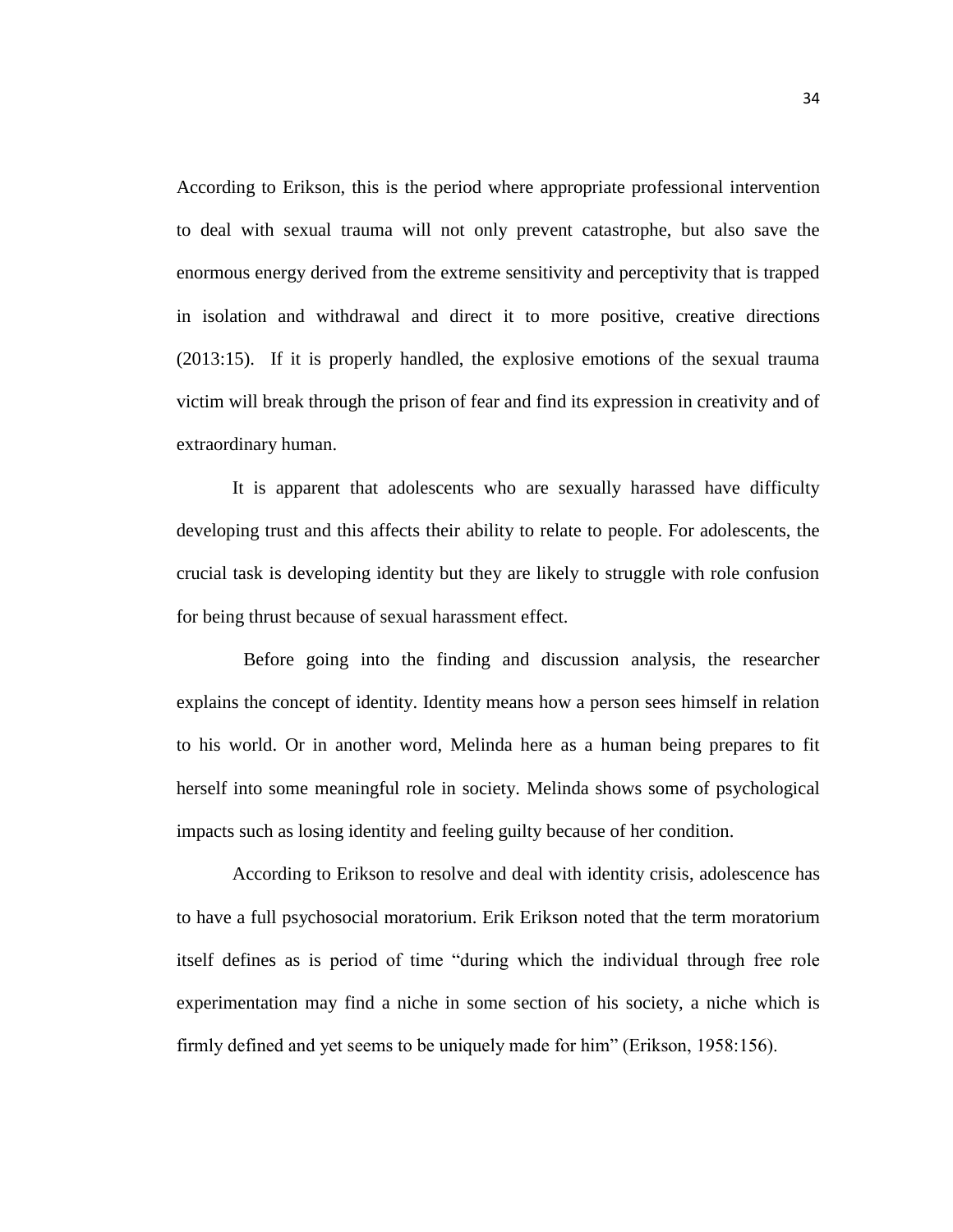Furthermore, Erikson (1968:128) emphasizes that in the research of personal identity, some adolescent have to come to grips again with crises of earlier years before they can install an ideal picture of final identity. In Melinda's cases, she experiences traumatic event when she is 14 years old, where she is in the process of finding her identity. While the rape incident influences her process finding identity. Here, she has to deal with her condition and problems which leads her into an identity crisis.

The term identity crisis is a condition that experiences by severely conflict young people whose sense confusion is due to the war within themselves (1986:17). Erikson later adds that proper psychosocial moratorium is required to develop a sense of self in this critical period. It is supposed to be a period of full self-exploration which shows the effort on the part of adolescent to find out where they belong. The situation when the environment does not provide the necessary space and opportunity to do psychosocial moratorium results in problems which is mark by arising of the identity crisis. Erikson (via Krooger, 2000:96) divides in his book that the psychosocial problem during psychosocial moratorium are identity diffusion, identity foreclosure and negative identity.

Based on those psychosocial problems, the researcher only finds the identity diffusion suffered by Melinda throughout the story. Identity diffusion is one step in the process of finding a sense of self. It refers to a period when an individual does not have an established identity, nor is actively searching for one. Erikson via Steinberg (2011:261) states in the identity diffusion can vary degree form of mild state of not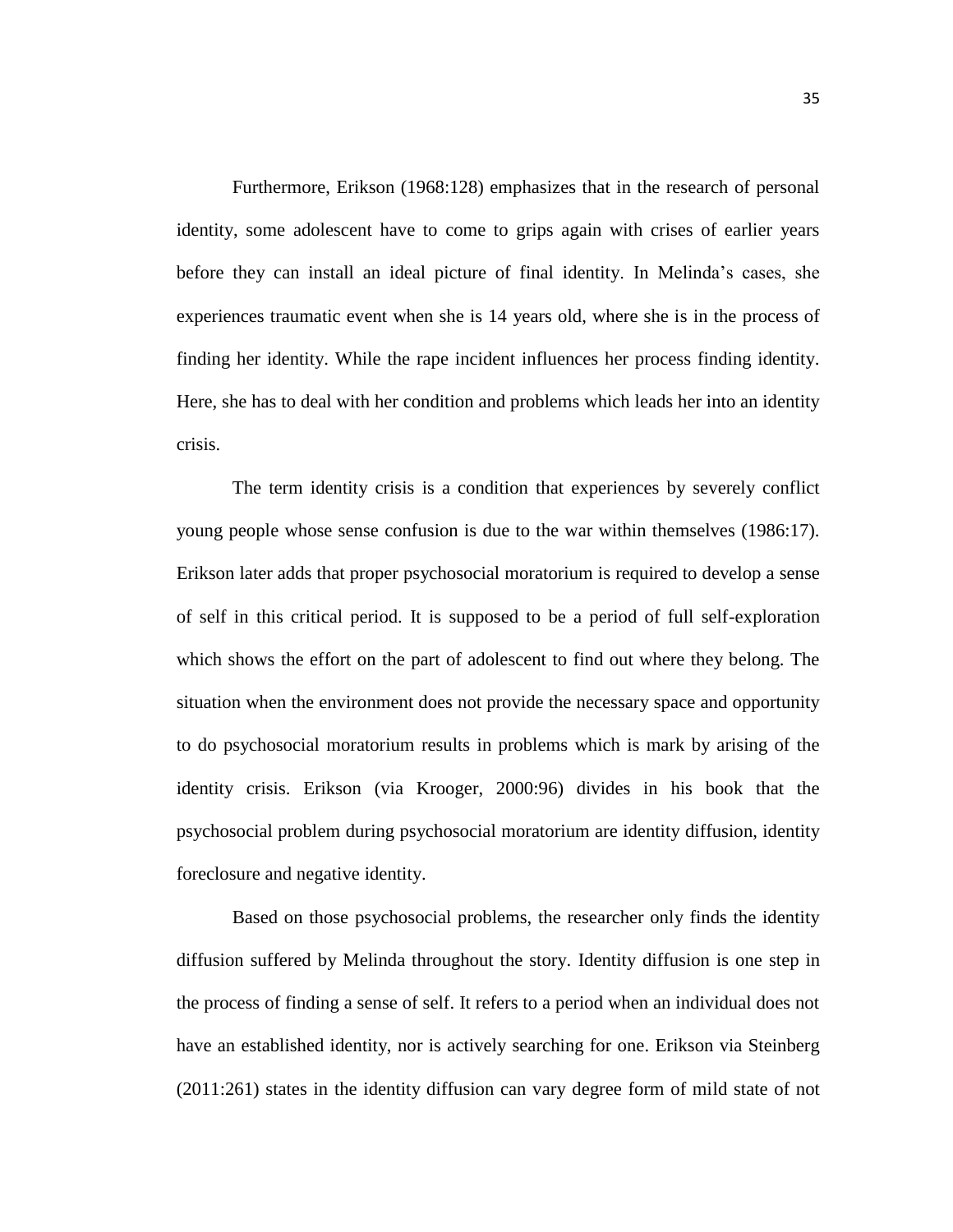quite knowing that one is while in the midst of an identity crisis to a more severe condition that persist beyond a normal period of experimentation. He later explains, it is characterized by disruptions in individual's sense of time, excessive selfconsciousness even it is difficult to make decision, concentrate on required or suggested task.

The excessive self-consciousness here means shame. It is the source of senseless repetitiveness, obsessiveness, stubbornness, and obsessive-compulsive behavior. Intolerance and irrational fear may likewise be seen as a result of such lack of confidence and self-assurance (Erikson via Watt, 2002:290). Those disruptions result problems in work, school, to be in relationship with other, and suffer from an acute upset and emotional disorder which is shown in some ways she expresses herself. It can be shown from the data below:

#### **1. Acuteness of Upset as Result of Excessive Self-consciousness:**

Melinda is a freshman in high school, due to her trauma and inability to tell anyone about what happened, Melinda spirals into a dark depression, loses her ability to speak with ease. She has to face an acute upset and isolated because of the inappropriate treatment of her peers. It can be depicted below.

I hide in the bathroom until I know Heather's bus has left. The salt in my tears feels good when it stings my lips. I wash my face in the sink until there is nothing left of it, **no eyes, no nose, no mouth. A slick nothing**. (Anderson, 1999:45)

Melinda gets many kinds of bad treatments from her surrounding, being mocked and teased is one of them. That can be seen from the quote above. Peers tease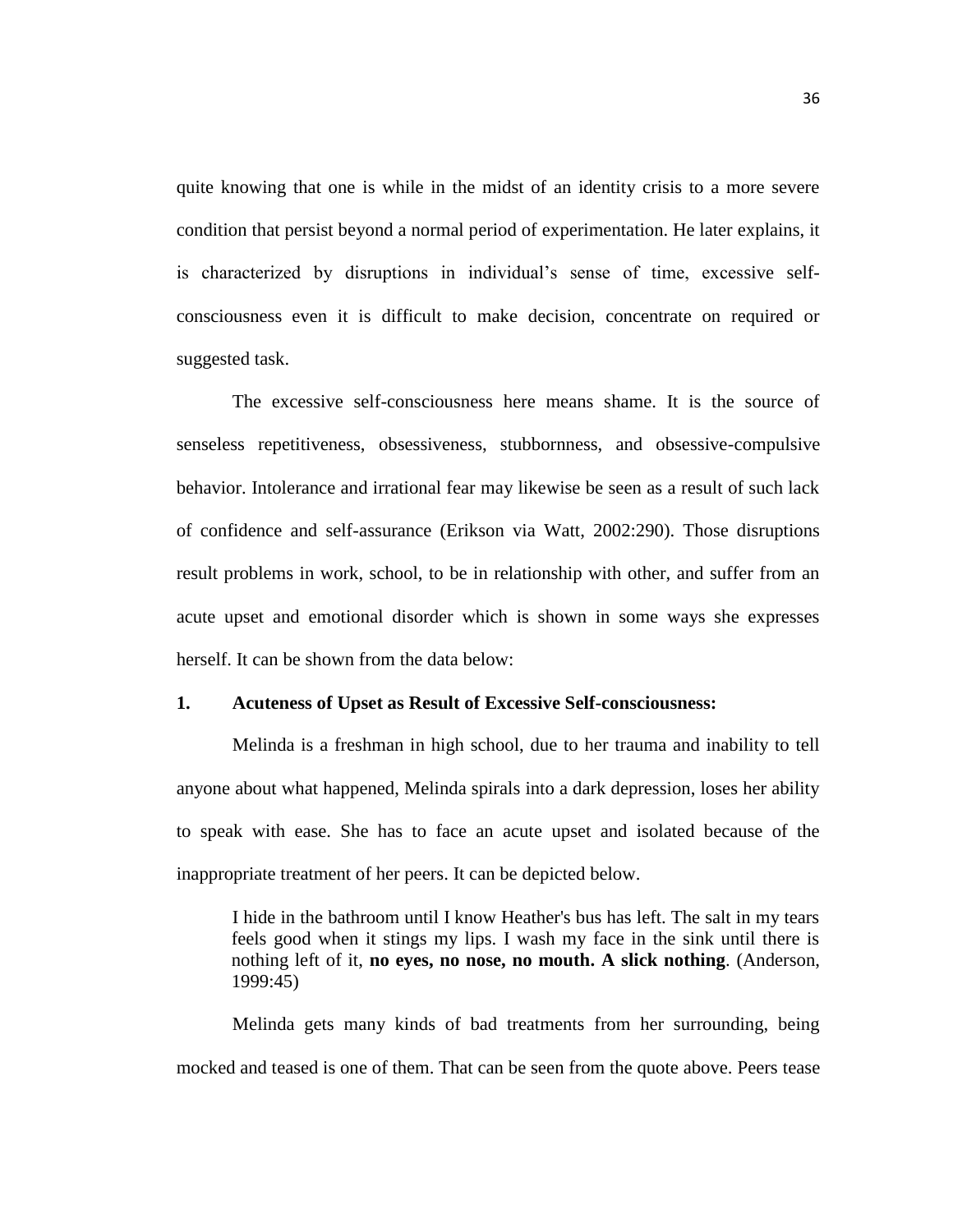her although they do not know Melinda's story. That provokes her to feel an acute upset. The line "... no eyes, no nose, no mouth. A slick nothing.." sounds desperate and upsetting. She cannot feel herself belongs to her anymore. She does not know how to fit herself with her condition. She is more emotional because she does not feel comfortable in her own skin. She is ridiculed at school, does not have any real friends, and does not have a place where she belongs—not even with around Heather. Those condition provokes Melinda's excessive-consciousness grows and leads her into the point that she feels upset, insecure and lack of confident about herself over small things. Unconsciously, after she hears what they say about her, she feels like crying and upset about that remark she gets.

I bend down to find what dropped from the card. It was the friendship necklace I had given Heather in a fit of insanity around Christmas. Stupid stupid stupid. How stupid could I be? I hear a cracking inside me, my ribs are collapsing in on my lungs, which is why I can't breathe. I stumble down the hall, down another hall, down another hall, till I find my very own door and slip inside and throw the lock, not even bothering to turn on the lights, just falling falling a mile downhill to the bottom of my brown chair, where I can sink my teeth into the soft white skin of my wrist and cry like the baby I am. I rock, thumping my head against the cinder-block wall…..(Anderson, 1999:110)

At first, Melinda confesses that she can manage her emotion toward her relationship with her only friend, Heather. However, in winter break, Melinda feels extremely upset and angry because of inappropriate treatment of her only friend, Heather. She does not have any "real" friends to motivate her ambition. By having no one as her friend, Melinda feels that she does not event belong to any clans in her school. Melinda finally cannot take it anymore and blows up by hurting herself. She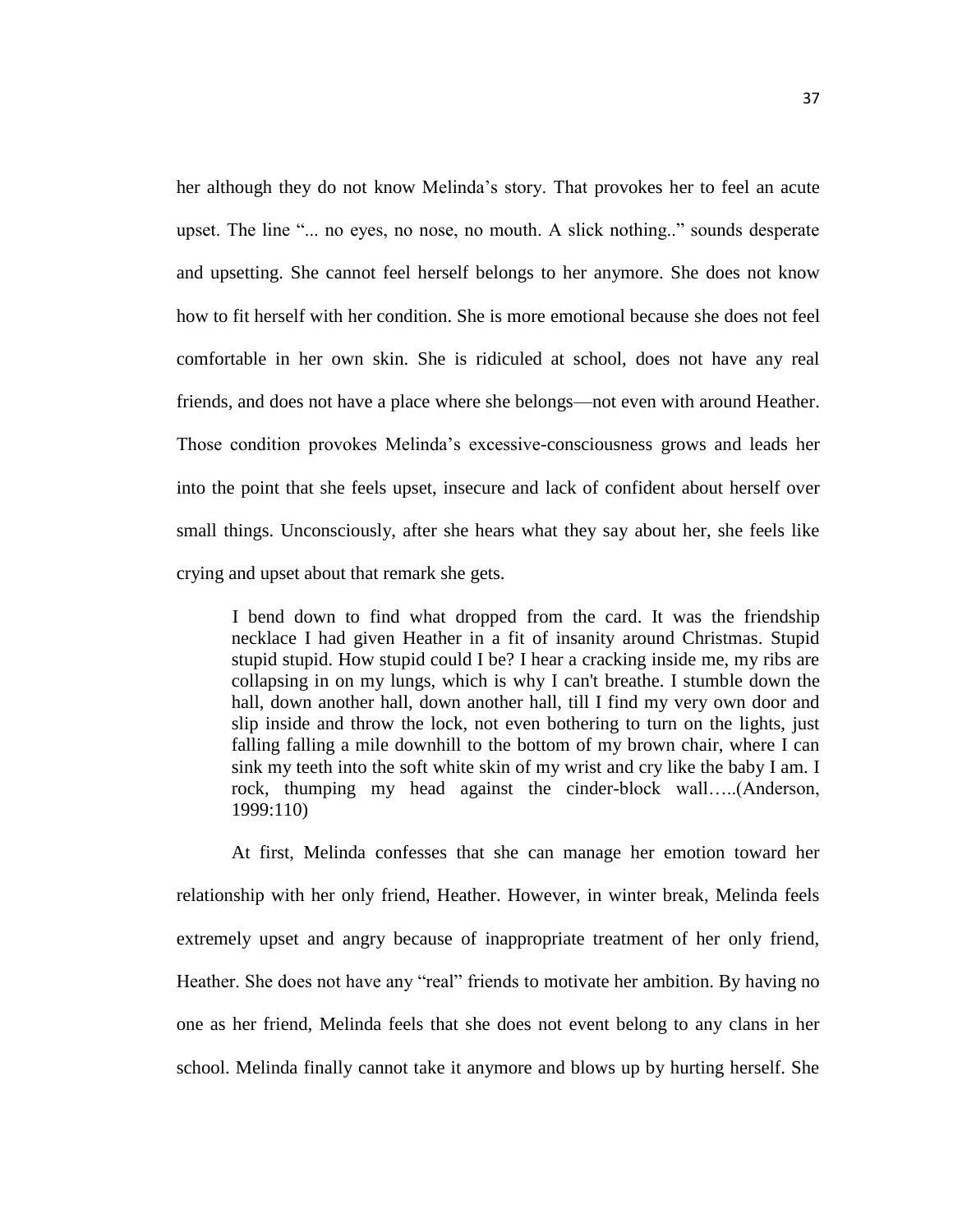turns to be like a crybaby and cries easily. However, at first Melinda is using Heather because there is nobody else, their broken friendship gives Melinda broken hearted feeling because there will be no one to be counted as her friend right now.

## **2. Difficulty in Forming Relationship as Result of Excessive-consciousness**

Identity diffusion can be traced from Melinda's excessive self-consciousness that leads her into that point forming relationship with others. After the rape incident, Melinda draws a line between herself and her surroundings. She finds it difficult to start communication and a good relationship with her condition. Melinda is never really friends with the other students at her high school. Before the incident where she was raped, she has some friends, but afterwards, they stop paying attention to her. She is constantly thinking about her old friends as the novel progresses. Melinda is very distant with her peers that she knows and often criticizes them in her mind.

Lunch with Heather starts cold. Since winter break, she has been sitting at the fringe of the Martha table and I eat on the other side of her….(Anderson, 1999:88)

I know what she's thinking. She has a choice: she can hang out with me and get the reputation of being a creepy weirdo who might show up with a gun someday, or she can be a Martha—one of the girls who get good grades, do nice things, and ski well. Which would I choose? (Anderson, 1999:106)

Heather is Melinda's first and only friend in the ninth grade. Melinda, it seems, is often using Heather because she has nobody else. Her mind is on her old friends, the people she has grown up with. Heather does not seem to be using Melinda at first, but she is not treating Melinda like a real friend either. She does not try to find out from Melinda why everybody is mad at her, or why Melinda is having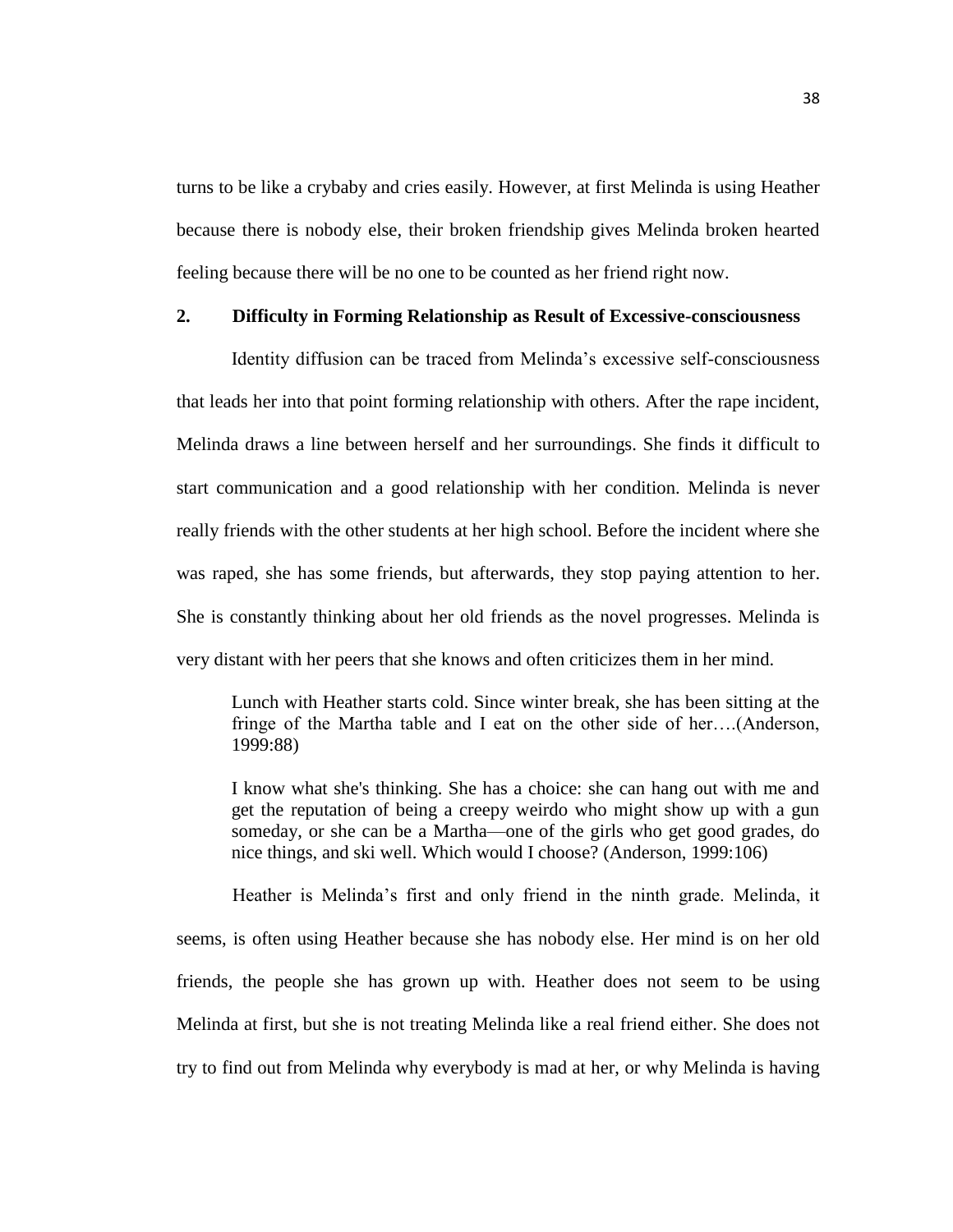a hard time. At the same time, Melinda never even considers confiding in Heather and just takes her for granted. This condition increases the distance between them. Here Melinda fails to build new friendship with Heather. Furthermore, Melinda cannot overcome her fear of additional social rejection if she tries to speak up even to her only friend. Thus, the power of reputation prevents both of Melinda and Heather from having deeper, less superficial relationships with each other, as well with as others.

Melinda starts school by keeping her isolated from society. She begins to feel that no one understands or appreciates who she really is. After receiving a break-up note from Heather, Melinda bemoans her lack of friends:

"No Rachel, no Heather, not even a silly, geeky boy who would like the inside girl I think I am" (Anderson, 1999:111)

Melinda is self-conscious about how other people think of her. She thinks that no one would like the person she really is. Melinda keeps her true feelings and thoughts locked inside her, thus suppressing her true self. Melinda hides her identity in her closet.

"My closet is a good thing, a quiet place that helps me hold these thoughts inside my head where no one can hear them" (Anderson, 1999:51).

Melinda keeps decorations and souvenirs in her closet that expresses who the real Melinda is but she keeps it all to herself like all her other secrets. The closet is almost like a picture of how the inside of Melinda would look like, how she keeps herself locked away. Because of how Melinda keep herself suppressed inside, no one,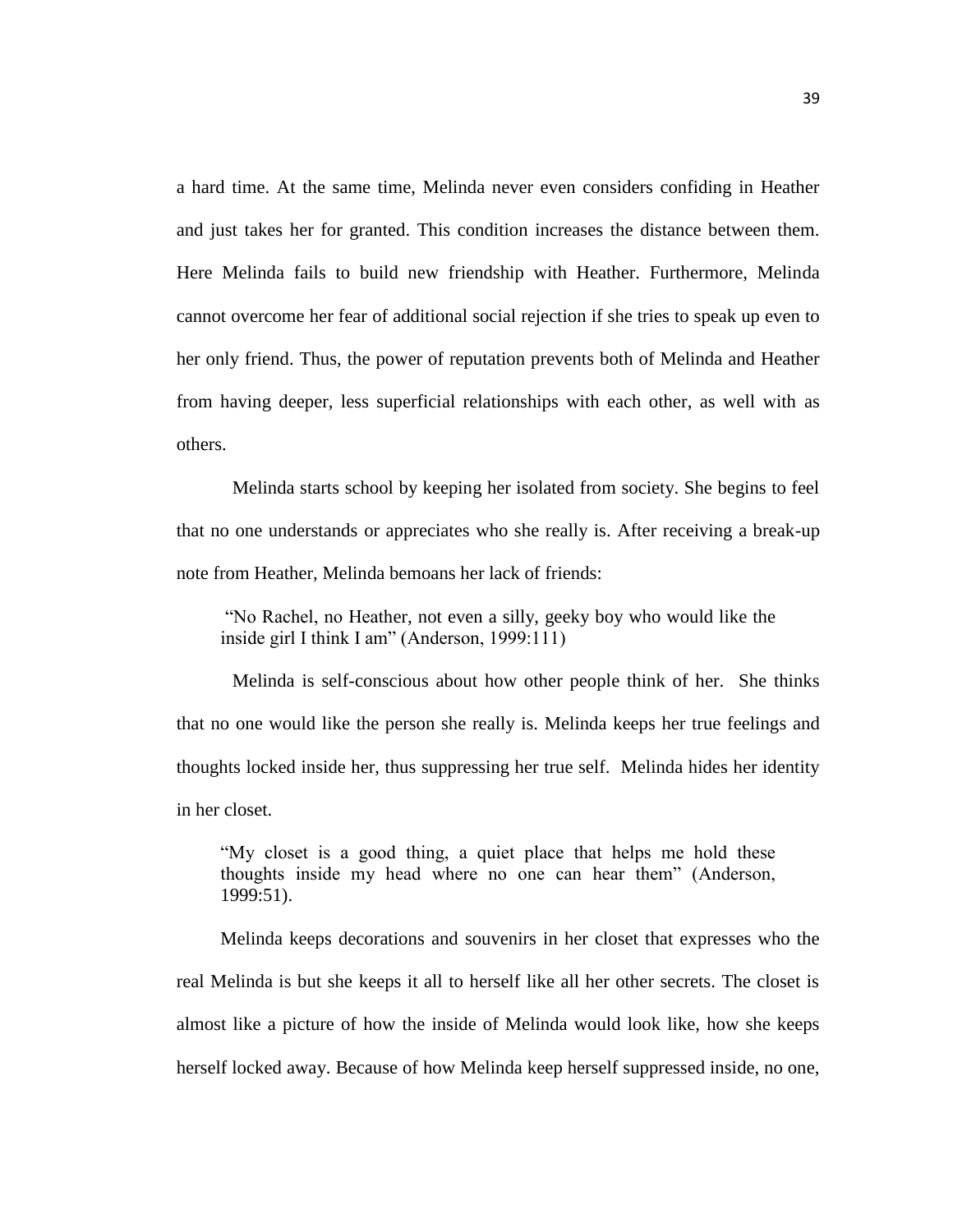not even herself can get to know and care for her. The line "My closet is a good thing..." here indicates that she needs to hide from the world so she does not have to speak to anyone. It also represents her isolation, not just how she isolates herself but also that she feels her friends have isolated her. The closet is a secret place, reflecting the secret of the rape.

Melinda continues finds difficult to connect not only with her peer's but also with her parents. Both of parents have small communication with their daughter so Melinda does not feel comfortable to tell them about the rape because they seemed unwilling. They are also constantly fighting with each other. This condition makes Melinda uncomfortable when her parents are around.

…I hunt spring fashions—nothing that fit last year fits now. How can I shop with Mom if I don't want to talk to her? She might love it—no arguing that way… (Anderson, 1999:98)

The data above shows that Melinda is still hardly to communicate with her mother. She directly denies the idea to shop with her mother. This condition indicates that how Melinda actually really desperate wanting to tell her parents about the rape. However, because they seem unwilling or unable to see that Melinda really needs help and that something has hurt her, Melinda is less willing to confide. Mother goes as far as to say that Melinda's bad grades, silence, and skipping school just seek for attention which actually those acts are an attempt for help. Melinda's excessive selfconsciousness toward herself makes her to be introvert girl. She thinks that her condition which causes a problem in forming relationship. She also thinks that the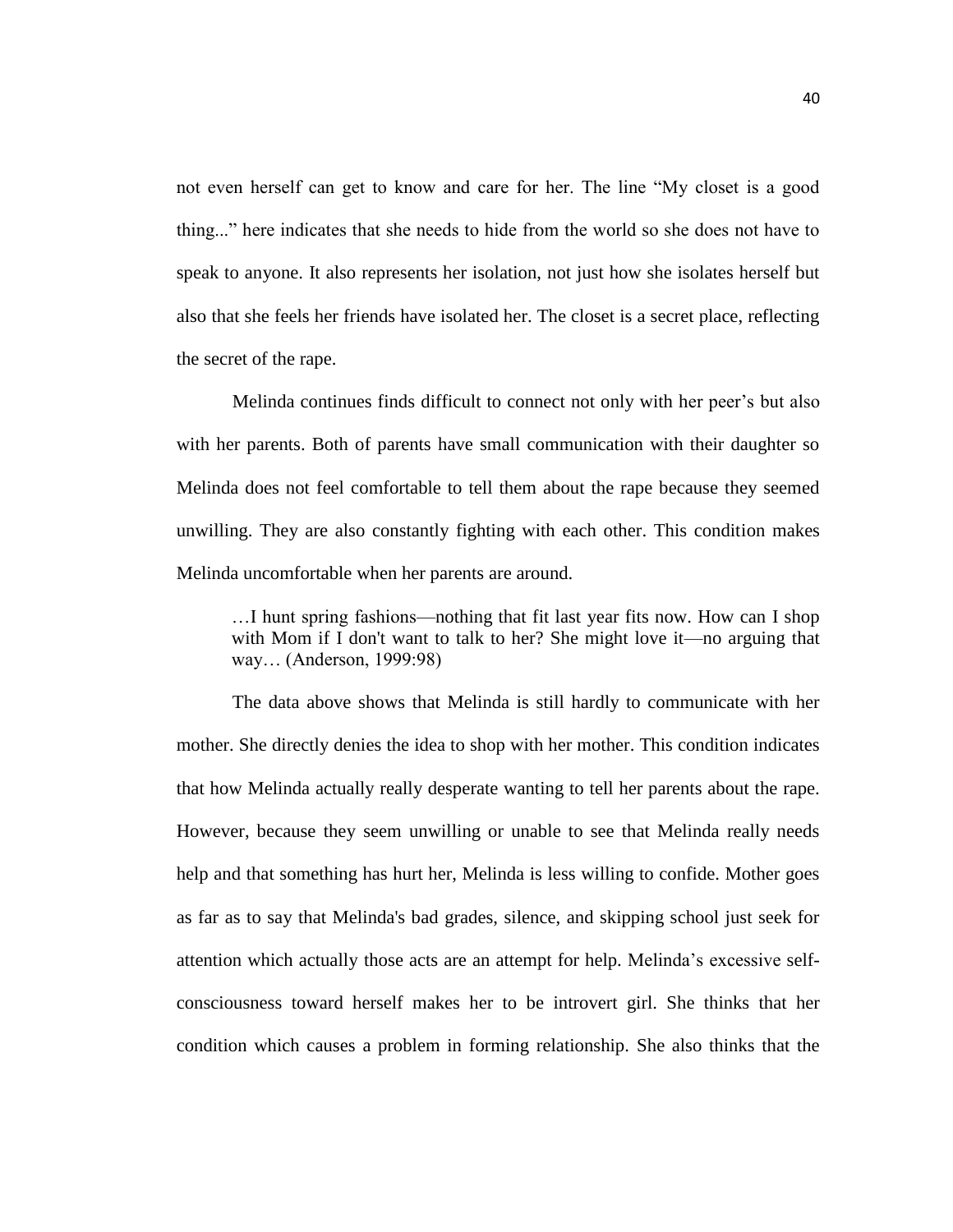problem is because the way she perceives herself and the way others perceive her. That reasons drag her into loss identity.

# **3. Difficulty in Concentrating and Making Decision as Result of Excessiveconsciousness**

Melinda's excessive self-consciousness adds more problematic problems to find her identity. It also leads Melinda into difficult to concentrate especially when she is in the middle of the class. One of the examples can be traced from Melinda's test report.

## MY REPORT CARD

Attitude D Social Studies D Spanish C Art A Lunch C Biology B Algebra C- Clothes C- English C- Gym C- (Anderson, 1999:92)

Melinda's excessive self-consciousness toward her experience carries too much pressure and hatred in her adolescence life. Consequently, she has the inability to concentrate in the material her teacher explained in the class. Melinda's parents also give the reader a snapshot of how Melinda has changed since August. The report card becomes evidence how she has changed into a worse student. She losses a label as a good student. Her ignorance about her school life is a result how she sees herself as a failure. Her apathy and excessive self-consciousness becomes only more apparent when she does not respond to her parents or teacher's word, and does not seriously alter her behavior. She supposed to concentrate on school life but she chooses to escape by cut the school. In addition, she never explicitly says it, her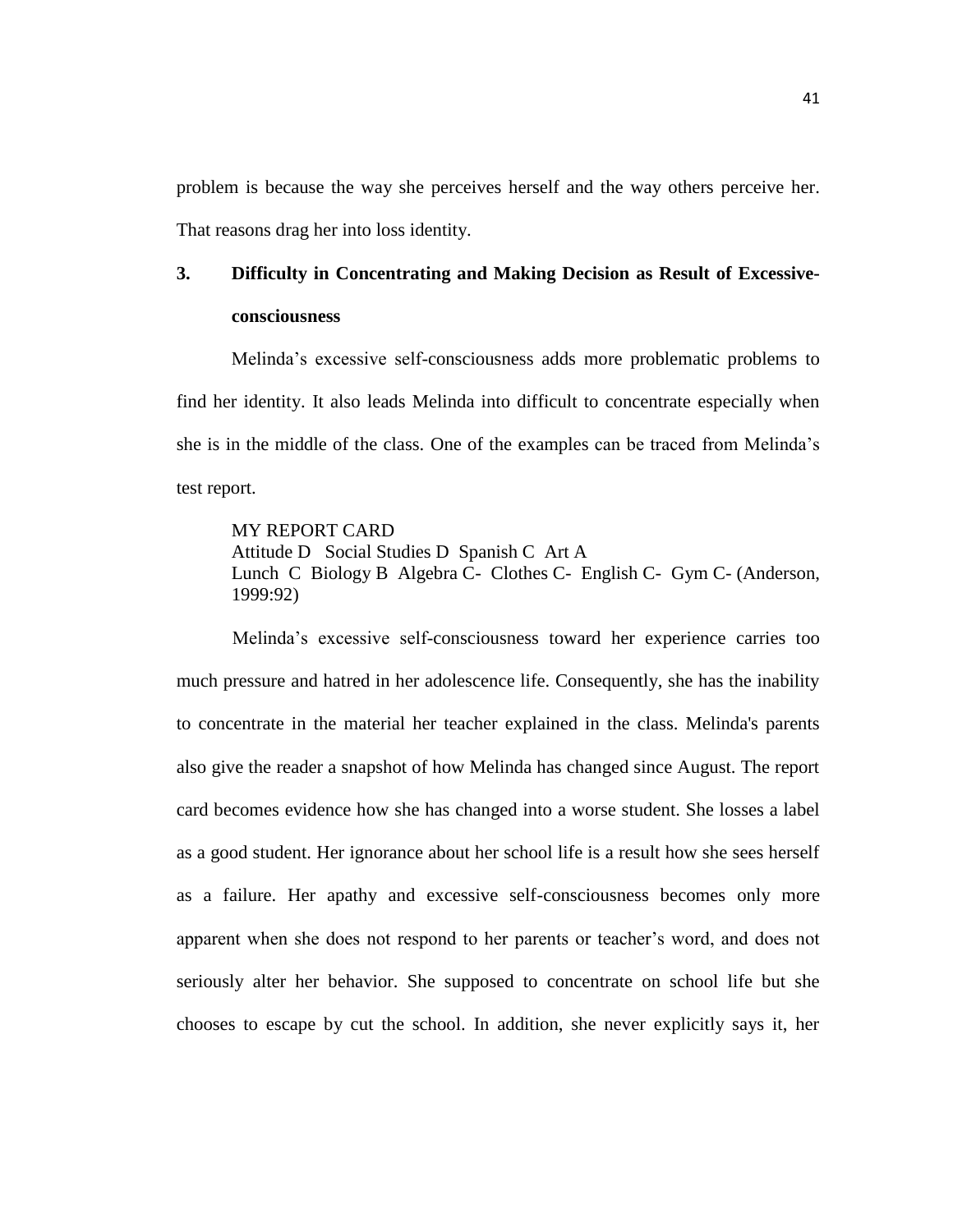ignorance shows her anger at them for not seeing through her behavior to the deeper problems causing it.

Melinda's identity diffusion also can be traced from her excessive selfconsciousness toward her disjointed and incoherent on deciding something. Her traumatic event in the past leads her to an ability to decide on certain task and problem of life such as start communication with others. Melinda often experiences difficulties in making decision during the whole periods of school year. Every time she has to decide one among choices, she is unable to make decision and loaded with uncertainty. It is because she is afraid of making decision; the difficulty to decide what she has to say is the most frequent one. She finds it dificult whenever she wants to talk to the teachers, friends, or even her parents. She has a great problem to decide what supposed to say and what is right or wrong. For example when she wants to talk to Ivy:

By the time I figure out that this might be a good time to say something friendly to her, she is back at work. (Anderson, 1999:63)

From the beginning, Melinda has a belief that she is in capable of making the right decision on what to do and what to say. As a result, she has difficulties in making rapid decision. The data shows that Melinda is confused whether she should start a conversation with Ivy or not. This condition indicates that she is still fear of rejection because the remark she has as an outcast.

From some important point above, it can be concluded that Melinda experiences identity diffusion because of her traumatic event. At first, Melinda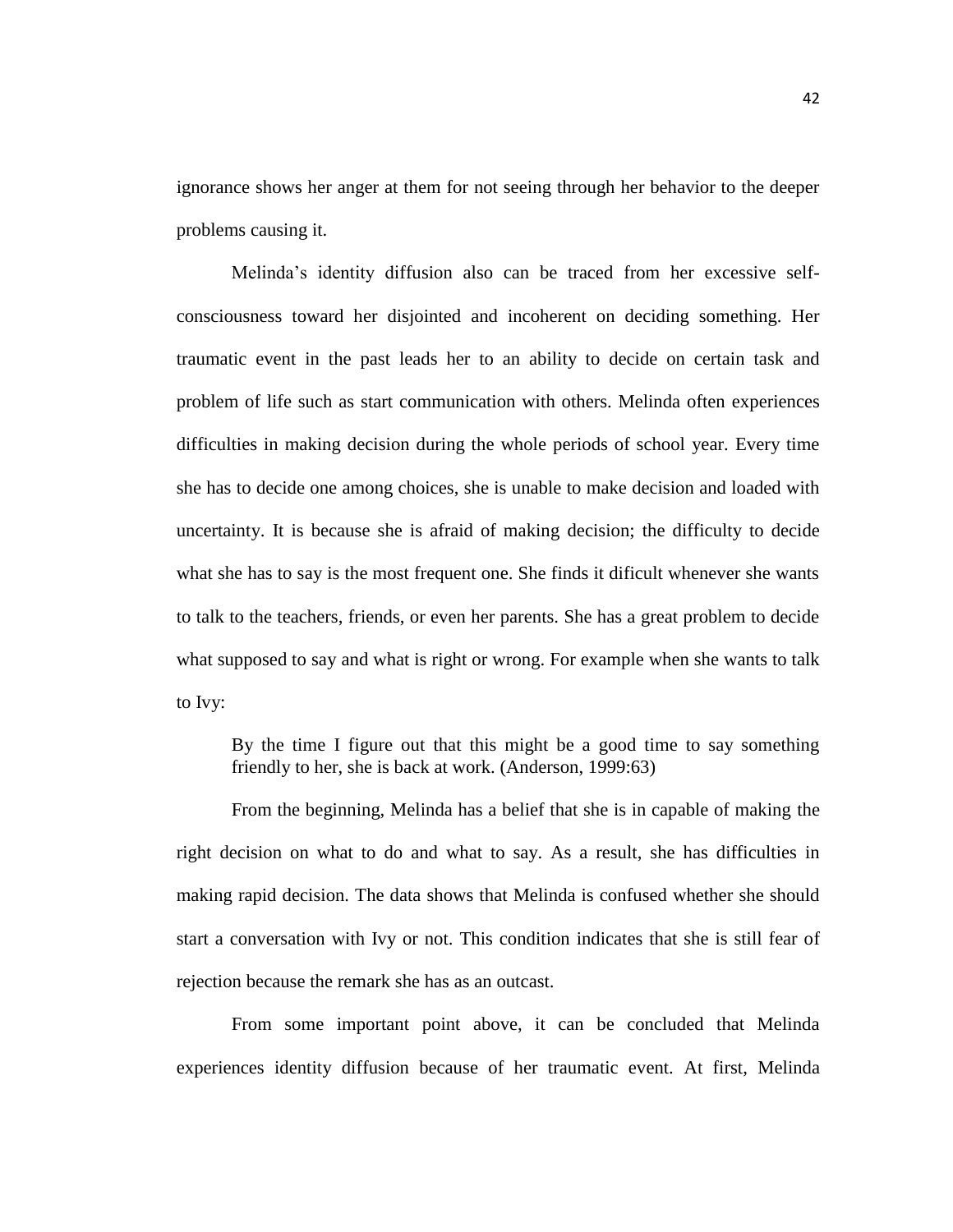manifest that she can manage her feeling and emotion, However, by the time, she is burdened by anger, ashamed, guilt, fear and others emotions. She finally cannot take it anymore and blow up. She does not even know herself. She feels pity toward herself and easily anxious, being fully guilty in every situation. Melinda finds it interrupting her life. She finds it difficult to deal as a victim of sexual harassment to adapt with her condition. Because of many changes happen after the rape incident, Melinda unavoidably has to face identity crisis during the search of identity. Those identity crisis characteristic are showed from her excessive self-consciousness on some task of life which are characterized by some main example, excessive consciousness in the shape of acuteness of upset, difficulty in forming relationship, difficulty in concentrating and difficulty in making decision.

## **B. Identity VS Role Confusion in Melinda's Life**

In *Speak,* the researcher finds only identity vs role confusion which is stage five of Erikson's psychosocial development theory. However, the research cannot find the rest of psychosocial stage in Melinda's life. The data from previous stage show little about what kind of person Melinda was before the rape. She is pictured as a good girl academically and both socially by her parents. She also has some best friends to share story with. It can be seen below.

"…It is a postcard of who I was in fifth grade. I went through a demented phase when I thought that roses should cover everything and pink was a great color. It was all Rachel's fault. She begged her mom to let her do her room over, so we all ended up with new rooms. Nicole refused to put the stupid little skirt around her nightstand and Ivy had gone way over the top, as usual.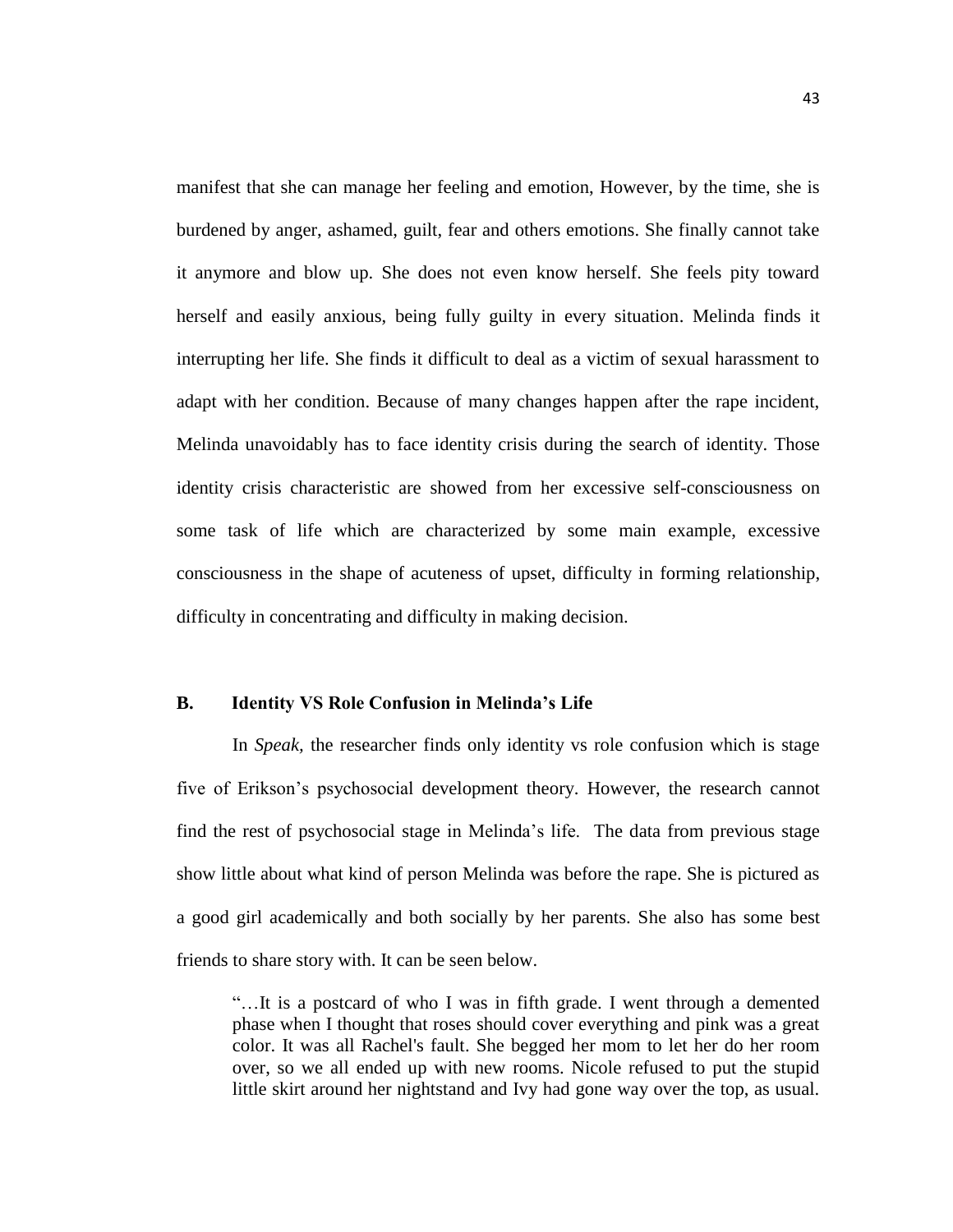Jessica did hers in a desert 'n' cowdudes theme. My room was stuck in the middle,…"(Anderson, 1999:15-16)

"Last year, our clan all dressed up as witches. We went to Ivy's house because she and her older sister had theatrical makeup. We traded clothes and splurged on cheap black wigs. Rachel and I looked the best. We had used baby-sitting money to rent black satin capes lined in red. We rocked. It was an unusually warm, wicked evening. We didn't need long underwear and the sky was clear. The wind kicked up, skimming clouds over the surface of the full moon, which was hung just to make us feel powerful and strong..."(Anderson, 1999:40)

Melinda implicitly pictures her life before the rape accident. She tells that she has best friends and having some a good times together. Many times, Melinda recalls the memory when she was with her former friends. They have been best friends since grade school at least. She feels save and stronger with her friends. From the quotes above, everything seems nice and goes well. She enjoys how she spends day with friends. She tries many roles and how to handle herself in society. Her parent also praises her as a good girl. It can be seen below.

Dad: "Well, something is wrong. What have you done to her? I had a sweet, loving little girl last year, but as soon as she comes up here, she clams up, skips school, and flushes her grades down the toilet. I golf with the school board president, you know." (Anderson, 1999:114)

From the reasons above, it can be assumed that before the rape incident, Melinda has a healthy social life and enjoy her adolescent life. However, the rape changes Melinda in to an outcast. The rape forces to change on Melinda through violence. It changes her physically and mentally, setting off a string of transformations, some of which probably wouldn't have happened if she had not been raped. Thus, this research is aimed at describing how the traumatic experiences affect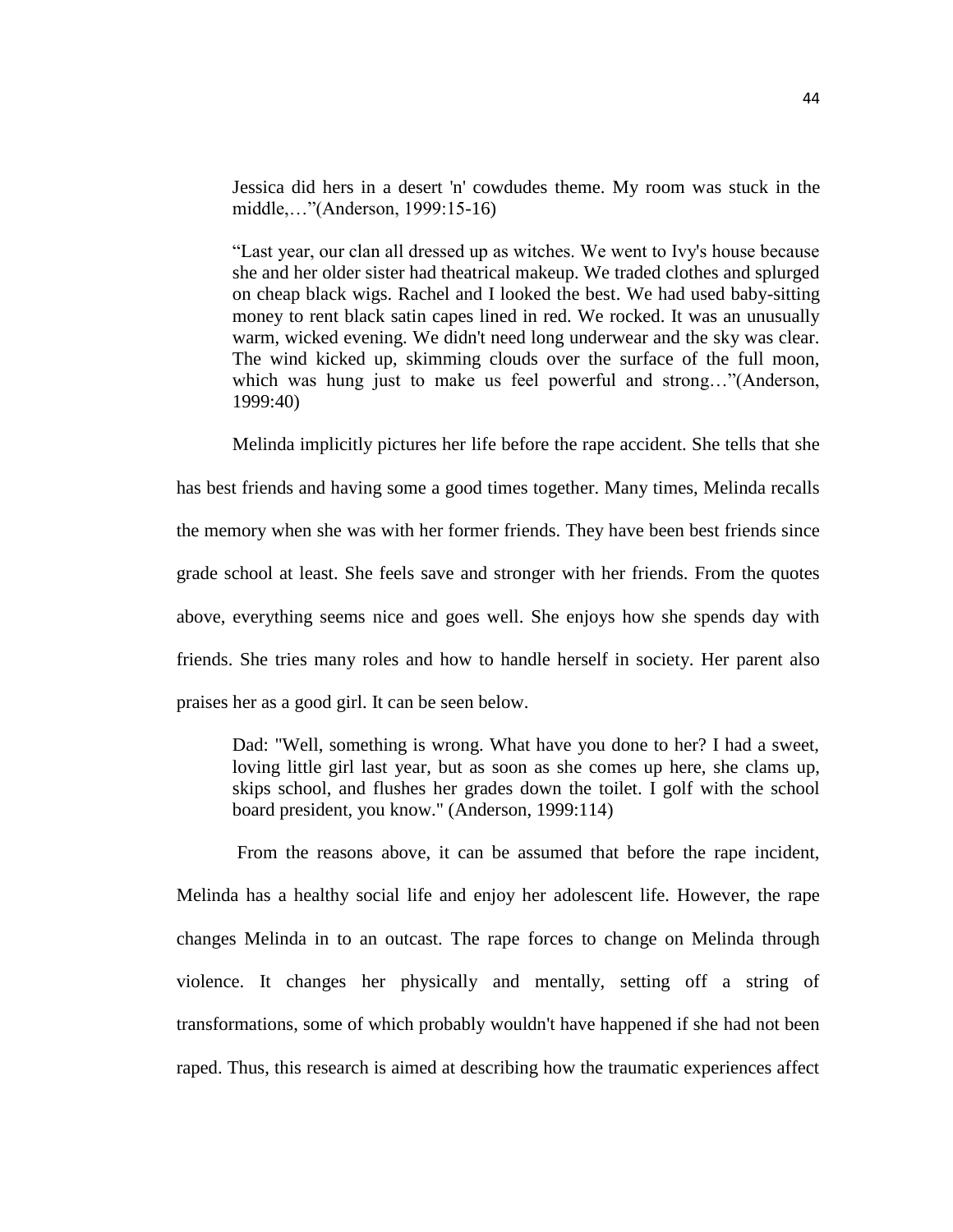Melinda's socio-emotional development according to the process of Erikson's psychosocial development theory.

Based on the finding, the researcher analyzes the process of social-emotional development in Melinda's life mostly during her adolescence so that the reader can have a clear picture of this stage with its conflicts that she has to deal with in her life. Later, the entire crises that she faces will show the kinds of experiences upon her potential and failure in her socio-emotional development. Here, in psychosocial theory, the ego is not always controlled by the id impulse, but it often functions independently to place the responsibility of her. Then, the crises are seen as her internal struggle or challenge which she must negotiate and deal with in order to grow up and to develop well. During this stage, the researcher can analyze Melinda's development toward her turning point to the conflict. If she resolves positively, it will strengthen the ego. However, if she resolves negatively, it will weaken the ego. The further explanations are below.

According to Erikson (in Sandtrock, 2007) that particular emphasis is placed on the adolescent period. This stage occurs during adolescence between the ages of approximately 12 to 18. Teens need to find their independence to develop a sense of self and personal identity. During adolescence, children are exploring their independence and developing a sense of self.

According to Erikson (1972:355), this stage is important to the process of forming a strong identity and developing a sense of direction in life. The process of finding identity here is seen as the process of exploration identity. The exploration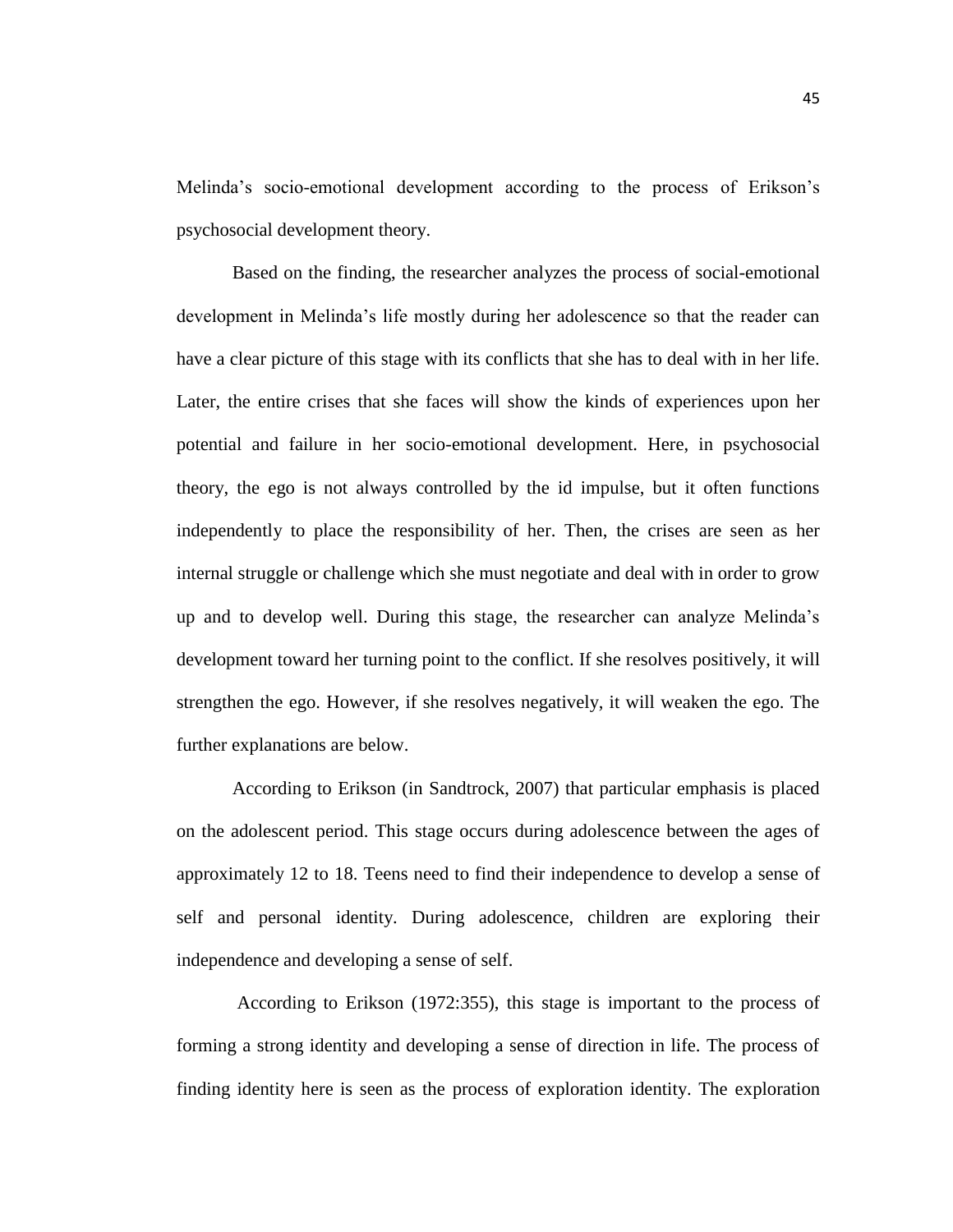may be defined as problem-solving behavior aimed at eliciting information about someone's environment in order to make a decision about an important life choice. In Melinda's case, the traumatic incident happened interrupts Melinda's process of finding identity in her adolescent. In this stage she starts to concern and deal with the traumatic event from the past. Due to traumatic event makes her contemplating her role in society which can be traced from her identity diffusion.

As mention in previous chapter, that Identity means how a person sees himself in relation to his world. Or in another word, Melinda in this stage as a human being prepares to fit herself into some meaningful role in society after the rape incident. Besides, she also becomes aware of her individual characteristic such as what she like or dislikes, her point of view and her strength to control her future.

During the process looking for identity, individual may face difficulties and conflict of life. This condition also happens in Melinda's life. That has been discussed in previous section that Melinda has to face some of identity diffusion which are inability to concentrate, difficulty to decide, an acute upset and difficulty on forming relationship. Those characteristics make Melinda having more problems in her adolescence life. In this section during this stage Melinda starts to resolve and pay attention to her life. Later, in the third period of this novel, Melinda starts to question herself, her identity in society, and her goal for future life. She starts to face the problems and resolves her past problem.

Melinda experiences sexual harassment when she was 14 years old. Thus, the discussion and finding will be more focused in this stage. During this stage Melinda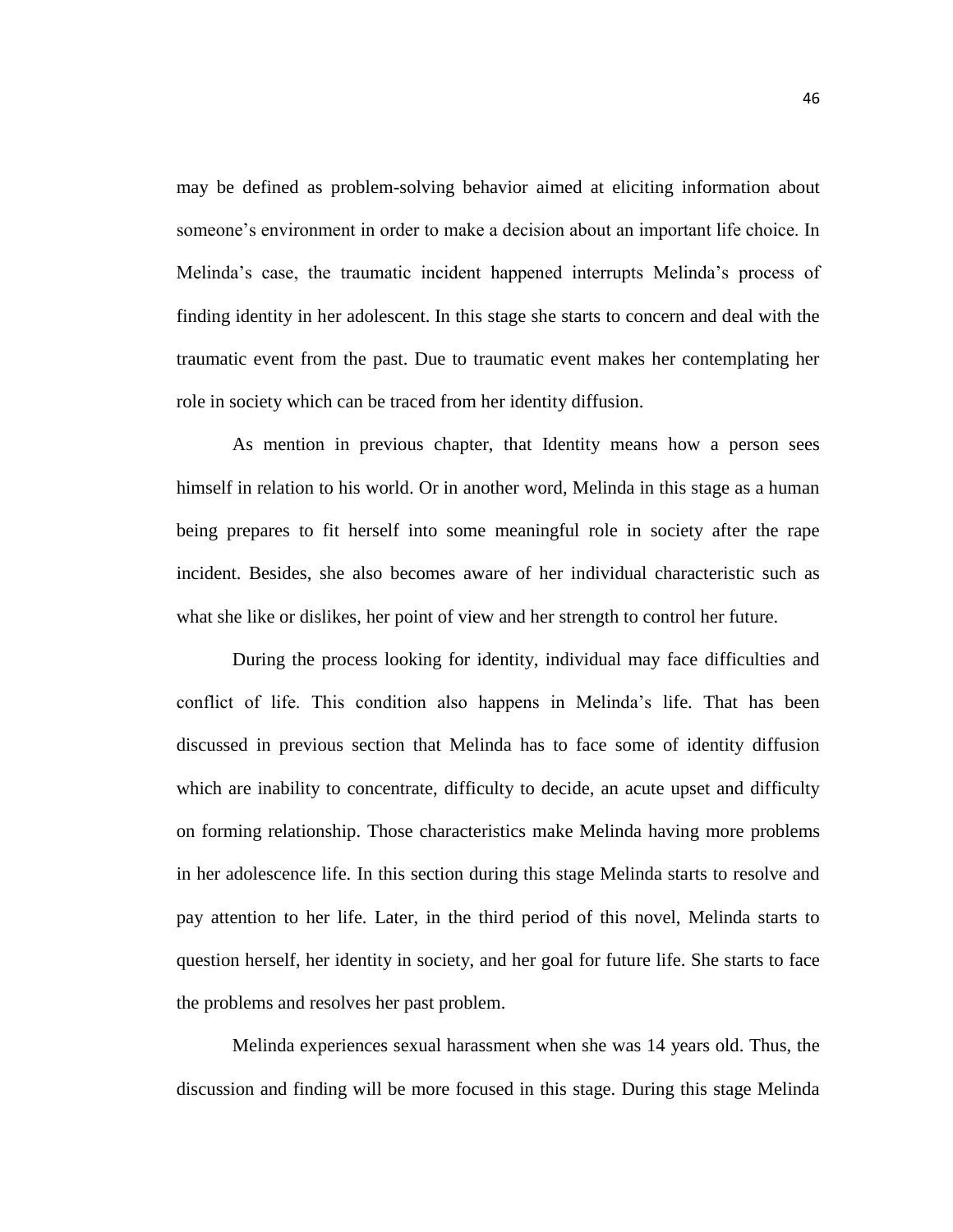talks about her future, her struggle defeat the rapist, her social interaction, skill and competency and many things about how to empower herself. The researcher will analyze how the family and social interaction will help her process development. She learns that she is the only person that can help herself. Throughout the story, she learns to gain trust, to gain confidence and how to stand for her-self by struggling against her traumatic memory and failure in the past.

A successful individual will begin to look at the future in terms of identity, career, relationships, families, etc. During this period, she explores possibilities and begins to form their own identity based upon the outcome of his explorations and experiences. Based on *Speak,* Melinda starts to pay attention to her healing and future life. She decides to survive her own life with her own way through the experience she gets when dealing with her problems. Thus, she has to make development and movement to change her life. Here Melinda's greatest development on her struggle in finding identity. Later, if she can come with the balance of healthy self-identity development in this stage, she will find her fidelity as healthy results of this stage. She does not try to run away anymore but she tries to survive better than before.

Since the beginning of first period, Melinda presents herself as a thoughtful, sarcastic, and observant person through her writing. She provides the readers with a humorous list of the title in her diary, naming and labeling her peer and teacher and many kinds of wit joke while telling about her experience and feeling. From those facts the researcher concludes that Melinda is not a weak person because of her strong narrative voice inside her head. However, Melinda also shows herself as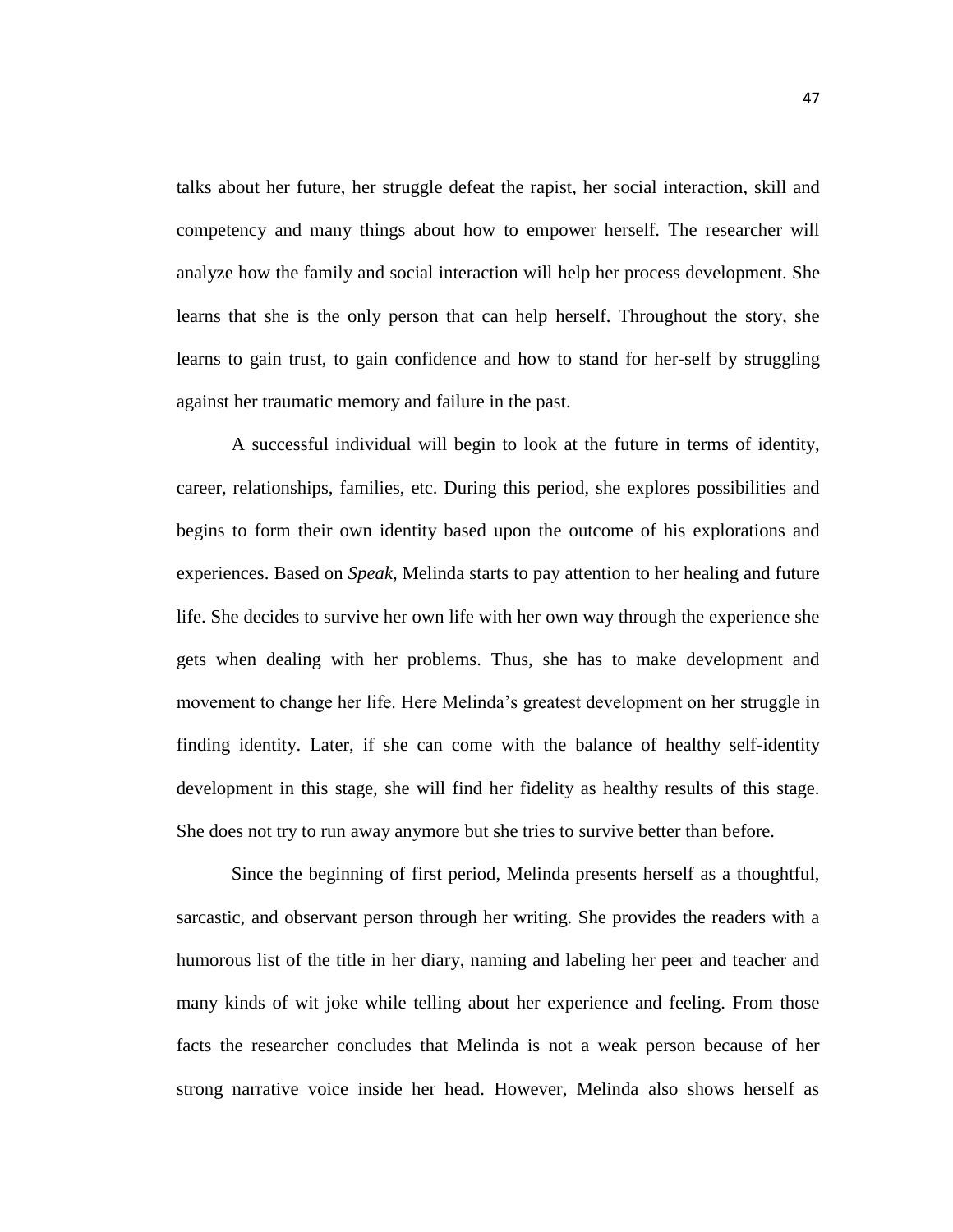introverted. She openly states that she does not believe in speaking. She is an "Outcast" and has no desire to actively change that. Her way of coping with her loneliness is to mock those around her. In addition, to cope with surrounding's rejection and mean comments about her, Melinda resorts to doing some self-harming.

Melinda may be exaggerating, but she displays a strong belief that she did not show before. Her belief shows that she is changing and growing throughout the course of her story. She is in the process of discovering who she is, so her personality is changing accordingly. For instance, since the first marking period, Melinda often shows low-evaluation on herself, ability, performance, intelligence, strenght and perspective. Sad and despair feeling often occurs since the beginning of the school year. One of the examples is Melinda's inadequacy feeling toward her ability. The evident can be seen below.

I stay awake. I take out a page of notebook paper and a pen and doodle a tree, my second-grade version. Hopeless. I crumple it into a ball and take out another sheet. How hard can it be to put a tree on a piece of paper? Two vertical lines for the trunk. Maybe some thick branches, a bunch of thinner branches, and plenty of leaves to hide the mistakes. I draw a horizontal line for the ground and a daisy popping up next to the tree. Somehow I don't think Mr. Freeman is going to find much emotion in it. I don't find any. He started out as such a cool teacher. Is he going to make us thrash around with this ridiculous assignment without helping us? (Anderson, 1999:32)

Trees here represent life and growth for Melinda. In the beginning of the novel, Melinda is assigned to draw trees for a yearlong art project. She struggles to draw realistic trees, frustrated that she "can't bring it to life." This represents her depression and struggle. The tree will come to be representative of Melinda and her growth. As a plant, the tree is a symbol of life and regeneration, but often needs to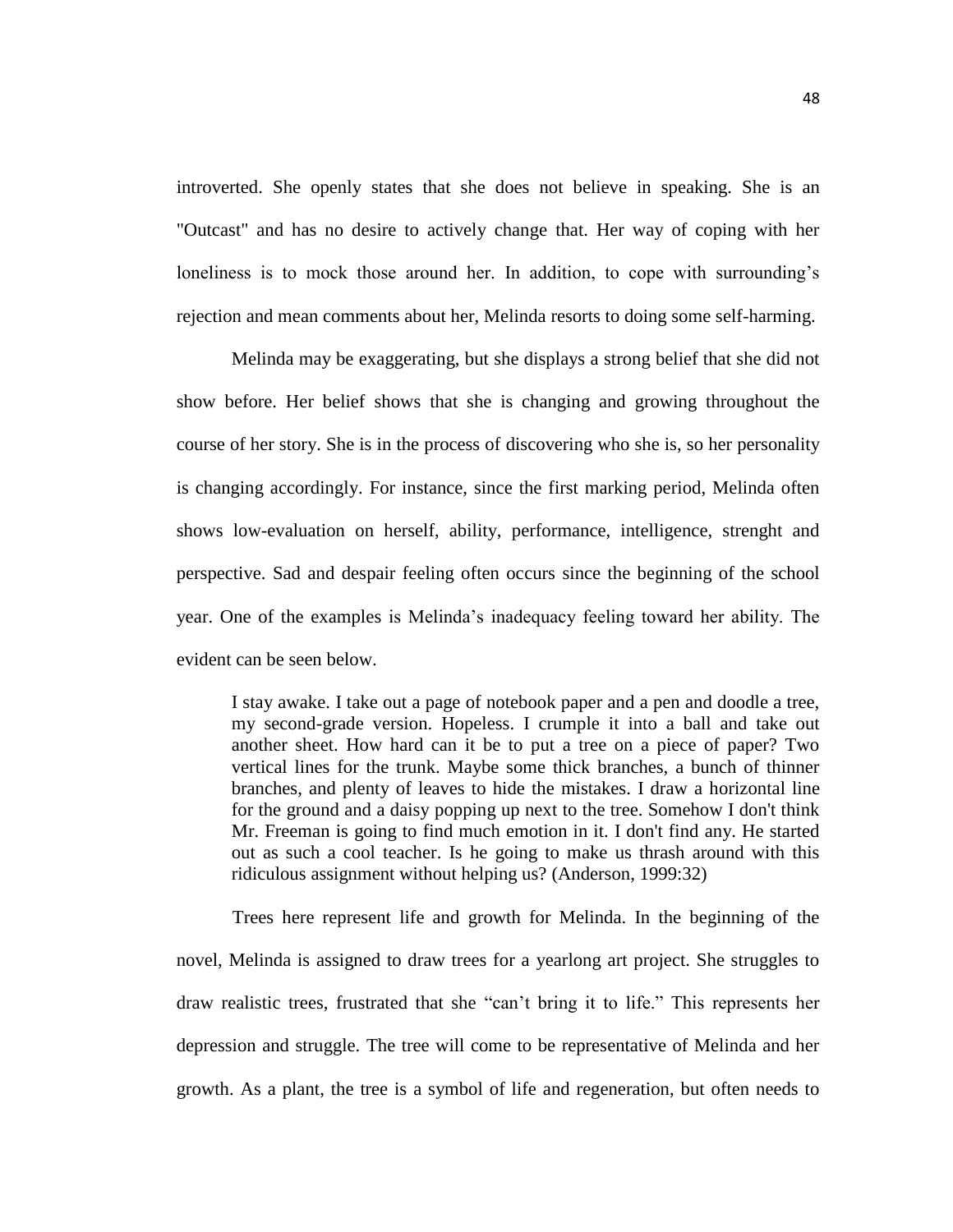have diseased limbs removed to continue to survive, grow, and thrive. Melinda's struggle to create a tree over the year will help her struggle to regain her strength and voice. Melinda's artwork is a representation for her inner turmoil. In many ways, the trees represent her sense of herself; and as the trees change throughout the novel, they mirror her inner transformations.

For a solid week, ever since the pep rally, I've been painting watercolors of trees that have been hit by lightning. I try to paint them so they are nearly dead, but not totally. Mr. Freeman doesn't say a word to me about them. He just raises his eyebrows. **One picture is so dark you can barely see the tree at all.** (Anderson, 1999:29-30)

From the line "...One picture is so dark you can barely see the tree at all...", refers to how she feels. She feels dead inside, barely surviving, as represented by the half-dead trees she draws. Like her lightning-struck trees, she too has suffered a physical and emotional blow and is unable to face it and thus unable to heal. This feeling is more severe when she tries to draw the tree over and over. Those conditions prevent Melinda to pay attention and acknowledge her ability. Another evidence can be seen below.

Mr.Freeman: "You did a good job with that Cubist sketch," he says. I don't know what to say. We pass a dead dog. It doesn't have a collar. "I'm seeing a lot of growth in your work. You are learning more than you know." Me: "**I don't know anything. My trees suck."** (Anderson, 1999:121-122)

The data above show that Melinda still cannot see any potential she has. When she looks back at present and past life, all she can see is her failure. This line ... "I don't know anything. My trees suck..." indicates that Melinda still feels desperate and still trapped in her traumatic feelings she has. While achievement that she has are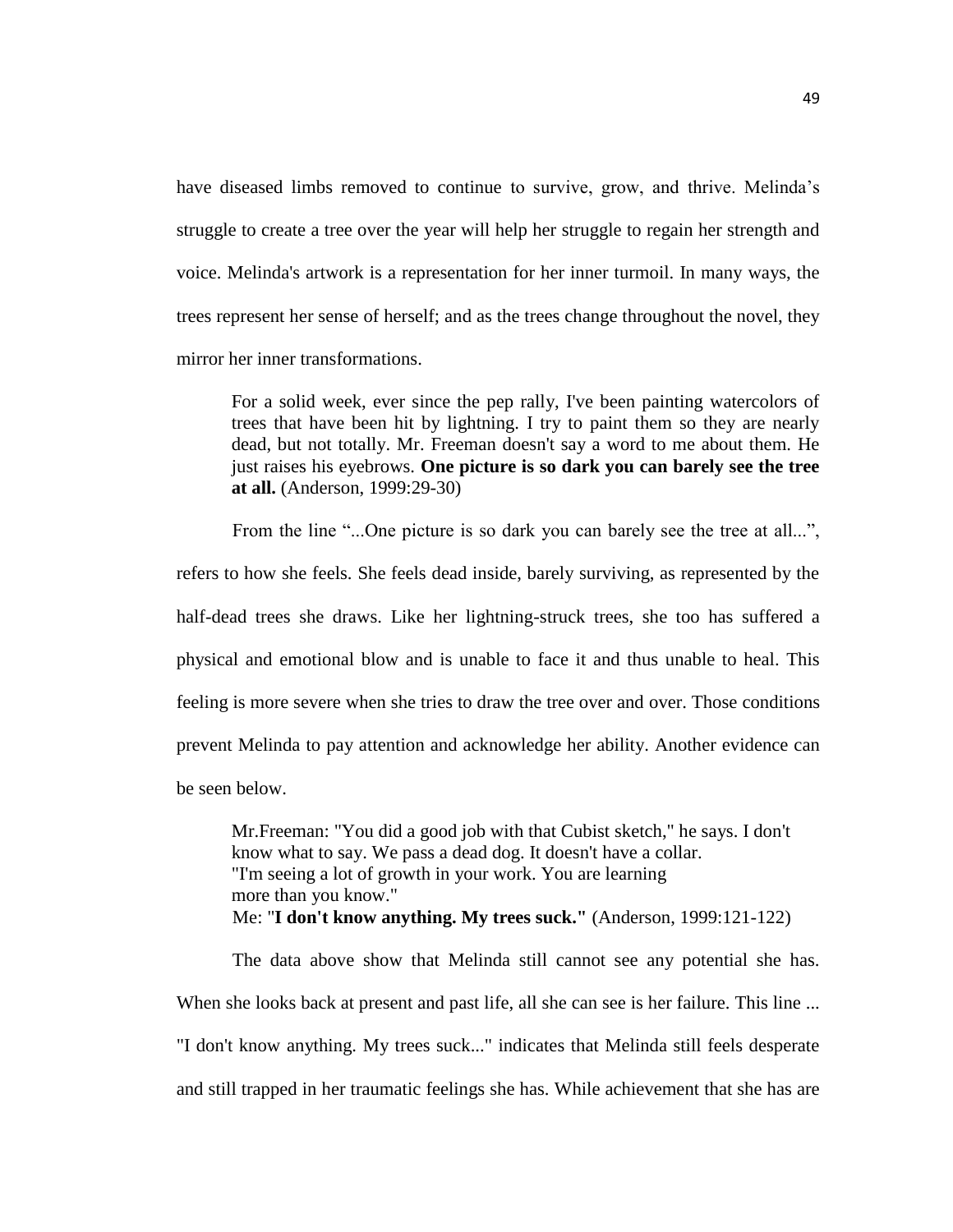completely unseen for her. Even though people start to recognize and praise her works, she does not see it as her success achievement.

Since the early of second marking period, Melinda's depression and traumatic feeling continue to affect her ability to fit into her world. It can be seen, when she has her first success in gym class. Because of her success, she is offered to join and teach the basketball team. However, melinda cannot see that offer as a chance to appreciate her ability. By rejecting the offer indicates that she feels that she does not belong to this place. She is not happy to be kept after class to show off her basketball talent. She would rather be alone, and not the center of attention, and she is not ready to join any groups, as much as she might often dislike her isolation.

Ms. Connors punches Coach in the arm. Coach punches Ms. Connors in the arm. They offer me a deal. If I volunteer to teach the Basketball Pole how to swish a foul shot, I will get an automatic A in gym. I shrug my shoulders and they grin. I couldn't say no. I couldn't say anything. I just won't show up. (Anderson,1999:77)

The data above shows that Melinda does not consider her success and getting an offer to teach basketball team as a great achievement. She still sees herself as a failure and a victim of the bad experience in the past. She seems to struggle to forget and kill the memory behind. By the time, she shows her development through her works in art class. People gives more praises and compliment on her work. The compliment provokes the growth of Melinda self-esteem and development to be someone better. Her self-esteem is also triggered by the successfully defeat Nichole in tennis class. As a result, she is able to draw and see herself in positive way. The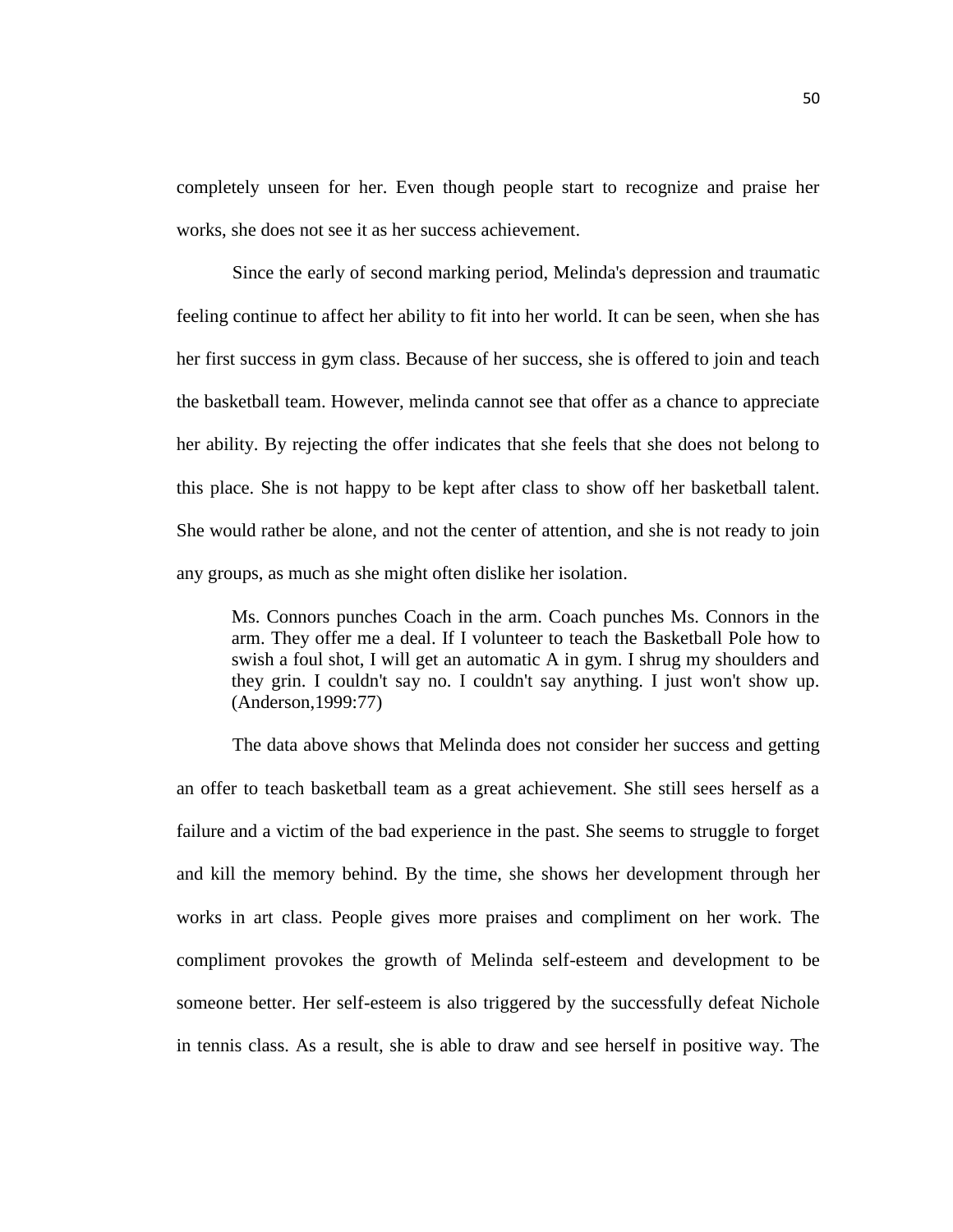compliment and people's comment also makes Melinda change her perception about how people see her in a better way.

I am a good girl. I go to every single class for a week. It feels good to know what the teachers are talking about again. My parents get the news flash from the guidance counselor. They aren't sure how to react—happy because I'm behaving, or angrier still that they have to be happy about such a minor thing as a kid who goes to class every day.(Anderson, 1999:120)

The last part of third marking period is turning point for Melinda's development and struggle. Melinda's mental health changes into a new growth here. She starts working hard in her classes and passing exams. She actually decides to open and herself to someone.

No fault. I score a point. Nicole wins eventually, but not by much. Everybody else whines about their blisters. I have calluses on my hands from yard work. I'm tough enough to play and strong enough to win. Maybe I can get Dad to practice with me a few times. It would be the only glory of a really sucky year if I could beat someone at something. (Anderson,1999:170)

From the data, she finds herself better. During her tennis match with Nicole, Melinda is able to express her anger through her play, but also to experience the thrill of being good at something. Through her near defeat of Nicole, Melinda starts thinking about the future and makes plans to ask her dad to practice with her. Recalling to her past experience, Melinda doubted her ability to survive in ninth grade, being alone and make no plans for her future. Thus, her decision to pursue tennis as a hobby indicates her new engagement and achievement with life. Furthermore, Melinda's artwork helps her see beyond herself and start to participate in making sense of her life rather than avoiding the circumstances surrounding her. It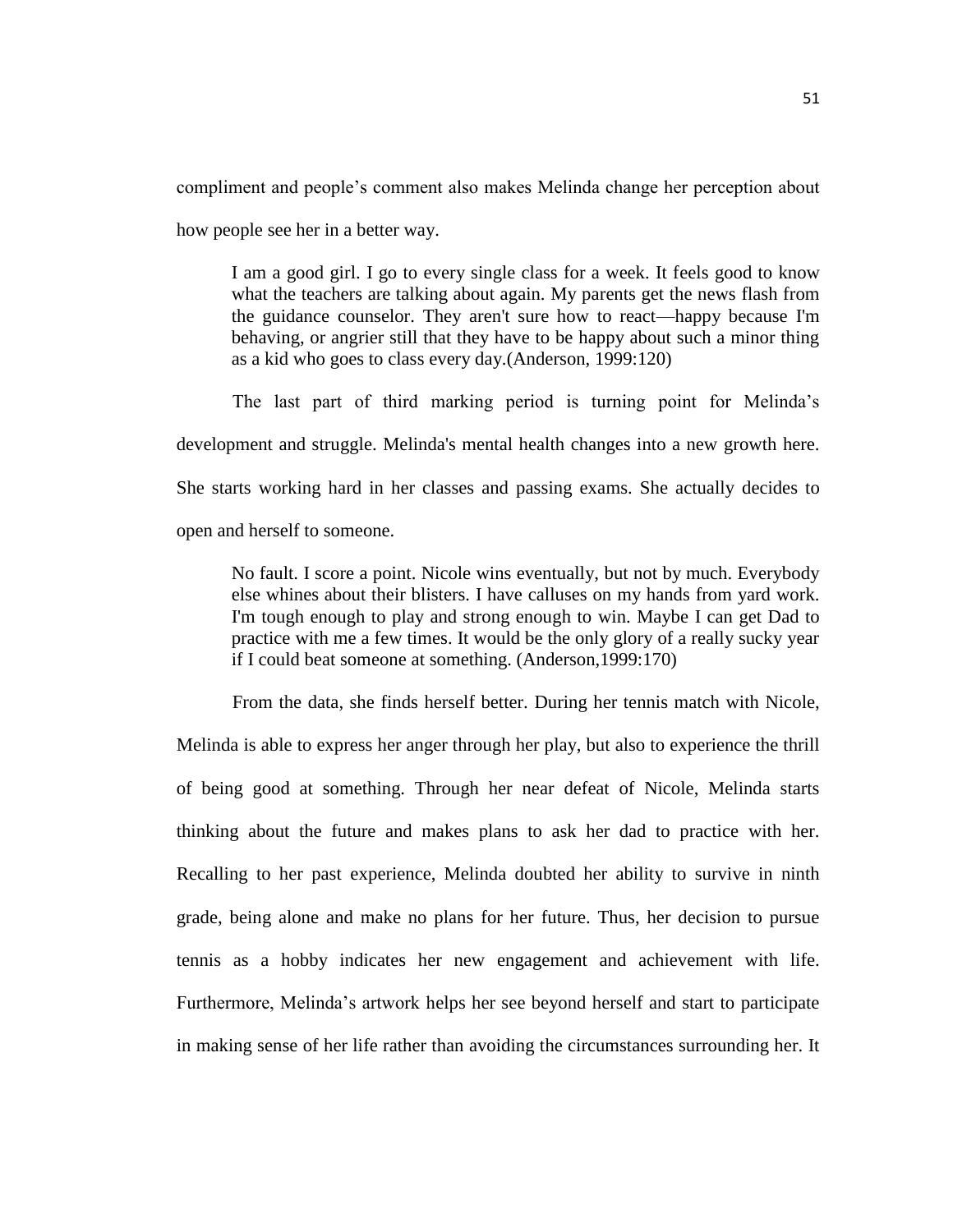is obvious that those experiences help Melinda building her self-esteem and trust. Melinda starts to appreciate her-self and things she does.

As explained previous section that Melinda finds difficulties forming a relationship with other people. Since the beginning of the novel show that Melinda is confused and humiliated. She talks about wanting to have her friends back, having her normal life back, but she refuses to tell anybody about her secret and that creates anger and hurt feelings to her family and friends. Entering the last part of third period, Melinda tried to relate new relationship her surroundings.

At first the loss of attachment from Melinda's closest people comes from her disappointment she has toward them. She feels that her parents and friends do not do what they are supposed to do as parents and close friends, such as showing their affection and encouraging her. Since, she tries to deal and accept her conditions; Melinda feels that she is loved and cared. The first incident that she feels loved by others occurs when she is able to see that her mom is happy to receive a note from her.

…I had to write a note to my mother asking her to buy lunch of bags, bologna, and little containers of apple-sauce. The note made her happy. … (Anderson, 1999:127)

From the datum above, Melinda feels happy that she can start to reconnect herself with her mom. She starts gaining any trust and communicating with her mother although she is still afraid to express her feeling. Since then, she notices that there is others people around her give their affection and attention.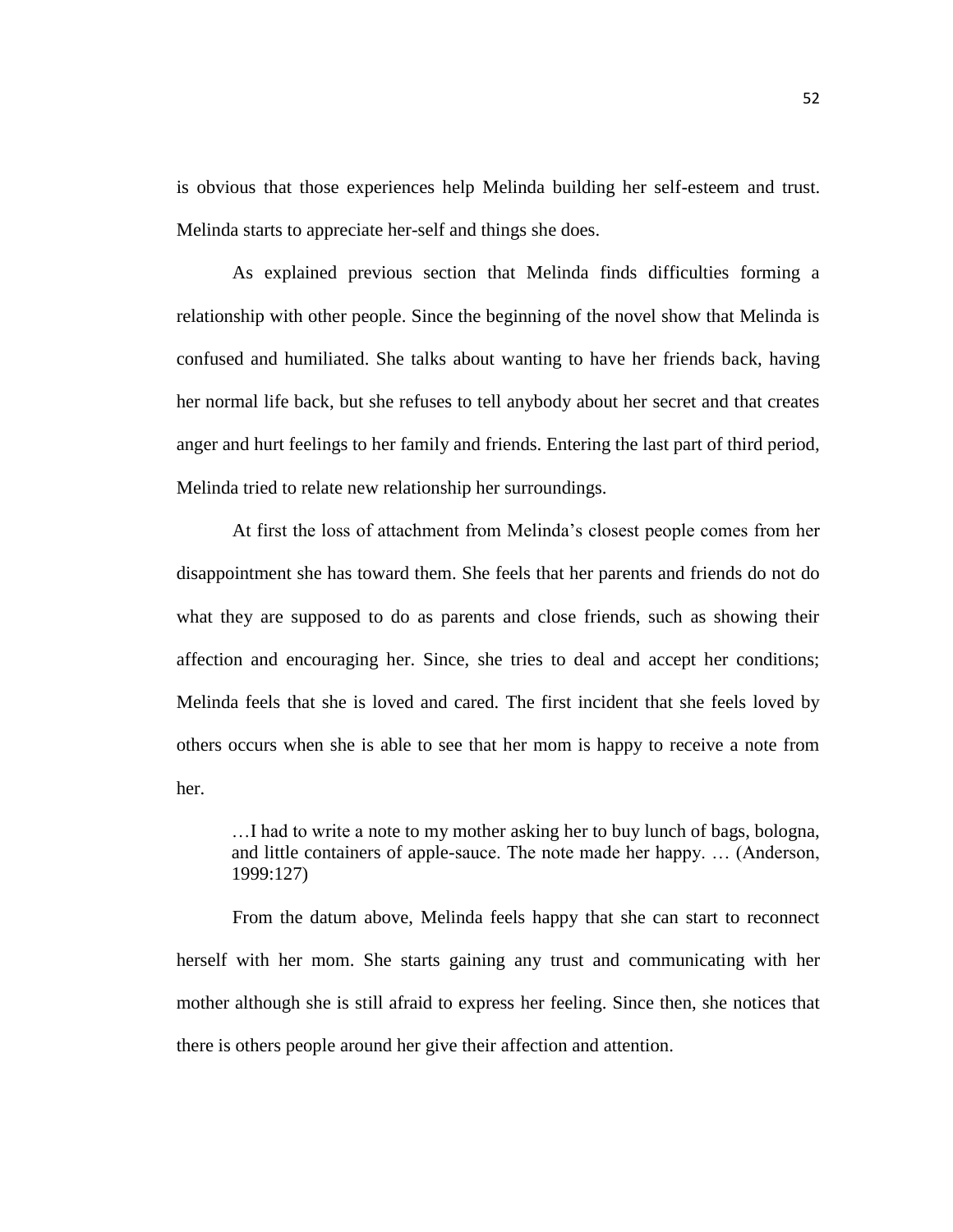Entering the fourth period, Melinda is able to see things objectively. She starts to see the fact that speaking and having connection with someone does not always bring miserable effect. She also experiences that speak up and have a connection bring a good effect. Her effort to speak with Ivy and David brings her friendship back. Here is some evidence:

Ivy is sitting at my art table with four uncapped colored markers sticking out of her but….. But Ivy and me have sort of been friendly the last few weeks. I don't think she was trying to be mean……The door swings open. It's Ivy. I raise my hand as she opens her mouth. "Don't say it anymore. I know you're sorry. It was an accident." (Anderson, 1999:173)

Melinda starts to reconnect with her former best-friend, Ivy. She feels comfortable being around with Ivy. Ivy slowly comes to understand Melinda and gives her a kind of unspoken support when she needs it the most. Regardless, Ivy proves to be a good friend to Melinda over the course of the semester. Art seems to be the thing that draws them together. Ivy and Melinda's connection is strengthening when they collaborate on the Andy Evans problem. Melinda never flat out confides in Ivy, but she hints strongly that something happened. Ivy and Melinda's friendships seem clear and real. They appreciate each other and have similar interests and outlooks. This friendship stands in stark contrast to the friendship between Melinda and Heather. Melinda does not only start her new friendship with Ivy, her friendship with David brings Melinda more confident to speak up and gather her courage.

David: "Don't get me wrong. I think what you did was kind of cool and getting stuck in MISS wasn't fair. But don't expect to make a difference unless you speak up for yourself."

Me: "Do you lecture all your friends like this?"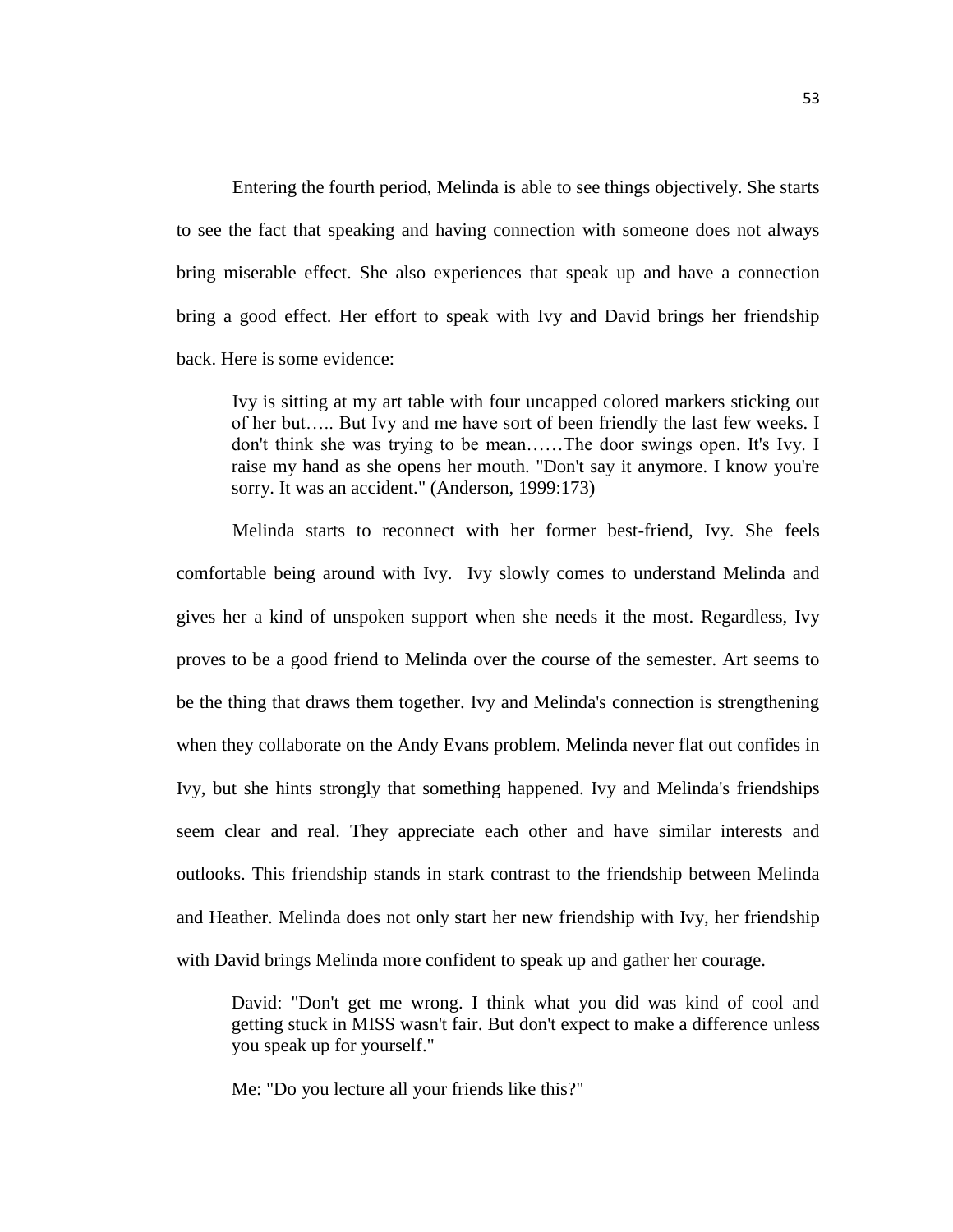David: "Only the ones I like." (Anderson, 1999:159)

From the data above, David gives Melinda advice to speak up in the class. David is Melinda's biology lab partner and is one of the few students in the school who will speak to her. She comes to admire him very much for his genius, his willingness to stand up for what is right, and his patience for her. He, too, is a person who supports and encourages her when she needs it most and might just be a love interest for her in the future. His protectiveness toward her, his gentle and encouragement to Melinda show that he really cares about her. David's response toward Melinda makes her believes that she has friend and she is worthy for people around her. Melinda also reconnects her relationship with her former best friend, Rachel Bruin. It is shown below.

When we got home, there was a message on the machine from Rachel. She wants me to call her. (Anderson, 1999:197)

Melinda tries desperately to befriend her again along the story, even after Rachel shows her hate at the beginning of the year. Rachel would have been Melinda's first choice to tell about the rape. Melinda values her friendship with Rachel. In the end Rachel understands the reasons behind Melinda's actions and learn a few lessons on friendship and loyalty.

Melinda does not only reconnect and re-new her friendship with friends but she also has a bound relationship with her art teacher, Mr. Freeman. He always tries to understand Melinda. He is the first person thinks that Melinda is struggling with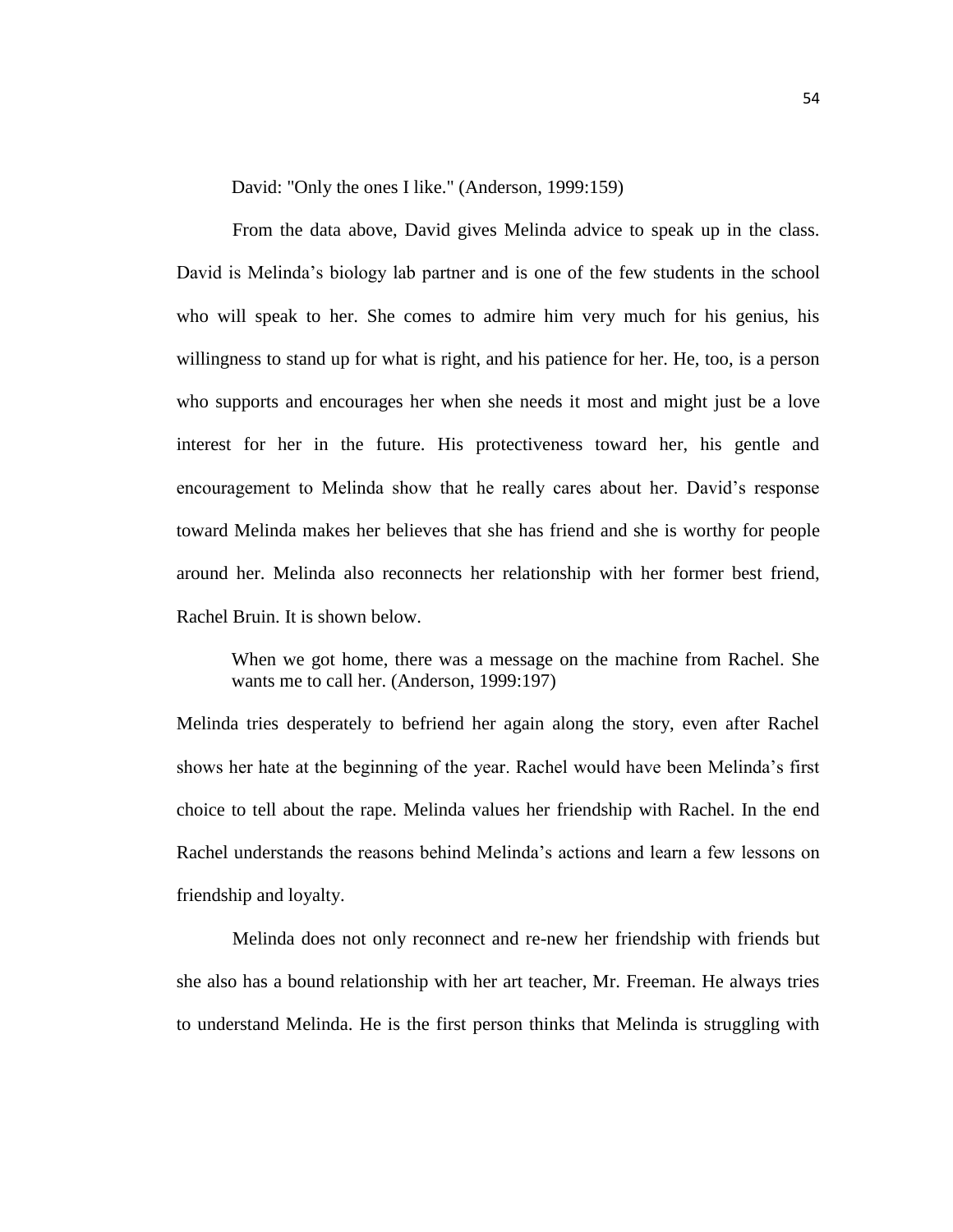something. Through his statement, Melinda develops courage to reveal about the rape.

Mr. Freeman: "Art without emotion is like chocolate cake without sugar. It makes you gag." He sticks his finger down his throat. "The next time you work on your trees, don't think about trees. Think about love, or hate, or joy, or rage— whatever makes you feel something, makes your palms sweat or your toes curl. Focus on that feeling. When people don't express themselves, they die one piece at a time. You'd be shocked at how many adults are really dead inside—walking through their days with no idea who they are, just waiting for a heart attack or cancer or a Mack truck to come along and finish the job. It's the saddest thing I know."

Since the very beginning, Mr. Freeman is very supportive of Melinda. He knows that she needs to express herself and that she has potential so he continually pushes her to do better. He is the best teacher at Merryweather and the only person who truly understand Melinda. He is honest with her and praises her work even though; it might not look like a piece of art. He also understands that there is something Melinda is struggling with. He tries to help her although he does not know her problems. Mr. Freeman's willingness to listen to Melinda could also be seen as a form of speech, or at least of communication. By listening to her and showing her that he will believe whatever she tells him, without judging her negatively, he expresses something as powerful as words or art.

Reconnecting with people becomes a good start to Melinda build trust and confident. This reason provokes her to relieve her fear of rejection and failure because of the rape incident. Especially the encouragement and compliment from her teacher and friend gives Melinda hope that she is not alone and she can do better even after the rape.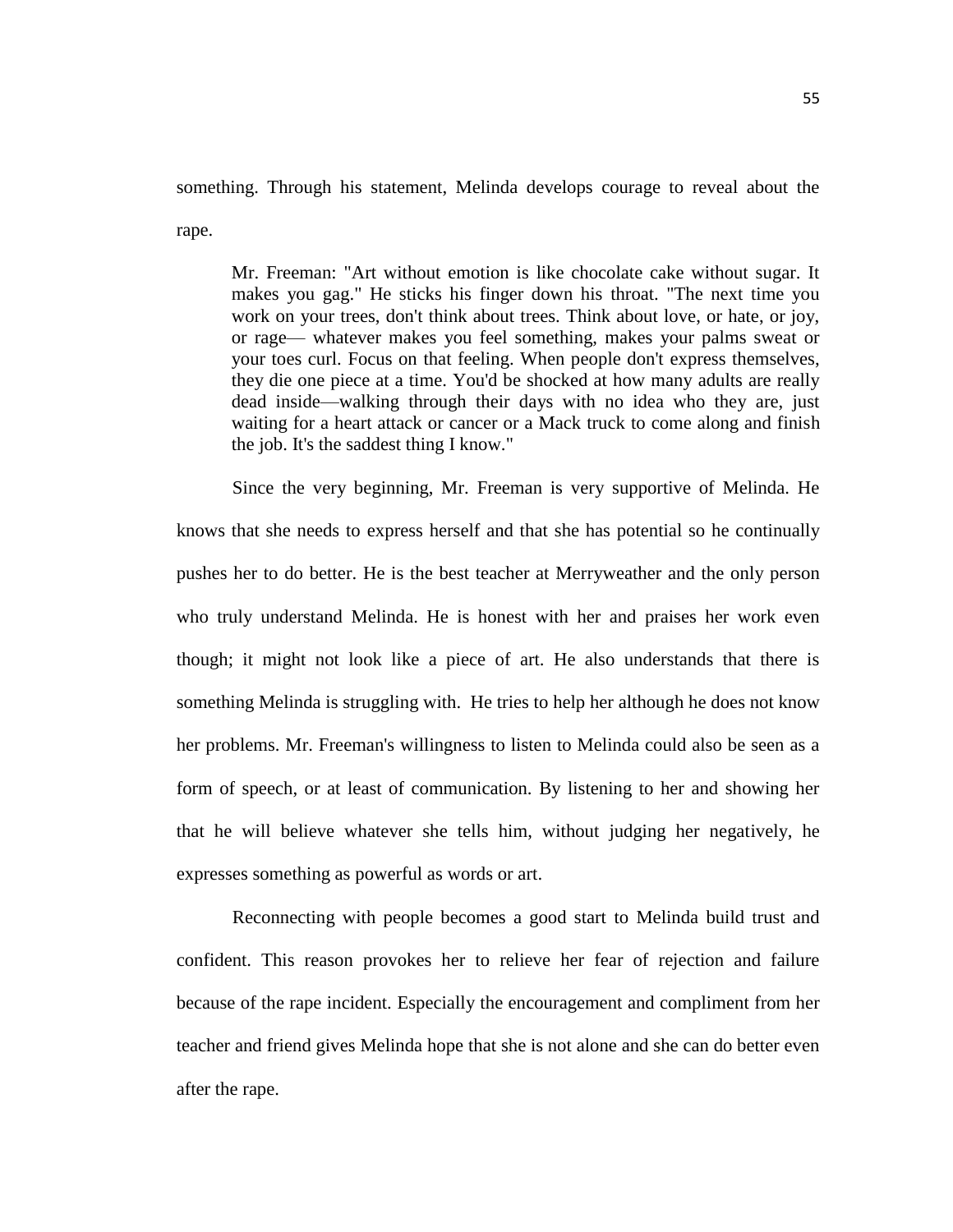Another development she achieved is she trying to deal with perpetrator. In the beginning of the novel she refers Andy Evan, her perpetrator, as "It". She calls him "It" because she is scared of him even just for saying his name. She tries every possible way to avoid going into contact with him. She begins the novel unable to say Andy Evans' name. By the spring she is finally able to admit to herself that she was raped. As the school year goes on her character starts to change and she slowly opens up. Toward the end of her freshman year she starts to call Andy Evans by another name. For example the title in one of the chapters:

#### NAMING THE MONSTER (Anderson, 1999:85)

IT found me again. I thought I could ignore IT. There are four hundred other freshmen in here, two hundred female. Plus all the other grades. But he whispers to me. (Anderosn, 1999:86)

'IT' here refers to the rapist, Andy Evans. 'IT' means a thing or animal. Melinda labels Andy Evan with it. She thinks that he is not a human. She compareS Andy with monster. She calls him 'IT' because of dehumanize treatment from him in the party. In addition it indicates that Melinda suffered from the inability to deal with her past incident.

She talks about how "it" approaches her and keeps harassing her thorough out the whole year of school. Her unconscious mind tells her to transform herself into BunnyRabbit; like a rabbit, she hopes that she will not be noticed if she does not move. She will try to "hide in the open".

"…He steps toward me, holding out the doughnut. "Want a bite?" he asks. BunnyRabbit bolts, leaving fast tracks in the snow. Getaway getaway getaway…"(Anderson, 1999:97)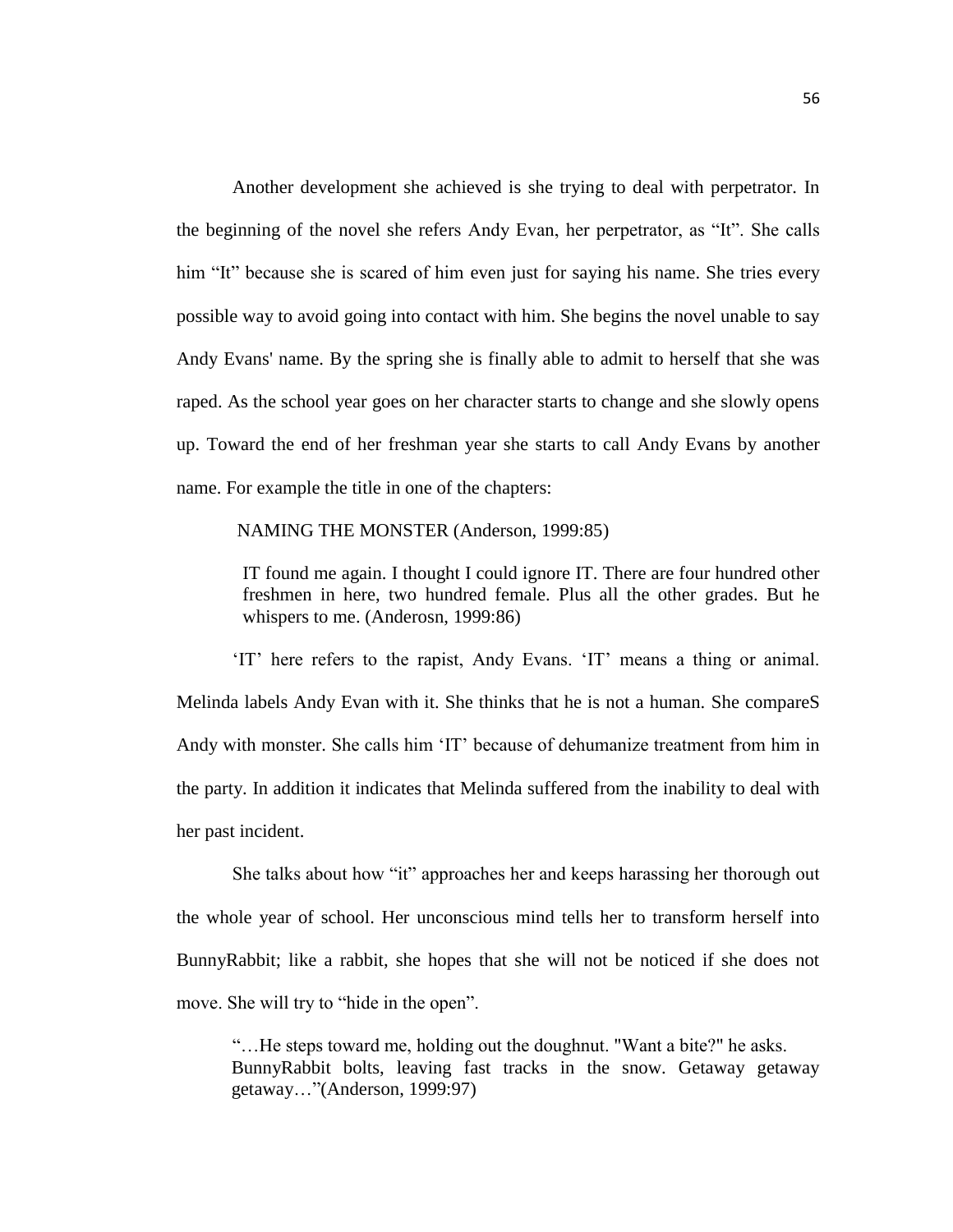Throughout the story she compares herself to a 'BunnyRabbit' whenever she sees Andy Evan, Melinda still feels that her identity as a victim is glaringly apparent. It prevents her from having power in the situation because she turns herself into something vulnerable. During this time she tries to cope, showing more improvement than the first and second marking period. Instead of referring Andy Evans to "It" she starts to call him "Andy Beast".

> Andy Beast: "No sir. One of your colleagues thinks I have an authority problem. Can you believe it?" (Anderson, 1999:117)

Until in the end of third marking period, she still calls Andy with another name, "Andy Beast". How Melinda changes the way she calls Andy indicates that she feels braver but still afraid to accept the fact about her traumatic event. She needs to hide or run away whenever Andy Evans approaches her. In MISS, for example she still sees him as a monster, an animal that threat its prey.

As the final chapter starts, she is showing more improvement in dealing with the perpetrator. She is speaking for herself. She meets a friend, her grades improve and she finally tells someone what happened at the party. Around this time she starts to call Andy Evans by his name.

"I am trapped with Andy Evans." (Anderson, 1999:193)

Andy Evans is Melinda's biggest threat. He is the one person who forces her to deal with the emotions that she has tried to repress. The line shows the first time Melinda calls the rapist by his full name. That changing can be said as the sign of accepting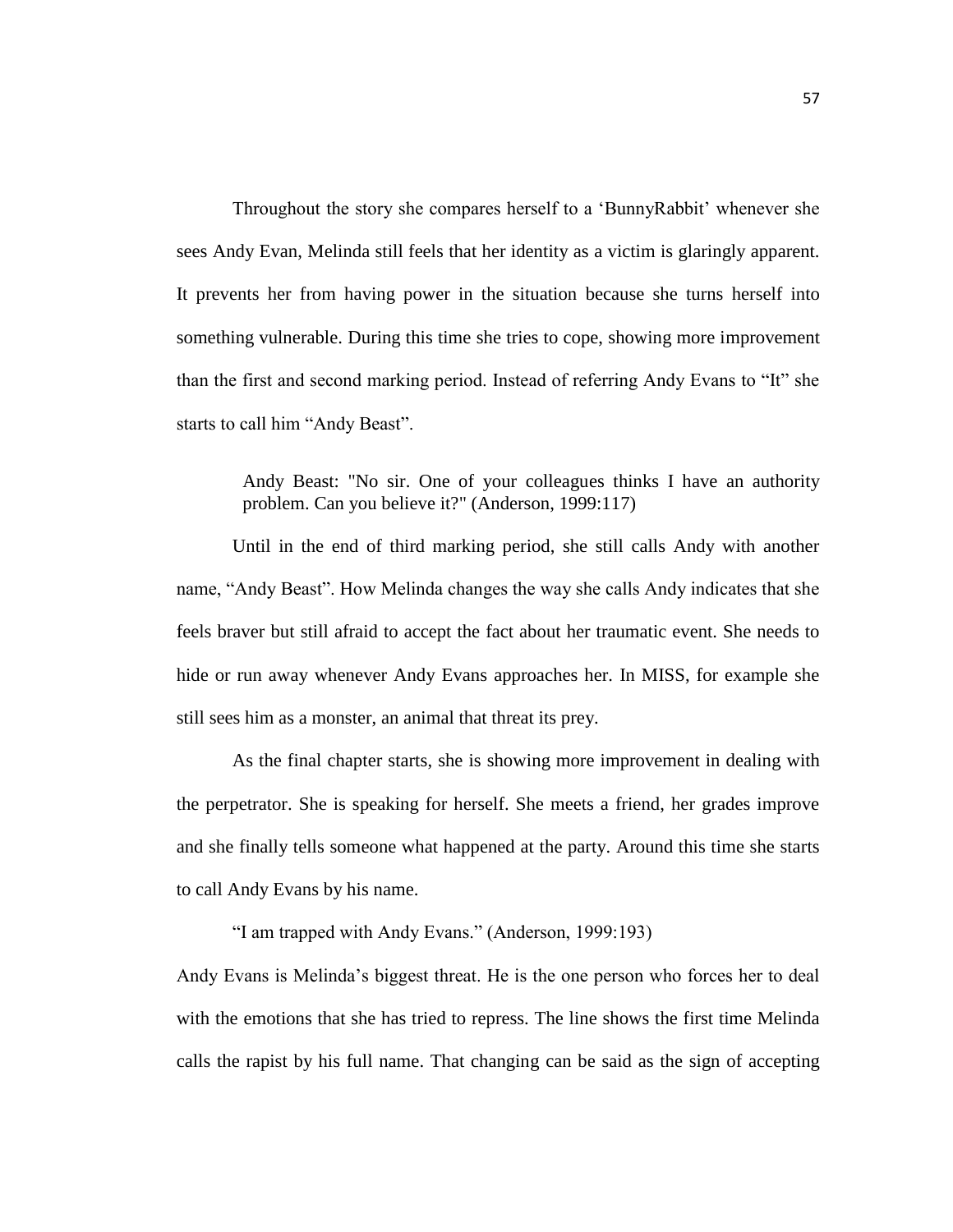herself and her condition. She does not feel scared any more over the past problem. She does not look down on herself as much as before. That is strengthening Melinda to see herself as blameless side from the rape incident.

As stated above, since the first period, Melinda continually talks about trying to erase her rape memory by being silent. She believes that she does not have a right to talk about the rape, because she thinks it was her fault. She face the problem upon her self-concept. She thinks that she has to take the full reponsibility of the rape. Here some proof that shows Melinda feels that should be responsible for the rape incident:

You don't understand, my headvoice answers. Too bad she can't hear it. My throat squeezes shut, as if two hands of black fingernails are clamped on my windpipe. I have worked so hard to forget every second of that stupid party, and here I am in the middle of a hostile crowd that hates me for what I had to do. I can't tell them what really happened. I can't even look at that part myself. An animal noise rustles in my stomach. (Anderson, 1999:28)

The data above, Melinda shows her truth feeling toward her condition. Melinda's self-esteem is lowering down, her recognition form a wrong belief and agreeing the people's judgment about her that she is blameful for calling a police. Peers' perception here influences Melinda to the way how she sees herself. She begins to think that she holds responsibility for being rape. Since in the second period, she often mentions that she feels guilty for everything she did.

…After-School Special, I would speak in front of an auditorium of my peers on How Not to Lose Your Virginity. Or, Why Seniors Should Be Locked Up. Or, My Summer Vacation: A Drunken Party, Lies, and Rape. Was I raped?

**My head is killing me, my throat is killing me, my stomach bubbles with toxic waste**. I just want to sleep. A coma would be nice. Or amnesia.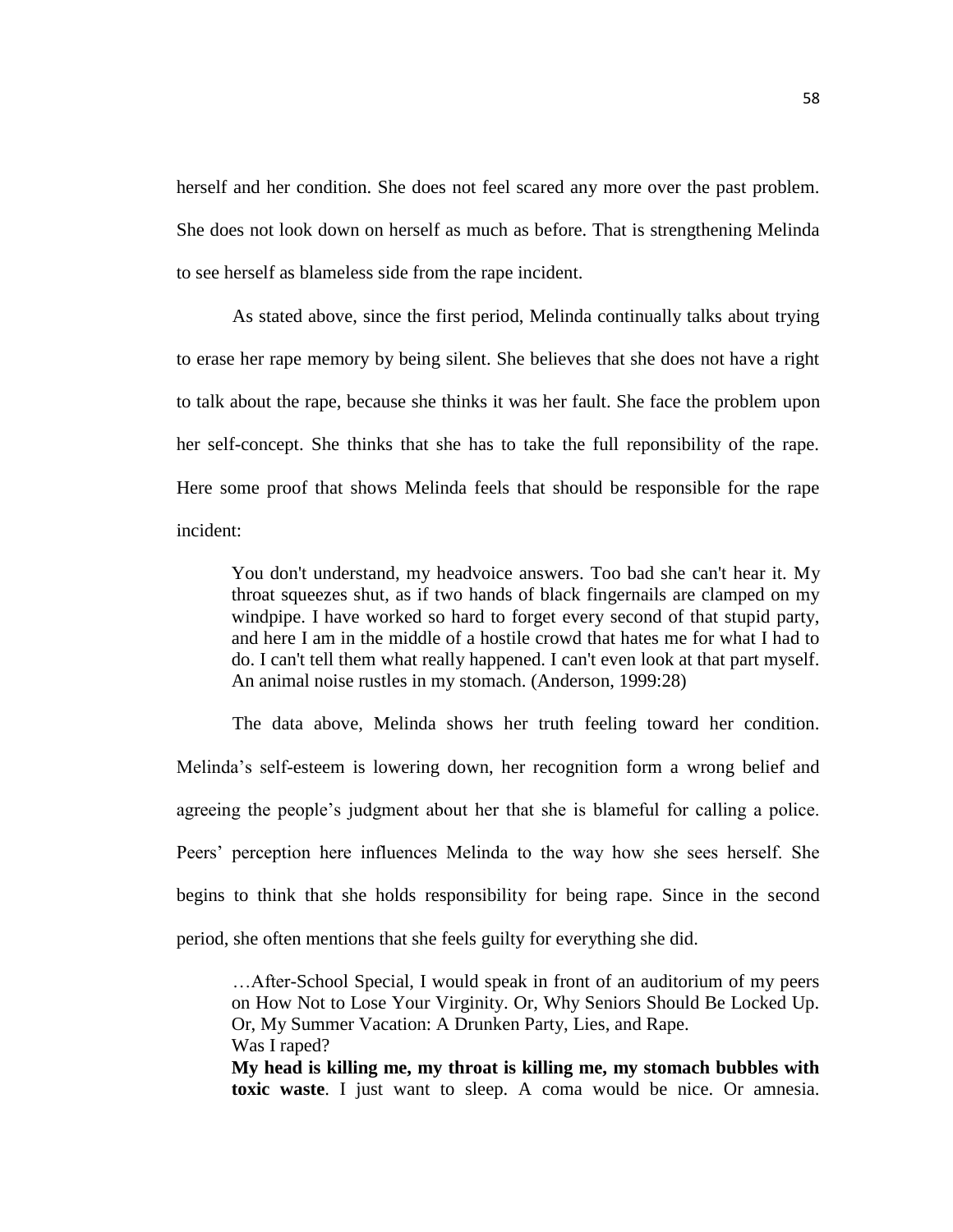Anything, just to get rid of this, these thoughts, whispers in my mind. Did he rape my head, too? (Anderson, 1999:164-165)

The line "... My head is killing me, my throat is killing me, my stomach bubbles with toxic waste..." refers to Melinda's feeling over the situation after the rape at end-summer party puts her in very displeasing position. She does not only become a victim but bring her to be an outcast which is most peers reject and do not believe her. The line "…was I rape? " below shows Melinda deals with Andy by pretending famous talk show hosts, like Oprah and Jerry Springer, are commenting on her rape. Through their encouragement, Melinda begins to understand that she truly does not deserve what happened to her. Melinda's imaginary therapy session gives her the stamina to continue growing, represented by her new interest in gardening and yard work.

Entering the fourth marking period, she starts to face her inner conflict and the last encounter with her perpetrator. Moreover, she is more sure when Ivy says that Andy is a trouble for girls:

Ivy is talking to me, but it takes a while before I can hear her. "What a jerk," she says. She pinches the clay. "I can't believe she's going out with him. Can you? It's like I don't know her anymore. And he's trouble." She slaps a hunk of clay on the table. "Believe me, that creep is trouble with a capital T."(Anderson, 1999:162)

GUYS TO STAY AWAY FROM Andy Evans He's a creep. He's a bastard. Stay away!!!!!!!!!!!!!!!!!!!!!!!!!!!!!!!!!!!!!!! He should be locked up. He thinks he's all that. Call the cops. (Anderson, 1999:185)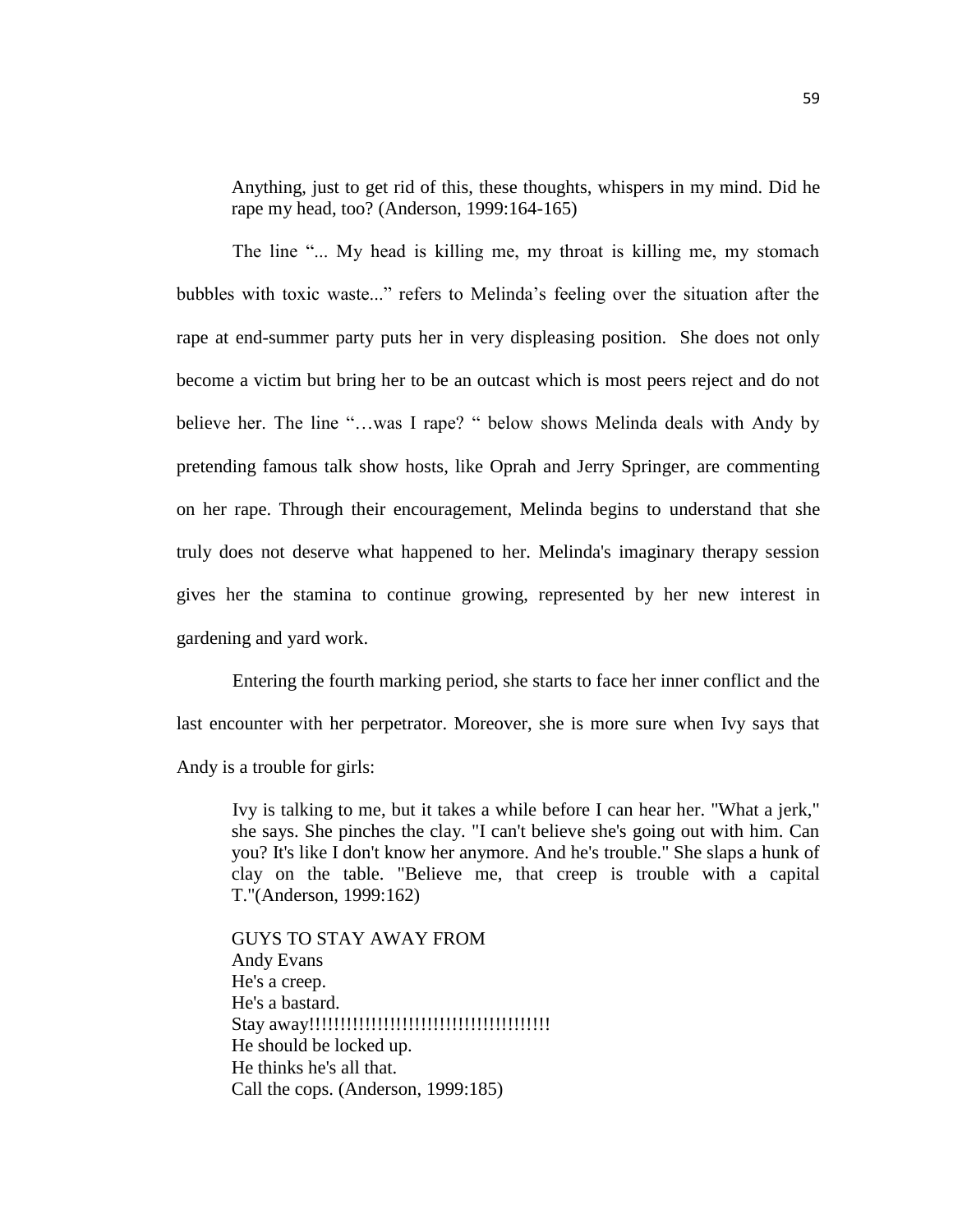Melinda feels like she gets the support from that response. Those comments about Andy evoke Melinda's inner conflict to see better her future life. This time, she questions herself whether she is someone to blame or not. Her cognition already forms strong belief that she is a victim and blameless. Even more, after Melinda reads the response of the girls in toilet door, she tries to push away her blameless feeling about her traumatic event.

'I feel like I can fly' (Anderson, 1999:186)

"... I have survived. I am here. Confused, screwed up, but here. So, how can I find my way?..." (Anderson, 1999:188)

The data pictures how Melinda feels after finally release her from despair and guilty feeling because of the traumatic event. Now that Melinda is free from the secret she held in for so long, she is able to fly through life and onto new challenges. At that moment, Melinda realizes that she is not alone and that by speaking up. By giving your voice to traumatic or unjust experiences that healing and honest connections between people can occur.

**"…A small, clean part of me waits to warm and burst through the surface.** Some quiet Melindagirl. I haven't seen in months. That is the seed I will care for."(Andrson, 1999:189)

By having shared the story of her rape, Melinda is able to find internal peace.

Instead of feeling sorry for herself, Melinda embraces the role of a survivor and sees herself as a "Melindagirl". Through the line "...A small, clean part of me waits to warm and burst through the surface..." along with Melinda's celebratory bike ride,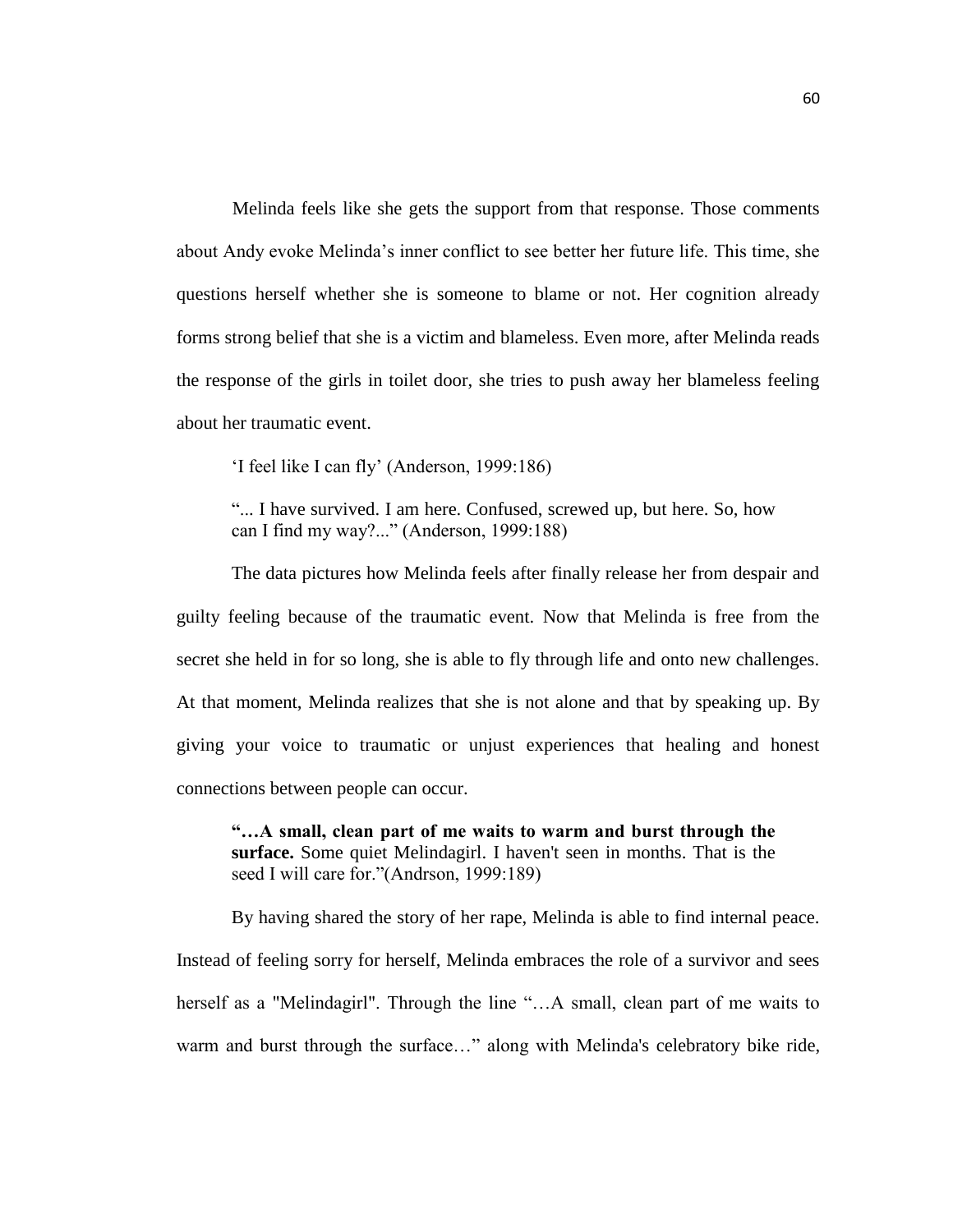She compares herself as the germination of a seed, ready to grow which help Melinda see that she can not only survive but thrive as well.

Her last thought has completely changed and she has her self-esteem back which helps her to appreciate herself and her future.

IT happened. There is no avoiding it, no forgetting. No running away, or flying, or burying, or hiding. Andy Evans raped me in August when I was drunk and too young to know what was happening. It wasn't my fault. He hurt me. It wasn't my fault. And I'm not going to let it kill me. I can grow. (Anderson,1999:198)

Since the first day of school Melinda mentions that she has been trying to forget every single things happen at summer party. By the increase of her trust on communication, she starts to have an idea that her problems can solve by communicate. This is Melinda's moment of realization. She now knows that she cannot escape the memory of rape and she recognizes that she should not feel guilty. It was not her fault. The way she changes the nickname refers to Melinda's growth in mental health and acceptance, as well as the influence that the revelation of her secret had on her. She is finally ready to recognize and accept help because she is no longer running away from her memory, and she has turned her loathing away from herself and to Andy. She convinces hersels that Andy is the one who is responsible for the rape. As a consequence, at the end of fourth period, she is able to say that the best way to deal with her traumatic event is facing and accepting the rape will be never happened again. That helps Melinda to accept her traumatic event as a valuable experience that makes her mentally matures than before.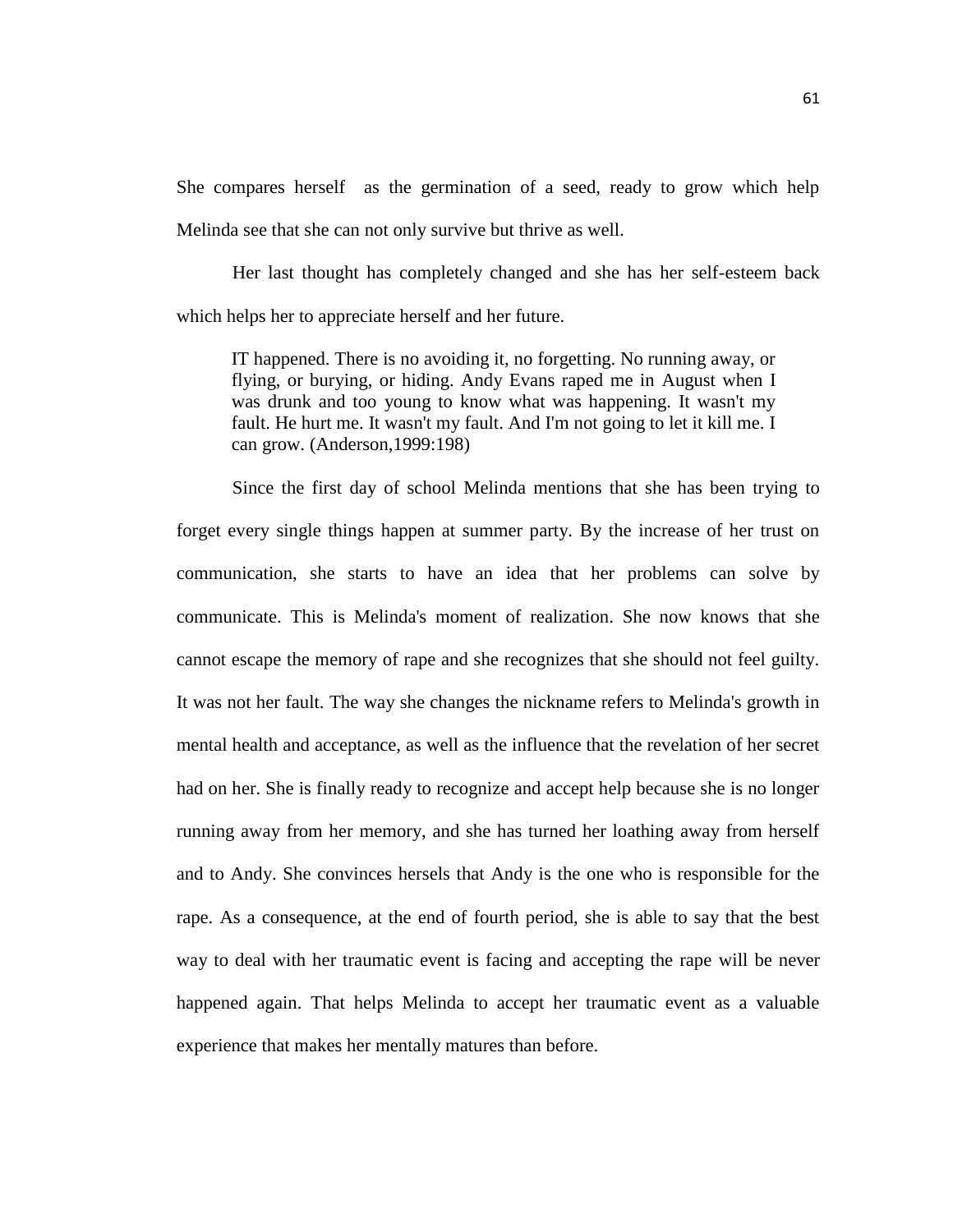From the analysis above the researcher can say that Melinda's sense of identity develop well during this stage. Although at first, she almost loss her identity by suffering from identity diffusion, she is able to cope and deal with the traumatic event in the past with the help of her friends and teacher. Just like everybody else, she also deals with some identity problem in her life before she ends up dealing herself with the condition after the rape incident. She successfully changes how she sees herself and how others see her. She starts planning her future plan to be more independence and accepted by her surroundings. The problems make her stronger in dealing with her confidence to start socialize and with people and to enhance her abilities to do some tasks in her life.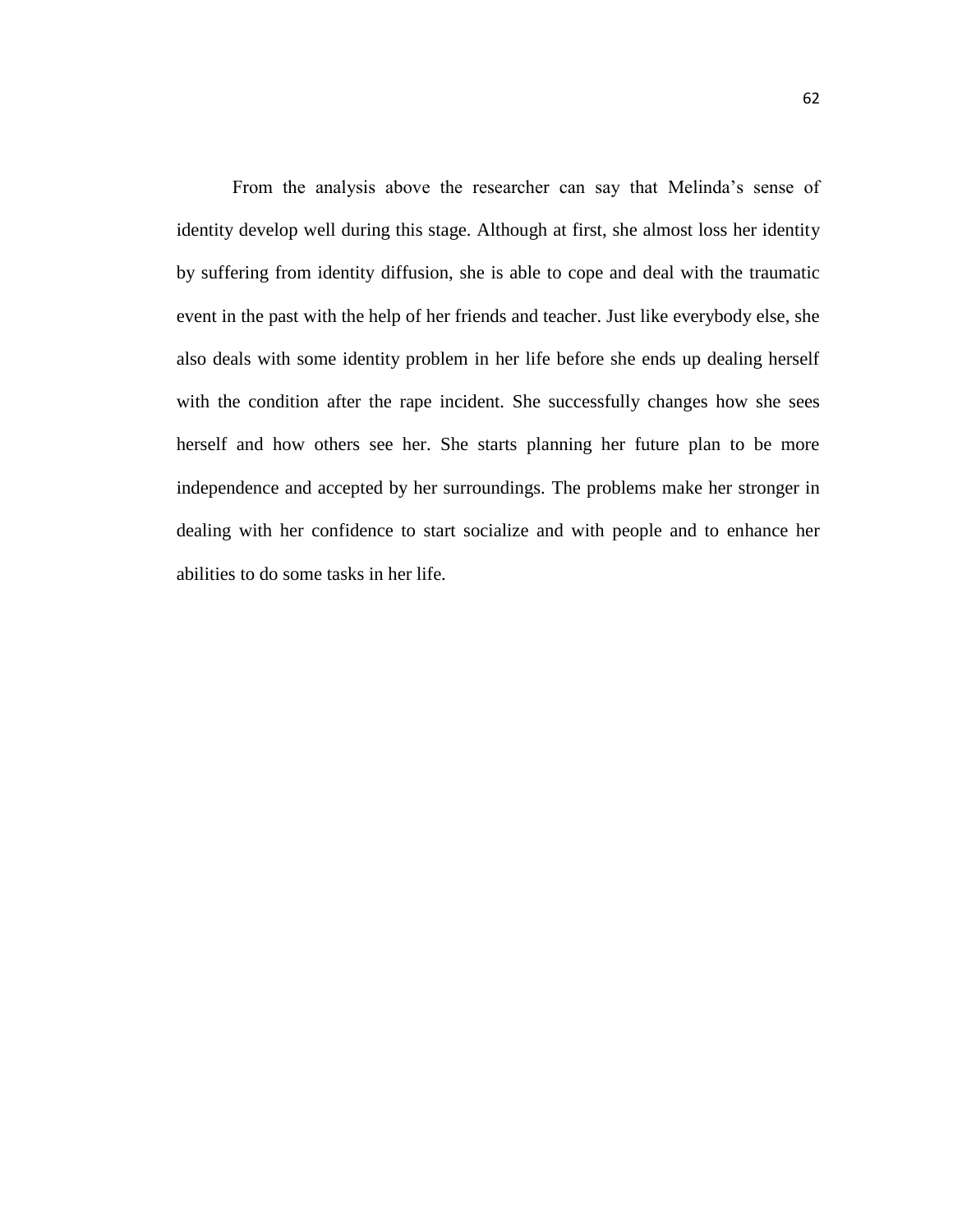# **CHAPTER V CONCLUSION**

Based on finding and discussion in the previous chapter, some conclusion can be drawn related to research focus and objective. The conclusions are formulated into the following points

1. *Speak* tells about Melinda's personal life in the diary form. It puts the highlight mostly during Melinda's adolescence life. According to the findings, the sexual harassment causes Melinda's to experience traumatic experiences which affect her psychosocial development. There is one of three conflicting problems which match the kinds of identity crisis in the novel through the life experiences of Melinda Sordino. There are many changes happen after the rape incident, and she finds it interrupting her life. Melinda unavoidably has to face identity crisis during the search of identity as an impact of traumatic experience. The identity crisis found in the novel is identity diffusion. The identity diffusion characteristics are showed from her excessive selfconsciousness on some tasks of life. It is characterized by some main examples, excessive consciousness in the shape of acuteness of upset, difficulty in forming relationship, difficulty in concentrating and difficulty in making decision.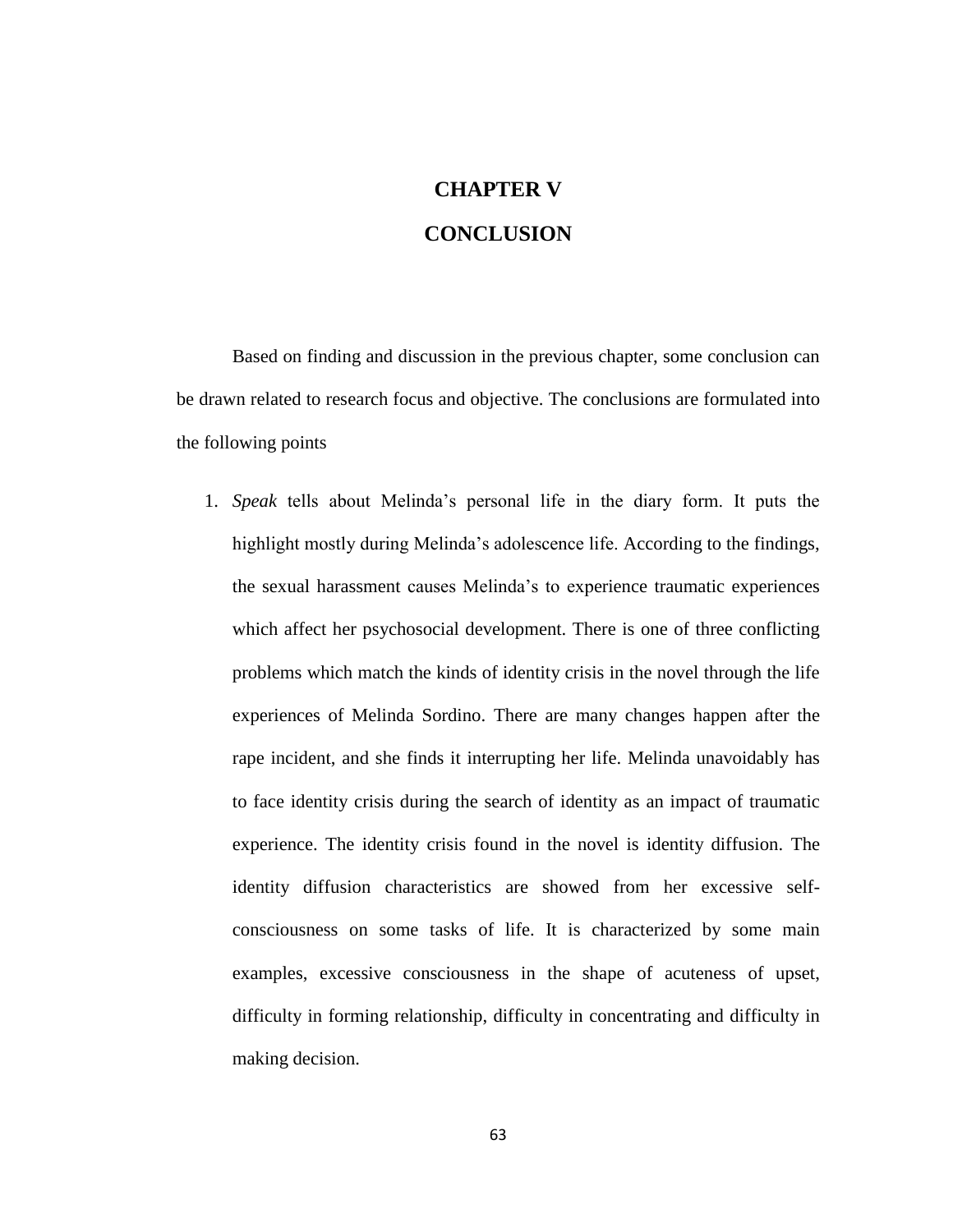2. In relation of the healthy balanced outcomes of Erikson's psychosocial development theory of Melinda as an individual, the researcher finds Melinda's turning point event especially in stage Identity vs Role Confusion which is happened in her life. The psychosocial crisis that has to deal with is related to her social-emotional process involving changes in her emotion development. In Erikson's theory, the family relationship and social life play an important role in shaping and guiding each individual's self-development. Based on finding and discussion, it can be seen that Melinda's sense of identity develops well during this stage. Although at first, she almost losses her identity by suffering from identity diffusion, she is able to cope and deal the traumatic event in the past with the help of peers and teacher. By support and encouragement from her peers and teacher, she starts to re-build her lack of self-appreciation including the low self-esteem and poor self-confidence She successfully changes how she sees to herself and how others see her by dealing with her harasser. She starts planning her future plan by having new hobbies and starting to be more independent and interactive with her surroundings.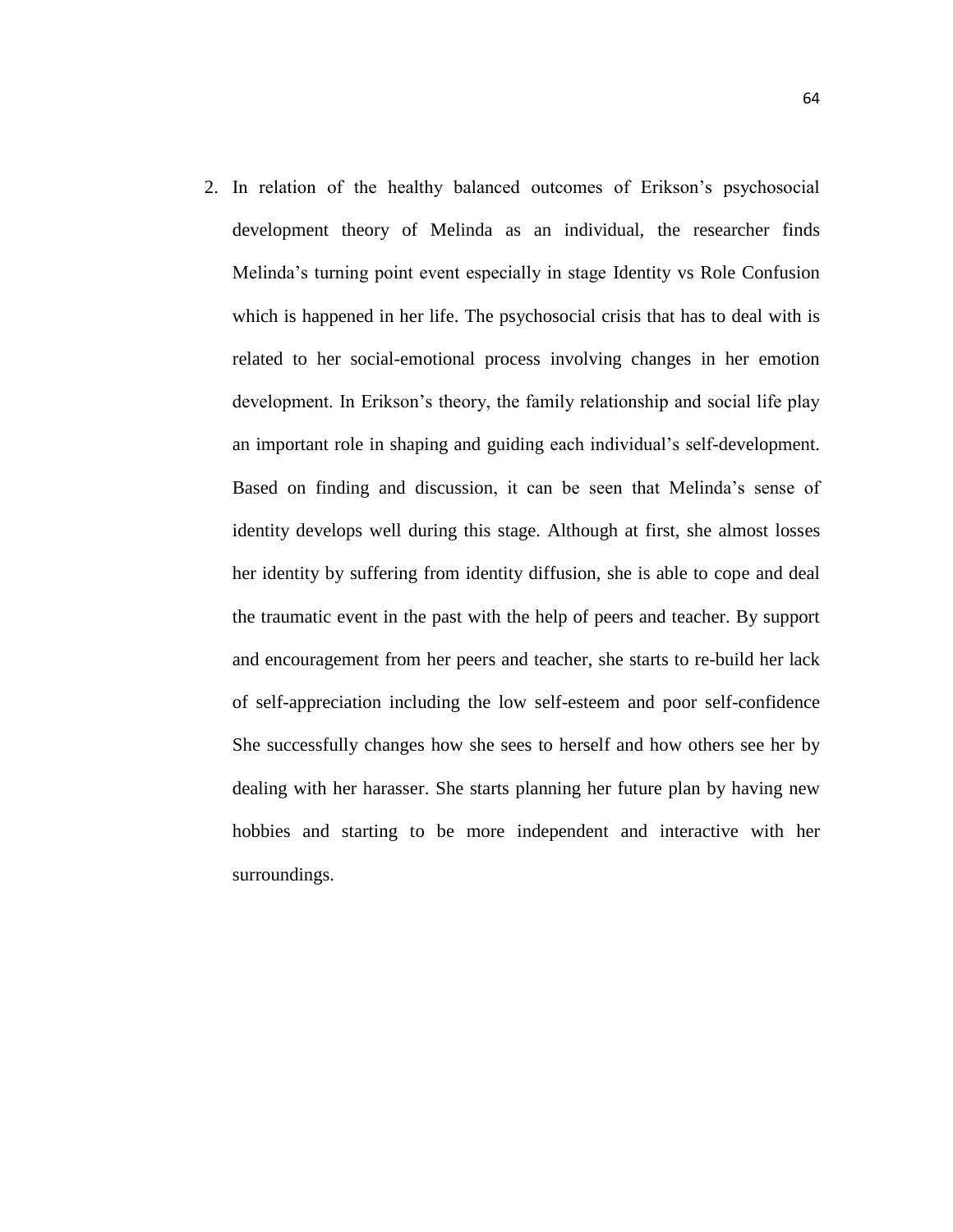### **REFERENCES**

Anderson, Laurie H. 1999. *Speak*. New York : Penguin Group.

- Creswell, J. W. 2009. *Research Design Qualitative, Quantitative and Mix method Approaches (3rd Ed.)*. London: Sage Publications.
- Eagleton, Terry. 1983. *Literary Theory*. United Kingdom: Blackweel.
- Erikson, E.H. 1968. *Identity: Youth and Crisis*. New York: Norton.
- Erikson, Erik. 1959. *Identity and Life Cycle*. New York: W. W. Norton & Company, Incorporation.
- Hansen, G.L., & Mallory, W.W. (2005). *Eliminate sexual harassment*. USA: University of Kentucky Cooperative Extension Service.
- Hill, Catherine and Holly, Kearl. 2011. *Crossing The Line: Sexual Harrasment at School*. Washington DC: AAUW.
- Marcia, J. E., Waterman, A. S., Matteson, D. R., Archer, S. L, & Orlofsky, J. L. (Eds.). (1993). *Ego identity: A handbook for psychosocial research*. New York: Springer.
- Minedrop, Albertine. 2011. *Psikologi Sastra*. Jakarta: Yayasan Pusaka Obor Indonesia.
- Miller, Patricia H. 2011. *Theories of Developmental Psychology*. USA: Worth Publisher.
- Mollinger, Robert N. 1981. *Psychoanalysis and Litrature*. Chicago: Nelson Hall.
- Moleong. L. J. 2004, *Metodologi Penelitian Kualitatif*. Bandung: PT. Remaja Rosdakarya.
- Riley, Harvill. 2006. *Sexual Harrasment:Trend and Turning Point.*United State of America: Fire Protection Publications.
- Ronken, Carol and Hetty, Johnson. 2012. *Child and Sexual Assault: Facts and Statistic.* Queensland: Braveheart.
- Rosenbloom, Dena. Williams, Mary Beth. Watskin, Barbara E. 2010. *Life After a Trauma.* New York: Guilford Publication.
- Sandtrock, John W. 2005. *Psychology*. New York: McGraw Hill book Company.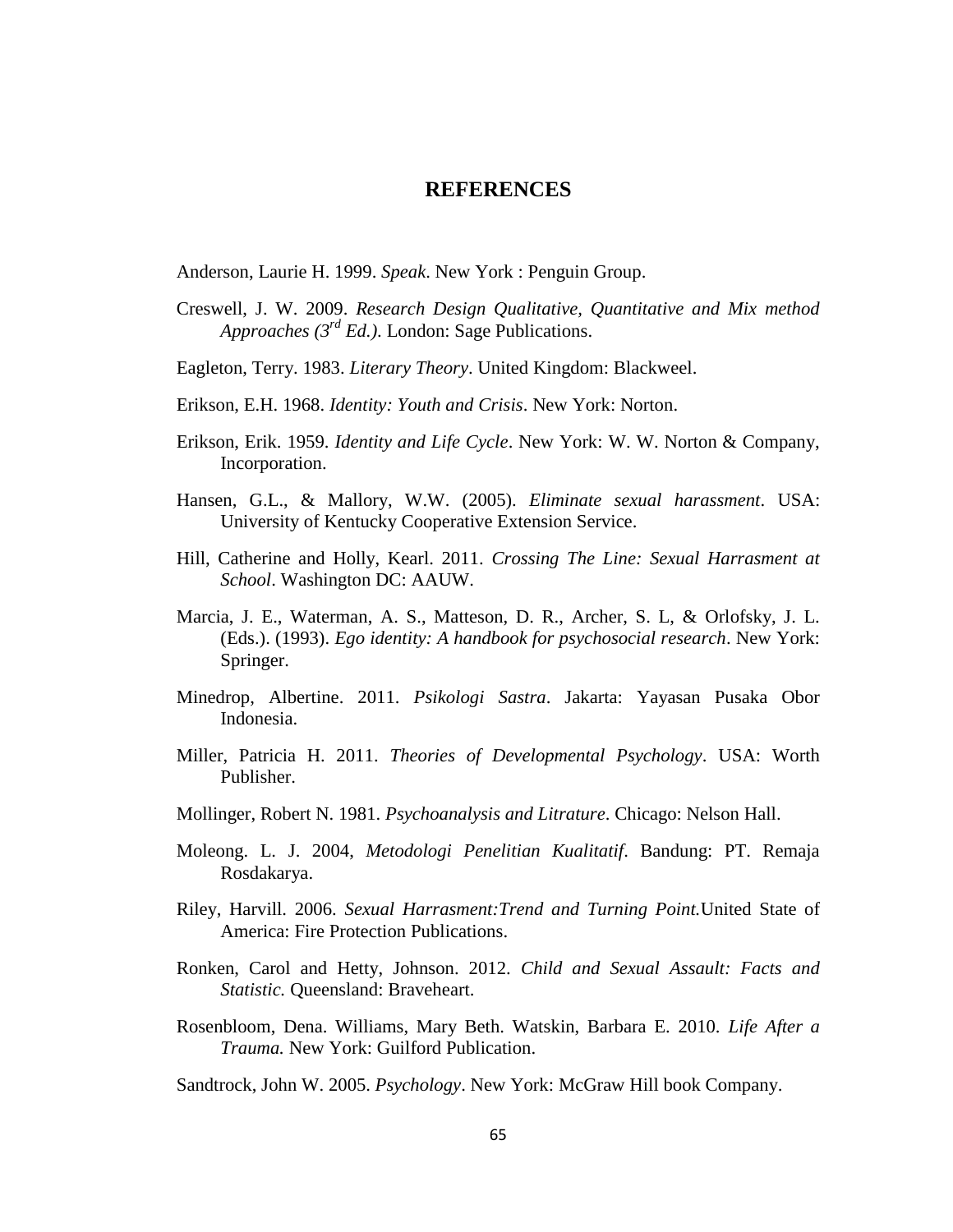Steinberg. 2011. *Adolescence.* New York: The McGraw-Hill Companies, Inc.

Wellek, Rene. Waren, Austin. 1956. *Theory of Literature*. New York: A Harvest Book.

#### **Electronic Source**

- "Erikson's Psychosocial Development Theory" taken from: http//www.bussinessball.com/erik-erikson-psychosocial-theory,htm, retrieved on: June 1, 2014.
- "Identity Development During Adolescence". Kroger 2006. Taken from <http://academic.udayton.edu/jackbauer/Readings%20595/Kroger.pdf> retrived on June 7 2013.
- "Identity Formation" taken from [http://webspace.ship.edu/jacamp/psyberpsych/adolescents/Identity%20Formati](http://webspace.ship.edu/jacamp/psyberpsych/adolescents/Identity%20Formation.htm) [on.htm](http://webspace.ship.edu/jacamp/psyberpsych/adolescents/Identity%20Formation.htm) retrived on 18 Agustus 2013.
- "Youth Crisis: An eriksonian Interpretation of Adolescent identity." Bezci 2008. Taken from <http://www.suje.sakarya.edu.tr/novroy/article/view/5000047669> retrieved on May 26 2014.
- "Speak by Laurie Anderson" Haby Sondo 2012. Taken from <http://prezi.com/1h6fzbkq-1ud/speak-by-laurie-halse-anderson/> retrived on May 26 2014.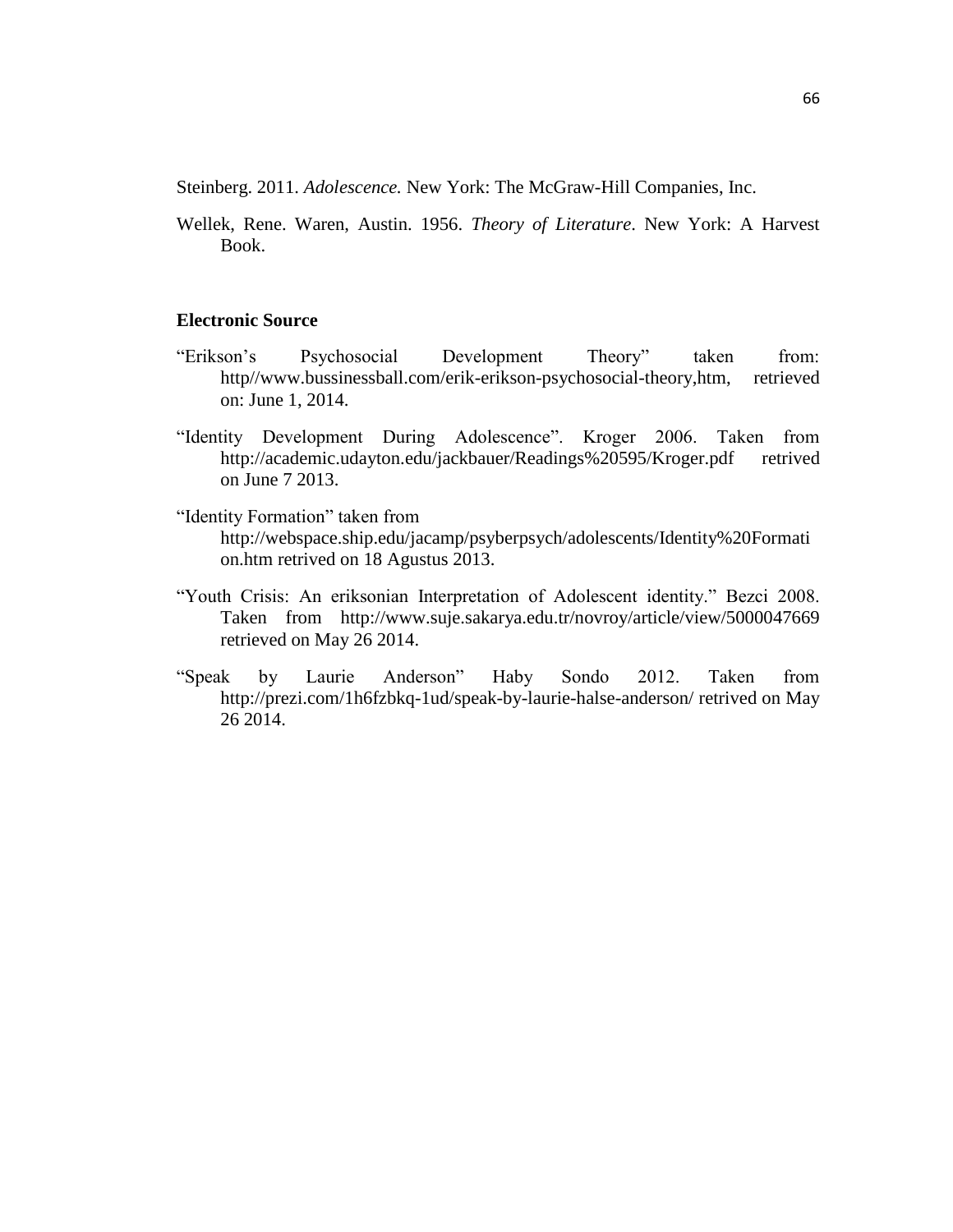### **SUMMARY**

The case of sexual harassment that suffers by teenager happens in the story by Anderson entitled *Speak*. The main character of this story is Melinda sordino, she is a high school freshman of Merryweather high school in Syracuse, New York. The story begins when the summer before starting high school, she was attending a summer party with her friend, Rachel. She was very excited as a youngters to be invited to senior party. But end up calling a police, causing her peers and everyone hate her. Melinda starts a school for being an outcast and losses her ability to speak. Her only friend is Heather, a new student. Melinda spends much of her time in the old abandone janitor. She decides to avoid teacher and peers. Melinda's only escapism is only art class. Over the course of the school, Melinda's past story is unfold. She starts to reveal what happen to her on the summer party. She was raped by a senior student, Andy Evans. Because of her trauma and inability to tell anyone about what happened, Melinda turns into a depression, loses her ability to socialize with ease, and can express her pain only through physical acts. The following weeks, Melinda begins to admit and move on from her past memory by the help from art project. Through her art, eventually she sees herself as a survivor rather than a victim. In the last chapter, Melinda's is in her janitor when Andy lock her and tries to rape her again. This time, she learns that the only way to encounter him is to speak out against it. She screams and fights back. At the end of the novel, She finally is ready to accept and deal with what happens and prepares to receive help from her surroundings.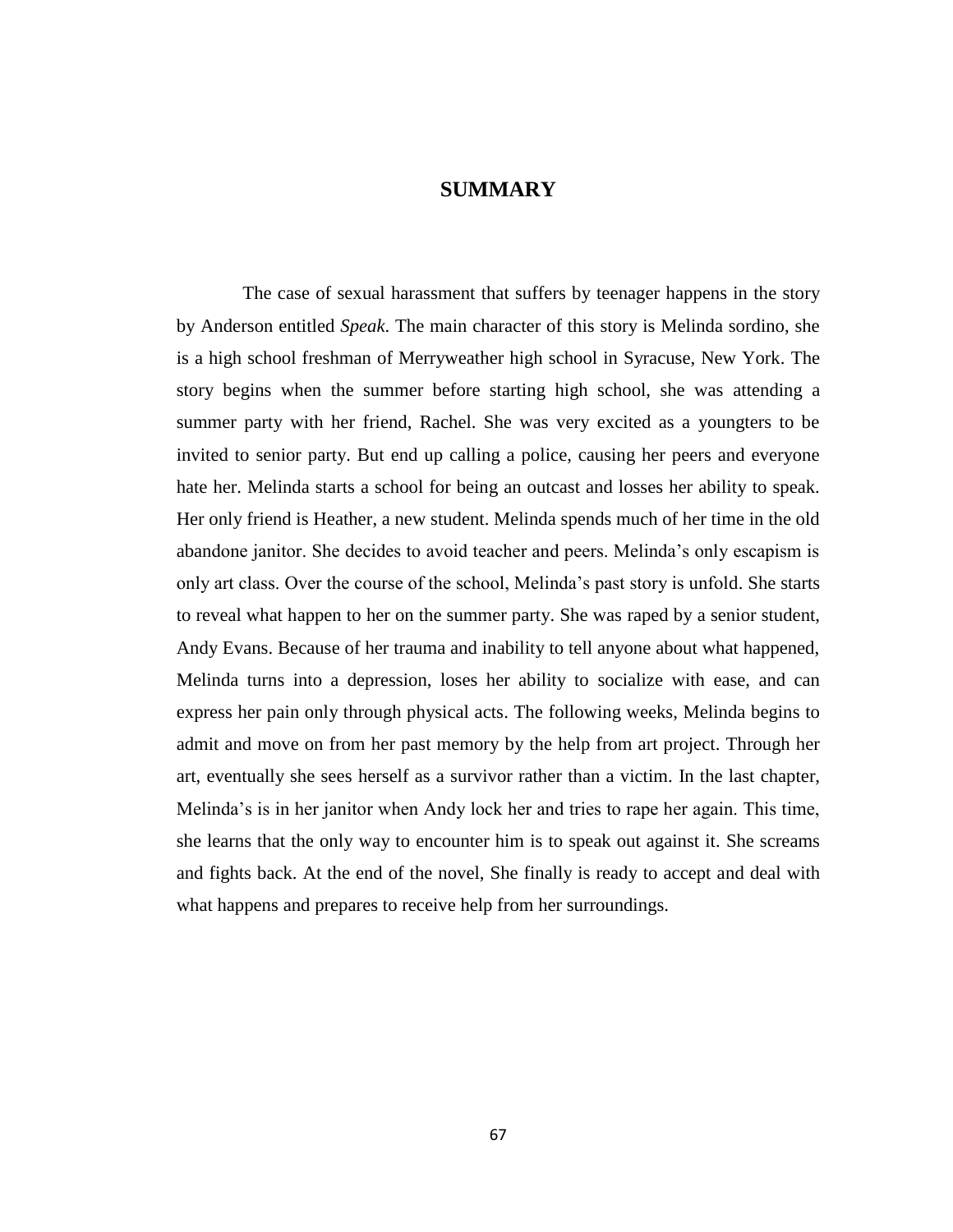## **APPENDIXES**

## **A. The impact of traumatic event**

| No. | Quotation                                           | Period/ | Category    |
|-----|-----------------------------------------------------|---------|-------------|
|     |                                                     | Page    |             |
| 1.  | I hide in the bathroom until I know Heather's       | 1/45    | Acute upset |
|     | bus has left. The salt in my tears feels good       |         |             |
|     | when it stings my lips. I wash my face in the       |         |             |
|     | sink until there is nothing left of it, no eyes, no |         |             |
|     | nose, no mouth. A slick nothing.                    |         |             |
| 2.  | I bend down to find what dropped from the           | 3/101   | Acute upset |
|     | card. It was the friendship necklace I had given    |         |             |
|     | Heather in a fit of insanity around Christmas.      |         |             |
|     | Stupid stupid stupid. How stupid could I be? I      |         |             |
|     | hear a cracking inside me, my ribs are              |         |             |
|     | collapsing in on my lungs, which is why I can't     |         |             |
|     | breathe. I stumble down the hall, down another      |         |             |
|     | hall, down another hall, till I find my very own    |         |             |
|     | door and slip inside and throw the lock, not        |         |             |
|     | even bothering to turn on the lights, just falling  |         |             |
|     | falling a mile downhill to the bottom of my         |         |             |
|     | brown chair, where I can sink my teeth into the     |         |             |
|     | soft white skin of my wrist and cry like the        |         |             |
|     | baby I am. I rock, thumping my head against         |         |             |
|     | the cinder-block wall                               |         |             |
| 3.  | I'd love to stay and chat, but my feet won't let    | 4/162   | Acute upset |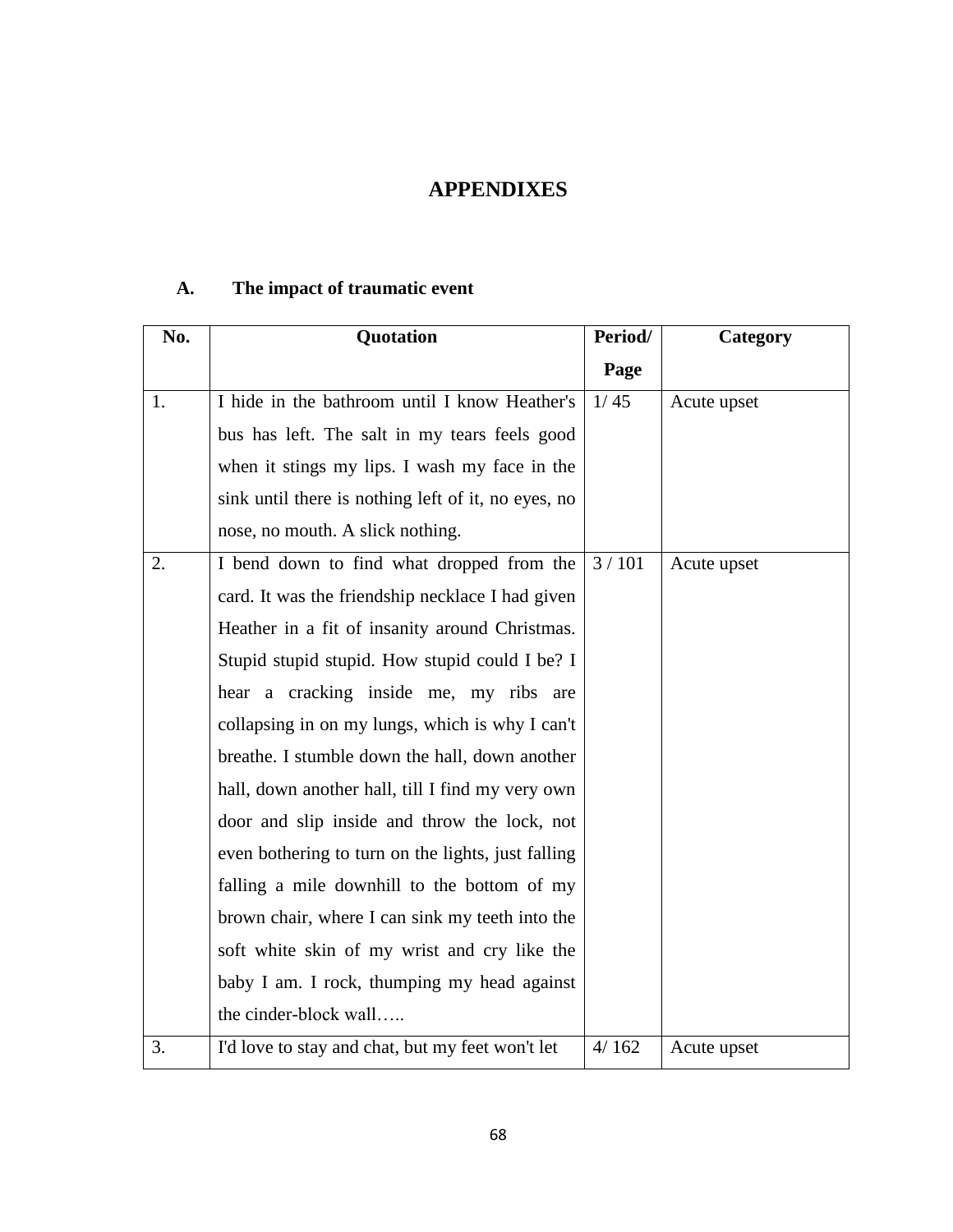| No. | Quotation                                                       | Period/ | Category                |
|-----|-----------------------------------------------------------------|---------|-------------------------|
|     |                                                                 | Page    |                         |
|     | me. I walk home instead of taking the bus. I                    |         |                         |
|     | unlock the front door and walk straight up to                   |         |                         |
|     | my room, across the rug, and into my closet                     |         |                         |
|     | without even taking off my backpack. When I                     |         |                         |
|     | close the closet door behind me, I bury my face                 |         |                         |
|     | into the clothes on the left side of the rack,                  |         |                         |
|     | clothes that haven't fit for years. I stuff my                  |         |                         |
|     | mouth with old fabric and scream until there                    |         |                         |
|     | are no sounds left under my skin                                |         |                         |
| 4.  | I bet they'd be divorced by now if I hadn't been                | 3/70    | Acute upset             |
|     | born. I'm sure .I was a huge disappointment.                    |         |                         |
|     | I'm not pretty or smart or athletic. I'm just like              |         |                         |
|     | them—an ordinary drone dressed in secrets and                   |         |                         |
|     | lies                                                            |         |                         |
| 5.  | Lunch with Heather starts cold. Since winter                    | 2/88    | Difficulty in forming a |
|     | break, she has been sitting at the fringe of the                |         | relationship            |
|     | Martha table and I eat on the other side of                     |         |                         |
|     | her                                                             |         |                         |
| 6.  | I know what she's thinking. She has a choice:                   |         | Difficulty in forming a |
|     | she can hang out with me and get the reputation $\frac{3}{106}$ |         | relationship            |
|     | of being a creepy weirdo who might show up                      |         |                         |
|     | with a gun someday, or she can be a Martha-                     |         |                         |
|     | one of the girls who get good grades, do nice                   |         |                         |
|     | things, and ski well. Which would I choose?                     |         |                         |
| 7.  | No Rachel, no Heather, not even a silly, geeky                  |         | Difficulty in forming a |
|     | boy who would like the inside girl I think I am                 | 3/111   | relationship            |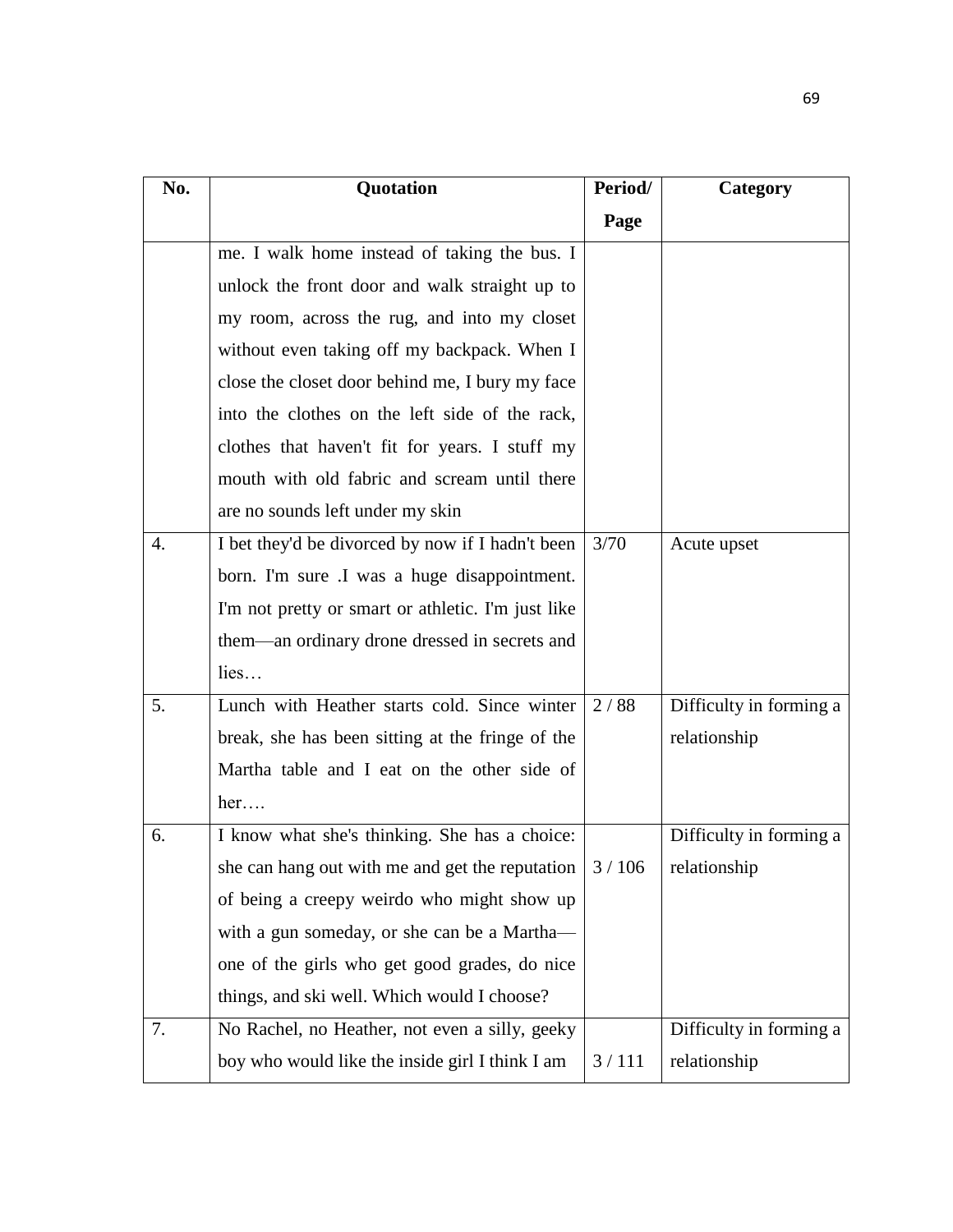| No. | Quotation                                       | Period/ | Category                |
|-----|-------------------------------------------------|---------|-------------------------|
|     |                                                 | Page    |                         |
| 8.  | My closet is a good thing, a quiet place that   |         | Difficulty in forming a |
|     | helps me hold these thoughts inside my head     | 2/51    | relationship            |
|     | where no one can hear them                      |         |                         |
| 9.  | I hunt spring fashions—nothing that fit last    |         | Difficulty in forming a |
|     | year fits now. How can I shop with Mom if I     | 3/98    | relationship            |
|     | don't want to talk to her? She might love it—no |         |                         |
|     | arguing that way                                |         |                         |
| 10. | This closet is abandoned— it has no purpose,    | 1/26    | Difficulty in forming a |
|     | no name. It is the perfect place for me.        |         | relationship            |
| 11. | This is the Death Voice, the Voice that means   |         | Difficulty in forming a |
|     | business. When I was a kid, this Voice made     |         | relationship            |
|     | me pee in my pants. It takes more now. I look   |         |                         |
|     | Mom square in the eye, then rinse my plate and  |         |                         |
|     | retreat to my room. Deprived of Victim, Mom     |         |                         |
|     | and Dad holler at each other. I turn up my      |         |                         |
|     | music to drown out the noise. (Anderson,        |         |                         |
|     | 1999:36)                                        |         |                         |
| 12. | <b>MY REPORT CARD</b>                           |         | Difficult in            |
|     | Attitude D                                      | 3/92    | concentrating           |
|     | Social Studies D                                |         |                         |
|     | Spanish C                                       |         |                         |
|     | Art A                                           |         |                         |
|     | Lunch C                                         |         |                         |
|     | <b>Biology B</b>                                |         |                         |
|     | Algebra C-                                      |         |                         |
|     | Clothes C-                                      |         |                         |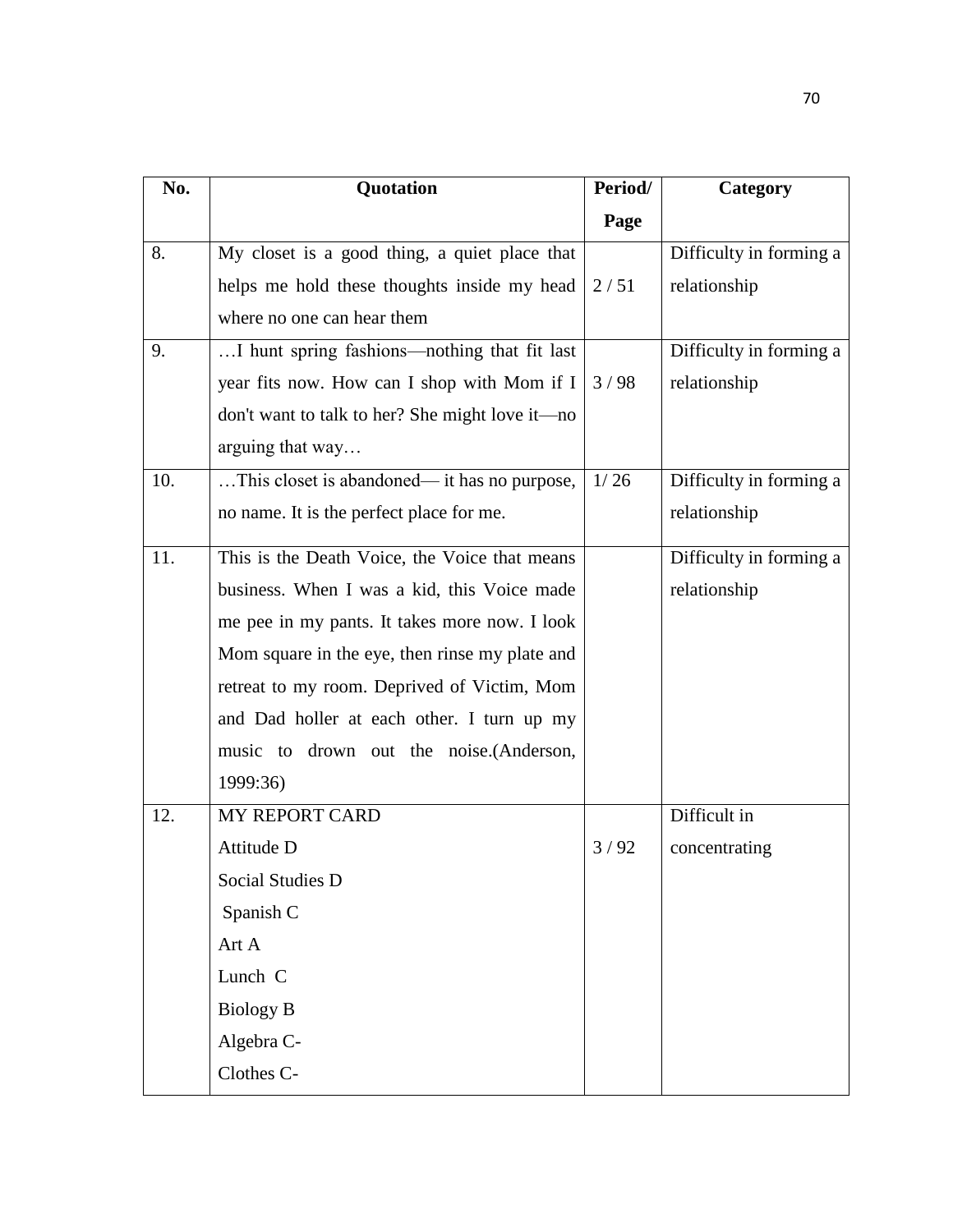| No. | Quotation                                         | <b>Period</b> | <b>Ceategory</b>    |
|-----|---------------------------------------------------|---------------|---------------------|
|     |                                                   | /Page         |                     |
| 13. | By the time I figure out that this might be a     |               | Difficult in making |
|     | good time to say something friendly to her, she   | 2/63          | decision            |
|     | is back at work.                                  |               |                     |
| 14. | I tune out and focus on my doodle, a pine tree.   | 2/54          | Difficult to        |
|     | I've been trying to carve a linoleum block in art |               | concentrate         |
|     | class. The problem with the block is that there   |               |                     |
|     | is no way to correct mistakes. Every mistake I    |               |                     |
|     | make is frozen in the picture. So I have to think |               |                     |
|     | ahead.                                            |               |                     |
| 15. | I do my homework—                                 | 2/51          | <b>Acute Upset</b>  |
|     | choose five verbs and conjugate them.             |               |                     |
|     | To translate: traducir. I traducate.              |               |                     |
|     | To flunk: fracasar. Yo am almost fracasaring.     |               |                     |
|     | To hide: esconder. To escape: escapar.            |               |                     |
|     | To forget: olvidar.                               |               |                     |
| 16. | I tune out and focus on my doodle, a pine tree.   | 2/54          | Difficulty to       |
|     | I've been trying to carve a linoleum block in art |               | concentrate         |
|     | class. The problem with the block is that there   |               |                     |
|     | is no way to correct mistakes. Every mistake I    |               |                     |
|     | make is frozen in the picture. So I have to think |               |                     |
|     | ahead.                                            |               |                     |
| 17. | I glare daggers at the back of my father's        | 2/75          | <b>Acute Upset</b>  |
|     | head. Angry angry angry. I have another           |               |                     |
|     | million envelopes to close. I run my tongue       |               |                     |
|     | over the gross gummy envelope flap. The sharp     |               |                     |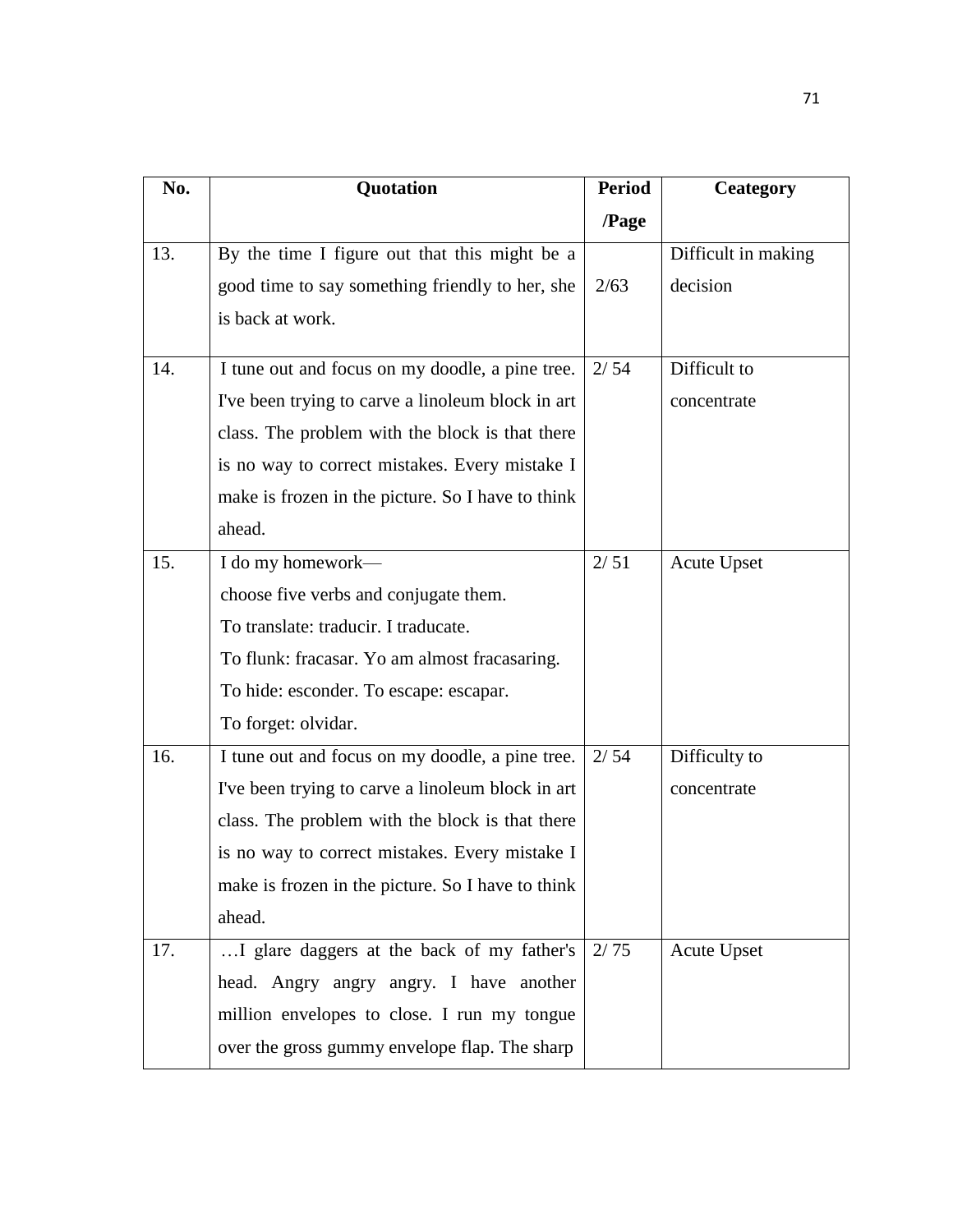| No. | Quotation                                          | Period/ | Category             |
|-----|----------------------------------------------------|---------|----------------------|
|     |                                                    | Page    |                      |
|     | edge of the flap cuts my tongue. I taste my        |         |                      |
|     | blood. IT's face suddenly pops up in my mind.      |         |                      |
| 18. | Melinda Two: "The world is a dangerous             | 3/132   | Difficulty in making |
|     | place. You don't know what would have              |         | decision.            |
|     | happened. What if he was just saying his           |         |                      |
|     | parents were going to be there? He could have      |         |                      |
|     | been lying. You can never tell when people are     |         |                      |
|     | lying. Assume the worst. Plan for disaster. Now    |         |                      |
|     | hurry up and get us home. I don't like it out      |         |                      |
|     | here. It's too dark."                              |         |                      |
| 19. | Maya taps me on the shoulder. I'm not              | 3/155   | Difficulty in making |
|     | listening. I know I know, I don't want to hear it. |         | decision             |
|     | I need to do something about Rachel,               |         |                      |
|     | something for her. Maya tells me without           |         |                      |
|     | saying anything. I stall. Rachel will hate me.     |         |                      |
|     | (She already hates me.) She won't listen. (I       |         |                      |
|     | have to try.) I groan and rip out a piece of       |         |                      |
|     | notebook paper. I write her a note, a left-        |         |                      |
|     | handed note, so she won't know it's from me.       |         |                      |
|     | "Andy Evans will use you. He is not what he        |         |                      |
|     | pretends to be. I heard he attacked a ninth-       |         |                      |
|     | grader. Be very, very careful. A Friend. RS.       |         |                      |
|     | Tell Greta-Ingrid, too."                           |         |                      |
| 20. | It is getting harder to talk. My throat is always  | 1/23    | Difficulty in making |
|     | sore, my lips raw. When I wake up in the           |         | decision             |
|     | morning, my jaws are clenched so tight             |         |                      |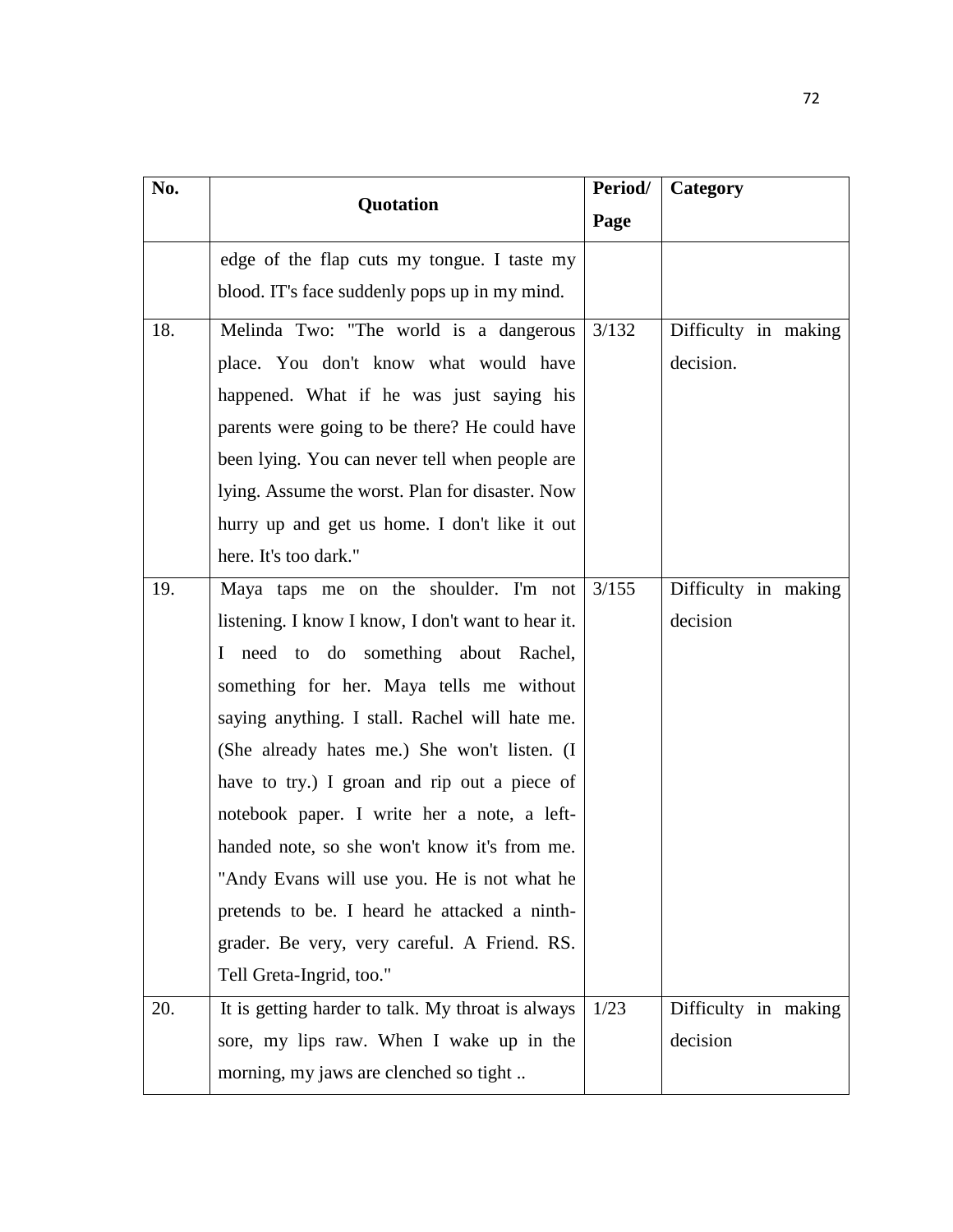## **B. Identity VS Role Confusion of Erikson's Psychosocial Development**

## **Theory Found in Melinda's Life**

| No. | Quotation                                         | Period/     | <b>Context</b>        |
|-----|---------------------------------------------------|-------------|-----------------------|
|     |                                                   | Page        |                       |
| 1.  | It is a postcard of who I was in fifth grade. I   | $1/15 - 16$ | This quote describe   |
|     | went through a demented phase when I thought      |             | how is Melinda when   |
|     | that roses should cover everything and pink       |             | she was in elementary |
|     | was a great color. It was all Rachel's fault. She |             | school                |
|     | begged her mom to let her do her room over, so    |             |                       |
|     | we all ended up with new rooms. Nicole            |             |                       |
|     | refused to put the stupid little skirt around her |             |                       |
|     | nightstand and Ivy had gone way over the top,     |             |                       |
|     | as usual. Jessica did hers in a desert 'n'        |             |                       |
|     | cowdudes theme. My room was stuck in the          |             |                       |
|     | $middle, \ldots$                                  |             |                       |
| 2.  | Last year, our clan all dressed up as witches.    |             | This quote indicates  |
|     | We went to Ivy's house because she and her        | 2/40        | Melinda's<br>how      |
|     | older sister had theatrical makeup. We traded     |             | condition before the  |
|     | clothes and splurged on cheap black wigs.         |             | rape incident is. She |
|     | Rachel and I looked the best. We had used         |             | was happy and have a  |
|     | baby-sitting money to rent black satin capes      |             | life<br>normal        |
|     | lined in red. We rocked. It was an unusually      |             | surrounding<br>with   |
|     | warm, wicked evening. We didn't need long         |             | some best friends     |
|     | underwear and the sky was clear. The wind         |             |                       |
|     | kicked up, skimming clouds over the surface of    |             |                       |
|     | the full moon, which was hung just to make        |             |                       |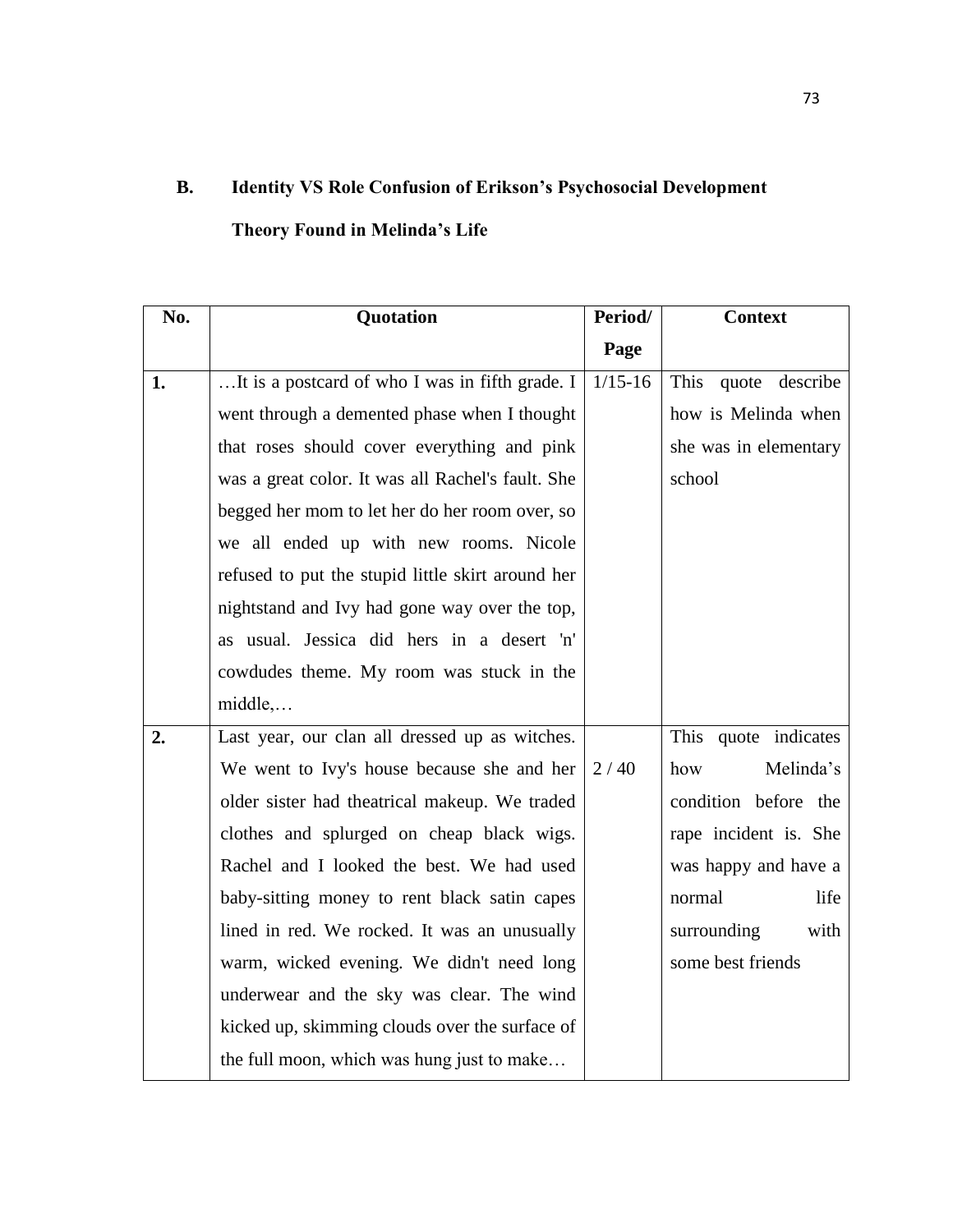| No. | Quotation                                          | Period/    | <b>Context</b>          |
|-----|----------------------------------------------------|------------|-------------------------|
|     |                                                    | Page       |                         |
| 3.  | I stay awake. I take out a page of notebook        |            | Melinda<br>feels        |
|     | paper and a pen and doodle a tree, my second-      | 1/32       | hopeless doing her art  |
|     | grade version. Hopeless. I crumple it into a ball  |            | project                 |
|     | and take out another sheet. How hard can it be     |            |                         |
|     | to put a tree on a piece of paper? Two vertical    |            |                         |
|     | lines for the trunk. Maybe some thick branches,    |            |                         |
|     | a bunch of thinner branches, and plenty of         |            |                         |
|     | leaves to hide the mistakes. I draw a horizontal   |            |                         |
|     | line for the ground and a daisy popping up next    |            |                         |
|     | to the tree. Somehow I don't think Mr. Freeman     |            |                         |
|     | is going to find much emotion in it. I don't find  |            |                         |
|     | any. He started out as such a cool teacher. Is he  |            |                         |
|     | going to make us thrash around with this           |            |                         |
|     | ridiculous assignment without helping us?          |            |                         |
| 4.  | For a solid week, ever since the pep rally, I've   |            | Melinda<br>continues    |
|     | been painting watercolors of trees that have       |            | expressing<br>her       |
|     | been hit by lightning. I try to paint them so they | $1 / 29$ - | despair feeling<br>into |
|     | are nearly dead, but not totally. Mr. Freeman      | 30         | her art project         |
|     | doesn't say a word to me about them. He just       |            |                         |
|     | raises his eyebrows. One picture is so dark you    |            |                         |
|     | can barely see the tree at all.                    |            |                         |
| 3.  | Mr. Freeman: "You did a good job with that         |            | Teacher<br>starts<br>to |
|     | Cubist sketch," he says. I don't                   | $3/121-$   | recognize<br>Melinda's  |
|     | know what to say. We pass a dead dog. It           | 122        | art work but she does   |
|     | doesn't have a collar.                             |            | not want to admit it.   |
|     | "I'm seeing a lot of growth in your work. You      |            |                         |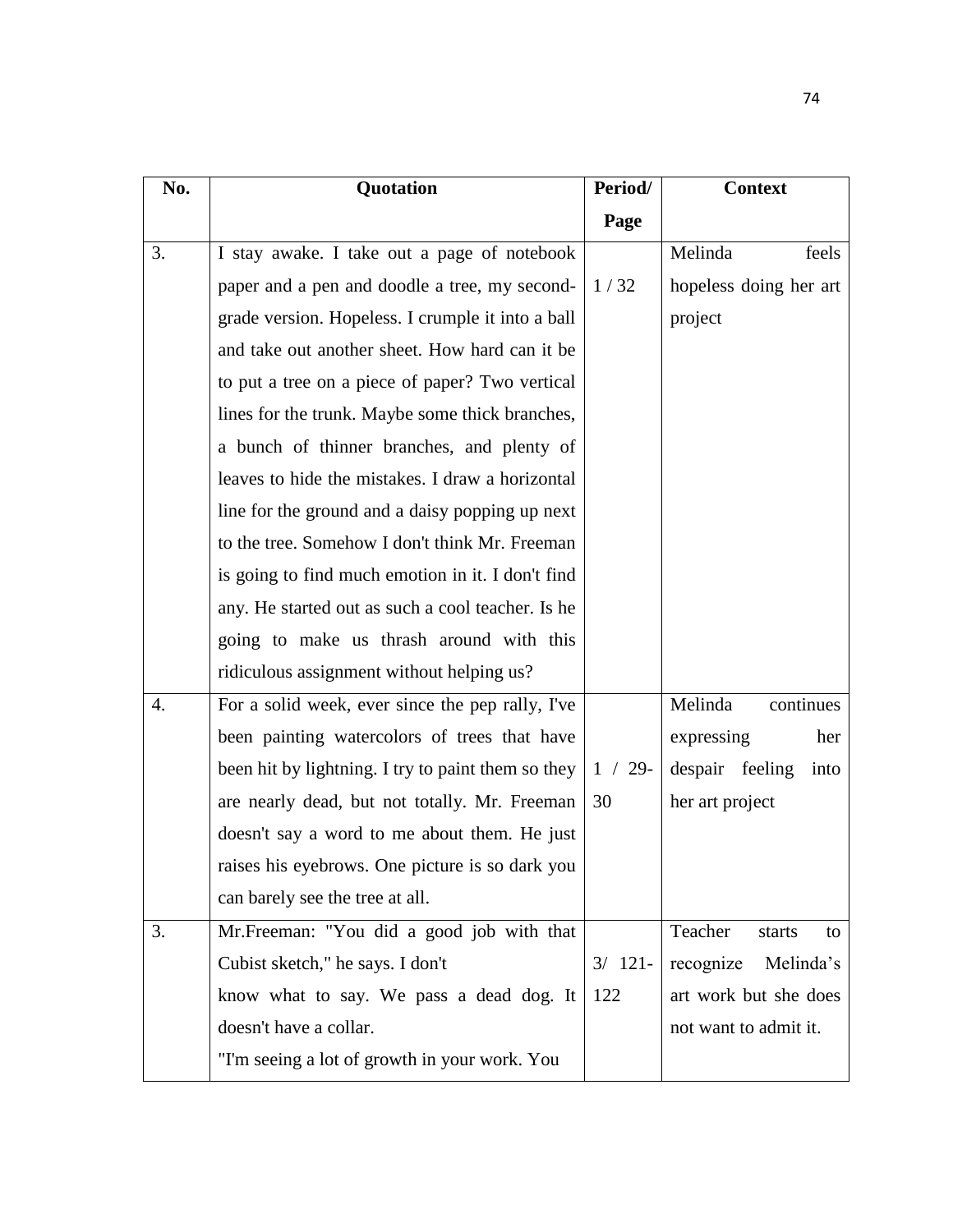| No. | Quotation                                          | Period/ | <b>Context</b>           |
|-----|----------------------------------------------------|---------|--------------------------|
|     |                                                    | Page    |                          |
|     | are learning                                       |         |                          |
|     | more than you know."                               |         |                          |
|     | Me: "I don't know anything. My trees suck."        |         |                          |
| 5.  | Ms. Connors punches Coach in the arm. Coach        | 2/77    | Teacher<br>starts<br>to  |
|     | punches Ms. Connors in the arm. They offer         |         | acknowledge              |
|     | me a deal. If I volunteer to teach the Basketball  |         | Melinda's ability by     |
|     | Pole how to swish a foul shot, I will get an       |         | offering an offer to     |
|     | automatic A in gym. I shrug my shoulders and       |         | teach and join into a    |
|     | they grin. I couldn't say no. I couldn't say       |         | team but Melinda is      |
|     | anything. I just won't show up.                    |         | not ready to appreciate  |
|     |                                                    |         | the offer                |
| 6.  | I am a good girl. I go to every single class for a | 3/120   | The quote shows the      |
|     | week. It feels good to know what the teachers      |         | Melinda<br>first<br>time |
|     | are talking about again. My parents get the        |         | starts to realize that   |
|     | news flash from the guidance counselor. They       |         | has to<br>she<br>change  |
|     | aren't sure how to react—happy because I'm         |         | herself into a better    |
|     | behaving, or angrier still that they have to be    |         | one                      |
|     | happy about such a minor thing as a kid who        |         |                          |
|     | goes to class every day.                           |         |                          |
| 7.  | No fault. I score a point. Nicole wins             |         | The quote is taken in    |
|     | eventually, but not by much. Everybody else        |         | when<br>class,<br>gym    |
|     | whines about their blisters. I have calluses on    | 4/170   | finally Melinda starts   |
|     | my hands from yard work. I'm tough enough to       |         | acknowledge her<br>to    |
|     | play and strong enough to win. Maybe I can get     |         | ability and success      |
|     | Dad to practice with me a few times. It would      |         |                          |
|     | be the only glory of a really sucky year if I      |         |                          |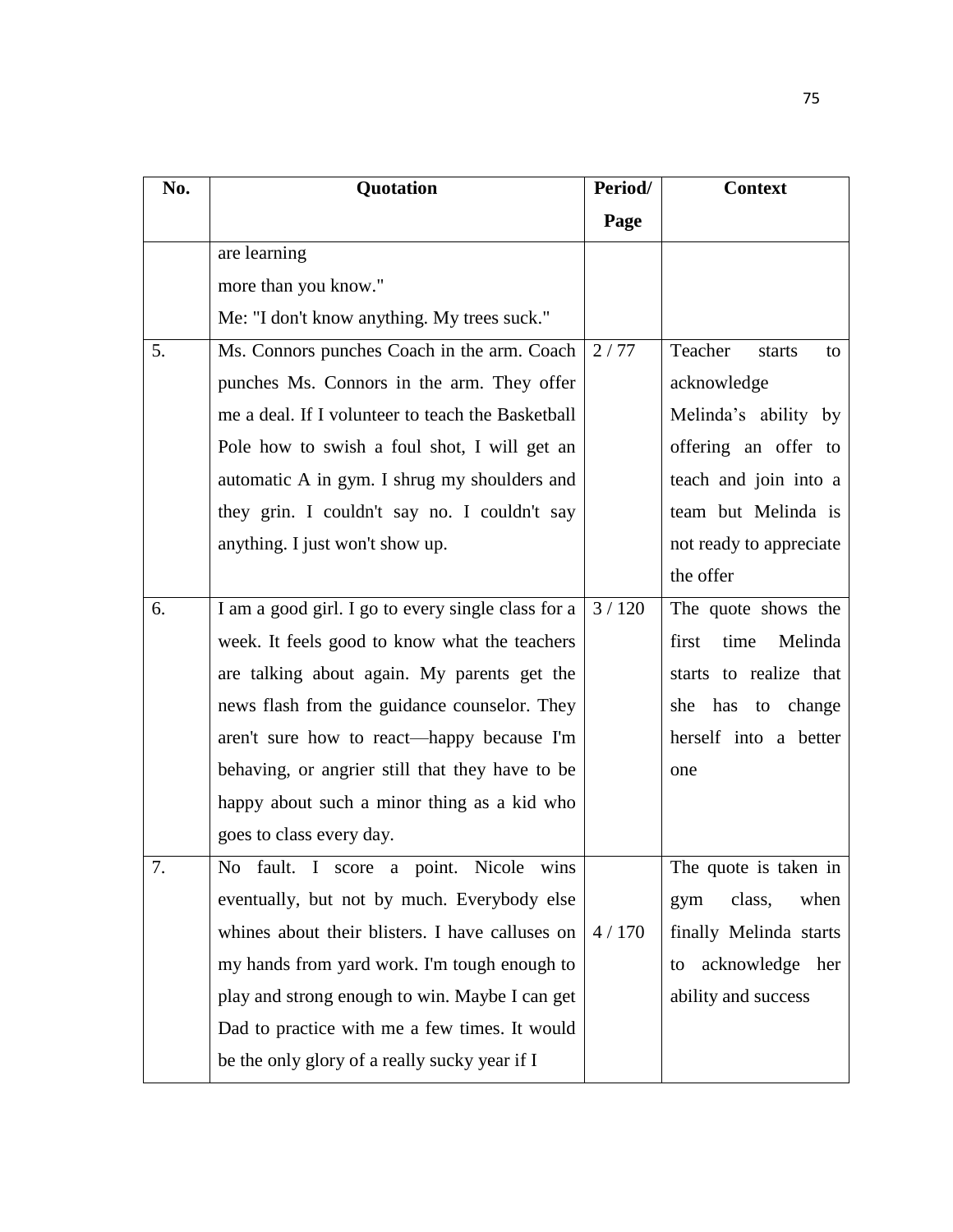| No. | Quotation                                       | Period/ | <b>Context</b>           |
|-----|-------------------------------------------------|---------|--------------------------|
|     |                                                 | Page    |                          |
|     | could beat someone at something.                |         |                          |
| 8.  | NAMING THE MONSTER                              | 2/85    | This is line is one of   |
|     |                                                 |         | title<br>Melinda's<br>in |
|     |                                                 |         | diary. This line is      |
|     |                                                 |         | referred<br>her<br>to    |
|     |                                                 |         | harasser.                |
| 9.  | IT found me again. I thought I could ignore IT. | 2/86    | Melinda<br>calls<br>the  |
|     | There are four hundred other freshmen in here,  |         | with<br>IT.<br>harasser  |
|     | two hundred female. Plus all the other grades.  |         | According to Melinda,    |
|     | But he whispers to me.                          |         | IT is always threating   |
|     |                                                 |         | her in many ways         |
| 10. | He steps toward me, holding out the             | 3/97    | To<br>avoid<br>the       |
|     | doughnut. "Want a bite?" he asks.               |         | harasser's<br>threaten   |
|     | BunnyRabbit bolts, leaving fast tracks in the   |         | Melinda<br>always        |
|     | snow. Getaway getaway getaway                   |         | changes herself into     |
|     |                                                 |         | Bunnyrabbit. She keep    |
|     |                                                 |         | on hide every time she   |
|     |                                                 |         | meets Andy               |
| 11. | Andy Beast: "No sir. One of your colleagues     | 3/117   | Melinda here<br>starts   |
|     | thinks I have an authority problem. Can you     |         | change the way she       |
|     | believe it?"                                    |         | calls the harasser with  |
|     |                                                 |         | his first name. Here     |
|     |                                                 |         | Melinda is in the        |
|     |                                                 |         | process of admitting     |
|     |                                                 |         | her past experience      |
| 12. | I am trapped with Andy Evans.                   | 4/193   | This line is the first   |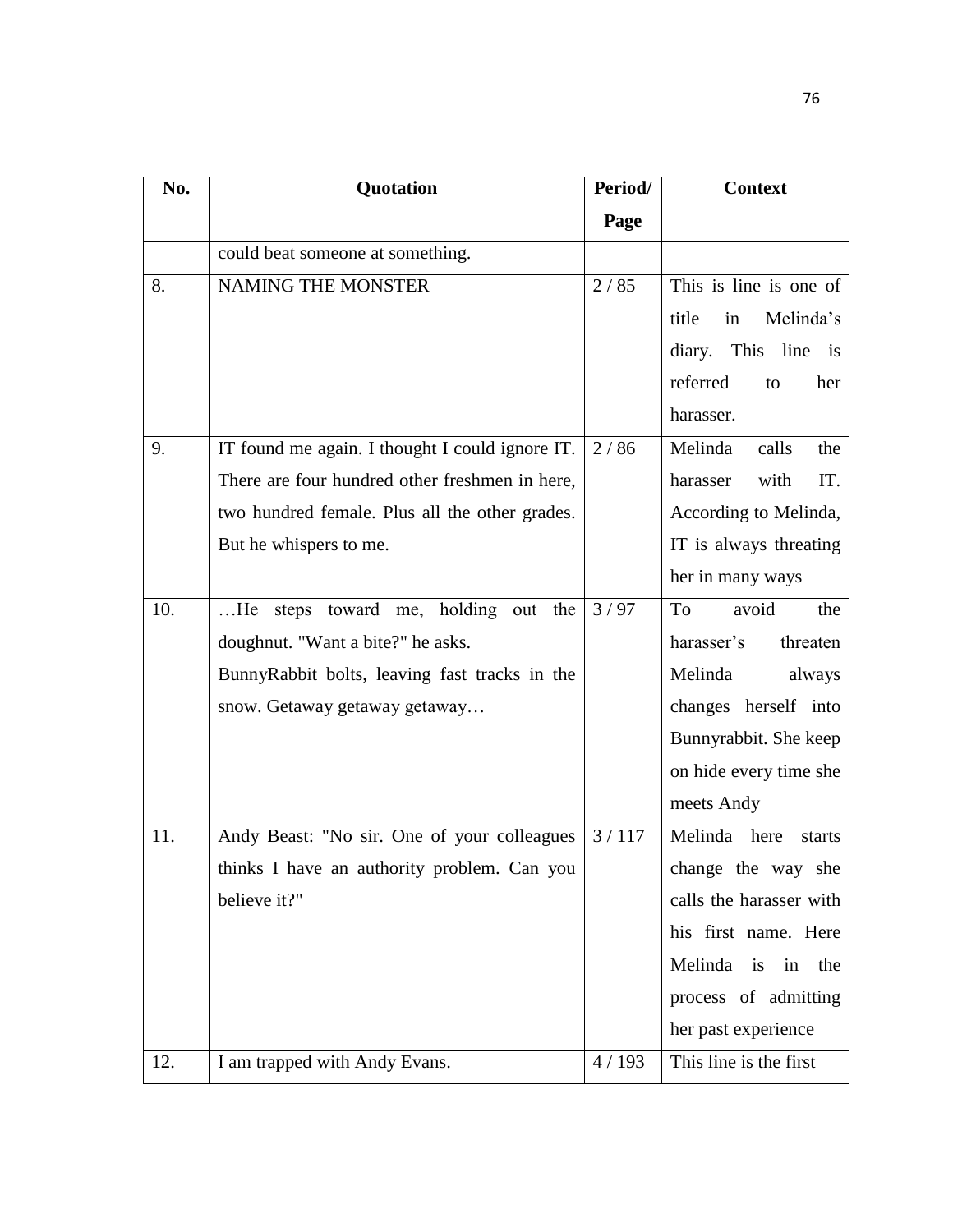| No. | Quotation                                         | Period/ | <b>Context</b>             |
|-----|---------------------------------------------------|---------|----------------------------|
|     |                                                   | page    |                            |
|     |                                                   |         | time, Melinda call the     |
|     |                                                   |         | harasser with his full     |
|     |                                                   |         | name. this changing        |
|     |                                                   |         | be<br>seen<br>can<br>as    |
|     |                                                   |         | Melinda's<br>effort<br>to  |
|     |                                                   |         | deal with her past.        |
| 13. | You don't understand, my headvoice answers.       | 1/28    | Melinda always wants       |
|     | Too bad she can't hear it. My throat squeezes     |         | to get rid of her rape     |
|     | shut, as if two hands of black fingernails are    |         | incident. Melinda is       |
|     | clamped on my windpipe. I have worked so          |         | thinking of herself as     |
|     | hard to forget every second of that stupid party, |         | a criminal here. It        |
|     | and here I am in the middle of a hostile crowd    |         | takes all school year      |
|     | that hates me for what I had to do. I can't tell  |         | for her to understand      |
|     | them what really happened. I can't even look at   |         | that she is instead the    |
|     | that part myself. An animal noise rustles in my   |         | victim<br>of<br>Andy's     |
|     | stomach.                                          |         | criminal act               |
| 14. | After-School Special, I would speak in front      | 4/164   | This quote is one of       |
|     | of an auditorium of my peers on How Not to        | 165     | Melinda's                  |
|     | Lose Your Virginity. Or, Why Seniors Should       |         | realizations.<br>She<br>is |
|     | Be Locked Up. Or, My Summer Vacation: A           |         | questioning herself        |
|     | Drunken Party, Lies, and Rape.                    |         | whether<br>she<br>is<br>a  |
|     | Was I raped?                                      |         | victim or a survivor.      |
|     | My head is killing me, my throat is killing me,   |         |                            |
|     | my stomach bubbles with toxic waste. I just       |         |                            |
|     | want to sleep. A coma would be nice. Or           |         |                            |
|     | amnesia. Anything, just to get rid of this, these |         |                            |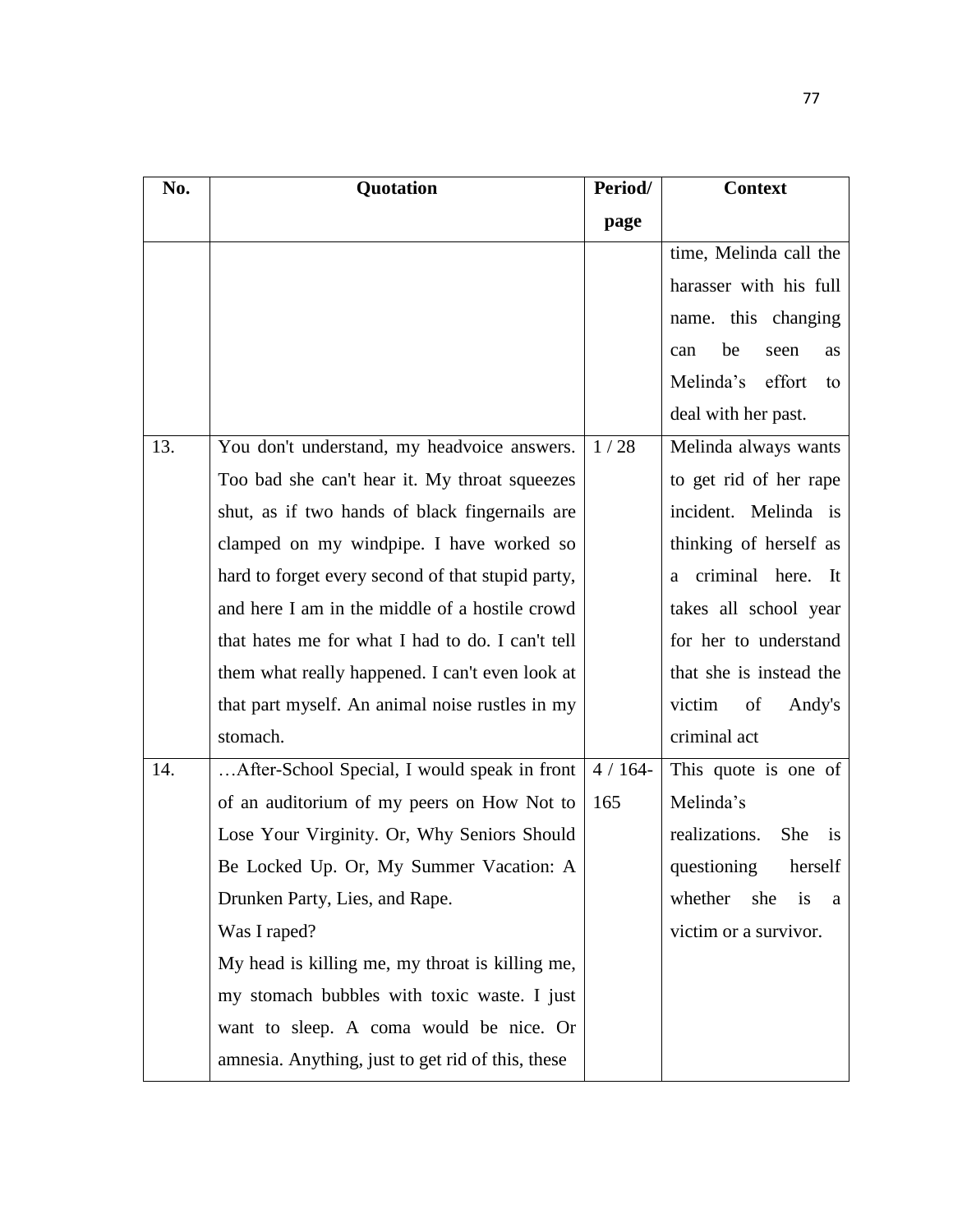| No. | Quotation                                          | Period/ | <b>Context</b>            |
|-----|----------------------------------------------------|---------|---------------------------|
|     |                                                    | page    |                           |
|     | thoughts, whispers in my mind. Did he rape my      |         |                           |
|     | head, too?                                         |         |                           |
| 15. | Ivy is talking to me, but it takes a while before  | 4/162   | this<br>From<br>quote     |
|     | I can hear her. "What a jerk," she says. She       |         | Melinda<br>feels          |
|     | pinches the clay. "I can't believe she's going out |         | encouragement<br>and      |
|     | with him. Can you? It's like I don't know her      |         | support from Ivy          |
|     | anymore. And he's trouble." She slaps a hunk       |         |                           |
|     | of clay on the table. "Believe me, that creep is   |         |                           |
|     | trouble with a capital T."                         |         |                           |
| 16. | <b>GUYS TO STAY AWAY FROM</b>                      | 4/185   | This<br>lines<br>are<br>a |
|     | <b>Andy Evans</b>                                  |         | response from some        |
|     | He's a creep.                                      |         | students about Andy       |
|     | He's a bastard.                                    |         | Evan. Those response      |
|     |                                                    |         | help Melinda regain       |
|     | He should be locked up.                            |         | her confident             |
|     | He thinks he's all that.                           |         |                           |
|     | Call the cops.                                     |         |                           |
| 17. | 'I feel like I can fly'                            | 4/186   | Melinda<br>feels<br>a     |
|     |                                                    |         | freedom after reveal      |
|     |                                                    |         | truth.<br>She<br>the      |
|     |                                                    |         | compares herself as a     |
|     |                                                    |         | bird who can escape       |
|     |                                                    |         | from a cage               |
| 18. | I have survived. I am here. Confused, screwed      |         | Melinda's realization     |
|     | up, but here. So, how can I find my way?"          | 4/188   | about her condition       |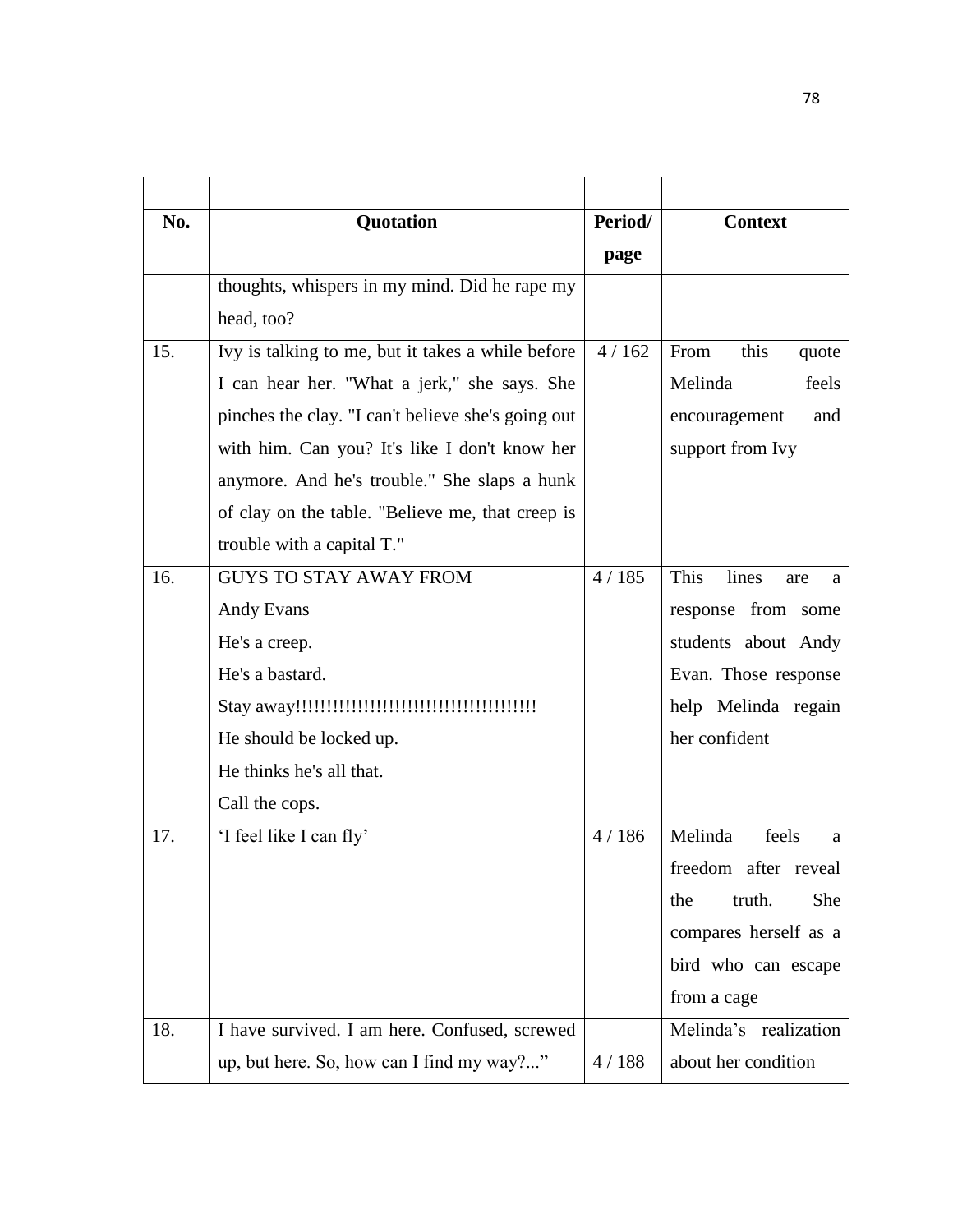| No. | Quotation                                         | Period/ | <b>Context</b>             |
|-----|---------------------------------------------------|---------|----------------------------|
|     |                                                   | page    |                            |
| 19. | A small, clean part of me waits to warm and       | 4/189   | Melinda finally finds      |
|     | through the surface.<br>Some<br>burst<br>quiet    |         | herself<br>better<br>after |
|     | Melindagirl. I haven't seen in months. That is    |         | confess<br>the<br>truth    |
|     | the seed I will care for.                         |         | behind the summer          |
|     |                                                   |         | party. She compares        |
|     |                                                   |         | herself with a new         |
|     |                                                   |         | seed that ready to         |
|     |                                                   |         | grow                       |
| 20. | IT happened. There is no avoiding it, no          | 4/198   | This<br>is<br>quote        |
|     | forgetting. No running away, or flying, or        |         | Melinda's saying on        |
|     | burying, or hiding. Andy Evans raped me in        |         | how she finally has to     |
|     | August when I was drunk and too young to          |         | stands for herself by      |
|     | know what was happening. It wasn't my fault.      |         | not avoiding and run       |
|     | He hurt me. It wasn't my fault. And I'm not       |         | from<br>her<br>past        |
|     | going to let it kill me. I can grow.              |         | experiences.               |
| 21. | I had to write a note to my mother asking her     | 3/127   | Melinda<br>starts          |
|     | to buy lunch of bags, bologna, and little         |         | reconnect with<br>her      |
|     | containers of apple-sauce. The note made her      |         | mom by sending her         |
|     | happy                                             |         | note.                      |
| 22. | Ivy is sitting at my art table with four uncapped |         | Melinda also changes       |
|     | colored markers sticking out of her but But       | 4/173   | perspective<br>of<br>her   |
|     | Ivy and me have sort of been friendly the last    |         | being alone, She starts    |
|     | few weeks. I don't think she was trying to be     |         | a friendship with Ivy      |
|     | meanThe door swings open. It's Ivy. I             |         |                            |
|     | raise my hand as she opens her mouth. "Don't      |         |                            |
|     | say it anymore. I know you're sorry. It was an    |         |                            |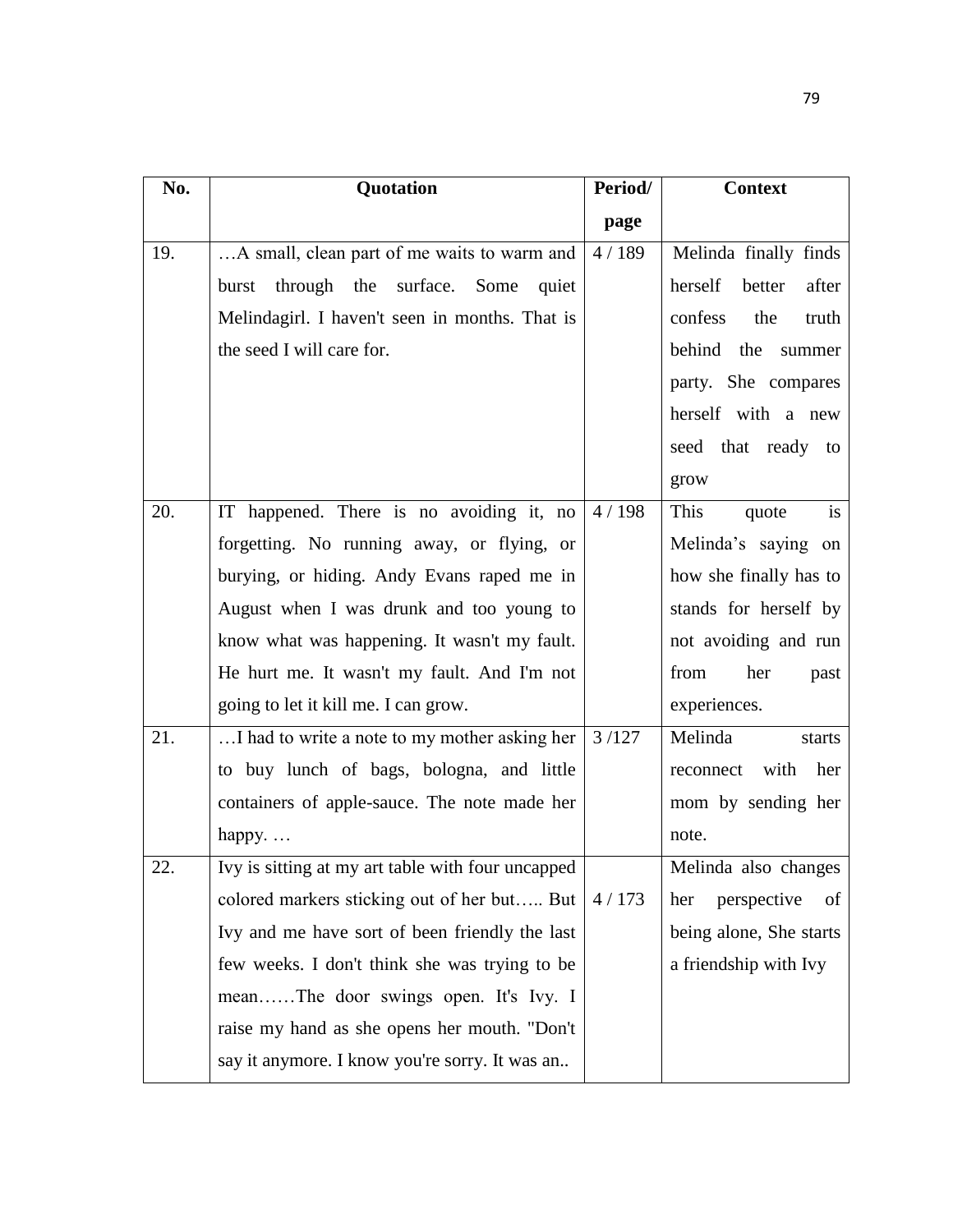| No. | Quotation                                          | Period/ | <b>Context</b>           |
|-----|----------------------------------------------------|---------|--------------------------|
|     |                                                    | page    |                          |
| 23. | David: "Don't get me wrong. I think what you       |         | This quote is taken      |
|     | did was kind of cool and getting stuck in MISS     | 4/159   | when Melinda<br>gets     |
|     | wasn't fair. But don't expect to make a            |         | attention<br>and         |
|     | difference unless you speak up for yourself."      |         | from<br>encouragement    |
|     | Me: "Do you lecture all your friends like this?"   |         | David.                   |
|     | David: "Only the ones I like."                     |         |                          |
| 24. | When we got home, there was a message on the       | 4/197   | Rachel finally wants     |
|     | machine from Rachel. She wants me to call her.     |         | reconnect<br>again<br>to |
|     |                                                    |         | with Melinda<br>as a     |
|     |                                                    |         | friend.                  |
| 25. | Mr. Freeman: "Art without emotion is like          | 4/198   | This quote is taken in   |
|     | chocolate cake without sugar. It makes you         |         | the last period and      |
|     | gag." He sticks his finger down his throat. "The   |         | chapter of the novel.    |
|     | next time you work on your trees, don't think      |         | The encouragements       |
|     | about trees. Think about love, or hate, or joy, or |         | advice<br>from<br>Mr.    |
|     | rage— whatever makes you feel something,           |         | freeman for Melinda      |
|     | makes your palms sweat or your toes curl.          |         |                          |
|     | Focus on that feeling. When people don't           |         |                          |
|     | express themselves, they die one piece at a        |         |                          |
|     | time. You'd be shocked at how many adults are      |         |                          |
|     | really dead inside—walking through their days      |         |                          |
|     | with no idea who they are, just waiting for a      |         |                          |
|     | heart attack or cancer or a Mack truck to come     |         |                          |
|     | along and finish the job. It's the saddest thing I |         |                          |
|     | know."                                             |         |                          |
|     |                                                    |         |                          |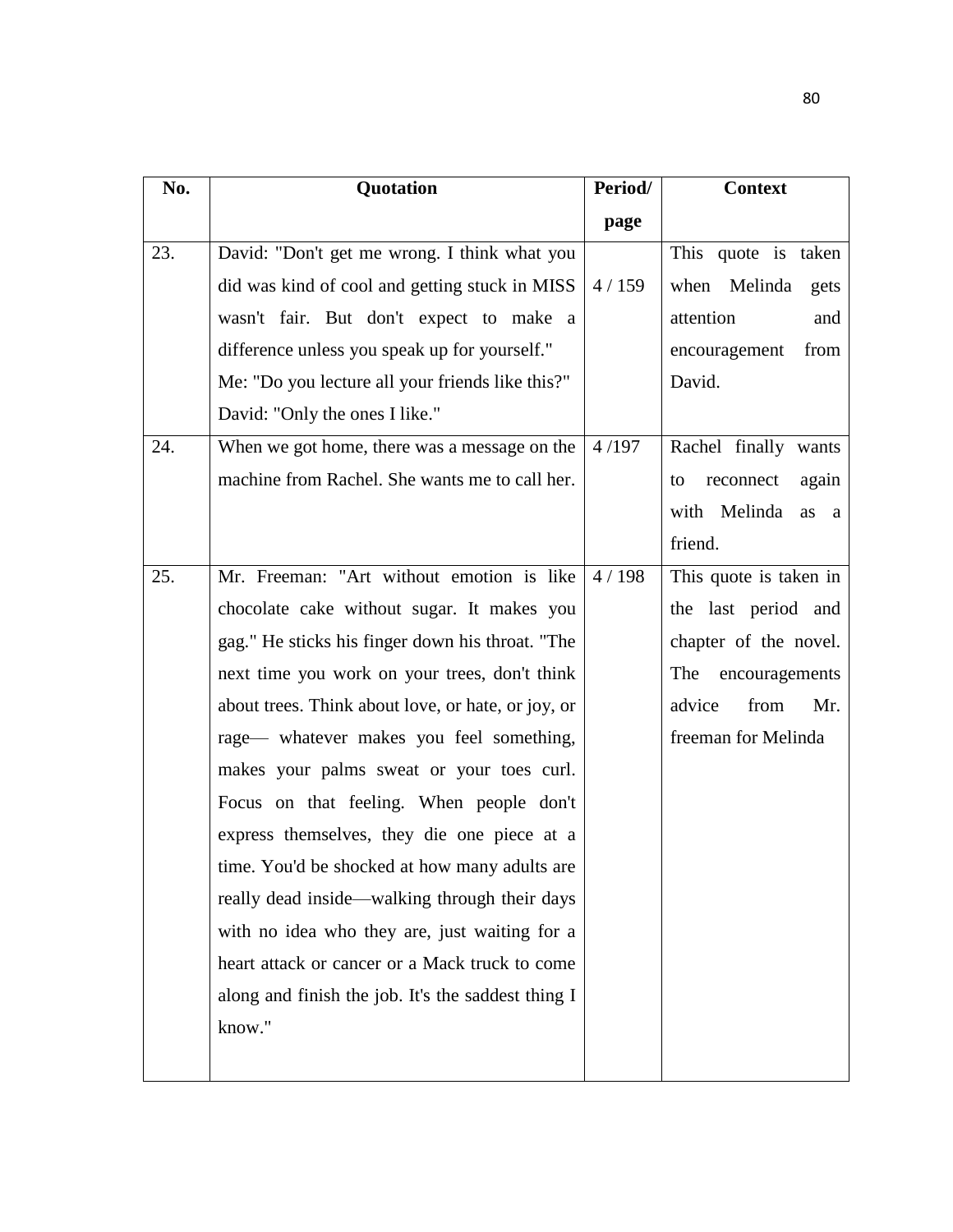| No. | Quotation                                       | Period/ | <b>Context</b>          |
|-----|-------------------------------------------------|---------|-------------------------|
|     |                                                 | page    |                         |
| 26  | I know my head isn't screwed on straight. I     | 2/51    | The quote seems like    |
|     | want to leave transfer, warp myself to another  |         | Melinda is burning to   |
|     | galaxy. I want to confess everything, hand over |         | speak,<br>but<br>can't  |
|     | the guilt and mistake and anger to someone      |         | manage it. Or maybe     |
|     | else. There is a beast in my gut, I can hear it |         | her case of nerves is   |
|     | scraping                                        |         | making acid in her      |
|     | away at the inside of my ribs. Even if I dump   |         | stomach, which burns    |
|     | the memory, it will stay with me, staining me.  |         | her throat.             |
|     | My closet is a good thing, a quiet place that   |         |                         |
|     | helps me hold these thoughts inside my head     |         |                         |
|     | where no one can hear them.                     |         |                         |
| 27. | The edges of my pictures curl in the damp.      | 4/151   | This quote indicates    |
|     | There has been some progress in this whole      |         | Melinda's growth in     |
|     | tree project, I guess. Like Picasso, I've gone  |         | mental health and       |
|     | through different phases. There's the Confused  |         | confidence, as well as  |
|     | Period, when I wasn't sure what the assignment  |         | the influence that the  |
|     | really was. The Spaz Period, when I couldn't    |         | revelation of her       |
|     | draw a tree to save my life. The Dead Period,   |         | secret had on her.      |
|     | when all my trees looked like they had been     |         | After saying this,      |
|     | through a forest fire or a blight. I'm getting  |         | Melinda agrees to tell  |
|     | better. Don't know what to call this phase yet. |         | her entire story to Mr. |
|     | All these drawings make the closet seem         |         | Freeman. She is         |
|     | smaller. Maybe I should bribe a janitor to haul |         | finally ready to        |
|     | all this stuff to my house, make my bedroom     |         | recognize and accept    |
|     | more like this, more like home.                 |         | help because she is no  |
|     |                                                 |         | longer running away     |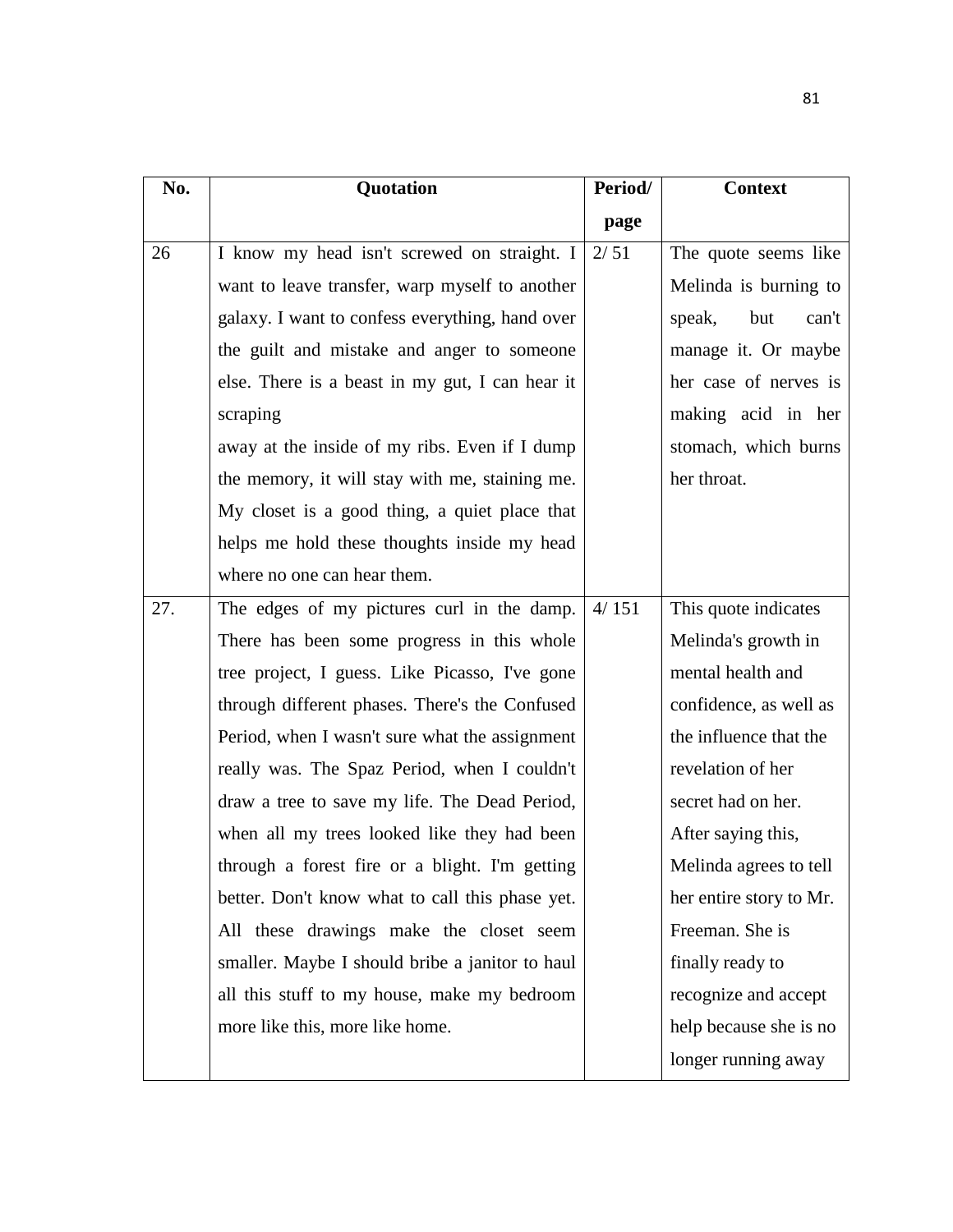| No. | Quotation                                         | Period/ | <b>Context</b>         |
|-----|---------------------------------------------------|---------|------------------------|
|     |                                                   | page    |                        |
|     |                                                   |         | from her memory, and   |
|     |                                                   |         | she has turned her     |
|     |                                                   |         | loathing away from     |
|     |                                                   |         | herself and to Andy,   |
|     |                                                   |         | its proper object.     |
| 28. | "Melinda." I hear my name. Great. Now I'm         | 4/185   | This lines implicitly  |
|     | hearing things. Maybe I should ask the            |         | show Melinda's         |
|     | guidance counselor for a therapist or a nosy      |         | happiness being called |
|     | shrink. I don't say anything and I feel awful. I  |         | not as an outcast but  |
|     | tell somebody and I feel worse. I'm having        |         | as herself             |
|     | trouble finding a middle ground                   |         |                        |
| 29. | Shards of glass slip down the wall and into the   | 4/195   | Melinda fights back    |
|     | sink. IT pulls away from me, puzzled. I reach     |         | when Andy wants to     |
|     | in and wrap my fingers around a triangle of       |         | rape her again for the |
|     | glass. I hold it to Andy Evans's neck. He         |         | second times. She      |
|     | freezes. I push just hard enough to raise one     |         | stands and she speaks  |
|     | drop of blood. He raises his arms over his head.  |         | for herself.           |
|     | My hand quivers. I want to insert the glass all   |         |                        |
|     | the way through his throat, I want to hear him    |         |                        |
|     | scream. I look up. I see the stubble on his chin, |         |                        |
|     | a fleck of white in the corner of his mouth. His  |         |                        |
|     | lips are paralyzed. He cannot speak. That's       |         |                        |
|     | good enough.                                      |         |                        |
|     | Me: "I said no."                                  |         |                        |
|     | He nods. Someone is pounding on the door. I       |         |                        |
|     | unlock it, and the door swings open. Nicole is    |         |                        |